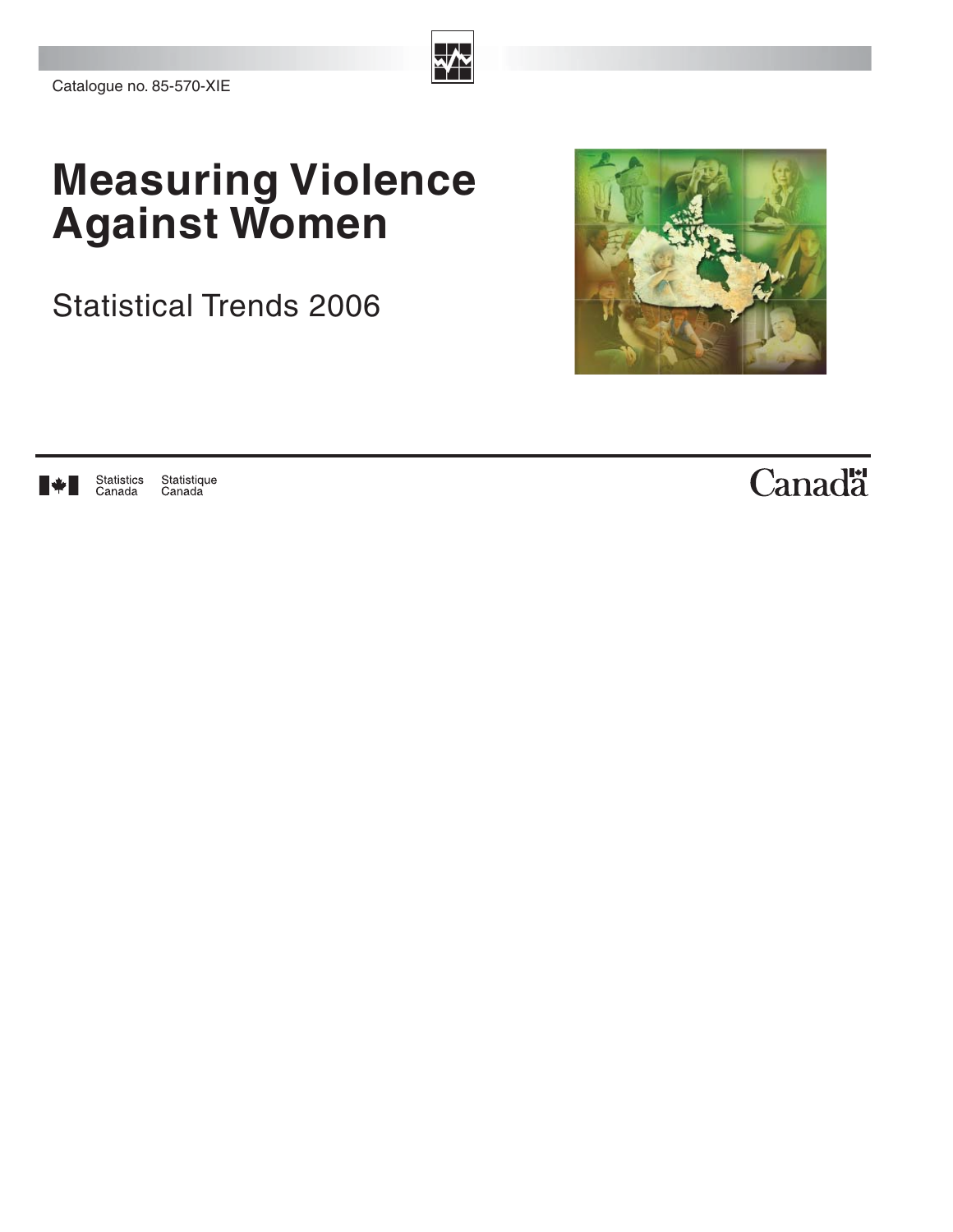#### **How to obtain more information**

Specific inquiries about this product and related statistics or services should be directed to: Canadian Centre for Justice Statistics, toll free 1 800 387-2231 or (613) 951-9023, Statistics Canada, Ottawa, Ontario, K1A 0T6.

For information on the wide range of data available from Statistics Canada, you can contact us by calling one of our tollfree numbers. You can also contact us by e-mail or by visiting our website at www.statcan.ca.

| 1-800-263-1136       |
|----------------------|
| 1-800-363-7629       |
| 1-800-700-1033       |
| 1-800-889-9734       |
| infostats@statcan.ca |
| www.statcan.ca       |
|                      |

#### **Information to access the product**

This product, catalogue no. 85-570-XIE, is available for free in electronic format. To obtain a single issue, visit our website at www.statcan.ca and select Publications.

#### **Standards of service to the public**

Statistics Canada is committed to serving its clients in a prompt, reliable and courteous manner and in the official language of their choice. To this end, the Agency has developed standards of service that its employees observe in serving its clients. To obtain a copy of these service standards, please contact Statistics Canada toll free at 1-800-263-1136. The service standards are also published on www.statcan.ca under About us > Providing services to Canadians.

> Commissioned by Federal/Provincial/Territorial Ministries responsible for the Status of Women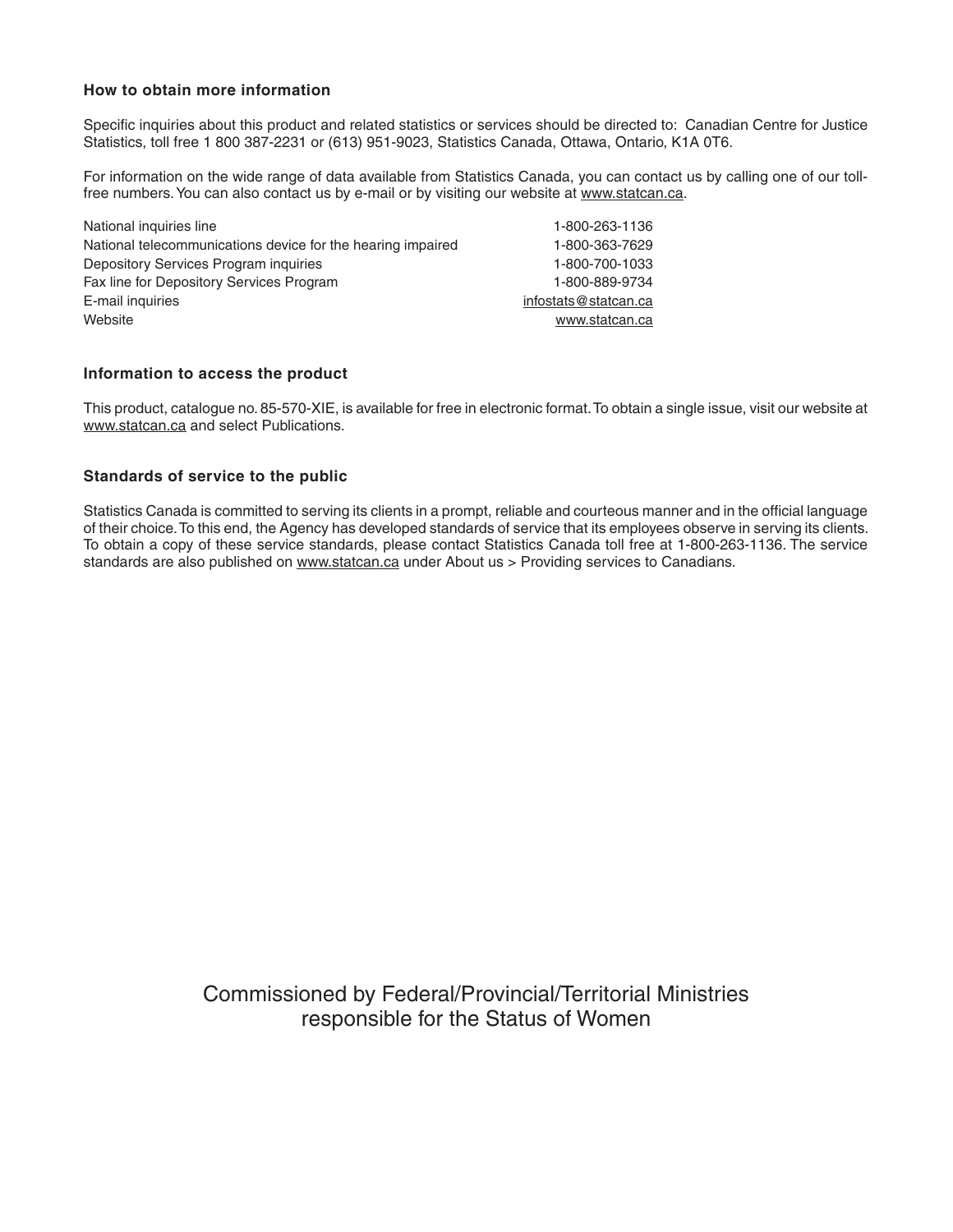

# **Measuring Violence Against Women**

## Statistical Trends 2006

| Published by authority of the Minister responsible for Statistics Canada                                                                                                                                                                                                                                                                                                                                                                                                                                                                                                                                                                                                                                                                                                                                                                                                                                                                                                                                             |
|----------------------------------------------------------------------------------------------------------------------------------------------------------------------------------------------------------------------------------------------------------------------------------------------------------------------------------------------------------------------------------------------------------------------------------------------------------------------------------------------------------------------------------------------------------------------------------------------------------------------------------------------------------------------------------------------------------------------------------------------------------------------------------------------------------------------------------------------------------------------------------------------------------------------------------------------------------------------------------------------------------------------|
| © Minister of Industry, 2006                                                                                                                                                                                                                                                                                                                                                                                                                                                                                                                                                                                                                                                                                                                                                                                                                                                                                                                                                                                         |
| All rights reserved. This product cannot be reproduced and/or transmitted to any person or<br>organization outside of the licensee's organization. Reasonable rights of use of the content<br>of this product are granted solely for personal, corporate or public policy research, or for<br>educational purposes. This permission includes the use of the content in analyses and the<br>reporting of results and conclusions, including the citation of limited amounts of supporting<br>data extracted from this product. These materials are solely for non-commercial purposes. In<br>such cases, the source of the data must be acknowledged as follows: Source (or "Adapted<br>from", if appropriate): Statistics Canada, year of publication, name of product, catalogue<br>number, volume and issue numbers, reference period and page(s). Otherwise, users shall<br>seek prior written permission of Licensing Services, Client Services Division, Statistics<br>Canada, Ottawa, Ontario, Canada K1A 0T6. |
| October 2006                                                                                                                                                                                                                                                                                                                                                                                                                                                                                                                                                                                                                                                                                                                                                                                                                                                                                                                                                                                                         |
| Catalogue no. 85-570-XIE<br>ISSN 0-662-43928-7                                                                                                                                                                                                                                                                                                                                                                                                                                                                                                                                                                                                                                                                                                                                                                                                                                                                                                                                                                       |
| Frequency: Occasional                                                                                                                                                                                                                                                                                                                                                                                                                                                                                                                                                                                                                                                                                                                                                                                                                                                                                                                                                                                                |
| Ottawa                                                                                                                                                                                                                                                                                                                                                                                                                                                                                                                                                                                                                                                                                                                                                                                                                                                                                                                                                                                                               |
| Cette publication est disponible en français sur demande ( $n^{\circ}$ 85-570-XIF au catalogue).                                                                                                                                                                                                                                                                                                                                                                                                                                                                                                                                                                                                                                                                                                                                                                                                                                                                                                                     |
|                                                                                                                                                                                                                                                                                                                                                                                                                                                                                                                                                                                                                                                                                                                                                                                                                                                                                                                                                                                                                      |
|                                                                                                                                                                                                                                                                                                                                                                                                                                                                                                                                                                                                                                                                                                                                                                                                                                                                                                                                                                                                                      |
|                                                                                                                                                                                                                                                                                                                                                                                                                                                                                                                                                                                                                                                                                                                                                                                                                                                                                                                                                                                                                      |
|                                                                                                                                                                                                                                                                                                                                                                                                                                                                                                                                                                                                                                                                                                                                                                                                                                                                                                                                                                                                                      |
| Note of appreciation                                                                                                                                                                                                                                                                                                                                                                                                                                                                                                                                                                                                                                                                                                                                                                                                                                                                                                                                                                                                 |
| Canada owes the success of its statistical system to a long-standing partnership between<br>Statistics Canada, the citizens of Canada, its businesses, governments and other<br>institutions. Accurate and timely statistical information could not be produced without their<br>continued cooperation and goodwill.                                                                                                                                                                                                                                                                                                                                                                                                                                                                                                                                                                                                                                                                                                 |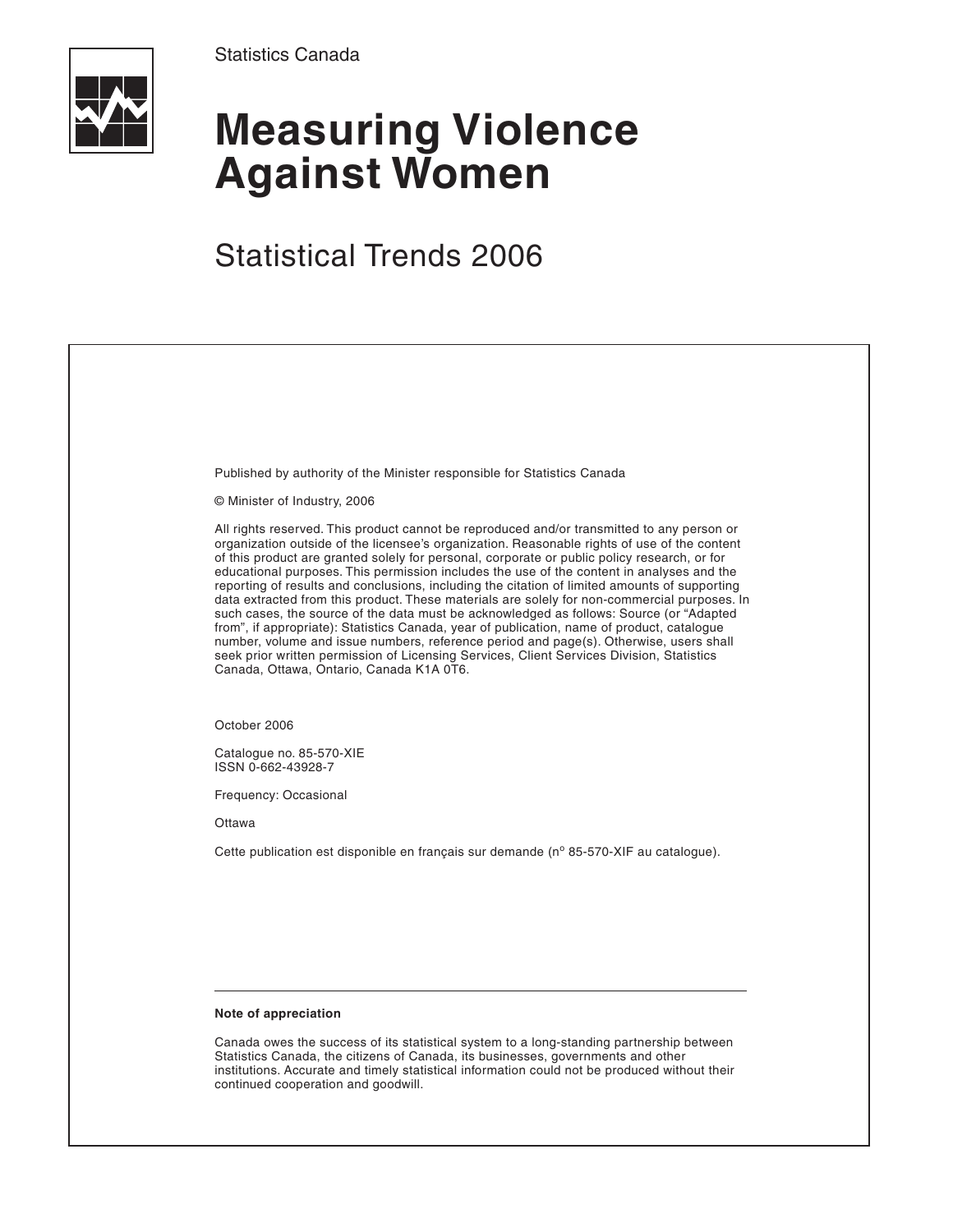## **Tables of contents**

| Page |
|------|

| 7  |
|----|
| 12 |
| 13 |
| 16 |
| 16 |
| 32 |
| 36 |
| 44 |
| 55 |
| 64 |
| 70 |
|    |

#### **Tables**

| $\mathbf{1}$         | Estimated number and rate of spousal violence incidents against women and men 15 years of age and over,         |    |
|----------------------|-----------------------------------------------------------------------------------------------------------------|----|
|                      | past five years, 2004                                                                                           | 19 |
| $\mathbf{2}^{\circ}$ | Number of spousal homicides in Canada, the provinces and territories by sex of victim, 1975 to 2004             | 25 |
| 3                    | Economic costs of violence against women                                                                        | 35 |
| $\overline{4}$       | Number of victim services in Canada, the provinces and territories, by type, 2002/2003                          | 46 |
| 5                    | Number and proportion of male and female spousal violence cases, by offence type                                | 49 |
| 6                    | Percentage of female victims of current spousal violence who reported to police in the previous year, by victim |    |
|                      | characteristics, 2004                                                                                           | 56 |
| $\overline{7}$       | Percentage of spousal violence victims who reported to police, by incident characteristics, 2004                | 57 |
| 8                    | Annual number of women and children using shelters in the provinces and territories, by fiscal year             | 61 |
| 9                    | Use of victim services in the provinces, October 22, 2003                                                       | 63 |
| 10                   | Aboriginal and non-Aboriginal victims of homicide in Canada, by sex and accused-victim relationship, 1997 to    |    |
|                      | 2004                                                                                                            | 68 |
| 11                   | Victims of homicide in the territories and provinces, by accused-victim relationship, 1975 to 2004              | 73 |

### **Figures**

| 1                 | Five-year rates of spousal assault, 1993, 1999 and 2004                                                      | 17 |
|-------------------|--------------------------------------------------------------------------------------------------------------|----|
| $\overline{2}$    | One-year rates of spousal assault, 1993, 1999 and 2004                                                       | 17 |
| 3                 | Five-year rates of spousal assault against women by province, 1999 and 2004                                  | 18 |
| $\overline{4}$    | Types of spousal violence experienced by women and men, 2004                                                 | 19 |
| 5                 | Women experience more serious violence than men, 2004                                                        | 20 |
| 6                 | Changes in the severity of spousal assaults against women over time, 1993, 1999 and 2004                     | 21 |
| $\overline{7}$    | Number of intimate partner assaults reported to police by offender relationship to victim, 1998 to 2004      | 22 |
| 8                 | Rates of spousal homicide by sex of victim, 1975 to 2004                                                     | 22 |
| 9                 | Percent distribution of persons accused of spousal homicide by gender and most serious violation, 1975 to    |    |
|                   | 2004                                                                                                         | 23 |
| 10                | Percentage of spousal homicides with a history of domestic violence between victim and offender, by offender |    |
|                   | relationship to victim, 1991 to 2004                                                                         | 24 |
| 11                | Average spousal homicide rates by province and territory, 1975 to 2004                                       | 25 |
| $12 \overline{ }$ | Total sexual assaults and level I sexual assaults reported to police, Canada, 1983 to 2004                   | 26 |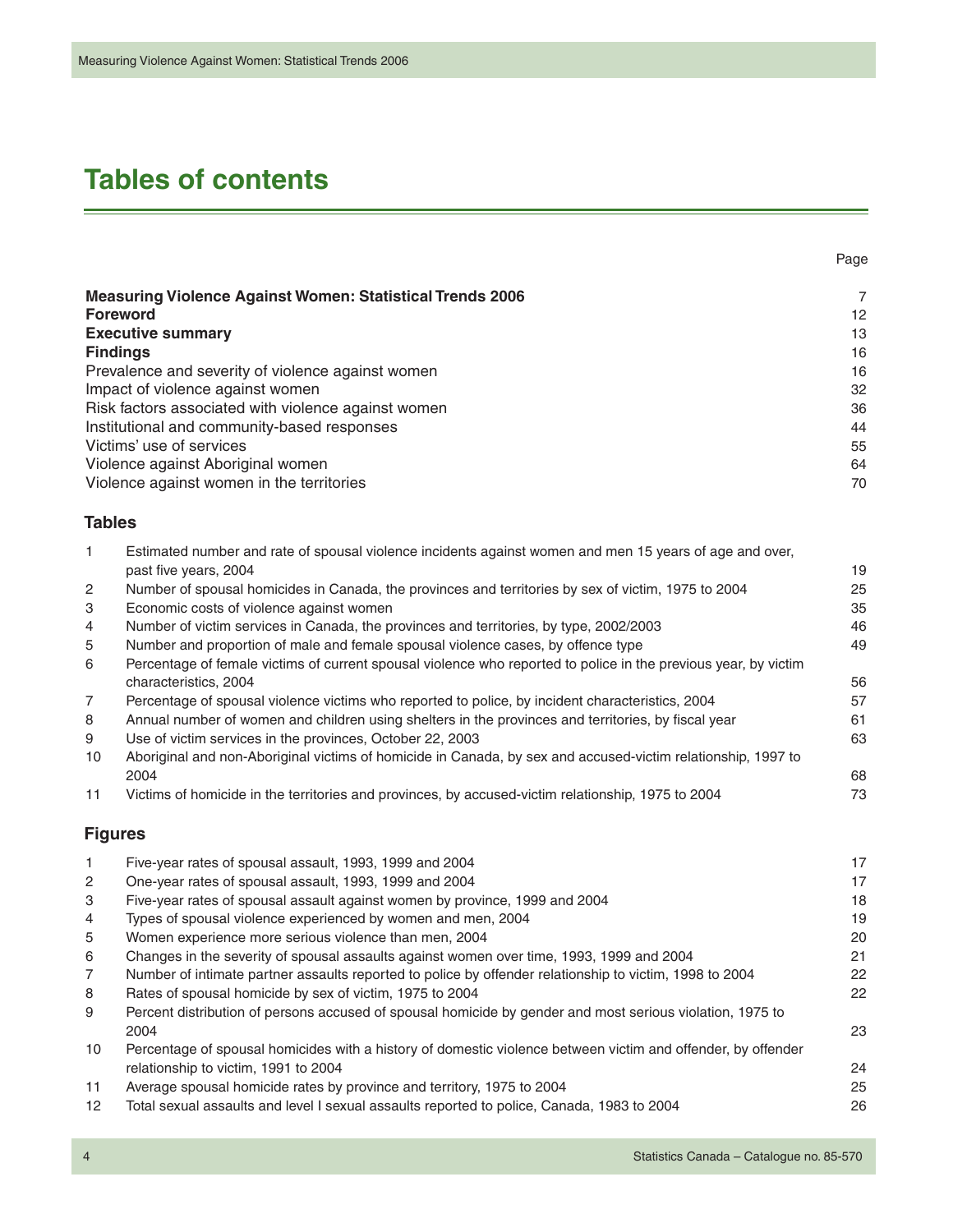## **Tables of contents** – continued

|          | Figures - continued                                                                                                                                                            | Page     |
|----------|--------------------------------------------------------------------------------------------------------------------------------------------------------------------------------|----------|
| 13       | Level II and level III sexual assaults reported to the police, Canada, 1983 to 2004                                                                                            | 27       |
| 14       | Number of criminal harassment incidents reported to police, by offender relationship to victim, 1998 to 2004                                                                   | 28       |
| 15       | Women more likely than men to experience stalking, past five years, 2004                                                                                                       | 29       |
| 16       | Percentage of women and men aged 15 years and over who reported some form of stalking, by relationship                                                                         |          |
|          | of stalker to victim, past five years, 2004                                                                                                                                    | 29       |
| 17       | Percentage of women and men aged 15 years and over who reported some form of stalking, by type of stalking,                                                                    |          |
|          | past five years, 2004                                                                                                                                                          | 30       |
| 18       | Female victims stalked by an ex-spouse are more likely to experience violence or threats, 2004                                                                                 | 31       |
| 19       | Psychological consequences of spousal violence victims, 2004                                                                                                                   | 32       |
| 20       | Impact of spousal violence for victims                                                                                                                                         | 33       |
| 21       | Societal impacts of spousal violence                                                                                                                                           | 34       |
| 22       | One-year rates of sexual assault and criminal harassment against women, by woman's age, 2004                                                                                   | 36       |
| 23       | Rates of spousal homicide by age group and sex of victim, 1975 to 2004                                                                                                         | 37       |
| 24       | Sexual offences recorded by police, by sex and age group of victims, 2004                                                                                                      | 37       |
| 25       | Spousal homicide accused-victim relationships compared to the percentage distribution of marital status in                                                                     |          |
|          | the general population, 1991 to 2004                                                                                                                                           | 38       |
| 26       | Percentage of women assaulted by partners when psychological abuse was present (current partner), 2004                                                                         | 39       |
| 27       | Percentage of women assaulted by partners when psychological abuse was present (previous partner), 2004                                                                        | 40       |
| 28       | Five-year rates of spousal violence by visible minority status and sex of victim, 1999 and 2004                                                                                | 41       |
| 29       | Five-year rates of spousal violence for immigrant women, 1999 and 2004                                                                                                         | 42       |
| 30       | Five-year rates of psychological abuse against women by spousal partners, by type of abuse and visible                                                                         |          |
|          | minority status, 2004                                                                                                                                                          | 42       |
| 31       | Five-year rates of psychological abuse against spousal partners, by type of abuse and immigrant status, 2004                                                                   | 43       |
| 32       | Change in the number of shelters                                                                                                                                               | 45       |
| 33       | Number of treatment programs for violent men                                                                                                                                   | 46       |
| 34       | Convictions for crimes of violence, by offence type and offender-victim relationship, 1997/1998 to 2001/2002                                                                   | 49<br>50 |
| 35<br>36 | Sentences in spousal violence cases compared to other cases, 1997/1998 to 2001/2002<br>Sentences in spousal violence cases, by sex of convicted person, 1997/1998 to 2001/2002 | 51       |
| 37       | Mean prison and probation sentence length for violent crime cases, 1997/1998 to 2001/2002                                                                                      | 51       |
| 38       | Length of prison and probation sentences for spousal violence cases, by sex of convicted person, 1997/1998 to                                                                  |          |
|          | 2001/2002                                                                                                                                                                      | 52       |
| 39       | Conviction rates in adult court for sexual assault and other violent crimes, 2003/2004                                                                                         | 53       |
| 40       | Percentage of cases with convictions in adult court resulting in a prison term, 2003/2004                                                                                      | 54       |
| 41       | Percentage of spousal violence victims who reported to police, by sex of victim, 1993, 1999 and 2004                                                                           | 55       |
| 42       | Types of social services used by spousal violence victims                                                                                                                      | 59       |
| 43       | Annual number of women and children using shelters, Canada                                                                                                                     | 60       |
| 44       | Rates of women admitted to shelters for reasons of abuse, April 14, 2004, Canada, the provinces and territories                                                                | 60       |
| 45       | Use of victim services, October 22, 2003, Canada                                                                                                                               | 62       |
| 46       | Rates of spousal violence, by Aboriginal origin, 1999 and 2004                                                                                                                 | 64       |
| 47       | Seriousness of spousal assaults on women, by Aboriginal status, 1999 and 2004                                                                                                  | 65       |
| 48       | Consequences of spousal violence for women, by Aboriginal status, 2004                                                                                                         | 66       |
| 49       | Rates of psychological abuse by spousal partners, by type of abuse and Aboriginal status, 2004                                                                                 | 66       |
| 50       | Rates of spousal homicide, by sex of victim and Aboriginal status, 1997 to 2000                                                                                                | 67       |
| 51       | Percentage of Aboriginal women who used social services and reported spousal violence to the police, 2004                                                                      | 69       |
| 52       | Rates of spousal assault in the territories, 2004                                                                                                                              | 70       |
| 53       | Rates of sexual offences per 100,000 population in Canada, the provinces and territories, 2004                                                                                 | 71       |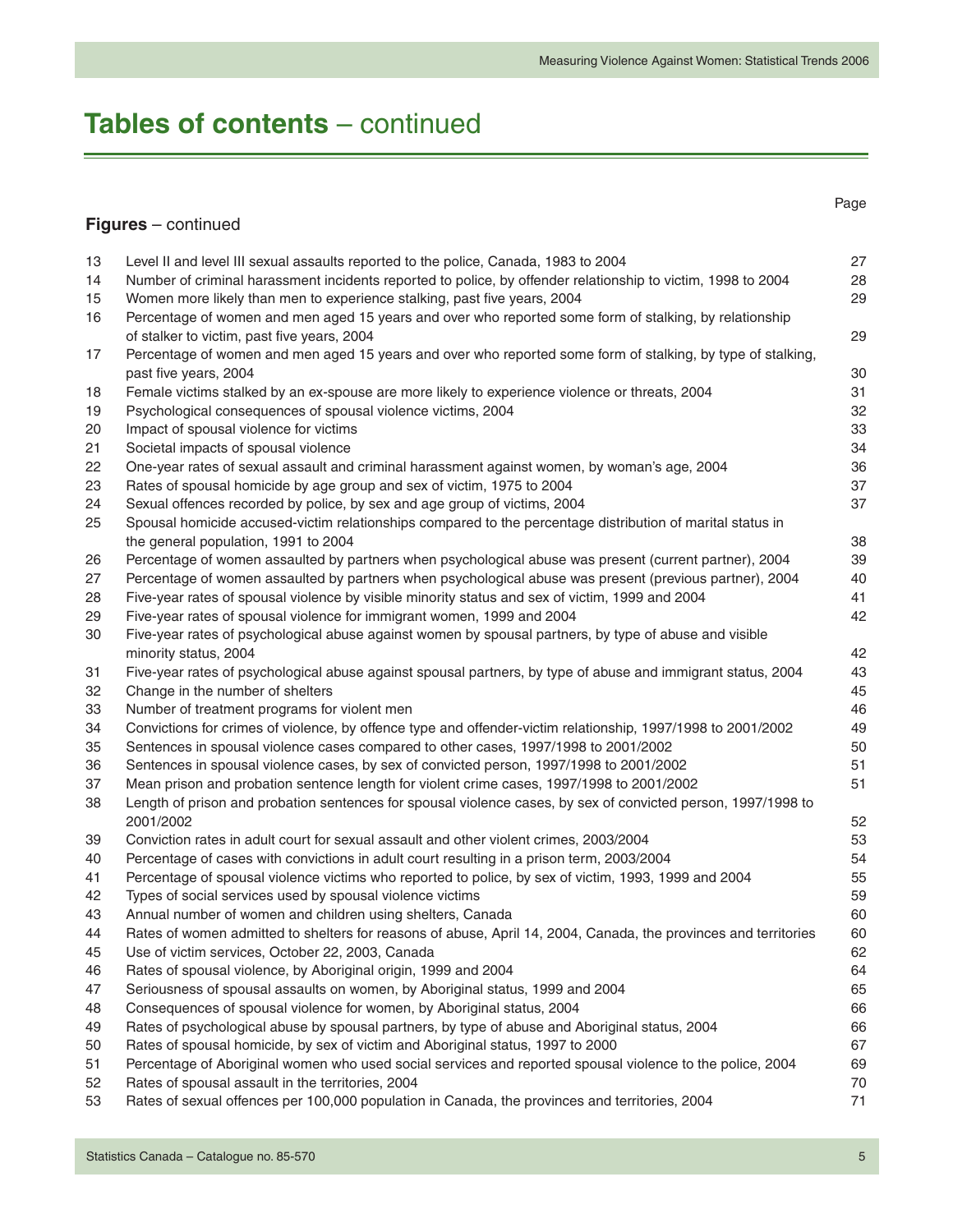## **Tables of contents** – concluded

|    | $Figures – concluded$                                                                   |          |
|----|-----------------------------------------------------------------------------------------|----------|
| 54 | Rates of sexual offences in the territories, 1983 to 2004                               | 71       |
| 55 | Homicide rates in the territories, by sex of victim, all ages, 1975 to 2004             | 72       |
| 56 | Spousal homicide rates in the territories, by age group and sex of victim, 1975 to 2004 | 73       |
| 57 | Use of victim services, October 22, 2003, Yukon Territory                               | 74       |
| 58 | Use of victim services, October 22, 2003, Northwest Territories                         | 75       |
|    | <b>Conclusion</b><br><b>Methodology</b>                                                 | 76<br>77 |
|    | <b>Endnotes</b>                                                                         | 81       |
|    | <b>Bibliography</b>                                                                     | 82       |
|    | <b>Appendices</b>                                                                       |          |

na di pagenda di pagenda di pagenda di pagenda di pagenda di pagenda di pagenda di pagenda di pagenda di pagen<br>Pagenda di pagenda di pagenda di pagenda di pagenda di pagenda di pagenda di pagenda di pagenda di pagenda di

|   | Economic equality indicators                         | 85 |
|---|------------------------------------------------------|----|
|   | Table A1.1 Income and earnings trends                | 86 |
|   | Table A1.2 Women in justice-related occupations      | 86 |
| 2 | Criminal Code Offences                               | 87 |
|   | Provincial/Territorial domestic violence legislation | 95 |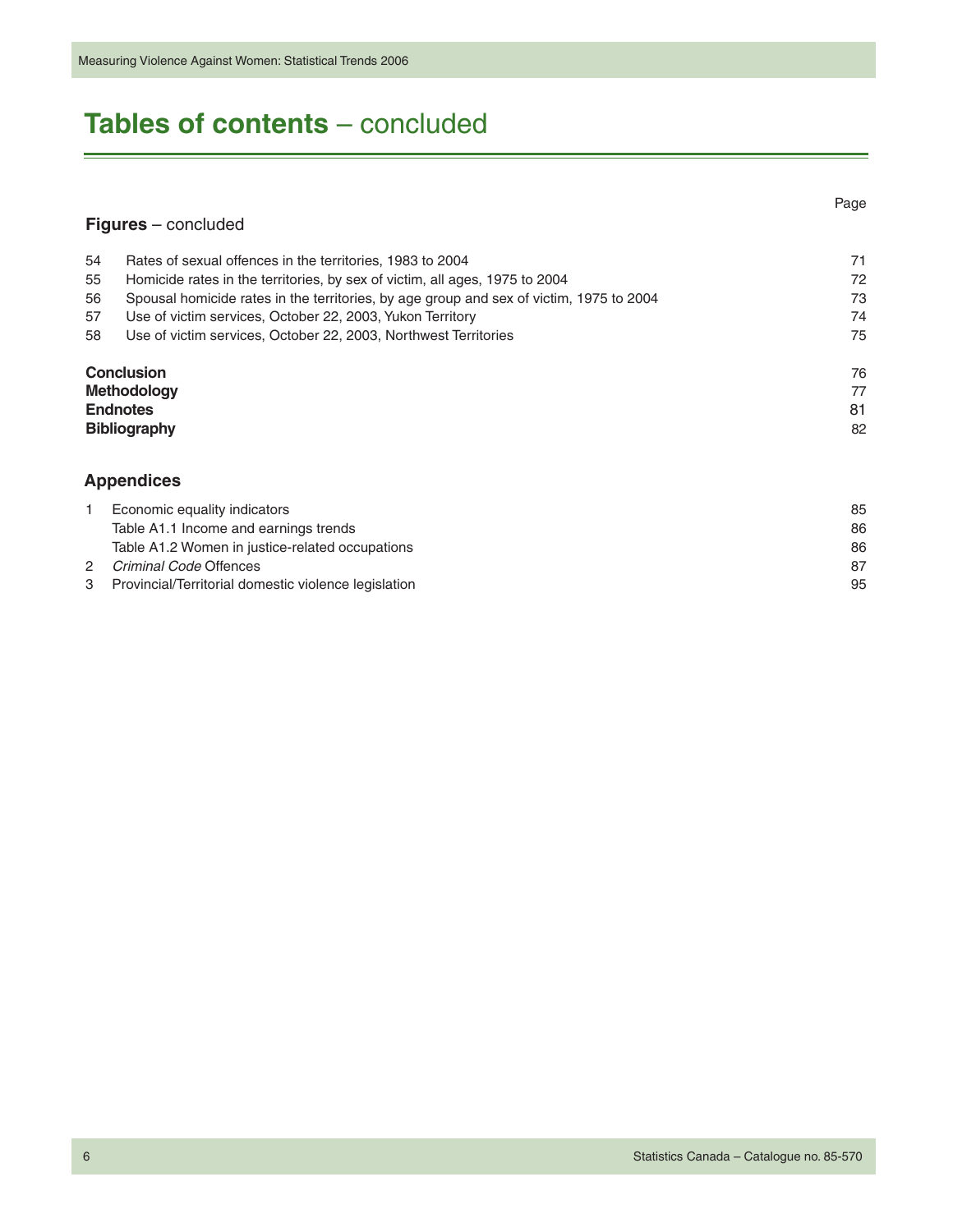## <span id="page-6-0"></span>**Measuring Violence Against Women: Statistical Trends 2006**

#### *By Holly Johnson, Statistics Canada*

Violence against women is a persistent and ongoing problem in Canada and around the world. It affects women's social and economic equality, physical and mental health, well-being and economic security.

Decision-makers require a clear understanding of the nature and severity of social problems in order to develop effective responses. In 2002, the Federal/Provincial/Territorial Status of Women Ministers released *Assessing Violence Against Women: A Statistical Profile*. The Profile introduced a number of violence indicators that are intended to monitor changes over time, serve as benchmarks, and highlight emerging problems. This updated edition revisits these indicators, expands upon them, and assesses the current situation.

According to the *Beijing Platform for Action* adopted at the Fourth United Nations World Conference on Women in 1995:

*Violence against women is an obstacle to the achievement of the objectives of equality, development and peace. Violence*  against women both violates and impairs or nullifies the enjoyment by women of their human rights and fundamental *freedoms. The long-standing failure to protect and promote those rights and freedoms in the case of violence against women is a matter of concern to all States and should be addressed*. (paragraph 112)

The *Beijing Platform for Action* also emphasized the importance of reliable statistical data in understanding violence against women and recommended that work be done to:

*promote research, collect data and compile statistics, especially concerning domestic violence relating to the prevalence of different forms of violence against women, and encourage research into the causes, nature, seriousness and consequences of violence against women and the effectiveness of measures implemented to prevent and redress violence against women*. (paragraph 129a)

Canadian governments have made important advancements in the availability of statistical data to describe the dimensions and nature of violence against women, the impacts and consequences, societal responses and supports for victims, and women's use of criminal justice and other services. This document summarizes these data within a framework of indicators on violence against women.

#### **Why focus on violence against women?**

Until recently, researchers and statistical agencies often gathered statistics generically, compiling data on violence regardless of the gender of victims or offenders. This approach contributed to the development of general programs that addressed violence in society as a whole.

Social program and policy developers have identified instances where programs for Canadians as a whole often fail to consider the effect of gender. As an example, federal employment assistance programs are often only accessible to Canadians who work full-time or who can take full-time training. Analysis of data by gender reveals that while one-third of Canadian women voluntarily working part-time reported doing so in order to care for their children, only 4% of men gave this as a reason (Marshall 2001). Women's traditional role in society as caregivers often limits their ability to access programs intended for all Canadians.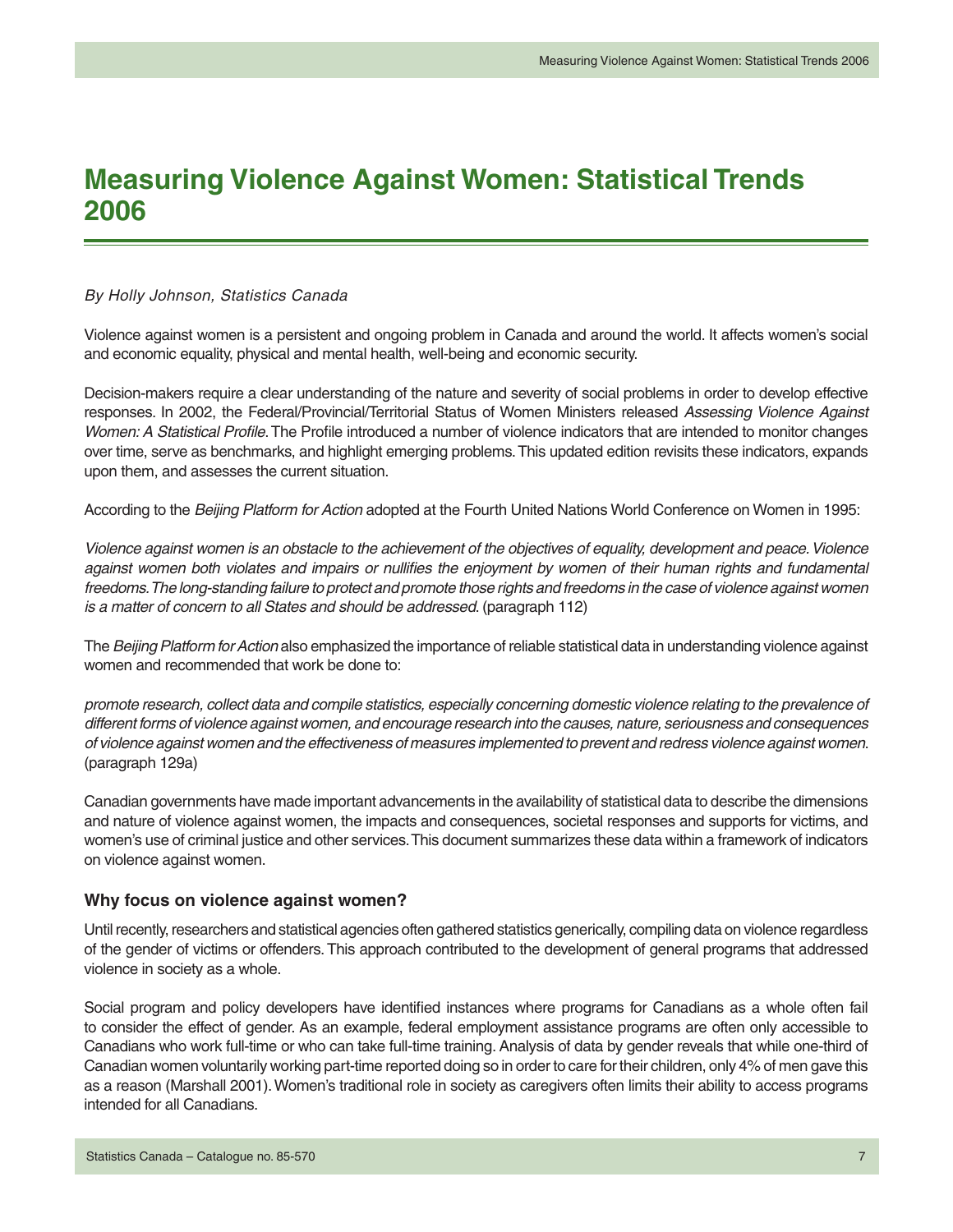Generic programs meant to address violence against all Canadians risk failing to adequately address women's experiences of violence. Gender-specifi c data can pinpoint those areas where the need for support services is different for women and men. It is also important to further disaggregate data (for example, by race, ethnicity, age, sexual orientation, socioeconomic status or ability) in order to fully understand the situation of different groups of women.

Data that are made available by gender demonstrate the specific risk areas for men and women and highlight the need for targeted programs to address violence for each gender. Men's and boys' experiences of violence are different than women's and girls' in important ways. While men are more likely to be injured by strangers in a public or social venue, women are in greater danger of experiencing violence from intimate partners in their own homes. Women are also at greater risk of sexual violence. The fear of violence is more pervasive for women and can prevent them from taking part as full citizens in their communities.

In addition to the negative effects for women themselves, the violence women experience at the hands of their intimate partners can have profound effects on their children. Children who are exposed to violence in the home suffer from emotional trauma, have poor educational outcomes, and are at increased risk of using violence to solve problems (Berman et al. 2004). Women experiencing violence from intimate partners are sometimes forced to flee their homes with their children, which can result in unstable living situations and additional negative impacts on children.

Worldwide, violence against women is an impediment to women's equality. According to the United Nations Population Fund (2005):

Gender-based violence is perhaps the most wide-spread and socially tolerated of human rights violations. It both reflects and *reinforces inequities between men and women and compromises the health, dignity, security and autonomy of its victims.* 

The 1995 Federal Action Plan for Gender Equality emphasized the interconnections between equality and not only gender, but other personal characteristics:

Barriers to equality are rooted in long-standing attitudes and traditions not only about women, but also about race, age, *sexual orientation, disability, colour, etc. In particular, the life situations of women outside the dominant culture—women with disabilities, Aboriginal women, women from visible minorities, elderly women, lesbians, lone mothers, women in poverty—are quite different from the mainstream. For them, the path to equality has been, and continues to be, even more diffi cult. Equality for all women will come about only as these attitudes, imbedded in the workplace, educational institutions and the family, are challenged and begin to change. To achieve true equality, actions must be taken that adjust for the differences in experiences and situations between women and men, and among women, and that correct the systemic nature of inequality.*

The Action Plan further defines the concept of "substantive" equality, which acknowledges the systemic and structural nature of inequality. It recognizes that both freedom from discrimination and positive actions are required to arrive at equal outcomes. To achieve gender equality, the social structures that govern the relationship between men and women will need to give equal value to the different roles they play, as parents, as workers, as elected officials and others; to foster equal partnership in the decision-making process; and to build a just and equitable society.

### **Defi nitions of violence against women**

Definitions of violence against women vary broadly depending on the objectives of a particular research study or policy, and on the source of the data being used. The United Nation's 1993 *Declaration on the Elimination of Violence against Women*, which was signed by Canada, provides a very broad definition that has been accepted by the international community:

*any act of gender-based violence that results in, or is likely to result in, physical, sexual or psychological harm or suffering to women, including threats of such acts, coercion or arbitrary deprivation of liberty, whether occurring in public or in private life.*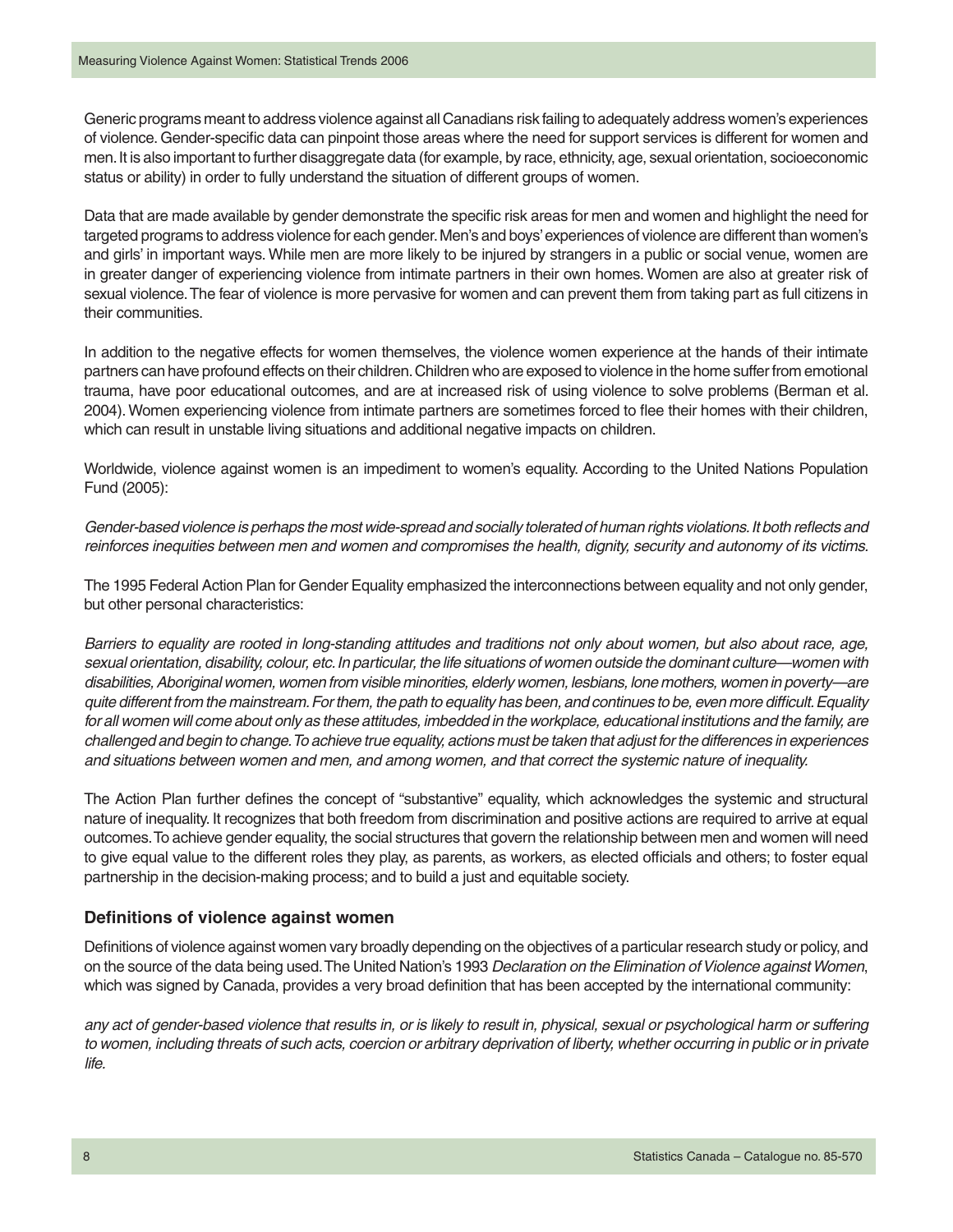*Violence against women shall be understood to encompass, but not be limited to physical, sexual and psychological violence occurring in the family, including battering, sexual abuse of female children in the household, dowry-related violence, marital rape, female genital mutilation and other traditional practices harmful to women, non-spousal violence and violence related to exploitation; physical, sexual and psychological violence occurring within the general community, including rape, sexual*  abuse, sexual harassment and intimidation at work, in educational institutions and elsewhere; trafficking in women and forced *prostitution; and physical, sexual and psychological violence perpetrated or condoned by the State, wherever it occurs.*

The Canadian *Criminal Code* has no specifi c offence of violence against women or spousal assault. *Code* provisions that most commonly apply to cases of violence against women include the offences of assault, sexual assault, criminal harassment, threats of violence, forcible confinement and homicide. For the most part, the statistical data presented in this publication were derived from *Criminal Code* definitions. Types of abuse addressed in this report include the following:

- 1) Physical violence, including threats of violence, hitting with fists or weapons, with or without physical injury, is the most commonly understood form of abuse. All forms of physical violence are crimes under the *Criminal Code*.
- 2) Sexual violence is any form of non-consensual or forced sexual activity or touching, including rape. All forms of sexual violence are crimes under the *Criminal Code*. The term "sexual assault" encompasses a wide range of criminal acts ranging from unwanted sexual touching to sexual violence involving weapons, and is categorized according to three levels of severity. The term "sexual offence" refers to the three levels of sexual assault as well as other sexual offences which are designed primarily to protect children.
- 3) Psychological or emotional abuse includes insults, humiliation, put-downs and yelling, and extreme (often unfounded) jealousy. These are not crimes under the *Criminal Code*, but are often effectively used to control and intimidate intimate partners. It also includes harming pets and damaging property, which are crimes under the *Criminal Code*.
- 4) Financial abuse (also referred to as economic abuse or material exploitation) includes restricting access to family resources, inheritance or employment opportunities, or to seize pay cheques. Unless theft, fraud or some form of coercion is used, financial abuse is not a crime under the *Criminal Code*.
- 5) Spousal abuse refers to physical or sexual violence or psychological or fi nancial abuse within current or former marital or common-law relationships, including same-sex spousal relationships. The broader category of intimate partner abuse encompasses spousal violence and violence committed by current or former dating partners.
- 6) Spousal assault is measured according to the *Criminal Code* and includes physical or sexual assault and threats of violence.
- 7) Spousal homicide refers to the killing of a marital or common-law partner and includes first and second degree murder and manslaughter.
- 8) Criminal harassment/stalking is obsessive behaviour directed toward another person. It can involve persistent, malicious and unwanted surveillance, and invasion of privacy that is a constant threat to the victim's personal security. Criminal harassment is an offence under the *Criminal Code*.

Trafficking in persons is a crime under the *Criminal Code*. It is not addressed in this publication because of the absence of data in this area. Trafficking is the use of deception, coercion or force to recruit, move or hold a person in order to use or exploit that person against their will for the sex trade or forced labour. The US State Department, in their *Traffi cking in Persons Report 2005*, estimates that 600,000 to 800,000 persons are trafficked across international borders each year and approximately 80 percent are women and girls. The majority of transnational victims are trafficked into commercial sexual exploitation. These estimates exclude millions of persons who are trafficked within their own national borders (US State Department 2005).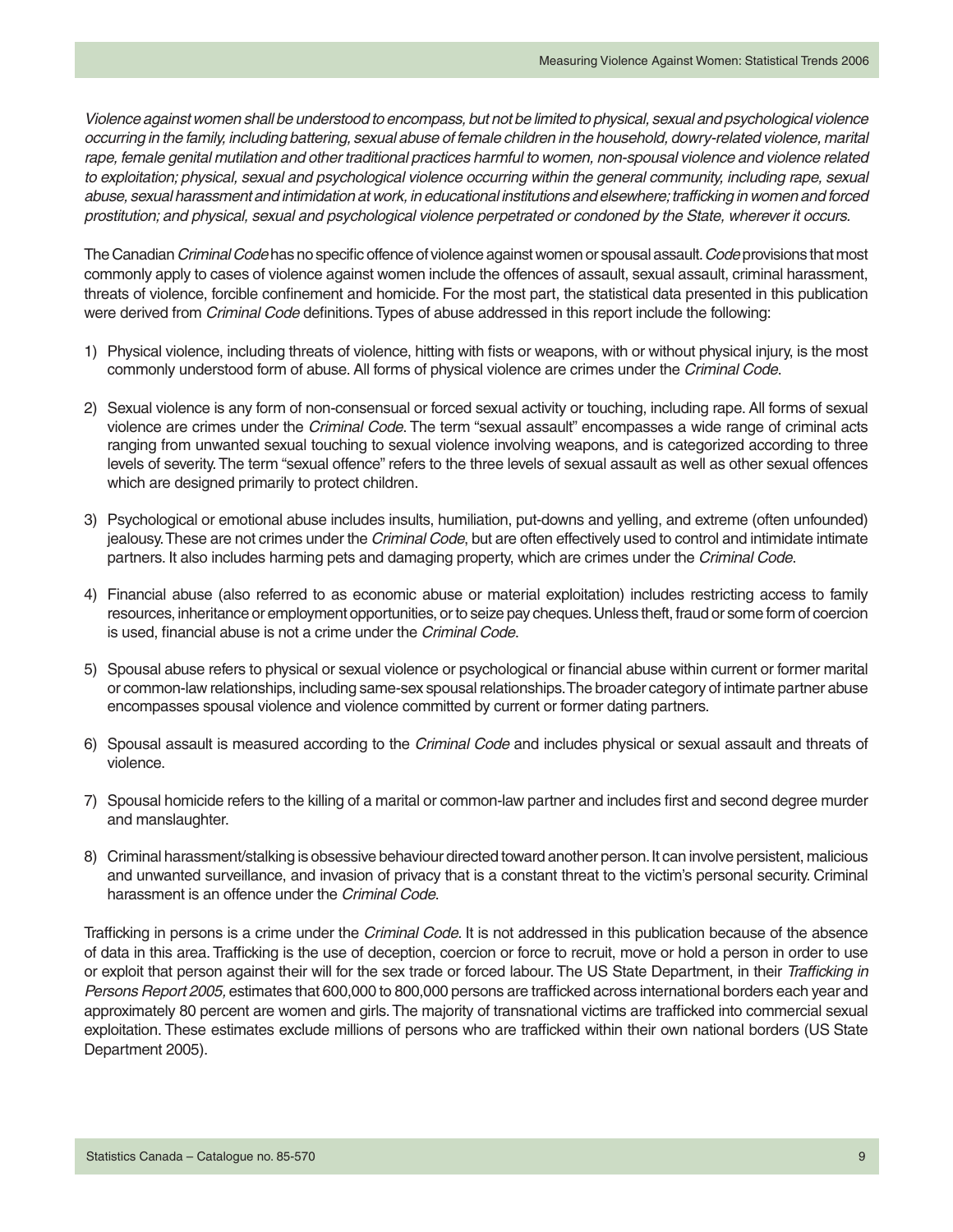#### **Other definitions**

- 1) Spouses and ex-spouses includes legally married, seperated and divorced persons as well as common-law spouses and ex-spouses. Also includes same-sex spouses.
- 2) Intimate partners and ex-partners includes spouse and ex-spouse, and current or former dating partners.

#### **The organization of this report**

The indicators of violence against women are organized into five themes in this report:

- prevalence and severity of violence against women;
- impact of violence against women;
- risk factors associated with violence against women;
- institutional and community-based responses;
- victims' use of services.
- 1) Prevalence and severity of violence against women

 These indicators can help governments take stock and assess whether efforts to reduce violence against women have made a difference. Although they cannot detect whether specific programs and services have directly affected the level of violence, indicators describing the prevalence and severity of violence against women can show changes that happened at the same time as prevention and intervention efforts were underway. These indicators also help plan the delivery of services and modifications to policy and programs.

2) Impact of violence against women

 These indicators monitor the impacts and consequences of victimization, including physical consequences such as injury, medical attention, hospitalization, emotional impacts, and broader societal-level impacts such as the economic costs of violence.

3) Risk factors associated with violence against women

 Identifying factors that increase the risk of victimization is important for both intervention and prevention efforts. To target resources, stakeholders need to know who is at risk of what types of violence and in what situations, and who is vulnerable to multiple, chronic and ongoing victimization. Knowledge about risk factors can also help to focus prevention efforts and social service supports on sub-groups of the population that have the greatest need.

- 4) Institutional and community-based responses Tracking how governments and community organizations have responded to violence against women will help address questions about the types of services available and how the availability of services has changed over time.
- 5) Use of services by victims

These indicators help identify how victims use services and what the barriers to obtaining help might be.

The 2002 publication, Assessing Violence Against Women: A Statistical Profile, included a sixth type of indicator: public attitudes and perceptions. While tracking societal attitudes on violence against women remains an important task, few jurisdictions have updated these surveys since 2002. This report therefore focuses on the five indicators for which current data are available.

In addition, the Federal/Provincial/Territorial (F/P/T) Status of Women Ministers felt that the situation of violence against Aboriginal women and women living in the territories warranted specific sections in this document. Recent statistics confirm what other small scale studies have found: Aboriginal women in Canada are at significantly higher risk of spousal violence than other segments of society. For the first time, residents of the three territories (Yukon, Northwest Territories and Nunavut) were interviewed for the 2004 General Social Survey (GSS) as part of a pilot test and results show that women who live in the territories also experience higher levels of violence. However, due to undercoverage of Aboriginal people, residents of rural or remote areas and those whose mother tongue is not English or French, estimates of violence in the territories must be used with caution.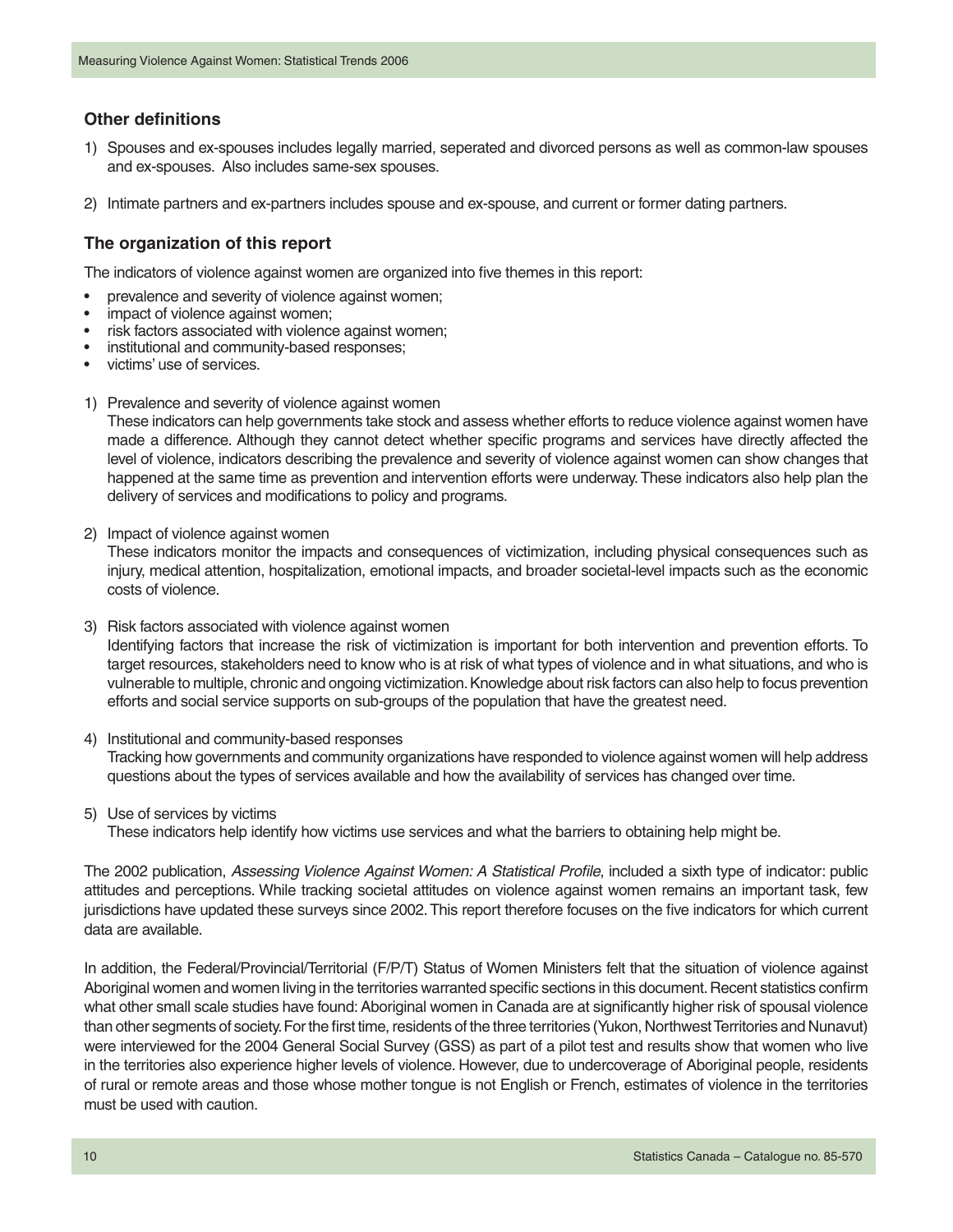On the international stage, Canada has been taken to task for the persistent disadvantage faced by Aboriginal women in education, employment and physical safety (Committee on the Elimination of All Forms of Discrimination Against Women 2003). The lack of detailed statistical data on violence against Aboriginal women has been identified as an impediment to addressing the causes of violence and ensuring access for Aboriginal women to the justice system (International Covenant on Civil and Political Rights 2005). The focus on Aboriginal and Northern women's experiences of violence in this publication makes a contribution toward the goal of providing improved data for policy making.

#### **Benefits and limitations of indicators**

Violence indicators have many potential benefits. They can:

- increase understanding of the severity and prevalence of acts of violence against women;
- enhance awareness of community and government responses to violence;
- serve as a "red flag" for governments and non-governmental organizations by highlighting emerging issues;
- assist in policy-making, planning and resource allocation;
- help identify possible points of intervention by examining factors associated with a heightened risk of violence;
- together with other tools and information, contribute to an evaluation of efforts to reduce violence;
- act as a catalyst for further scientific inquiry and research.

Despite these advantages, readers need to be aware of the limitations of statistical indicators, including the undercounting of victims due to the very personal nature of these experiences. In addition, while indicators may highlight problems, they cannot prescribe solutions. Nor do they necessarily show cause and effect without also taking into account other social and demographic factors.

Due to jurisdictional differences in the way policies and services to victims are organized, caution must be used when making comparisons across provinces and territories. For example, police charging policies vary among jurisdictions – some jurisdictions have pre-charge screening by prosecutors while others do not. The way victim services are organized by jurisdictions also varies due in part to resource availability.

Readers are referred to the Methodology section for important caveats regarding the methodologies of the data sources used, as these may place limits on drawing definitive conclusions.

#### **Recent improvements to data collection on violence against women**

Following the 2002 publication, *Assessing Violence Against Women: A Statistical Profile*, a number of enhancements were made to data collection at Statistics Canada. This report adds important new information on criminal harassment (stalking) from the 2004 GSS, sentencing of spousal violence perpetrators from a special study of court responses, availability and use of victim services by abused women from a new Victims Services Survey, and detailed information on Aboriginal and territorial women, also from the 2004 GSS.

While these enhancements represent an important step forward, work remains to be done. Statistical data are not available to describe the experiences of violent victimization for some groups of women in the population. This report summarizes what is currently known about the prevalence and severity of violence against women in Canada, the impact of violence, risk factors, institutional and community responses, victims' use of services, and highlights areas where further data development is needed.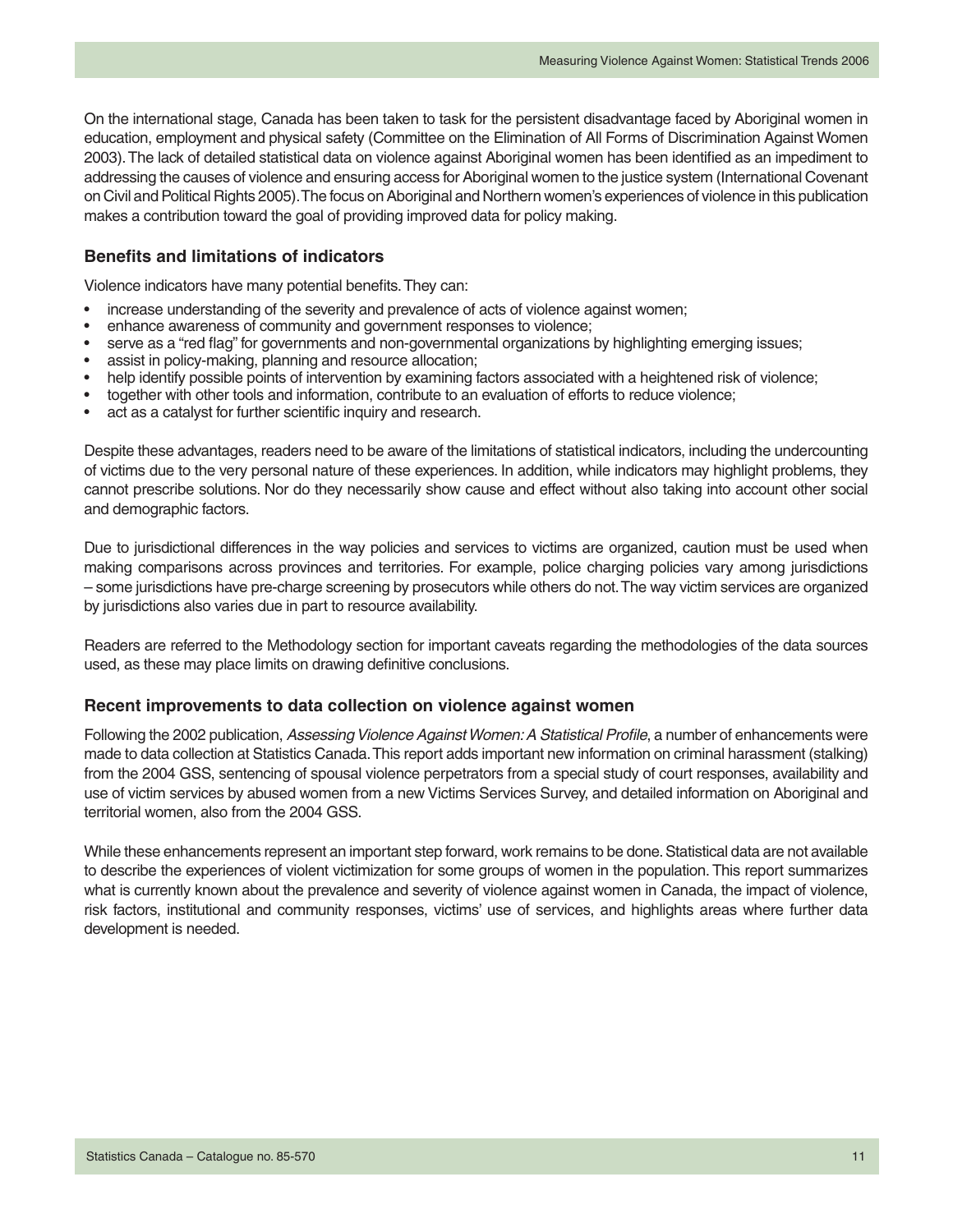### <span id="page-11-0"></span>**Foreword**

We have come a long way in the past decade in acknowledging the severity of different kinds of domestic violence and *abuse, yet the problem stubbornly persists. If you don't look for it, you won't see it. It happens in every town and city, in*  every neighbourhood, in every country in the world. No extended family, no ethnic or religious group, is immune. If you have *children, they are playing with abused or bullied children at school. If you have colleagues at work, some will be quietly struggling with the impact of abusive relationships as they try to earn their living. The consequences—the hurt, anger, fear, violence, injuries, and exhaustion—affect all of us, over generations. We need to stand beside the strangers in our community—not only our family members, friends, and neighbours—as they search for a peaceful way of life. Strangers need allies, too* (Reimer 2005, 223).

All women have the right to live in safe communities, free of violence and the threat of violence. This is part of the vision of the Federal/Provincial/Territorial (F/P/T) Status of Women Ministers, who share the ideal that violence against anyone is unacceptable whether it is directed against children, women, men, seniors, people with disabilities, visible minorities or anyone else.

In December 2002, the F/P/T Status of Women Ministers released *Assessing Violence Against Women: A Statistical Profile*. The F/P/T ministers had commissioned Statistics Canada to design indicators, based on statistical data, that showed the severity and extent of violence against women in Canada. *Assessing Violence Against Women* provided those indicators. Where possible, the report showed trends over time, and gave statistics at the national, provincial and territorial levels.

This report, *Measuring Violence Against Women: Statistical Trends 2006,* takes a substantial step forward. A joint release by the F/P/T Status of Women Ministers and Statistics Canada, it adds a third time point to the indicators, and new data in the areas of criminal harassment (also known as stalking), sentencing of spousal violence perpetrators, victims' use of services, Aboriginal women and residents of the territories. As with the 2002 report, it gives trends over time. The indicators are shown at the national, provincial and territorial levels whenever possible.

More data are still needed. This was one of the strongest conclusions of *Assessing Violence Against Women* and it is repeated here. Significant data gaps still exist and there is much we don't know. For example, the experiences of Aboriginal women, older women, immigrant and visible minority women, and women in same-sex relationships regarding intimate partner violence and sexual assault are often hidden.

How violence affects victims also depends on other aspects of their lives, such as their age, ethnicity, background, level of ability and sexual orientation, to name only a few. These multiple dimensions are weaved into all life experiences. For an individual woman, the impact of violence can depend on many physical, social, and economic factors. For example, can she afford safe housing if she flees a violent situation? And will she have to leave behind her cultural community to escape the abuse?

Good research and analysis can reveal the hidden patterns in violence. Filling in the gaps, and examining the fabric of women's experiences—how violence impacts and interacts with other aspects of their lives—will reveal a more complete portrait. This can allow decision-makers and service providers to plan for the future, and hopefully to adjust current policies and services as needed.

We hope a wide audience will find this report useful. As with the first report, *Measuring Violence Against Women: Statistical Trends 2006* is intended for governments, non-governmental organizations, academics, researchers and decision-makers. Beyond that scope, we hope it is interesting and useful to anyone whose aim is to address, prevent and respond to violence – to help themselves, their friends, their sisters, their neighbours, and the stranger down the street.

Federal/Provincial/Territorial Senior Officials responsible for the status of women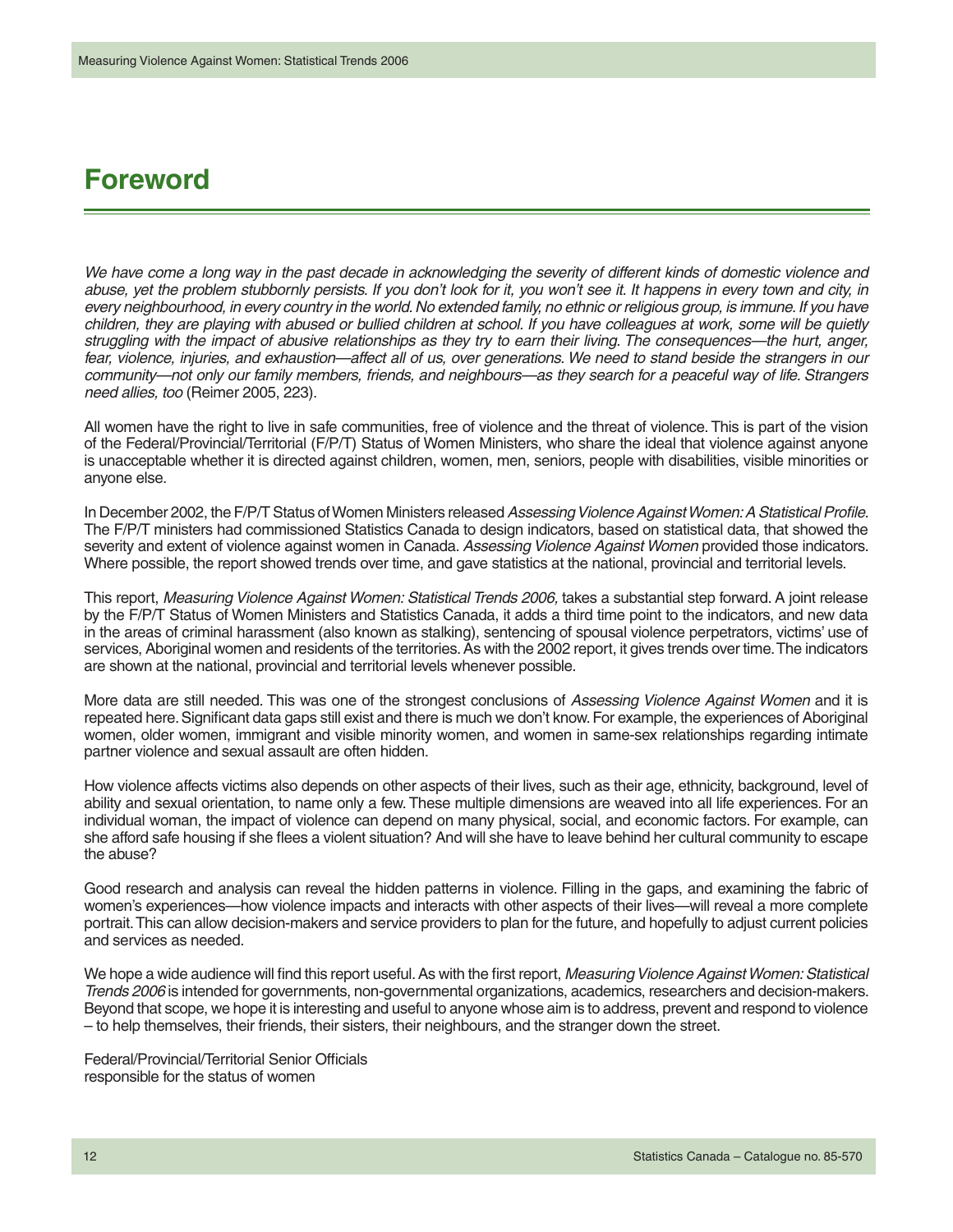## <span id="page-12-0"></span>**Executive Summary**

Violence against anyone is unacceptable. However, research has shown that gender plays an important role in the context and outcomes of violence for women and men.

Federal/Provincial/Territorial (F/P/T) Status of Women Ministers have joined with Statistics Canada to compile this collection of statistical indicators on five major aspects of women's experiences of violence: prevalence and severity, impact, risk factors, institutional and community-based responses, and victims' use of services. Wherever possible, comparisons are made with the violence experienced by men. This report updates the information contained in the 2002 publication *Assessing Violence Against Women: A Statistical Profi le* and includes important new information in a number of areas. New data examining the situation for Aboriginal women and residents of the territories is highlighted in separate sections of the report.

Indicators in this document focus on acts of violence against women that have been quantified using statistical survey techniques. The report focuses on behaviours that could trigger a criminal justice response—acts of violence that qualify as offences under the *Criminal Code*. The primary data sources that Statistics Canada uses to measure violence against women are victimization surveys, and data collected by police agencies, adult courts, emergency shelters for women and their children, and other service agencies providing assistance to crime victims.

These indicators provide the following portrait of violence against women in Canada.

#### **Prevalence and severity**

- Women are more likely than men to be the victims of the most severe forms of spousal assault, as well as spousal homicide, sexual assault and criminal harassment (stalking).
- The rate of spousal homicide has declined in recent years for both women and men, and survey data suggest that the severity of non-lethal assaults against women has also declined somewhat.
- Over the past 30 years, the percentage of persons charged with first degree murder in spousal homicide cases has risen; however, men are twice as likely as women to receive this charge.
- Trends in various types of violence against women, as recorded in police statistics, are mixed:
	- rates of reported sexual assault have declined since 1993;
	- the number of spousal violence incidents against women has declined since 2000 while the rate of violence perpetrated by boyfriends has increased;
	- the number of male partners reported to police for criminal harassment has increased.

#### **Impact**

- Spousal violence has psychological, physical, social and economic impacts for victims, their families and society.
- Female victims of spousal violence are more likely than males to report being injured, suffer lost productivity, experience multiple assaults, fear for their lives, and experience negative emotional consequences.
- Almost 40% of women assaulted by spouses said their children witnessed the violence against them (either directly or indirectly) and in many cases the violence was severe. In half of cases of spousal violence against women that were witnessed by children, the woman feared for her life.
- Studies of the economic costs of violence against women to victims and society estimate that costs to health, criminal justice, social services and lost productivity range in the billions of dollars.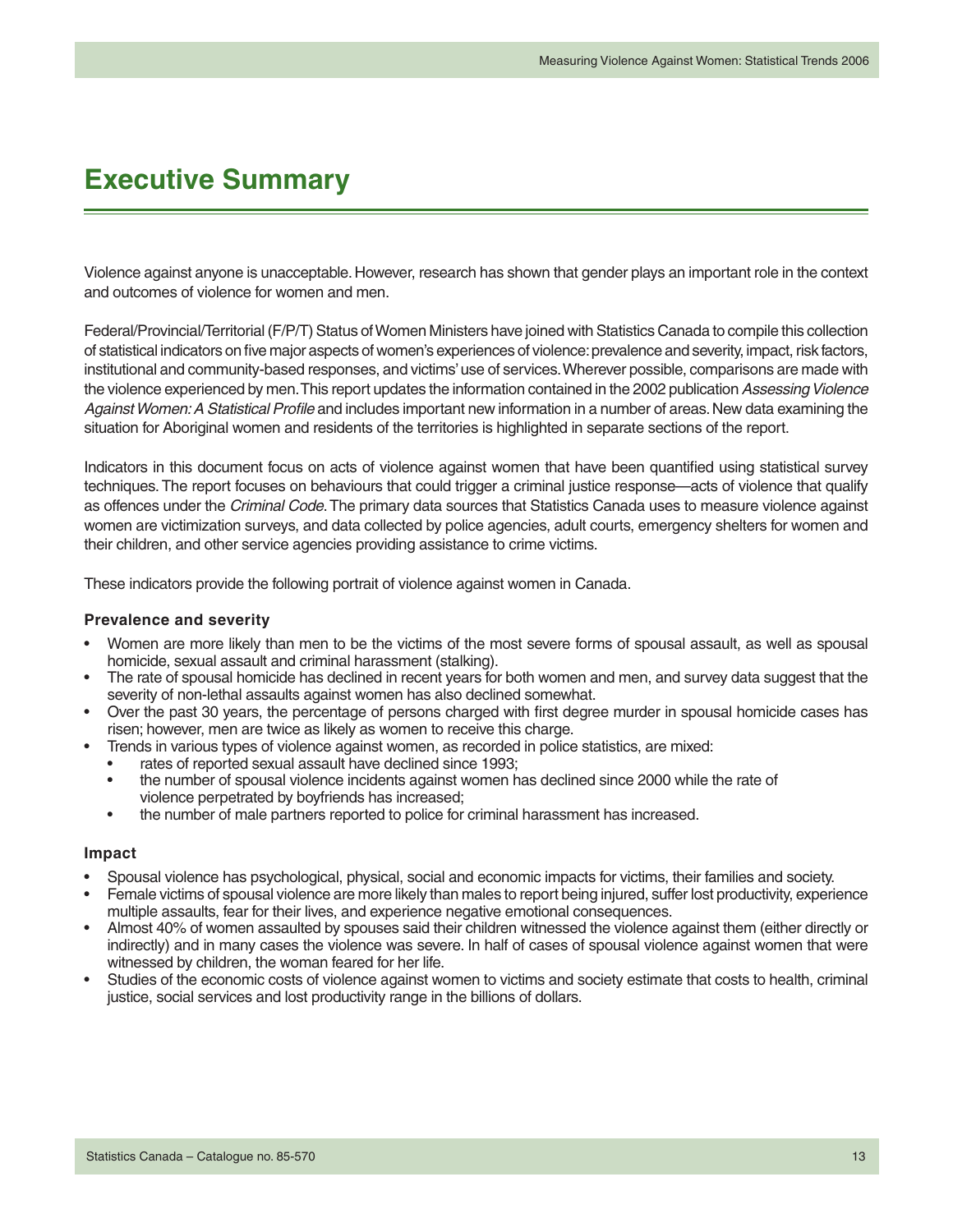#### **Risk factors**

- Young women experience the highest rates of violence.
- Women experience higher rates than men of sexual assault, stalking, serious spousal assaults and spousal homicide.
- Partners' use of psychological or emotional abuse, and frequent heavy drinking by partners, raise the risk of violence against women in spousal relationships.
- Women in common-law relationships and those who are separated report rates of spousal violence and homicide that are disproportionate to their representation in the population.
- Stalking by ex-partners raises the risk of ex-partner violence.

#### **Institutional and community-based responses**

- The number of shelters for abused women and their children has increased from 18 in 1975 to 543 in 2004. The largest rise was between 1979 and 1992.
- In addition to shelters, over 600 services for victims of crime, including 105 sexual assault centres are operational across Canada.
- Specialized domestic violence courts have been implemented in several jurisdictions, including Winnipeg, Ontario, Alberta and the Yukon.
- Spousal violence makes up the single largest category of convictions involving violent offences in non-specialized adult courts in Canada over the five-year period 1997/98 to 2001/02. Over 90% of offenders were male.
- Spousal violence offenders were more likely than those convicted of other violent offences to receive a term of probation and less likely to receive a prison term. Male offenders and ex-partners were more likely than females and those in intact relationships to receive a prison sentence.
- Average probation and prison sentences were longer in spousal violence cases than non-spousal violence cases.
- Conditional sentences, which are prison terms that a judge orders to be served in the community provided that certain conditions are observed, were used in sexual assault cases more often than in cases of other violent crimes.

#### **Victims' use of services**

- Thirty-six percent of female victims of spousal violence and less than 10% of victims of sexual assault reported these crimes to the police in 2004.
- Reasons for not reporting to police are varied and include fear of reprisals by the offender, shame and embarrassment, and a reluctance to become involved with the police and courts.
- The primary reasons women report spousal violence to the police are to stop the violence and receive protection. Fewer reported because they wanted to have their partner arrested and punished.
- Reporting to police was higher for younger women, those living in lower-income households, and those with lower education. Reporting was also higher in more serious incidents of violence, in cases witnessed by children, and in cases where offenders were under the influence of alcohol.
- About half of female spousal violence victims used the support of social services.
- Reporting to the police raised the likelihood that women would use social services, and contact with social services increased the likelihood that the police would also be involved.
- In the year ending March 31, 2004, 52,127 women and 36,840 children were admitted to shelters for abused women across Canada.
- Among other types of services for crime victims (excluding shelters), women make up the majority of clients, and most are seeking help for the effects of sexual assault, partner violence or stalking.

#### **Violence against Aboriginal women**

- Rates of spousal violence and spousal homicide are higher for Aboriginal women than for non-Aboriginal women or Aboriginal men.
- The severity and impacts of spousal violence are also greater for Aboriginal women.
- Part of the explanation for these higher rates is that the presence of risk factors is high among the Aboriginal population. The Aboriginal population is younger than the general population, has lower average incomes, has higher levels of alcohol abuse and are more likely to live in common-law relationships. Other factors that have been linked to violence in Aboriginal communities include the breakdown of family life resulting from residential school experience, and the impact of colonization on traditional values and culture.
- Aboriginal people also experience higher rates of non-spousal violence.
- Aboriginal women were more likely than non-Aboriginal women to contact police regarding spousal violence and more likely to use social services. This is in keeping with the more serious nature of the violence perpetrated against them.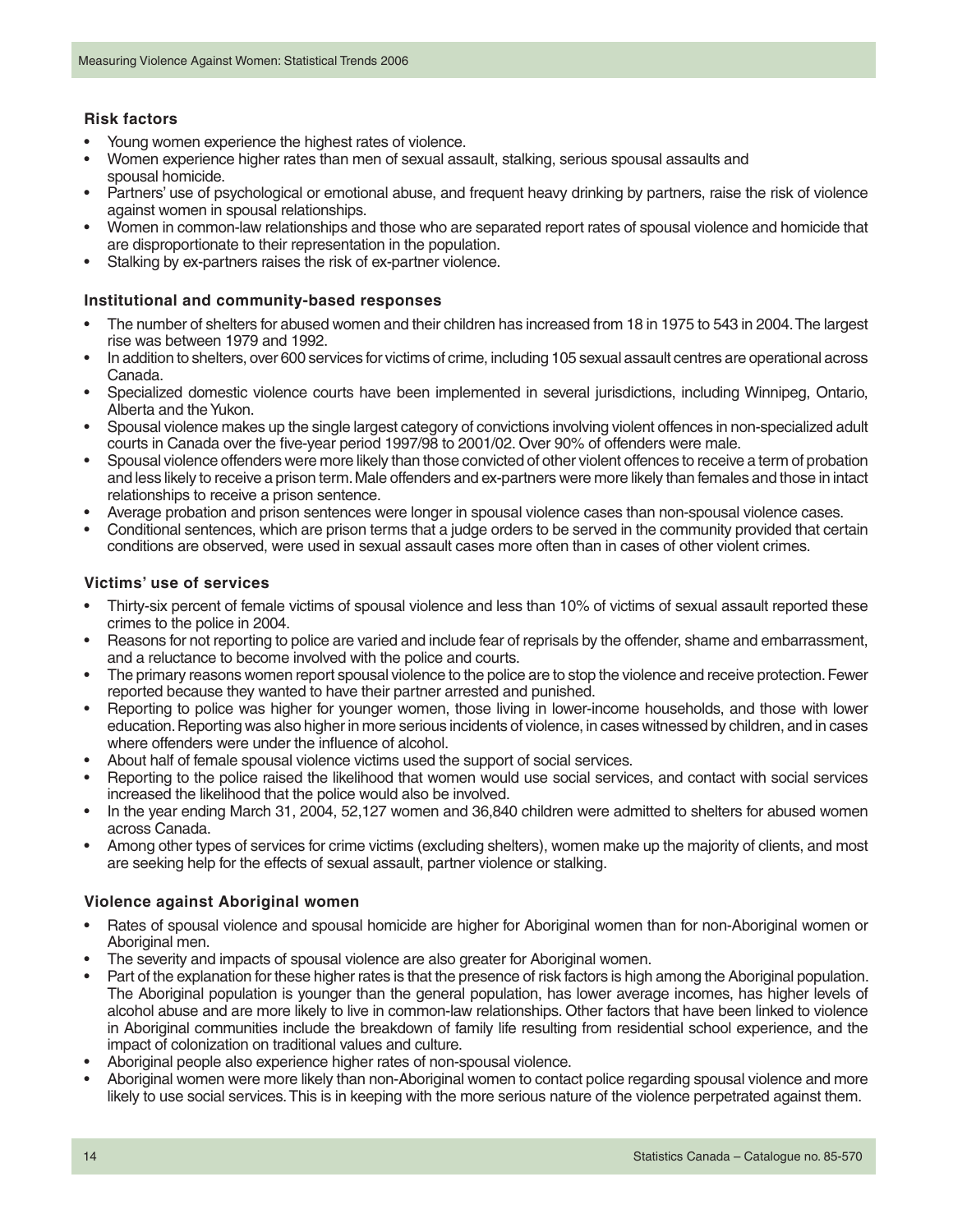#### **Violence against women in the territories**

- Rates of spousal violence are higher in the territories than in the provinces: 12% compared with 7%.
- Police consistently record higher rates of violent crimes, including sexual assault and spousal homicide, in the territories compared with the provinces.
- Victims of spousal violence in the territories report to the police at a higher rate than victims in the provinces.
- Spousal violence victims in the territories were less likely than victims in the provinces to use social services. However, per capita rates of shelter usage were highest in the territories.

#### **Looking to the future**

Data collection in the area of violence against women is challenging due to the sensitive nature of these experiences. Statistics Canada and other agencies continue to refine and improve the tools and methodologies needed to study this important social issue. This report adds important new information that was not available for the 2002 report, including data on criminal harassment, sentencing of spousal violence perpetrators, availability and use of victim services, and detailed information for Aboriginal women and women in the territories. The report concludes by highlighting gaps that remain in the data required to paint a more complete picture of the nature, extent and impacts of violence against women. For example, more detailed data are needed for:

- visible minority, immigrant, Aboriginal and Northern women;
- sexual assault victimization;
- perpetrators of violence;
- attitudes and perceptions of violence among Canadians;
- the economic costs of violence;
- other forms of violence, such as trafficking in persons.

Continued improvements to the quality and depth of statistical data on violence against women will help contribute important information for monitoring the prevalence, risk factors, impacts and responses to violence. The indicators in this report are designed as a useful tool for governments and non-governmental organizations for tracking change over time, highlighting new and emerging issues, and developing legislation, policies and programs to help prevent violence and assist victims.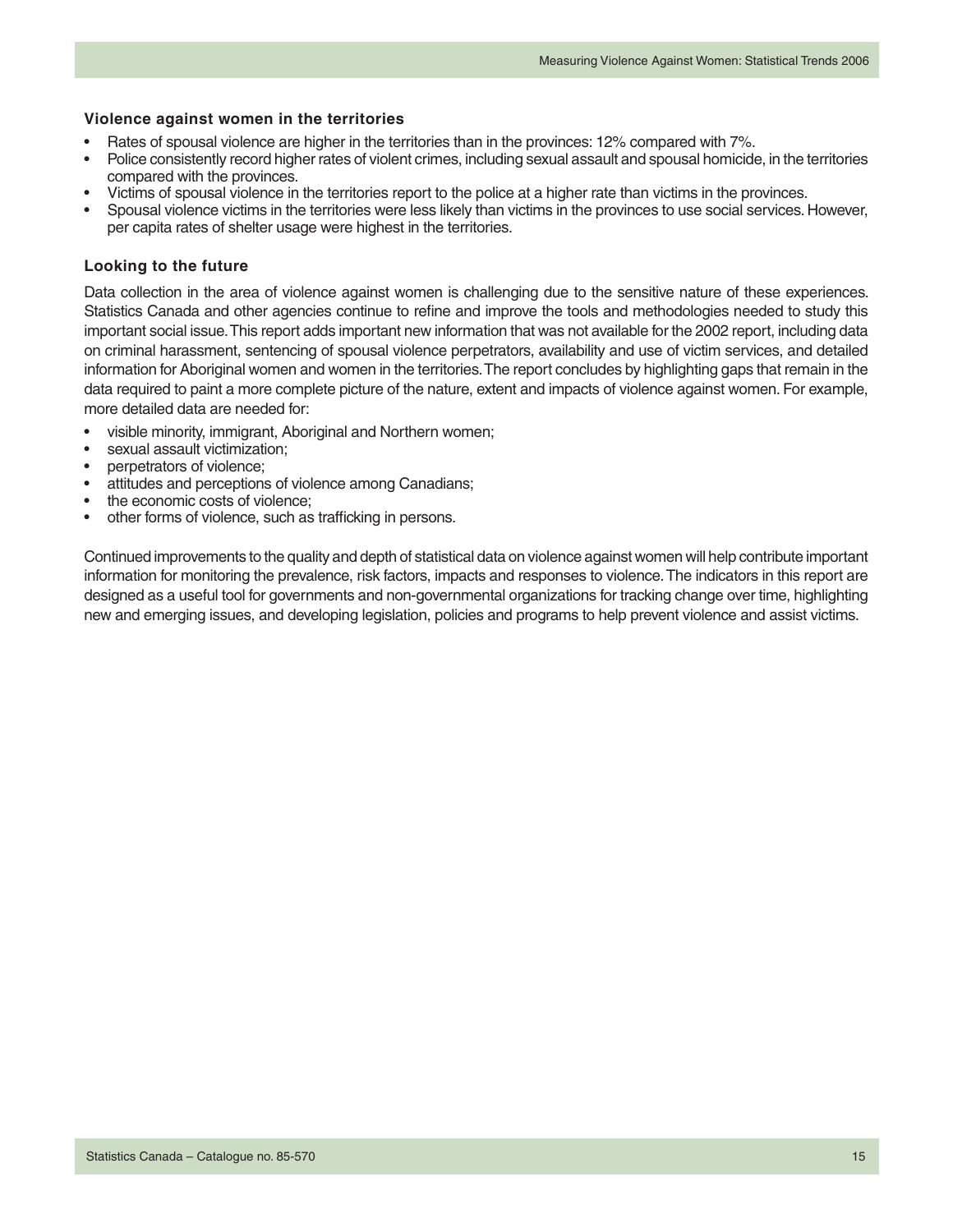## <span id="page-15-0"></span>**Findings**

### **Prevalence and severity of violence against women**

Estimating the prevalence of violence against women—the number of women in the population who are affected by violence—is challenging due to the very private nature of these experiences. A subset of police services across Canada is able to track the gender of victims and offenders for crimes that are reported to them, but this undercounts incidents of violence against women as just over one-third of spousal assaults and less than 10% of sexual assaults are reported to police. A survey of shelters for abused women and their children has been in operation since 1992. However, women who use shelters tend to be fleeing very serious violence and may not be representative of all abused women.

Victimization surveys, as opposed to police collected data, have become the standard for estimating the nature and extent of violence against women in the general population. In 1993, Statistics Canada conducted the first dedicated survey on violence against women. This survey was important because of the breadth and depth of the questions asked and because it established a baseline for understanding and monitoring physical and sexual violence against women in Canadian society.

The Violence Against Women Survey (VAWS) was a special one-time survey funded by the (then) federal department of Health and Welfare. In order to track changes over time, Statistics Canada's General Social Survey (GSS) on Victimization was adapted to include a module on spousal violence which was modeled on the VAWS. The GSS on Victimization is conducted every five years and reference is made in the survey to experiences of spousal violence in the preceding 12-month and 5-year periods. Sexual assault is covered as one of the eight crime types addressed routinely on the survey. Experiences of sexual assault are measured over the previous 12 months only.

Spousal assault severity and prevalence can be compared over three time periods: the five years prior to the 1993 VAWS and the five years prior to the 1999 and 2004 GSS. Although there were attempts to make these surveys as similar as possible, comparisons should be made cautiously (see the Methodology section). The VAWS contained a single focus on acts of male violence against women, while the GSS is a general crime victim survey with a special module of questions designed to measure the prevalence and consequences of spousal assault against both women and men.

#### **Spousal assault**

Spousal assault was first identified as an important social issue in the early 1970s due to the efforts of the women's movement. Since that time, awareness of the issue and the development of tools to estimate the prevalence of spousal violence have grown.

In this document, the terms "spouse" and "spousal" refer to both marital and common-law unions, unless otherwise specified. The data from the 2004 General Social Survey (GSS) on Victimization related to spousal violence include a small number of same-sex spousal relationships; however, the numbers were too small to make statistically reliable estimates separately for women and men.

Note on statistical significance: Telephone surveys such as the Violence Against Women Survey (VAWS) and the GSS randomly select a sample of the population to be interviewed (age 18 and over for the VAWS; 15 and over for the GSS). The responses of each person interviewed are weighted to produce estimates for the overall population. An estimate of the total population, expressed as a percentage, is expected to be within about 1% of the true percentage 19 times out of 20. Estimates of smaller subpopulations (such as smaller provinces) will fall within a wider range. As a result, estimates from two points in time, or between two subgroups in the population, may have a wide and overlapping range and therefore will not show a statistically significant difference. Estimates based on small samples are not reliable and are suppressed.

See the Methologology section for detailed description of these surveys.

#### **Prevalence of spousal assault**

According to victimization data, there has been a decline in spousal assaults since 1993. Seven percent of women who were living in a common-law or marital relationship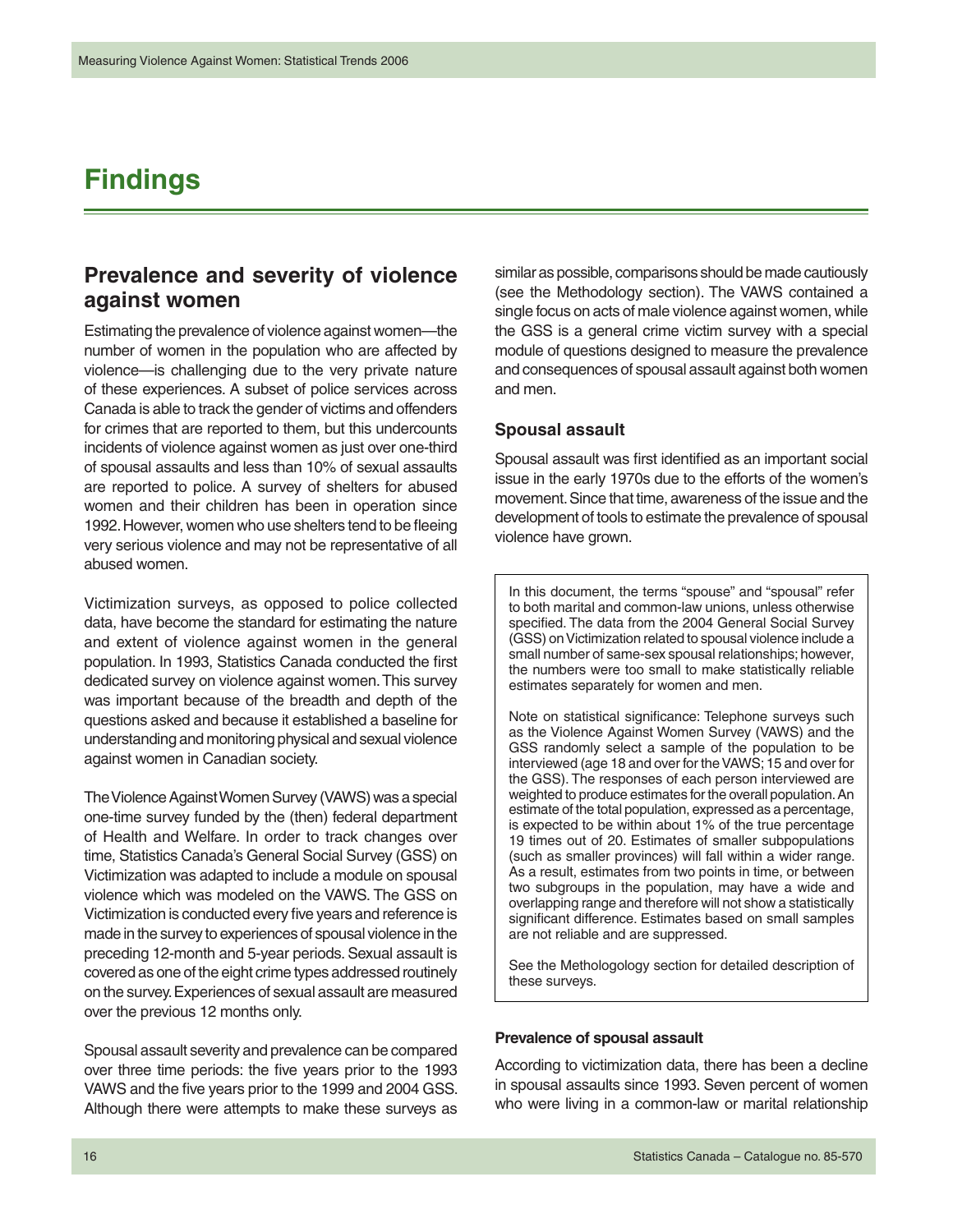<span id="page-16-0"></span>reported to the 2004 GSS that they had been physically or sexually assaulted by a spousal partner at least once during the previous five years. This is a small but statistically significant drop from 8% in 1999. These figures represent approximately 653,000 women in 2004 and 690,000 in 1999. In 1993, 12% of women had been assaulted by a spousal partner in the preceding five years. The figures for men were 7% in 1999 and 6% in 2004 (Figure 1).

In the 12 months preceding the survey interview in 2004, 2% of women had been physically or sexually assaulted by a spousal partner, representing approximately 196,000 women. The figures for 1993 and 1999 were 201,000 and 220,000 women, respectively (Figure 2).

#### **Figure 1 Five-year rates of spousal assault, 1993, 1999 and 2004**

Percent over 5 years



.. not available for any reference period<br>**Note:** Both the decline in rates of spousal violence against women and the difference between women and men are statistically significant. **Sources:** Statistics Canada, Violence Against Women Survey, 1993; General Social Survey, 1999, 2004.

#### **Figure 2 One-year rates of spousal assault, 1993, 1999 and 2004**

Percent over 1 year



.. not available for any reference period

Note: Both the decline in rates of spousal violence against women and the difference between women and men are statistically significant. **Sources:** Statistics Canada, Violence Against Women Survey, 1993; General Social Survey, 1999, 2004.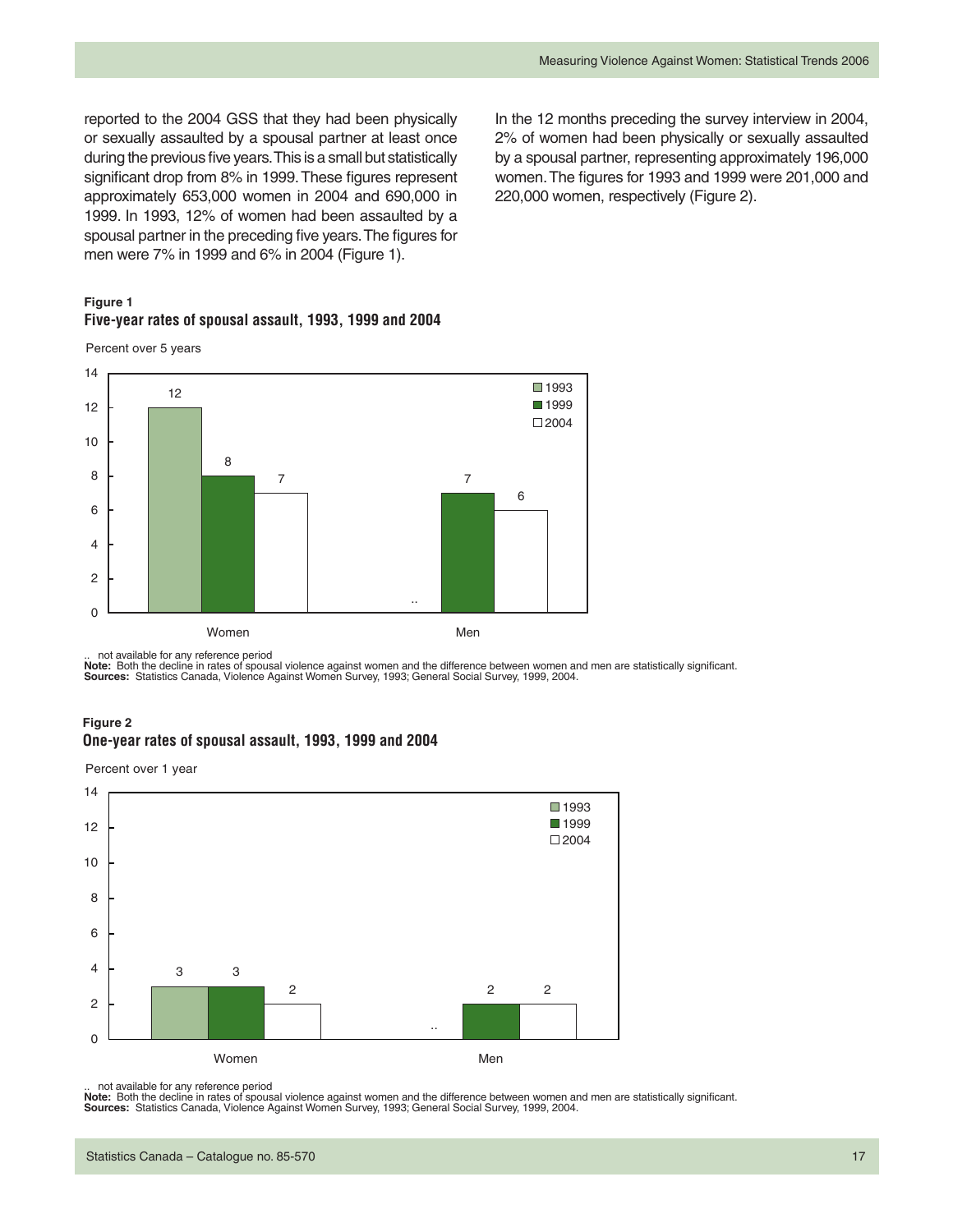<span id="page-17-0"></span>The most significant change in spousal violence rates between 1999 and 2004 were within relationships that had ended at the time of the interview. Women reported higher rates of violence by previous spouses compared to current spouses, even though the percentage of women who experienced violence in the previous five years by expartners declined from 28% in 1999 to 21% in 2004.

Although it is difficult to determine with certainty the reasons for a decline in the prevalence of spousal assault, some factors could have played a role. These include:

- increased use of services by abused women:
- increased public awareness;
- improved training for police officers and Crown attorneys;
- co-ordinated inter-agency referrals in many jurisdictions;
- growth of provincial/territorial domestic violence legislation;
- increased number of treatment programs for violent men;
- positive changes in women's social and economic status that may enable them to leave abusive relationships at earlier stages (Pottie Bunge 2002; Dawson 2001; Dugan et al. 1999; Rosenfeld 1997);
- pro-charging and pro-prosecution policies in many jurisdictions.

Figure 3 shows the five-year prevalence rates of spousal assault for each of the provinces as measured by the 1999 and 2004 GSS. Rates of spousal violence against women have remained relatively unchanged in all provinces. The largest change was recorded in Prince Edward Island where rates have dropped by half. For Canada, Newfoundland and Labrador, Prince Edward Island and Quebec, the change in prevalence rates is statistically significant. This means that the difference between 1999 and 2004 rates are likely real and not the result of sampling. Newfoundland and Labrador was the only jurisdiction to show a rise in spousal violence over this five-year period.

The estimated numbers and rates of spousal assault against women and men by province in 2004 are set out in Table 1.

#### **Figure 3** Five-year rates of spousal<sup>1</sup> assault against women by province, 1999 and 2004



 $E$  use with caution (coefficient of variation is high,16.6% to 33.3%)

1. Includes common-law partners.

Note: Differences for Newfoundland and Labrador, Prince Edward Island, Quebec and the Total are statistically significant. **Source:** Statistics Canada, General Social Survey, 1999, 2004.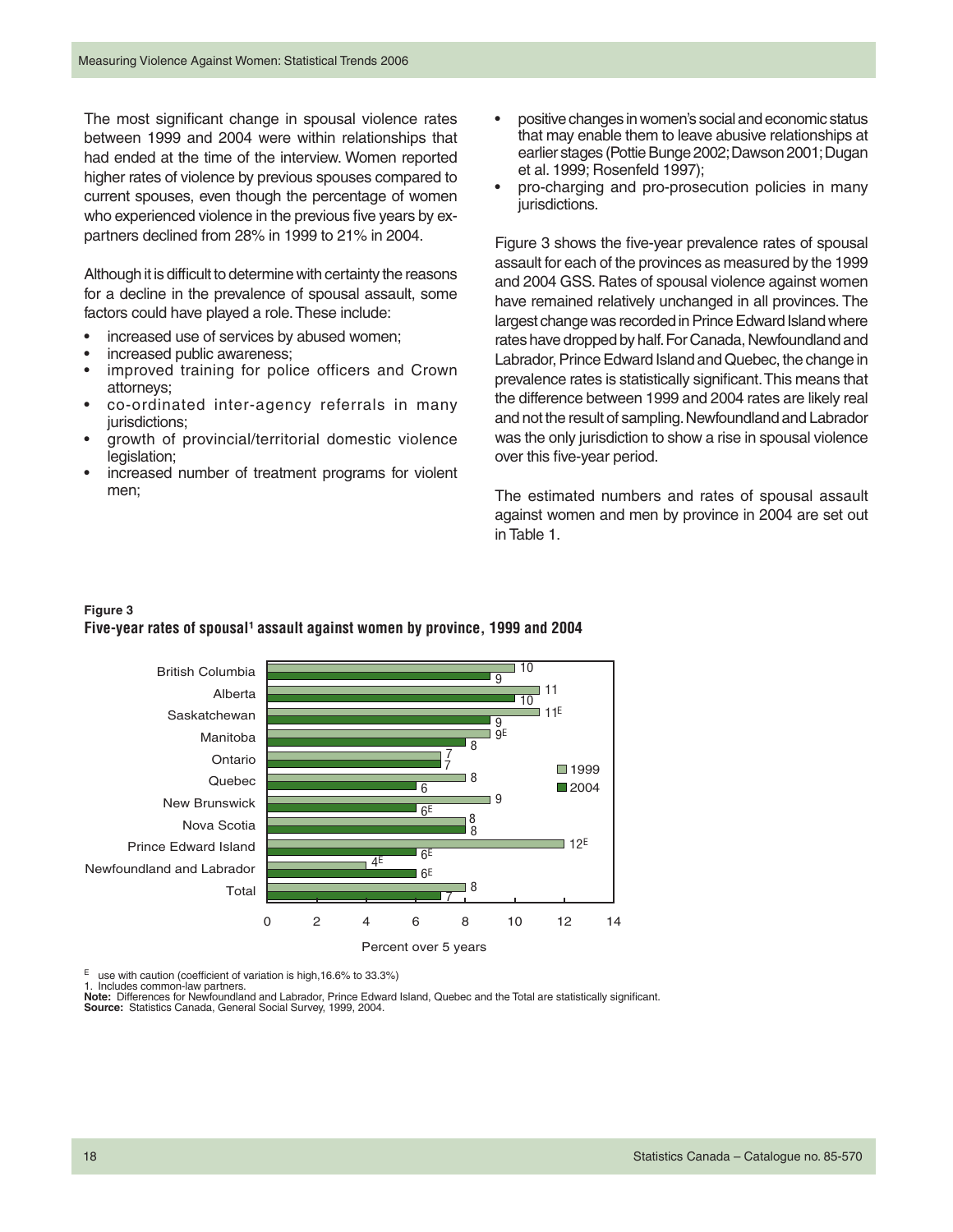#### <span id="page-18-0"></span>**Table 1**

Estimated number and rate of spousal violence incidents against women and men 15 years of age and over, past five years, **2004**

|                             | Total        |         | Female          |                | Male            |                |
|-----------------------------|--------------|---------|-----------------|----------------|-----------------|----------------|
|                             | in thousands | percent | in thousands    | percent        | in thousands    | percent        |
| Newfoundland and Labrador   | 16           |         | gЕ              | 6 <sup>E</sup> | 6E              | 4 <sup>E</sup> |
| <b>Prince Edward Island</b> |              |         | 2E              | $6^E$          |                 |                |
| Nova Scotia                 | 41           |         | 21              |                | 20 <sup>E</sup> | 7 E            |
| New Brunswick               | 29           |         | 14 <sup>E</sup> | $6^E$          | 15E             | 7 E            |
| Quebec                      | 238          |         | 134             |                | 104             | 5              |
| Ontario                     | 442          |         | 227             |                | 215             | 6              |
| Manitoba                    | 46           |         | 25              |                | 21 <sup>E</sup> | 7 E            |
| Saskatchewan                | 46           |         | 25              |                | 21 <sup>E</sup> | 8 <sup>E</sup> |
| Alberta                     | 156          |         | 90              | 10             | 66              |                |
| <b>British Columbia</b>     | 183          |         | 106             |                | 77              | 6              |
| <b>Total</b>                | 1,200        |         | 654             |                | 546             | 6              |

<sup>E</sup> use with caution (coefficient of variation is high, 16.6% to 33.3%)<br>**Source**: Statistics Canada, General Social Survey, 2004.

#### **Figure 4 Types of spousal violence experienced by women and men, 2004**



<sup>E</sup> use with caution (coefficient of variation is high, 16.6% to 33.3%)<br>**Note:** Figures do not add to 100% due to multiple responses.<br>**Source:** Statistics Canada, General Social Survey, 2004.

#### **Severity of spousal assault**

In general, women are more frequently subjected to severe forms of violence from men than men are from women. For example, in 2004, twice as many women than men were beaten by their partners, and four times as many were

choked (Figure 4). Moreover, 16% of women who were victimized by a spouse were sexually assaulted, and twice as many female as male victims of spousal assault reported chronic, ongoing assaults (10 or more) (see Figure 20). This finding suggests that despite similar prevalence rates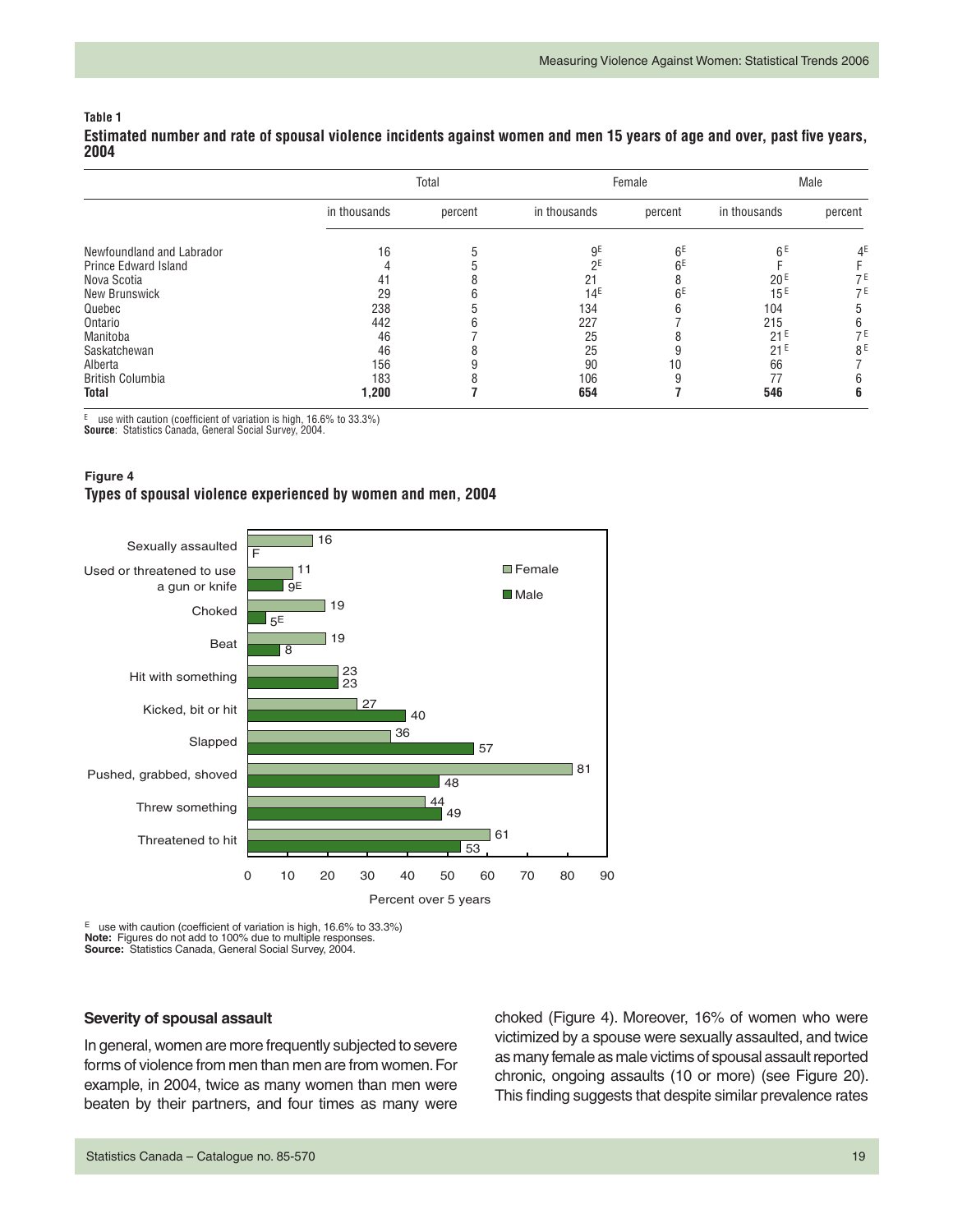<span id="page-19-0"></span>reported by women and men in the 2004 GSS, assaults on women are more serious. One shortcoming of the data is that they do not indicate the degree of force used in each of these acts. However, the impact of spousal assault, in terms of injury and other consequences, is more severe for women (see Figure 20).

Overall, women were two-and-a-half times as likely as men to report the most serious forms of violence, such as being beaten, choked, threatened with a gun or knife, and sexually assaulted (Figure 5). The estimated number of women and men who experienced these types of assaults over the fiveyear period was 254,000 and 89,000, respectively.

#### **Figure 5**

#### **Women experience more serious violence than men, 2004**



**Notes:** Figures may not add to 100% due to rounding. Differences between women and men are statistically significant.<br>**Source:** Statistics Canada, General Social Survey, 2004.

A comparison of data from these three time points presents some evidence that the severity of the assaults has diminished slightly. These surveys indicate a reduction across these three time points in the percentage of female victims of spousal violence subjected to the most severe types of assault (being beaten, choked, threatened with a gun or knife, or sexually assaulted), from 50% of all victims in 1993 to 39% in 2004 (Figure 6). There were also declines in the percentage of victims experiencing chronic, ongoing assaults (10 or more) and in the percentage who feared for their lives from a violent spouse. However, the percentage of victims who suffered physical injury increased slightly. These changes are small but statistically significant.<sup>1</sup>

These shifts may be a result of improved societal interventions that help to reduce the escalation of violence in spousal relationships and are consistent with the decline in spousal homicides. However, the apparent declines in the prevalence and severity of spousal assaults have not resulted in a decrease in the use of shelters for abused women (see Figure 43 and Table 8). The demand for shelters continues to exceed availability as reflected in the fact that some 200 women are turned away from shelters on an average day (see the section Victims' use of services).

#### **Police-reported data on spousal assault**

Police data on spousal assault incidents come from the Incident-based Uniform Crime Reporting Survey (UCR2) and do not contain data from all provinces. Other than in Ontario and Quebec, the data are primarily from urban police services. Although all police agencies across the country provide Statistics Canada with an annual statistical accounting of all known crimes, not all can provide details of assaults involving spouses or other intimate partners. Data for the period 1998 to 2004 are based on 68 police forces that have consistently participated in the UCR2 Survey

See notes at the end of the text.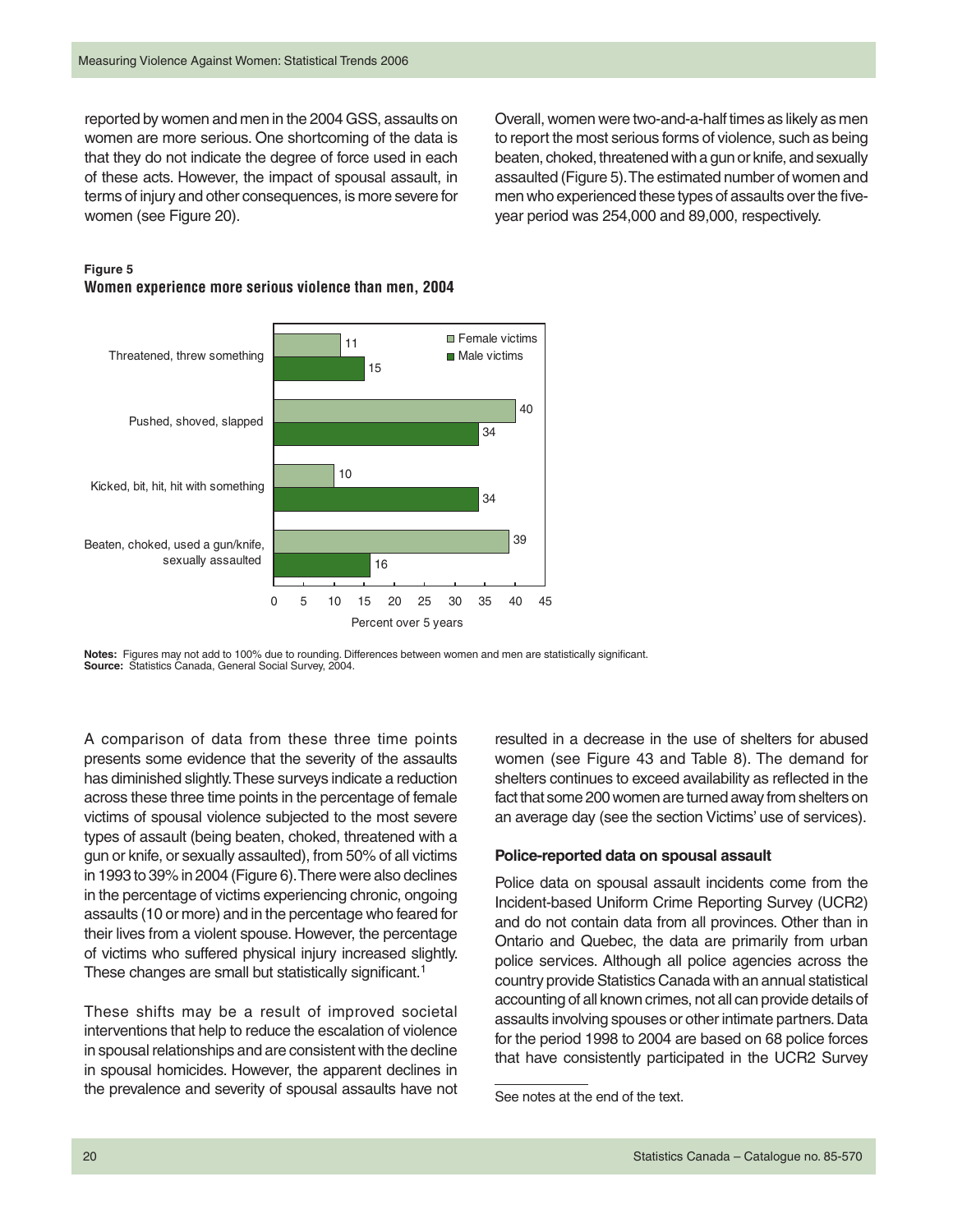

#### <span id="page-20-0"></span>**Figure 6 Changes in the severity of spousal assaults against women over time, 1993, 1999 and 2004**

**Sources:** Statistics Canada, Violence Against Women Survey, 1993; General Social Survey, 1999, 2004.

since 1998. The data presented here are not nationally representative but provide an indication of trends for these 68 police forces, which represent 37% of the national volume of crime. By 2007, over 90% of criminal incidents will be reported in this detailed format.

These data indicate that women represented 87% of victims of partner assault from 1998 to 2004 in the jurisdictions of the participating police agencies. In 2004, 14,597 cases of partner violence involving female victims and 2,413 cases involving male victims were reported to these 68 police departments. This is a consistent finding over time and suggests that incidents involving female victims are more likely to approach the level of severity requiring police intervention.

These data undercount the actual number of spousal assaults as only 36% of female victims and 17% of male victims in 2004 had reported spousal violence to the police, according to the 2004 GSS (see Figure 21).

As shown in Figure 7, current and former husbands make up the largest number of intimate partner assault offenders recorded by the police and the number in this group has declined since 2001. The number of current and former boyfriends reported to police for intimate partner violence has increased since 1998 to become the second highest category, surpassing the number of assaults perpetrated by wives. A limitation of this analysis is that rates per population cannot be calculated because population data for marital status cannot be matched to these geographic regions. These trends therefore do not take account of possible increases in the population.

Pro-charging policies have led to the unexpected result that, in some cases, both victim and perpetrator are charged. Some jurisdictions in the United States have adopted "primary aggressor" models, which require police to identify the primary aggressor based on the history of violence between the parties and evidence that one person may have been acting in self-defence (Federal/Provincial/ Territorial Working Group 2003).

#### **Spousal homicide**

One in five homicides in Canada involves the killing of an intimate partner. Rates of spousal homicide against both female and male victims have fluctuated over the past 30 years but show a general overall decline (Figure 8). The rate for women decreased by 39% between 1991 and 2004, from 1.16 to 0.71 per 100,000 couples. The rate for men decreased 59%, from 0.34 to 0.14 per 100,000 couples during this same time period.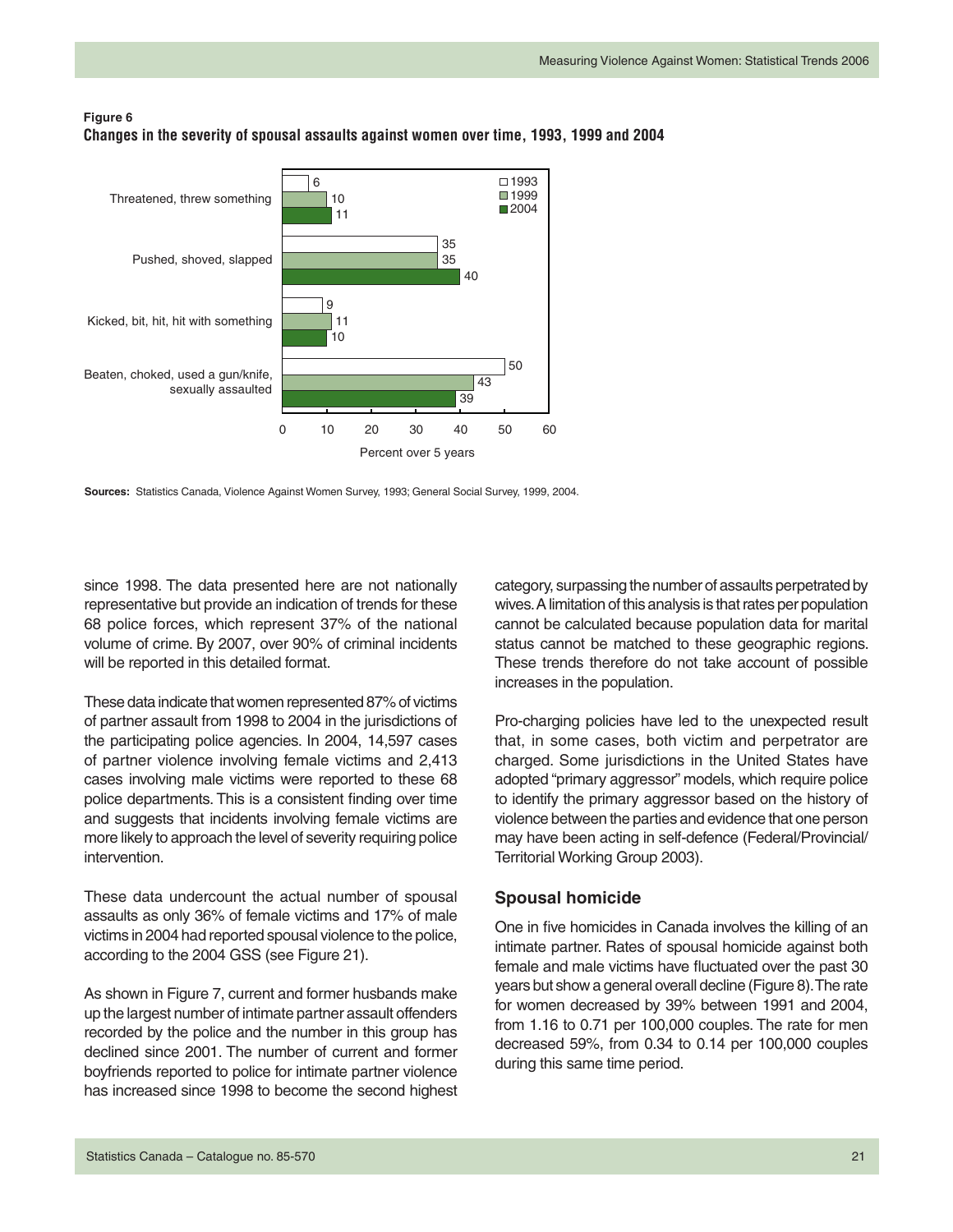#### <span id="page-21-0"></span>**Figure 7**





1. Includes current/former wife or husband (including common-law partners) and current/former boyfriend/girlfriend. Excludes same-sex intimate partners.<br>
2. Includes attempted murder, conspiracy to commit murder, sexual as

#### **Figure 8** Rates of spousal<sup>1</sup> homicide by sex of victim, 1975 to 2004

Rate per 100,000 spouses<sup>2</sup>



1. Spousal homicides reported by police include a small number of victims who were separated from a common-law spouse. As population estimates are unavailable for this sub-population, the overall rates of spousal homicide may be slightly overestimated. Six same-sex spouses were excluded from the analysis, due to the unavailability

of population estimates.<br>2. Rates are calculated per 100,000 spouses (legally married, separated, divorced and common-law men and women 15 years of age and over). Population estimates provided at July 1st by Statistics Canada, Census and Demographic Statistics, Demography Division. **Source:** Statistics Canada, Canadian Centre for Justice Statistics, Homicide Survey.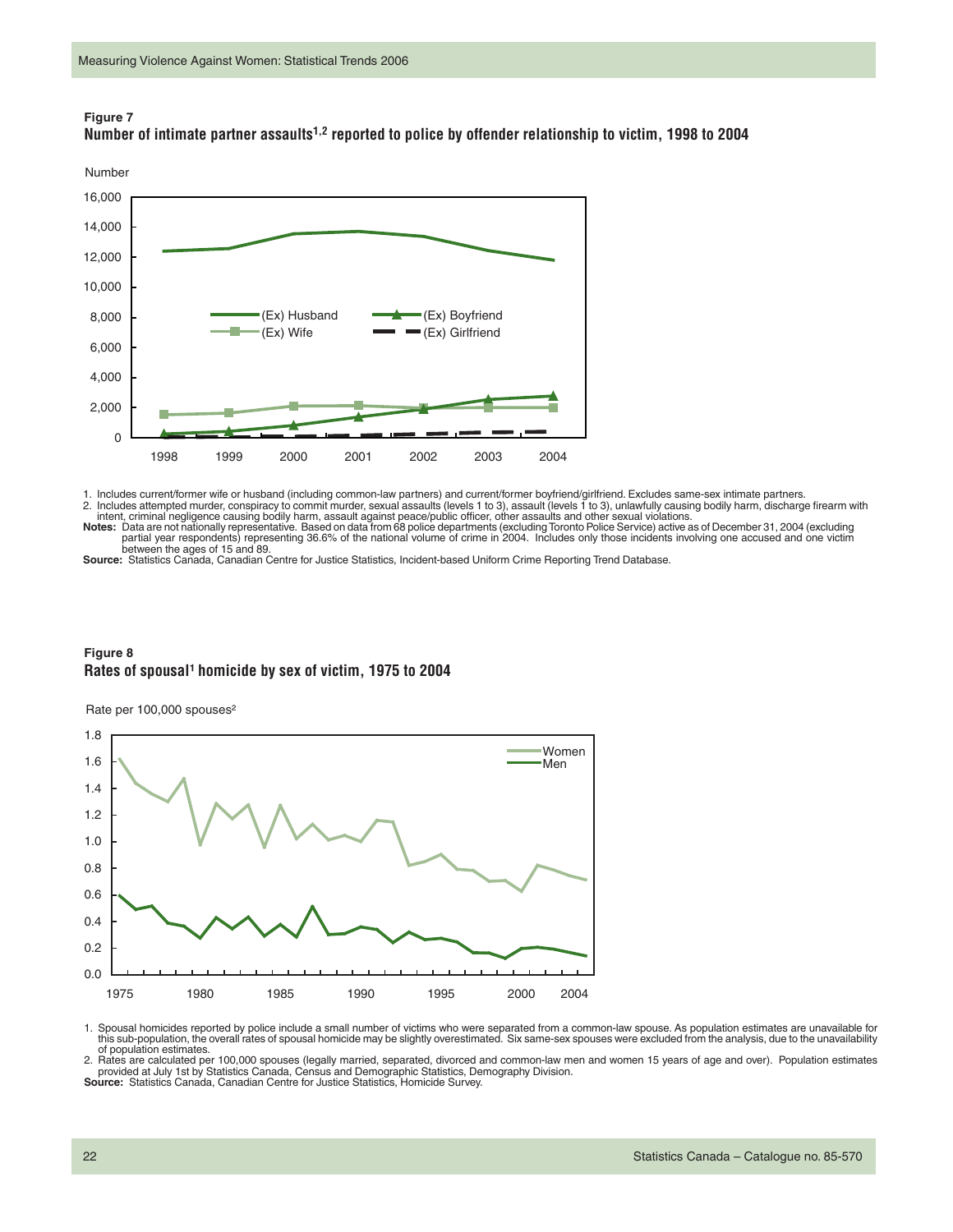<span id="page-22-0"></span>Police statistics suggest that a substantial percentage of persons accused of spousal homicide were acting in selfdefence. In 41% of spousal killings of men in which police had the requisite information, the police determined that the male victim was "the first to use or threaten to use physical force or violence in the incident." In contrast, police indicated that the victim initiated the violence in only 5% of spousal killings of women (Johnson and Hotton 2003).

Statistics Canada's Homicide Survey reports only the original charges—there is no follow-up to determine if the charge was reduced or the accused was found guilty. With respect to initial charges laid, women accused of homicide against intimate partners were more likely than men to be charged with second degree murder and manslaughter while men were more likely to be charged with first degree murder. The percentage of men who were charged with first degree murder in spousal killings has risen over the past 30 years from 24% in the period 1975 to 1984 to 49% in the most recent decade. The percentage of women who were charged with first degree murder also rose from 16% to 25% (Figure 9).

In a majority of spousal homicides, there is a history of violence between the victim and the accused person (Figure 10). Between 1991 and 2004, there was a history of domestic violence in 59% of homicides against women by their male partners and 70% of homicides against men

by their female partners. A history of violence was less common for legally married women and men and higher for those in common-law, separated and divorced relationships. The Homicide Survey indicates just that there was a known history of domestic violence in the relationship but does not indicate who was the perpetrator and who was the victim of the violence that preceded the homicide.

The decrease in the spousal homicide rate in recent years may be due to, among other factors, increased communitybased support, mandatory charging policies and improved training of police officers. Researchers in Canada and the United States have investigated the correlations between these various factors and changes in spousal homicide rates over time (Pottie Bunge 2002; Dawson 2001; Dugan et al. 1999; Rosenfeld 1997). They have demonstrated statistically that the decline in spousal homicide rates is linked to a combination of increased availability of resources and improvements in women's socio-economic status, including:

- delayed marriage, which means exposure to violence in the highest-risk age group of women and men is reduced;
- delayed marriage may also reflect increased selectivity in the choice of a partner;
- delayed childbirth gives women greater opportunity for educational and labour force advancement and economic independence;

#### **Figure 9**

#### **Percent distribution of persons accused of spousal homicide1 by gender and most serious violation,2 1975 to 2004**



Percent of acccused persons

1. Spouses include legally married, common-law, separated, divorced and (ex) same-sex spouses. Includes homicides in which only one person was accused of the homicide. 2. Represents charges laid or recommended by police at the time of the initial investigation and does not include revisions following court appearances or convictions.

**Note:** Figures may not total to 100% due to rounding. **Source:** Statistics Canada, Canadian Centre for Justice Statistics, Homicide Survey.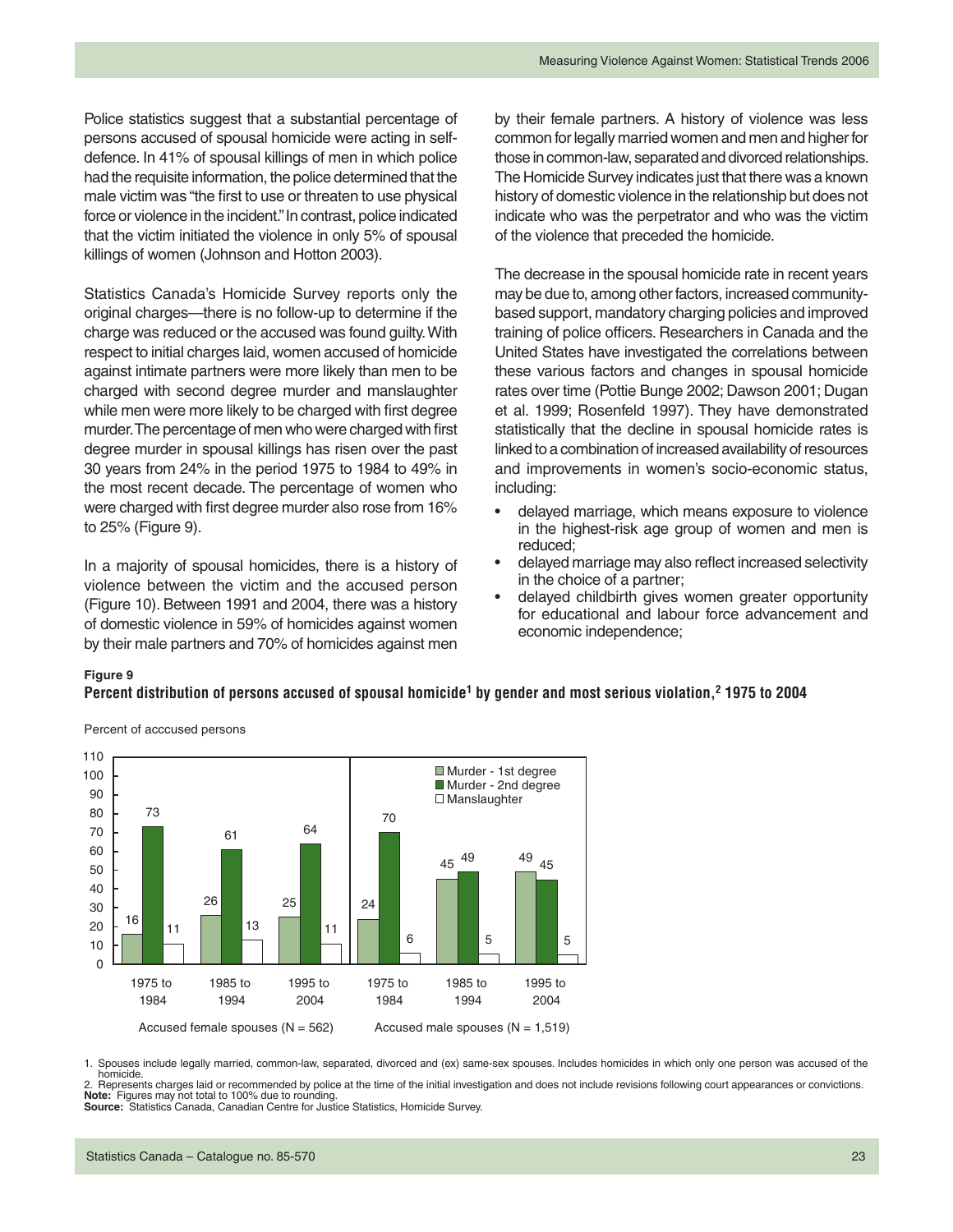#### <span id="page-23-0"></span>**Figure 10**

**Percentage of spousal homicides with a history of domestic violence between victim and offender, by offender relationship to victim, 1991 to 2004**



**Notes:** Includes spousal homicides involving one accused and one victim, representing 91% of all spousal homicides between 1991 and 2004. Excludes 44 spousal homicides in which the existence of a history of domestic violence was unknown. **Source:** Statistics Canada, Canadian Centre for Justice Statistics, Homicide Survey.

- rising income levels and labour force participation rates for women provide women with options in the event of violence;
- increasing availability of domestic violence services. including shelters, may help avert a violent situation from becoming lethal.

Due to the small number of spousal homicides in some provinces, data have been combined for the 30-year period, from 1975 to 2004. Over this time period, rates of spousal homicide against women were lowest in Newfoundland and Labrador and Prince Edward Island, while rates of spousal homicide against men were relatively low in New Brunswick and Quebec. The highest rates for both men and women are shown in the Western provinces and the territories. In almost all provinces and territories, homicides of women outnumbered homicides of men by a ratio of at least 2 to 12 (Figure 11).

These provincial variations mirror overall rates of homicide and violence in the general population, which tend to be higher in the territories and the Western provinces.

Table 2 gives a clearer indication of the magnitude of the problem of spousal homicide in each of the provinces and territories, showing both the total and the average number of women and men killed annually by spouses over the 30-year period.

#### **Sexual assault**

The most detailed information on sexual assault is available from the 1993 national VAWS. At that time, 39% of Canadian adult women reported having had at least one experience of sexual assault since the age of 16. The definition of sexual assault in this survey included violent sexual attacks and unwanted sexual touching, both of which are consistent with *Criminal Code* definitions of sexual assault.

The GSS does not contain the same kind of expanded data related to sexual assault outside a spousal relationship (legal marriages and common-law unions); as a result, trend data are quite limited. The survey questions used to define sexual assault in the 1993 VAWS were more detailed than the questions used in the GSS. Therefore, comparisons should be made only between the two GSS surveys. The percentage of women who reported being sexually assaulted in the previous 12-month period was 3% in both 1999 and 2004.

See notes at the end of the text.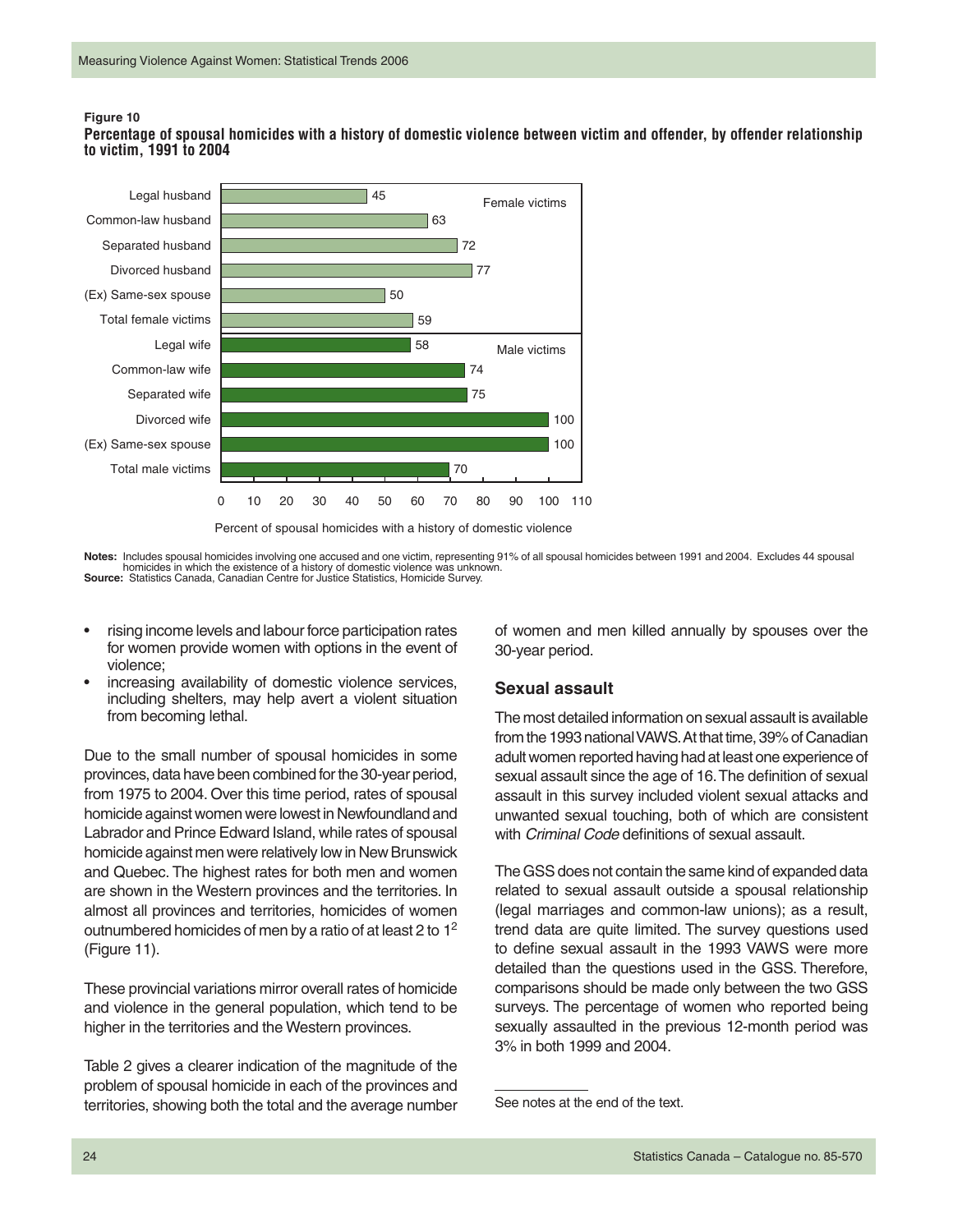#### <span id="page-24-0"></span>**Figure 11 Average spousal homicide rates by province and territory, 1975 to 2004**



1. Rates are calculated per 100,000 spouses (legally married, separated, divorced and common-law men and women 15 years of age and over). Population estimates provided at July 1st by Statistics Canada, Census and Demographic Statistics, Demography Division. Demographic and homicide statistics for Nunavut specifically<br>are only available from 1999 on. Share this analysis looks at

#### **Table 2 Number of spousal homicides1 in Canada, the provinces and territories by sex of victim, 1975 to 2004**

|                                    | Total number of victims |      | Average number of victims per year (1975 to 2004) |          |
|------------------------------------|-------------------------|------|---------------------------------------------------|----------|
|                                    | Female                  | Male | Female                                            | Male     |
| Newfoundland and Labrador          | 15                      |      | 0.5                                               | 0.2      |
| <b>Prince Edward Island</b>        | 6                       |      | 0.2                                               | 0.0      |
| Nova Scotia                        | 62                      | 24   | 2.1                                               | 0.8      |
| <b>New Brunswick</b>               | 52                      |      | 1.7                                               | 0.2      |
| Quebec                             | 497                     | 87   | 16.6                                              | 2.9      |
| Ontario                            | 753                     | 186  | 25.1                                              | 6.2      |
| Manitoba                           | 123                     | 48   | 4.1                                               | 1.6      |
| Saskatchewan                       | 98                      | 59   | 3.3                                               | 2.0      |
| Alberta                            | 244                     | 97   | 8.1                                               | 3.2      |
| <b>British Columbia</b>            | 293                     | 104  | 9.7                                               | 3.5      |
| Yukon                              | 9                       | 5    | 0.3                                               | 0.2      |
| Northwest Territories <sup>2</sup> | 22                      | 11   | 0.7                                               | 0.4      |
| Nunavut <sup>3</sup>               | 4                       | റ    | $\cdots$                                          | $\cdots$ |
| Canada                             | 2,178                   | 638  | 72.6                                              | 21.3     |

... not applicable<br>1. Includes married, common-law, separated, divorced and (ex) same-sex spouses.<br>2. Data prior to 1999 include the territory now known as Nunavut.<br>3. Reflects the number of spousal victims reported by pol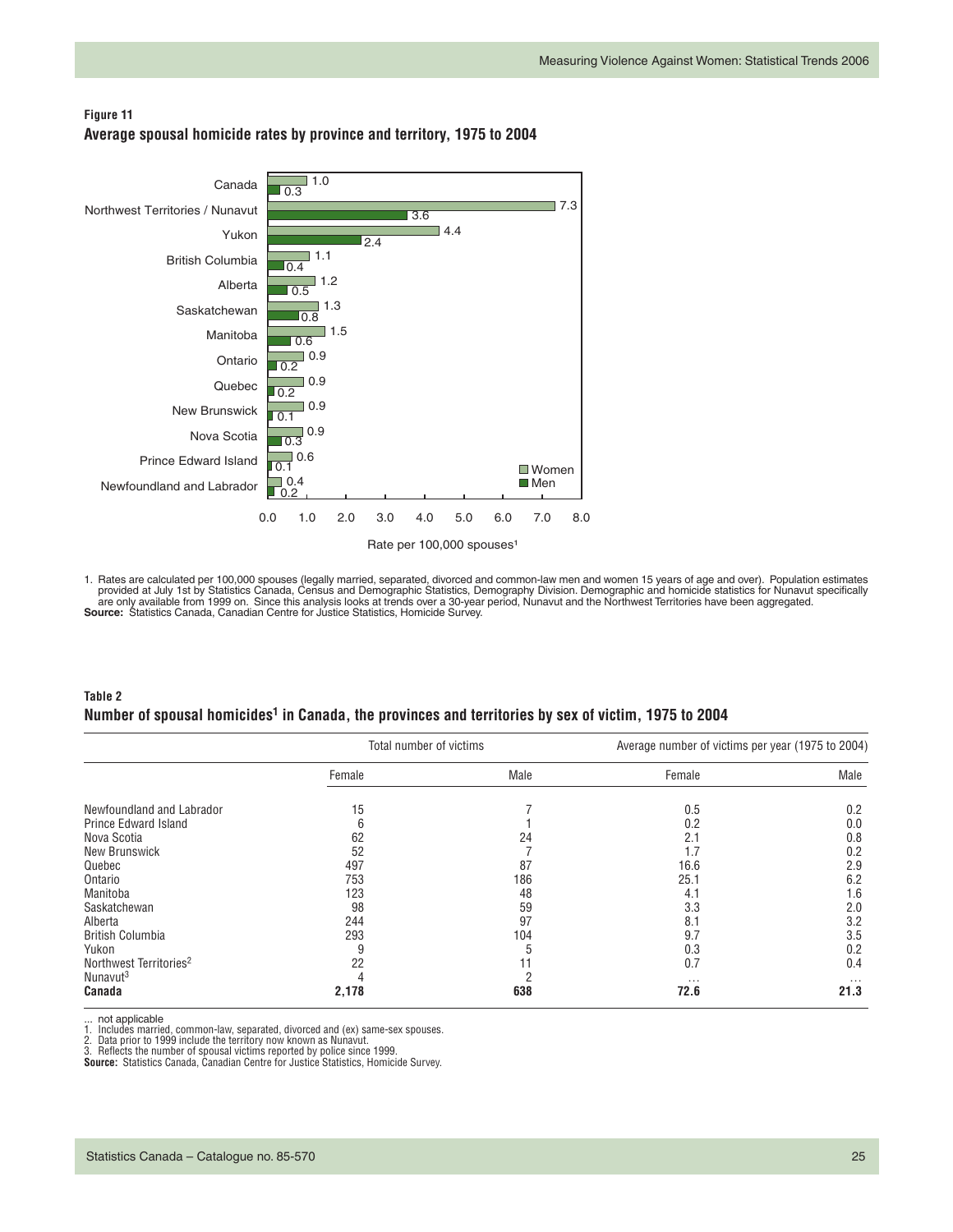<span id="page-25-0"></span>Trend data do exist for police-reported cases of sexual assault. However, since victimization surveys suggest that less than 10% of sexual assaults are reported to the police, police data significantly underestimate the incidence of sexual assault.

The *Criminal Code* definition of sexual assault encompasses conduct ranging from unwanted sexual touching to sexual violence resulting in serious physical injury to the victim. Correspondingly, an offence is assigned to one of three levels according to the seriousness of the offence or the degree of physical injury sustained by the victim:

- a level I sexual assault involves minor physical injuries or no injuries to the victim;
- a level II sexual assault involves the use of a weapon or threats, or results in bodily harm;
- a level III sexual assault (aggravated sexual assault) results in wounding, maiming, disfiguring or endangering the life of the victim (see Appendix 2 for *Criminal Code* definitions of offences).

The statistics for reported sexual assaults show a steady increase starting in 1983 and a decline beginning in 1993. Overall sexual assault rates are driven by level I sexual assaults since they account for over 90% of all incidents reported to the police (Figure 12).

The more serious levels II and III sexual assault are charted on a separate graph due to the much lower prevalence reported to police (Figure 13). These assaults show quite a different pattern: police-reported rates of levels II and III sexual offences have declined significantly since the legal reform in 1983 that abolished the crime of rape (see Appendix 2).

It is unknown to what extent these data reflect actual trends in changing levels of sexual violence in Canadian society, or changes in the willingness of sexual assault victims to bring these to the attention of the police. According to the 2004 GSS, just 8% of sexual assault victims reported the crime to the police.

#### **Figure 12 Total sexual assaults and level I sexual assaults reported to police, Canada, 1983 to 2004**

Rate per 100,000 population<sup>1</sup>



1. Rates are calculated per 100,000 population. Population estimates provided at July 1st by Statistics Canada, Census and Demography Statistics, Demography Division.

**Note:** It is not possible to identify male and female victims separately. **Source:** Statistics Canada, Canadian Centre for Justice Statistics, Uniform Crime Reporting Survey.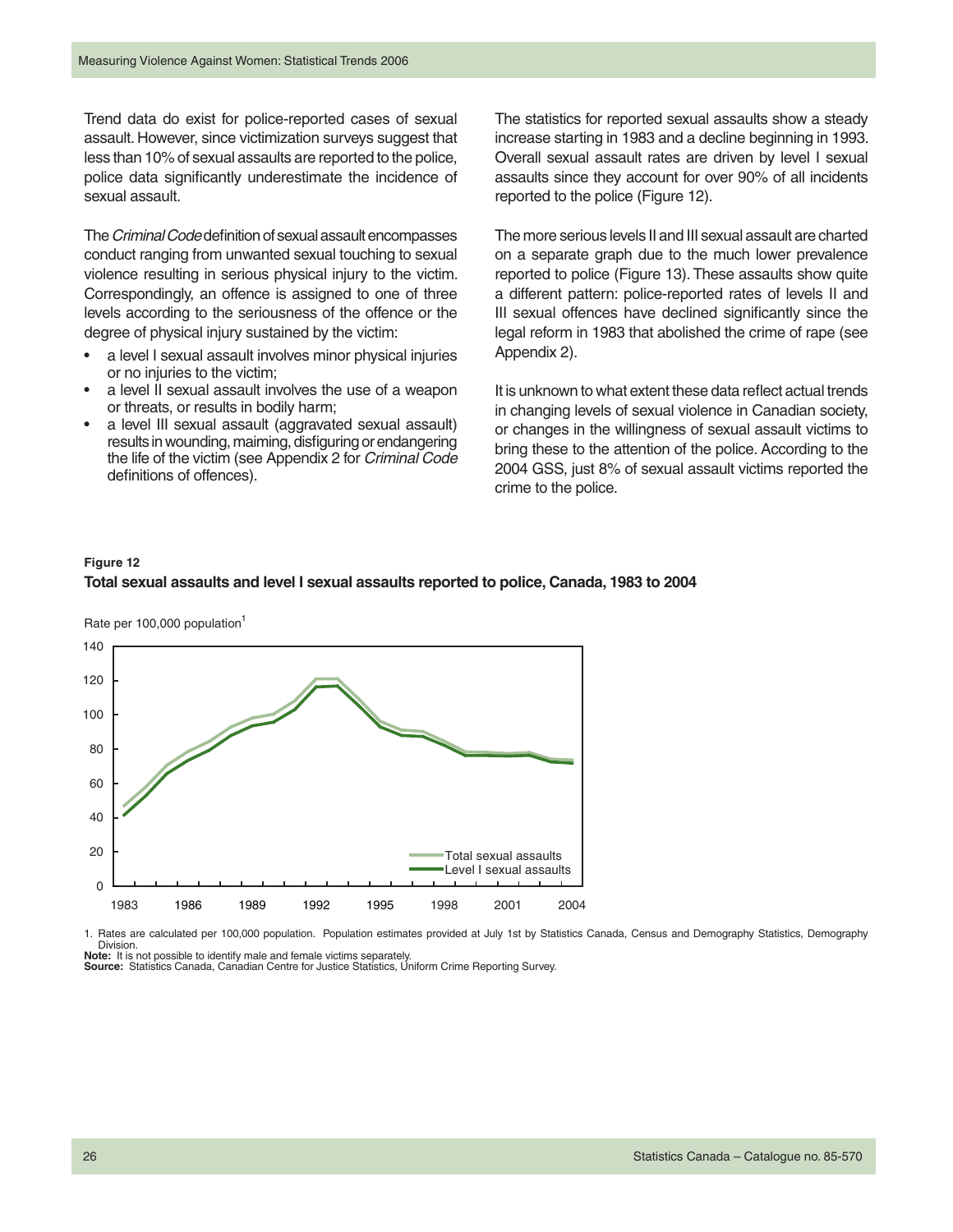#### <span id="page-26-0"></span>**Figure 13 Level II and level III sexual assaults reported to the police, Canada, 1983 to 2004**

Rate per 100,000 population<sup>1</sup>



1. Rates are calculated per 100,000 population. Population estimates provided at July 1st by Statistics Canada, Census and Demography Statistics, Demography Division.

**Note:** It is not possible to identify male and female victims separately. **Source:** Statistics Canada, Canadian Centre for Justice Statistics, Uniform Crime Reporting Survey.

#### **Criminal harassment**

In 1993, the offence of criminal harassment, also known as "stalking," was introduced in the *Criminal Code*. Although criminal harassment is not gender-specific, the legislation was mainly introduced as a response to violence against women, and in particular, spousal assaults against women (Department of Justice Canada 2004). Several highly publicized cases of women being stalked and killed by their estranged partners in the early 1990s provided the impetus for this legislation, in the hope that early intervention in response to criminally harassing behaviour might prevent the escalation of violence.

Criminal harassment is obsessive behaviour directed towards another person. Section 264 of the *Criminal Code*  defines criminal harassment as repeatedly following a person from place to place or repeatedly attempting to contact that person over a period of time. The legislation also encompasses such behaviours as watching or keeping watch over someone's home or workplace, and making threats against another person known to the victim. As a result of such behaviour, the victims have reasonable cause to fear for their safety or that of someone close to them.

The law related to criminal harassment has undergone amendments on three occasions:

- In 1997 an amendment was made to make murder committed in the course of stalking a first-degree murder offence, whether or not it was planned or deliberate.
- Also in 1997, the law was amended to make the commission of an offence of criminal harassment while under a protective court order an aggravating factor for sentencing.
- In 2002, the maximum penalty for criminal harassment was doubled to 10 years' imprisonment.
- In 2006, the law was amended to limit the instances in which an accused can personally cross-examine a victim of criminal harassment, thus preventing any continuation of the harassment that might occur otherwise.

In 2004, three-quarters of incidents of criminal harassment reported to the police were directed at female victims. In half of these incidents, women were stalked by a person with whom they had an intimate relationship. The most common situations involved male ex-spouses (including former common-law partners) and ex-boyfriends.

In 2004, 2,030 male partners and 207 female partners were reported for stalking to the 68 police departments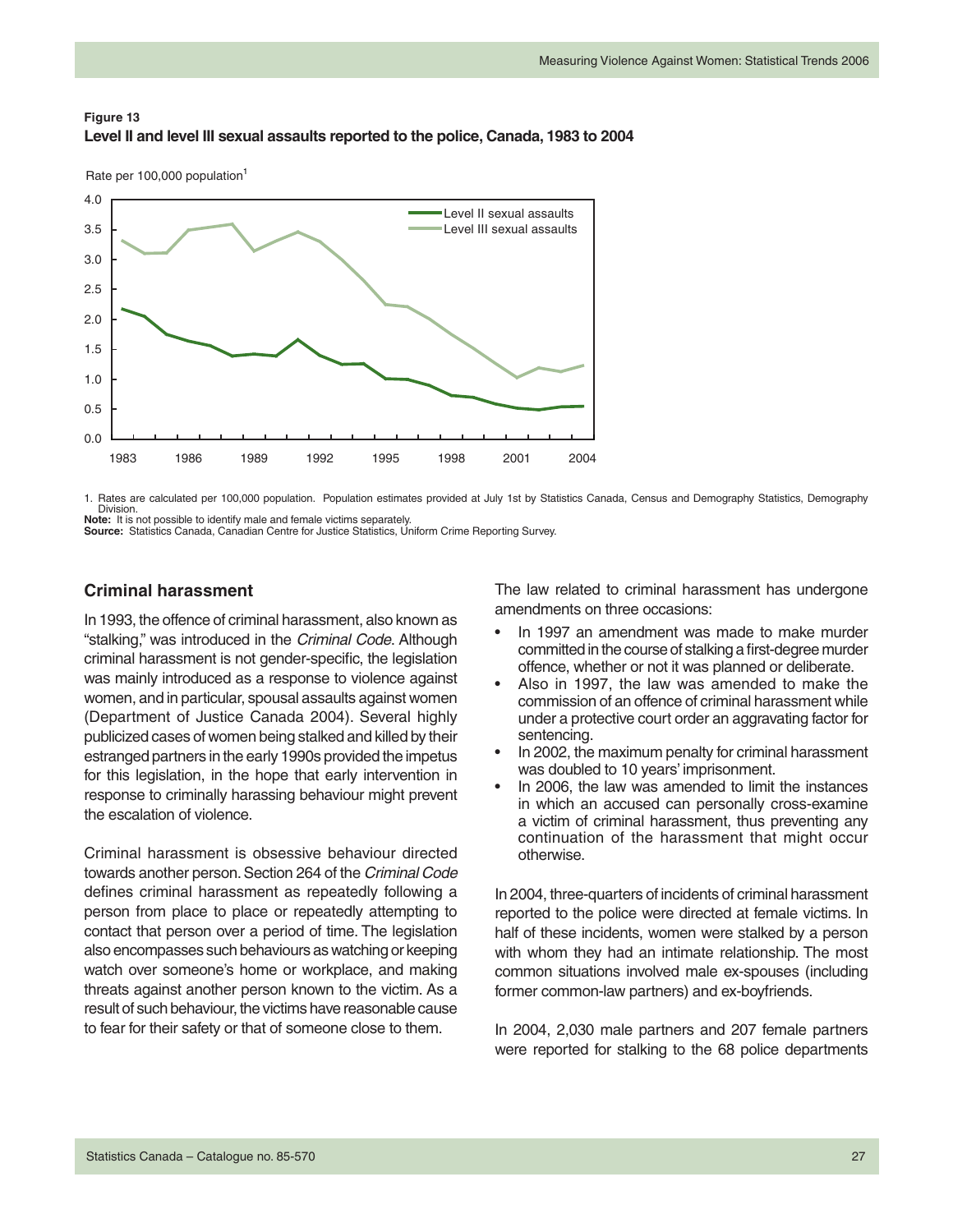<span id="page-27-0"></span>included in the database. The number of male spouses and boyfriends known to police for stalking has risen in recent years (this includes ex-partners) (Figure 14). This may reflect a real rise in stalking behaviour or an increase in the number of incidents reported to the police. It may also reflect a change in the way police have applied the law, as similar types of behaviours can be charged under other offences, such as uttering threats. Once again, these figures do not take account of possible increases in the population.

Figure 14 illustrates only stalking events that were reported to police. The 2004 GSS included a special module on stalking in order to more fully explore stalking events that were and were not reported to police.

Overall, 9% of persons 15 years of age and older reported having experienced at least one stalking incident in the five-year period prior to the survey. Rates were higher for women than for men: 11% compared with 7%. (See the Methodology section for question wording used on the GSS to measure stalking.)

Rates of criminal harassment victimization varied by province, from a low of 9% to a high of 13% for women and between 4% and 9% for men (Figure 15).

The majority of stalking victims were stalked by a male (80%). Stalkers were male in 80% of cases involving female victims and 73% of those involving male victims. Only 5% of all cases involved a female stalking a male.

Similar to other forms of violence, the relationship of stalkers to victims was somewhat different for women and men. Overall, 21% of female victims were stalked by current or former intimate partners (spouse or boyfriend/girlfriend) compared with 10% of male victims. Men were more likely to be stalked by other people known to them, such as neighbours, friends, co-workers and people known by sight only (Figure 16).

Not only do women report higher rates of stalking, they also report experiencing most of the specific stalking behaviours at a higher frequency. For example, they were more likely to be harassed with repeated telephone calls, repeated requests for a date, unwanted messages and gifts or letters, and were more likely to receive other forms of unwanted communication. Women were also more likely to be followed and spied on, and to have stalkers waiting outside their homes, workplace or other locations. Men reported higher prevalence of two behaviours: intimidation or threats to a third party, and damage to pets or property. Question wording on the GSS stipulates that for all types

#### **Figure 14 Number of criminal harassment incidents reported to police, by offender relationship to victim, 1998 to 2004<sup>1</sup>**



1. (Ex) husbands and wives include current and former common-law partners. Excludes same-sex intimate partners. Includes only those incidents involving one accused and one victim between the ages of 15 and 89.

**Note:** Data are not nationally representative. Based on data from 68 police departments (excluding Toronto Police Service) active as of December 31, 2004 (excluding partial year respondents) representing 36.6% of the national volume of crime in 2004. **Source:** Statistics Canada, Canadian Centre for Justice Statistics, Incident-based Uniform Crime Reporting Trend Database.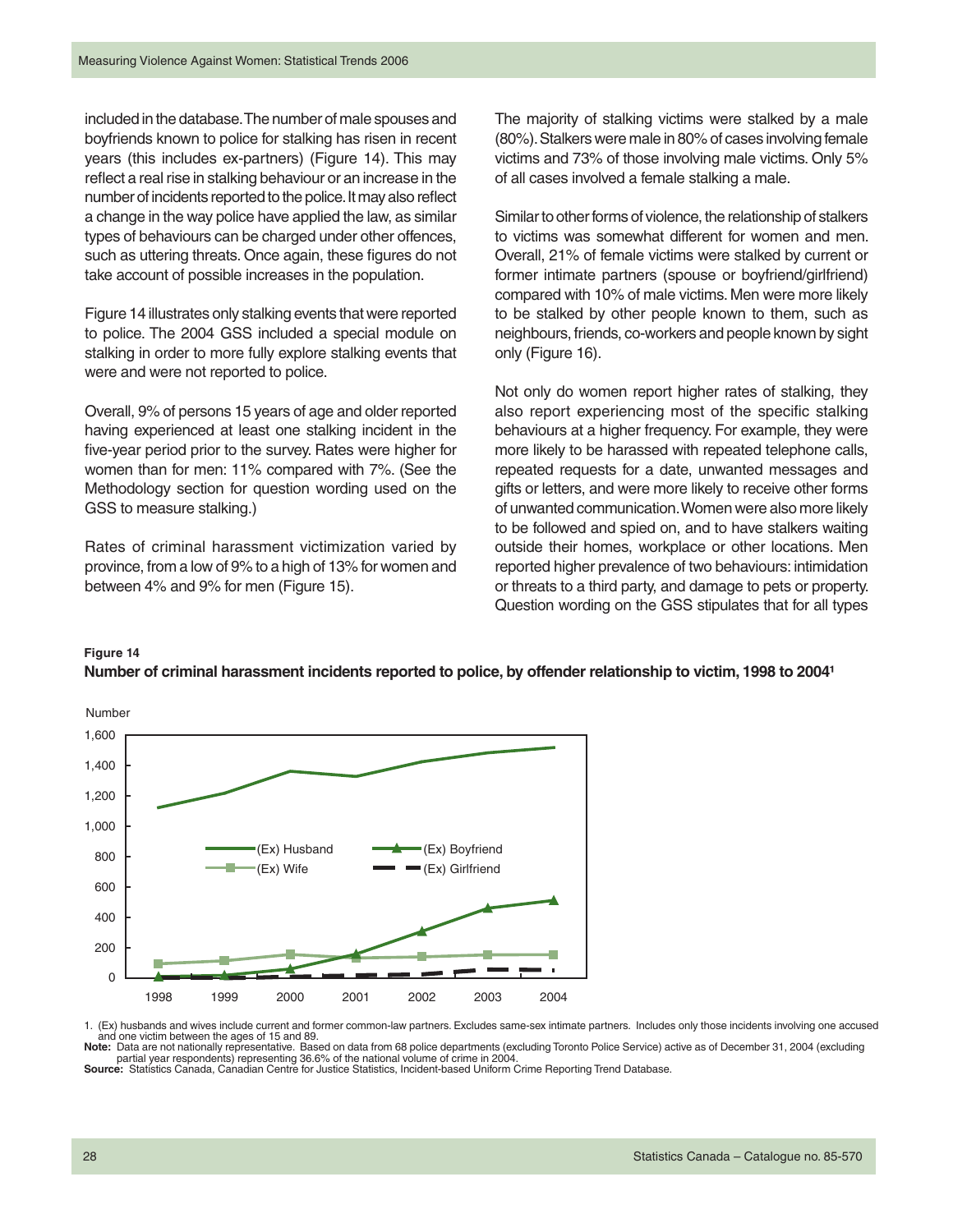#### <span id="page-28-0"></span>**Figure 15**



Percent over 5 years



E use with caution (coefficient of variation is high, 16.6% to 33.3%)

F too unreliable to be published

**Note:** Differences between rates of stalking for women and men are not statistically significant in any of the provinces.<br>**Source:** Statistics Canada, General Social Survey, 2004.

#### **Figure 16**

#### **Percentage of women and men aged 15 years and over who reported some form of stalking, by relationship of**  stalker to victim, past five years, 2004



 $E$  use with caution (coefficient of variation is high, 16.6% to 33.3%)

F too unreliable to be published **Note:** Percentages do not add up to 100% due to rounding. **Source:** Statistics Canada, General Social Survey, 2004.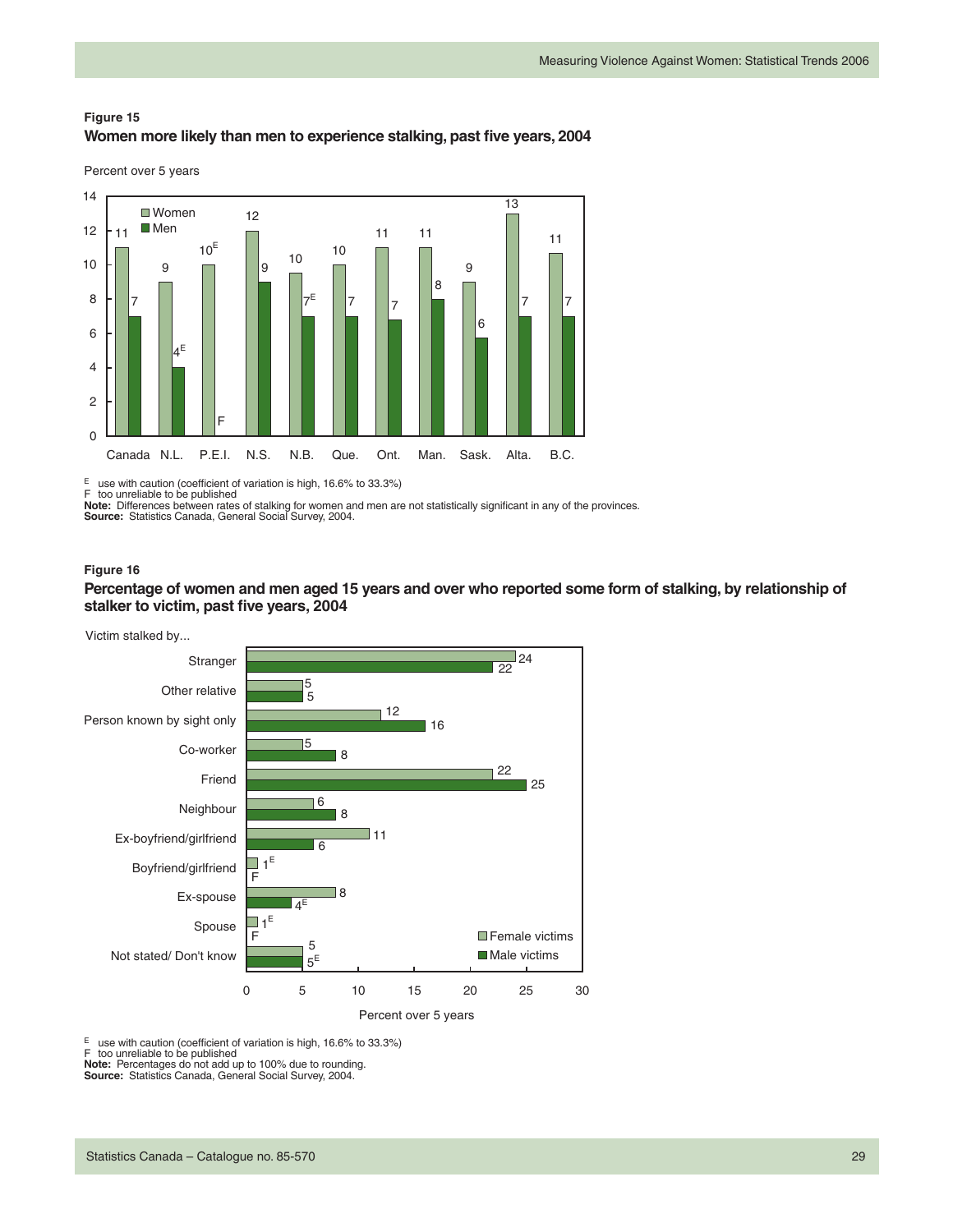<span id="page-29-0"></span>of stalking behaviour, the act must have caused them to fear for their safety or the safety of someone known to them (Figure 17).

This is a relatively new area of study, but those who have examined stalking within the context of intimate partner relationships have found strong associations between physical and sexual violence by intimate partners and stalking (Tjaden and Thoennes 1998; Logan et al. 2000). The link between partner violence and stalking is confirmed by the GSS. Three-quarters of women who were stalked by an ex-partner within the previous five years also had been physically or sexually assaulted by an ex-partner.

Some research suggests that intimate partner stalkers may be the most dangerous of all (Palarea et al. 1999). In other words, stalkers are most likely to be violent toward those individuals with whom they have had an intimate relationship. Stalking has been identified as one of the primary risk factors for attempted and actual murder of female partners (McFarlane et al. 2002).

As shown in Figure 18, results of the GSS indicate that expartners are more likely than other stalkers to intimidate or threaten their victims and more likely to grab or attack them. Although substantial percentages of stalking victims in all relationship categories feared their lives were in danger, this climbs to 60% for women who were stalked by former spouses.

#### **Summary of prevalence and severity of violence against women**

These indicators of the prevalence and severity of spousal assault, spousal homicide, sexual assault, and criminal harassment were developed using victimization data and police-reported data.

According to two consecutive cycles of the GSS, women are more likely than men to be victims of the most severe and frequent forms of spousal assault. However, the prevalence and severity of this violence are showing signs of a decline. Although the actual number of women who

#### **Figure 17**

**Percentage of women and men aged 15 years and over who reported some form of stalking, by type of stalking,**  past five years, 2004



use with caution (coefficient of variation is high, 16.6% to 33.3%)

**Notes:** Percentages do not add to 100% due to multiple responses. Differences between women and men are statistically significant.<br>**Source:** Statistics Canada, General Social Survey, 2004.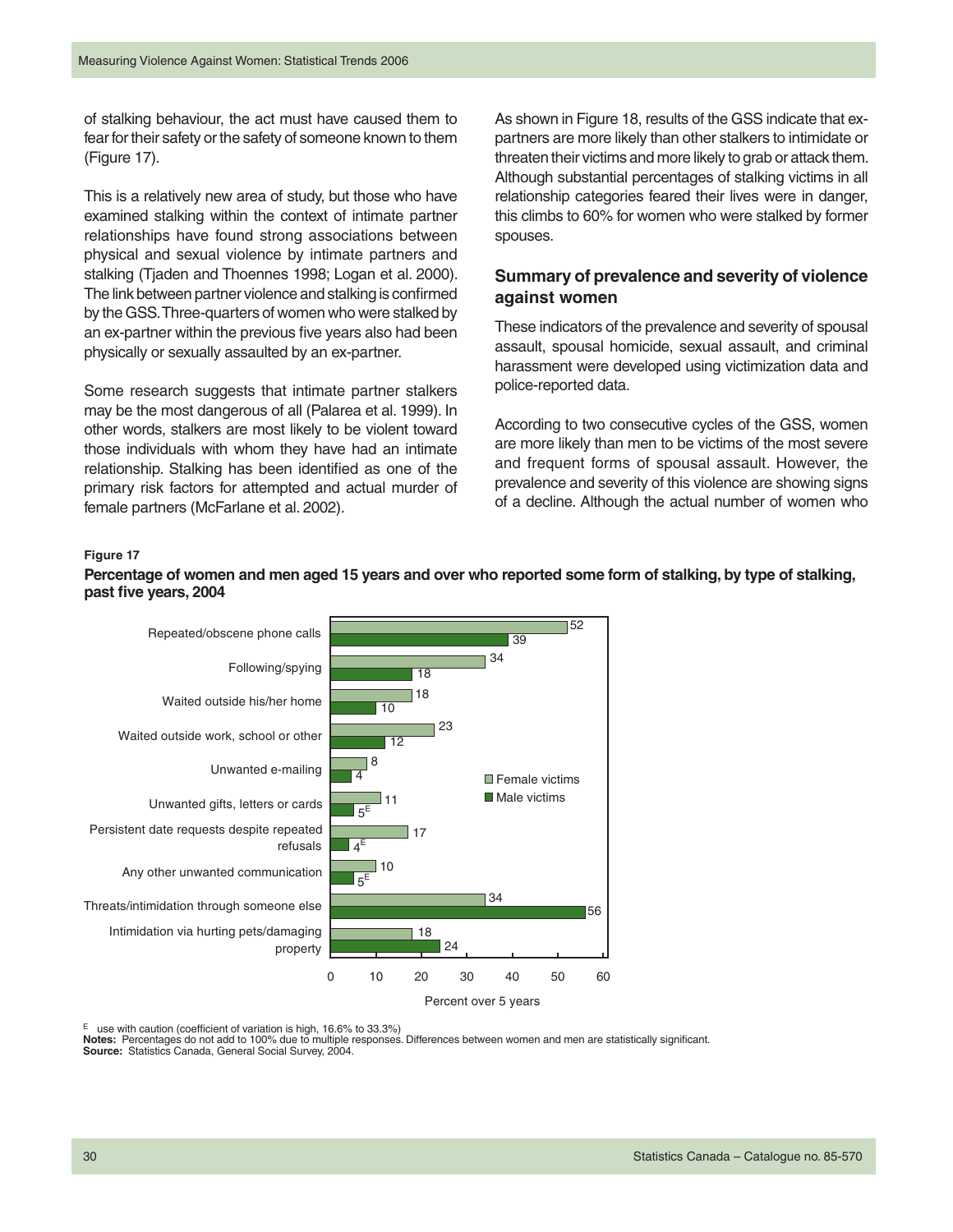#### <span id="page-30-0"></span>**Figure 18**

#### **Female victims stalked by an ex-spouse are more likely to experience violence or threats, 2004**



**Source:** Statistics Canada, General Social Survey, 2004.

reported experiencing spousal assault in the previous year remains constant, there has been a decline in five-year prevalence rates.

For spousal homicide, rates have decreased in recent years. However, it is still the case that more men than women kill their intimate partners every year.

Rates of sexual assault remained constant between 1999 and 2004, but the number recorded by police has declined since 1993. The most serious types of sexual assault, levels II and III have declined more dramatically. Women experience higher rates of criminal harassment than do

men, and are twice as likely to be stalked by former intimate partners. Three-quarters of incidents of criminal harassment reported to police were directed at female victims.

The decline in the prevalence and severity of spousal assault suggested by victimization surveys, together with the decrease in spousal homicide, may be a result of improved social interventions and the increased use of services by abused women. However, additional data are needed to draw definitive conclusions on the question of how societal efforts have intervened to reduce or prevent violence.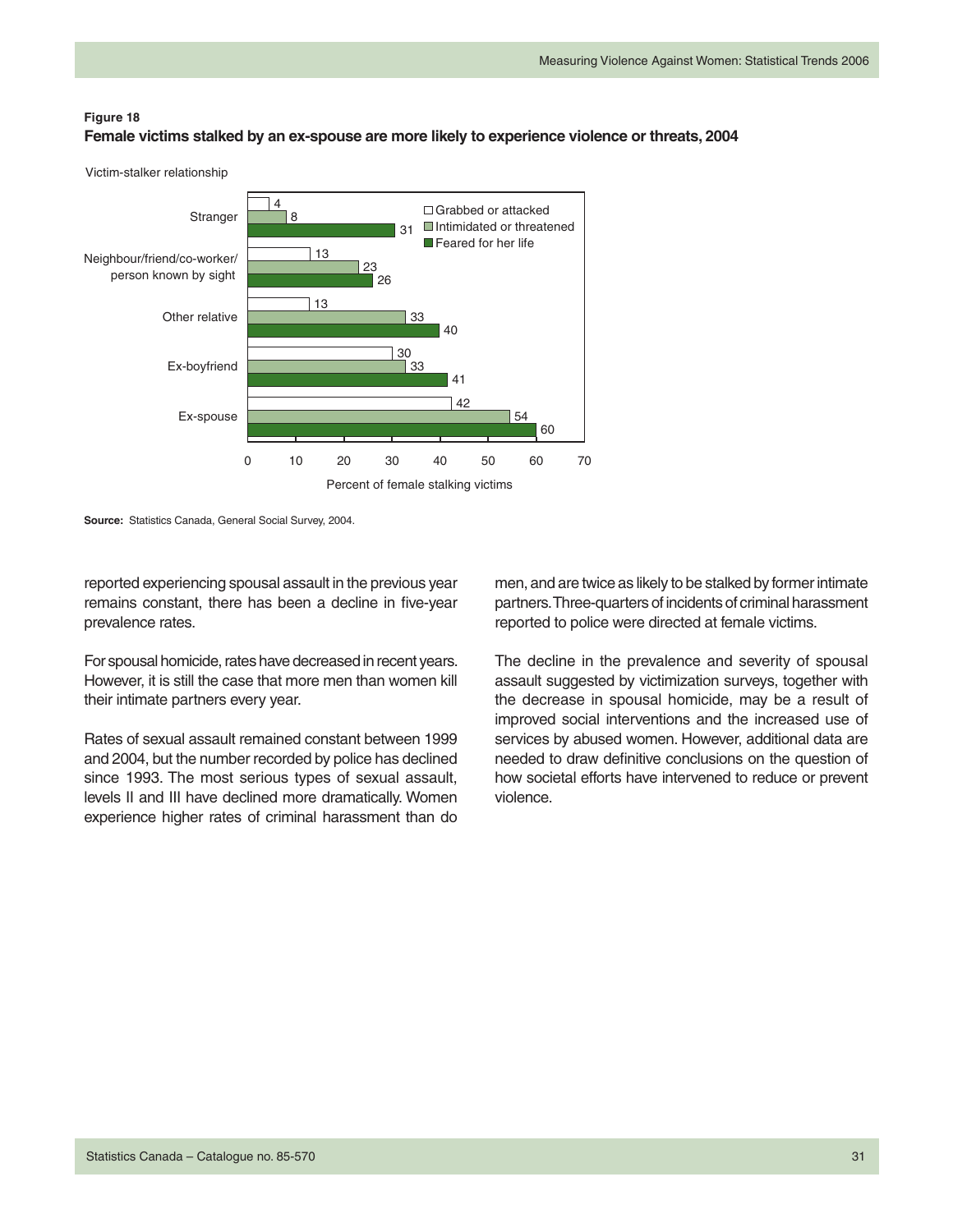### <span id="page-31-0"></span>**Impact of violence against women**

One of the challenges of measuring the impact of violence against women is the difficulty in adequately reflecting the broad range of impacts on individual women in psychological and physical terms, as well as the broader societal-level costs of supplying services to victims. A single incident of physical or sexual assault can be a life-shattering experience and can have negative impacts on a victim's physical and emotional well-being. The impacts on children living in a violent home can stay with them over the longer term and can result in a continuation of violence through generations. This section examines four dimensions of the impact of violence on women: psychological, physical, societal and economic.

#### **Psychological impacts of violence**

Whether or not they have personally experienced violence, women report higher levels of fear for their personal safety. The 2004 General Social Survey (GSS) indicates that among public transit users, 58% of women were worried about their safety after dark while waiting for or using public transport, compared with 29% of men. Another 16% of women felt unsafe walking alone after dark compared with 6% of men. Even in their homes, 27% of women were worried about their safety alone at night as opposed to 12% of men.

As illustrated in Figure 19, female victims of spousal assault responding to the 2004 GSS often described the psychological consequences of the assaults in negative terms, including:

- being upset and confused;
- suffering lowered self-esteem;<br>• suffering denression and anxie
- suffering depression and anxiety attacks;
- suffering shame and guilt;
- suffering sleeping problems;
- fearing for themselves and their children.

While substantial percentages of male victims of spousal assault also reported negative psychological consequences, they were much more likely than women to say the experience had little or no effect on them (30% of male victims compared with 6% of females) (Figure 19).

#### **Figure 19**

#### Psychological consequences of spousal violence victims, 2004<sup>1</sup>



 $E$  use with caution (coefficient of variation is high, 16.6% to 33.3%)

too unreliable to be published

1. Includes women and men who experienced violence by a current or previous partner in the past five-year period.<br>**Note:** Figures may not add up to 100% due to multiple responses.

**Source:** Statistics Canada, General Social Survey, 2004.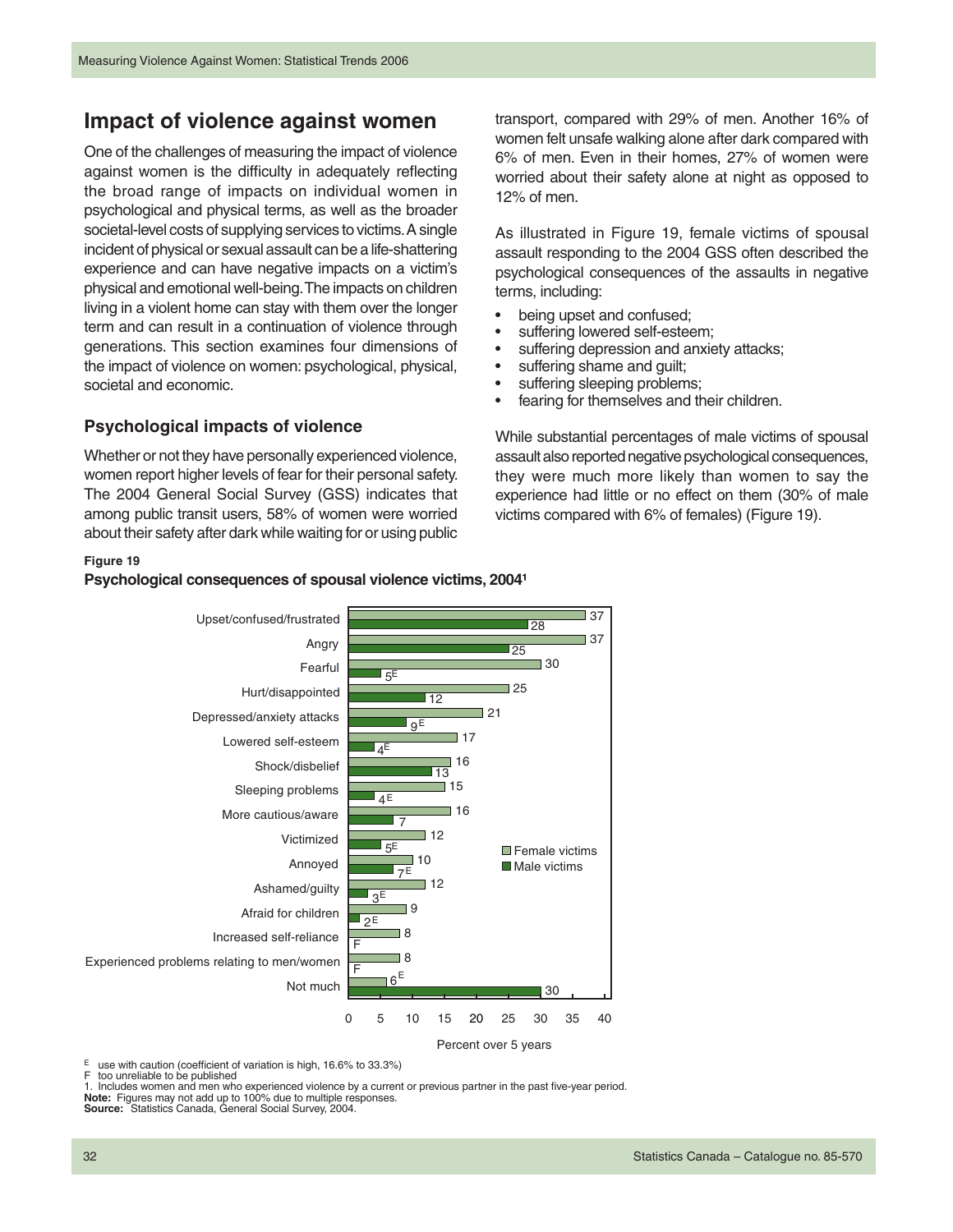#### <span id="page-32-0"></span>**Physical consequences**

Acts of spousal assault against women are more likely to result in physical consequences for victims than assaults against men (Figure 20). Women are:

- more than twice as likely as male victims to be physically injured by partners;
- six times more likely to receive medical attention;
- five times more likely to be hospitalized due to iniuries:
- three times more likely to have to take time off paid or unpaid work to deal with the consequences of the violence;
- twice as likely to report chronic, ongoing assaults (10) or more).

Perhaps the most salient indicator of seriousness is the woman's fear that her life is in danger from a violent spouse. Again, women were more than three times as likely as men to say they feared for their lives from a violent spouse. This represents approximately 224,000 women. This is consistent with the data that indicate that women suffer from more severe acts of spousal assault and are more likely to be killed by a spouse.

There are indications that the impact of spousal violence for women is lessening in some respects. The percentage of victims who experienced 10 or more incidents of violence and those who feared for their lives declined between 1999 and 2004. However, at the same time, the percentage of women who were physically injured by a violent spouse increased from 40% to 44% of all female victims.

#### **Societal-level costs**

The societal costs of spousal violence in terms of supplying and maintaining medical services, counselling and shelter services, and criminal justice services are also greater for female victims. Women are more likely to suffer serious spousal assaults, and as a result they are more likely to require and to use the services of social services agencies, such as counsellors, crisis lines, family centres and shelters. They are also twice as likely to look to the police for protection from a violent spouse (Figure 21). (The section Victims' use of services explores in greater detail factors associated with reporting spousal violence to the police).

The costs to families and to society that result from children being exposed to violence against a parent can be severe and can include psychological, social, cognitive and behavioural maladjustment problems (Fantuzzo et al. 1991; Graham-Bermann and Levendosky 1998; Moore and Pepler 1998; Berman et al. 2004).



#### **Figure 20 Impact of spousal violence for victims**

<sup>E</sup> use with caution (coefficient of variation is high, 16.6% to 33.3%)<br>**Note:** Figures may not add up to 100% due to multiple responses. **Source:** Statistics Canada, General Social Survey, 2004.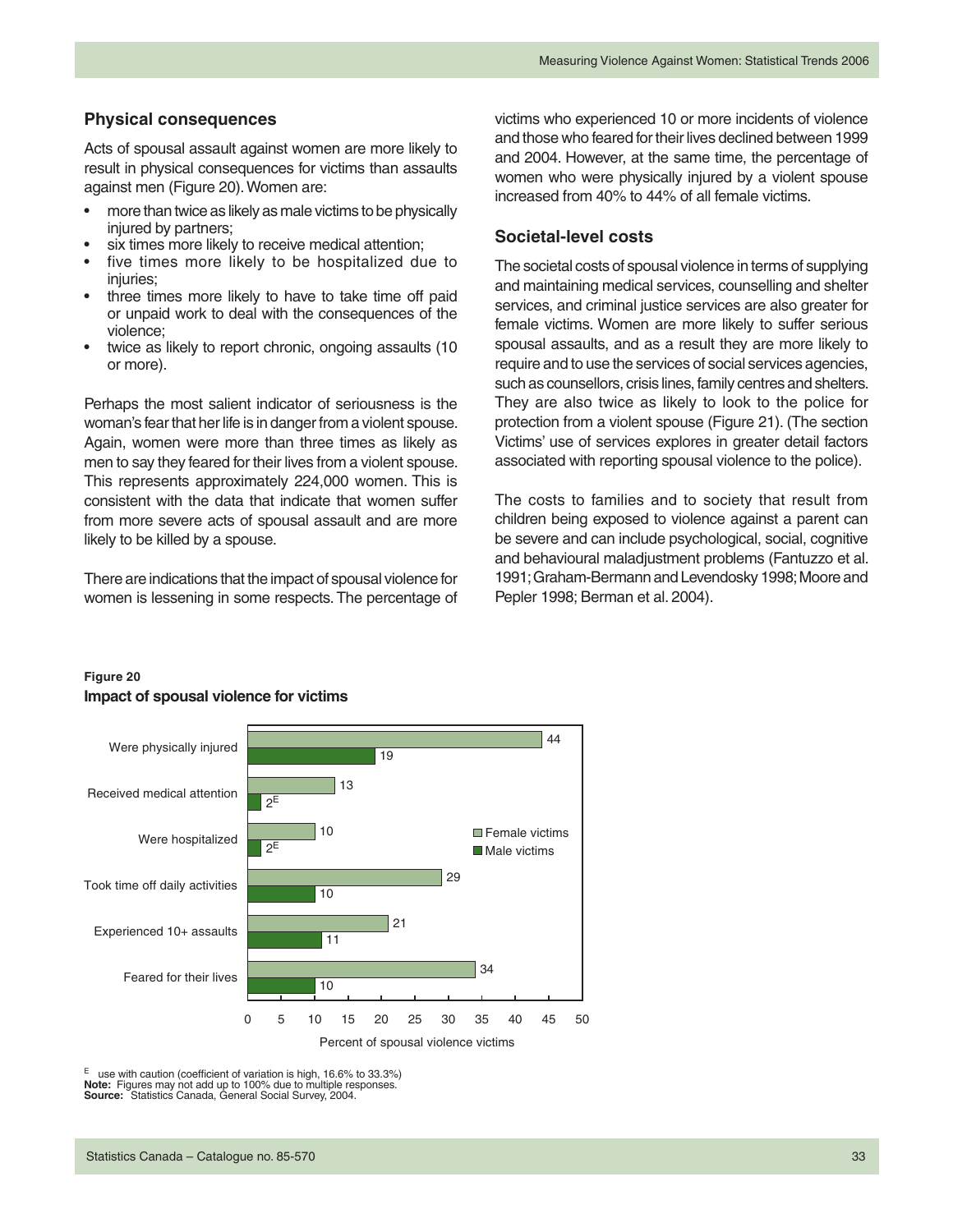### <span id="page-33-0"></span>**Figure 21**

#### **Societal impacts of spousal violence**



**Note:** Figures may not add up to 100% due to multiple responses. **Source:** Statistics Canada, General Social Survey, 2004.

As Figure 21 shows, children witnessed spousal assaults in a substantial number of cases reported to the 2004 GSS. "Witnessing" violence on this survey includes seeing or hearing incidents of violence. As well, children were more often present in assaults against women than in assaults against men. It is estimated that over a five-year period at least 258,000 children were aware of spousal violence against their mothers (reported by 40% of female victims of spousal violence) and 136,000 knew of assaults on their fathers (reported by 25% of male victims). Some children witness particularly severe assaults on their mothers: in half of incidents witnessed by children, the woman was injured and in half she feared her life was in danger.

These may be conservative estimates, as research suggests that parents may minimize or discount the extent to which their children are aware of the spousal violence committed against them (Jaffe et al. 1990; O'Brien et al. 1994).There is evidence from the Violence Against Women Survey (VAWS) that violence can contribute in the long run to the formation of single-parent families: 68% of all single mothers reported experiencing violence in previous marriages and common-law unions. This places them at risk of economic hardship (see Appendix 1 for an overview of economic equality indicators).

#### **Economic costs**

Economic or financial costs of violence to victims and society are another measure of its impact, but they are difficult to gauge. There are no studies that have examined the total economic cost of all types of violence against women. Four Canadian studies have estimated partial economic costs (Table 3). They cannot be directly compared due to differing methodologies and assumptions inherent in the research, and none is completely comprehensive. They provide indications that the economic impact of violence on victims and Canadian society in a single year, including costs related to health, criminal justice, social services and lost productivity, can range in the billions of dollars.

The only study that examined the economic cost of child abuse to victims and adult survivors estimates the cost to be \$15 billion with \$11 billion associated with lost earnings alone (Bowlus et al. 2003).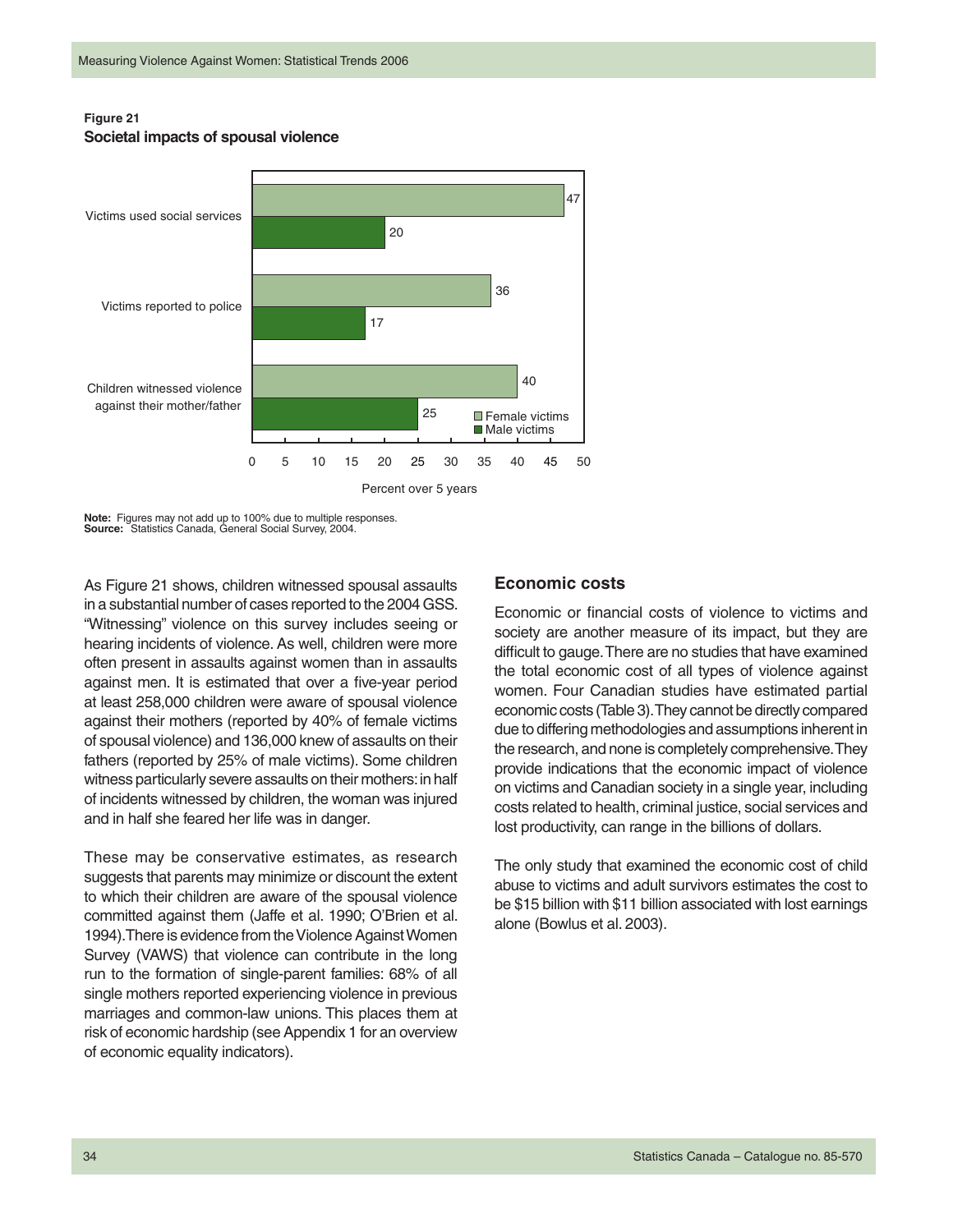| Author               | Focus of cost estimate                                                                                                                             | Cost estimate                                                      | Geographic area                |
|----------------------|----------------------------------------------------------------------------------------------------------------------------------------------------|--------------------------------------------------------------------|--------------------------------|
| Day 1995             | Medical, dental, lost productivity, drug and<br>alcohol abuse, shelters and other services                                                         | \$1.5 billion                                                      | Canada, 1993                   |
| Greaves et al. 1995  | Criminal justice, compensation, medical, shelters<br>and other services, lost productivity                                                         | \$4.2 billion                                                      | Canada, 1993                   |
| Kerr and McLean 1996 | Criminal justice, compensation, services for<br>victims and offenders, shelters, lost productivity                                                 | \$385 million                                                      | British Columbia.<br>1994/1995 |
| Bowlus et al. 2003   | Costs of child abuse to child victims and adult:<br>survivors criminal justice, compensation, health,<br>education, social services, lost earnings | \$15 billion, with<br>over \$11 billion due<br>to lost wages alone | Canada, 1998                   |

#### <span id="page-34-0"></span>**Table 3 Economic costs of violence against women**

### **Summary of impact of violence against women**

The impact of violence on women and on society as a whole can be a complex matter to quantify. In this section, the impact of this problem was assessed on various levels, including psychological, physical and societal impacts and economic costs for individual women and society as a whole.

Female victims, in comparison with male victims, are more likely to report negative emotional and psychological consequences of spousal violence, and less likely to report that the assault had little or no effect on them. Female victims were also more than twice as likely as male victims to be physically injured and six times more likely to receive medical attention. Children were witnesses in greater numbers to the violence inflicted on their mothers, and they witnessed more serious types of violence against their mothers.

Four Canadian studies documented that the economic costs associated with violence against women related to health care, criminal justice, social services and lost income are substantial. These indicators show that violence has a range of negative impacts that extend beyond victims and their families to society as a whole.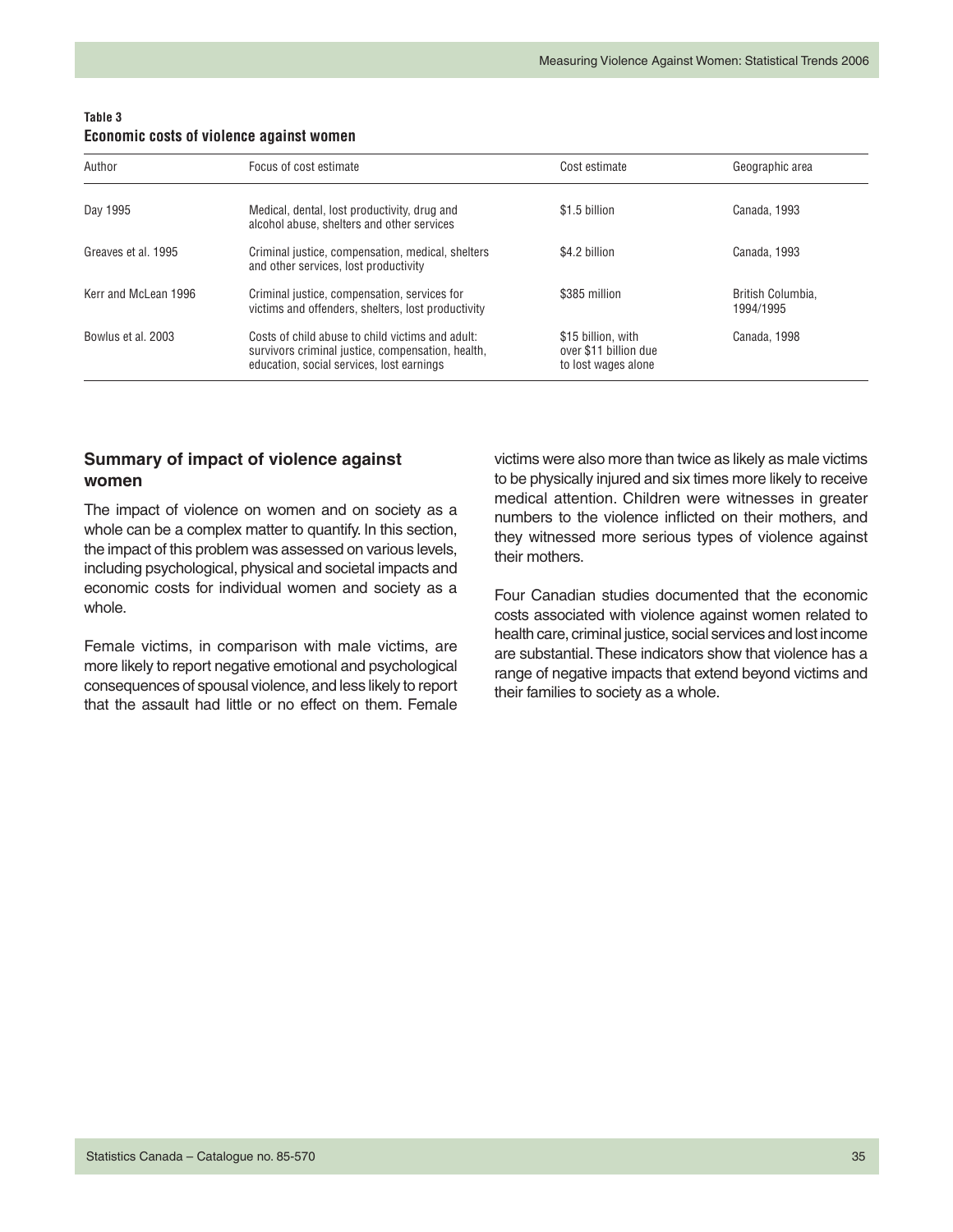### <span id="page-35-0"></span>**Risk factors associated with violence against women**

Certain socio-demographic characteristics of victims and offenders are associated with higher rates of violence. These risk factors cannot be said to be causes of violence; instead they are factors that help identify the context in which violence occurs. Information on risk factors is helpful to the development of prevention strategies and interventions designed to help reduce violence. Due to the nature of victimization surveys, the majority of risk factors examined in the study of violence against women relate to the female victims as opposed to offenders.

Risk factors in this section are identified for spousal assault, sexual assault, criminal harassment and spousal homicide.3

#### **Age**

Rates of violence continue to be highest among the youngest women. Young women under 25 show the highest rates of sexual assault and criminal harassment, and these rates decline with increasing age (Figure 22). Sample counts were too low in the case of spousal violence to produce statistically reliable estimates of rates by age group.

Age is also a risk factor for spousal homicide. Homicide rates are highest for young couples and decline among older age groups (Figure 23). While this is the case for both male and female victims, rates are higher for women in all age groups. This corresponds with indicators showing that women are subject to more frequent and more severe forms of spousal assaults.

Being young and female are risk factors for sexual assault. Eighty-six percent of victims of sexual offences reported to the police in 2004 were female. However, the percentage of sexual offences involving male victims is higher for younger victims. In incidents involving the most vulnerable age group, children under 12 years of age, 30% of victims were male. Fewer teenage and adult victims were male (Figure 24).4 The vulnerability of youth to sexual violence is emphasized by the fact that, overall, youth under 18 represented 22% of the Canadian population in 2004 but made up 58% of victims of sexual offences.

These data suggest that preventative educational programs aimed at young boys and girls are warranted to reduce violence. Attention is also needed in the formative relationship-building years of adolescence to teach development of healthy relationships, awareness of personal safety, and the availability of supports and services.

See notes at the end of the text.

#### **Figure 22 One-year rates of sexual assault and criminal harassment against women, by woman's age, 2004**



Percent over 1 year

**Source:** Statistics Canada, General Social Survey, 2004.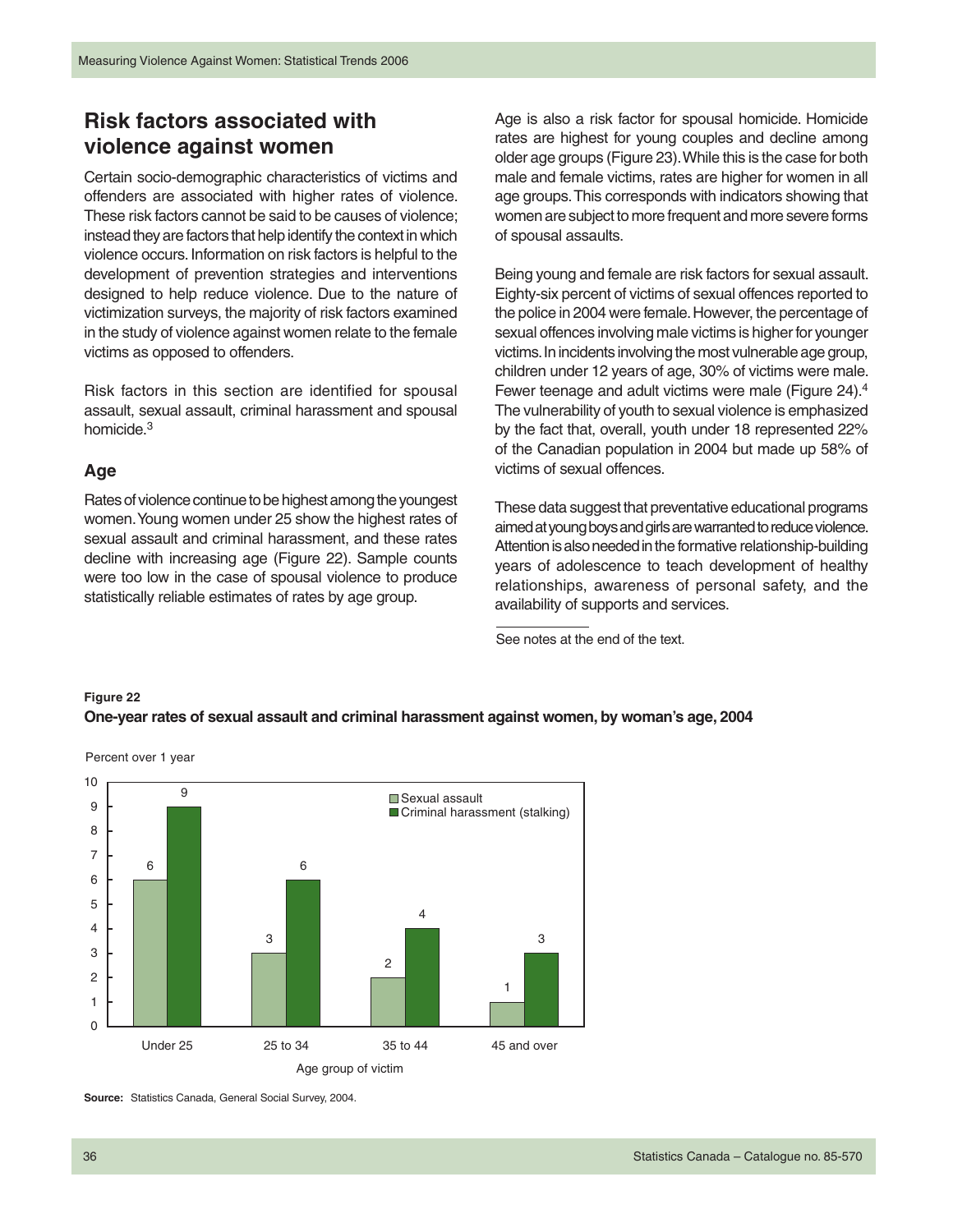### **Figure 23 Rates of spousal homicide by age group and sex of victim, 1975 to 2004**

Rate per 100,000 spouses<sup>1</sup>



1. Rates are calculated per 100,000 spouses (legally married, separated, divorced and common-law men and women 15 years of age and over). Population estimates<br>- provided at July 1st by Statistics Canada, Census and Demogra

## **Figure 24** Sexual offences<sup>1</sup> recorded by police, by sex and age group of victims, 2004

Percent of victims



1. Sexual offences include sexual assault (levels 1, 2 and 3) as well as other sexual violations.<br>**Note:** Data are provided from a non-representative subset of 120 police departments accounting for approximately 58% of the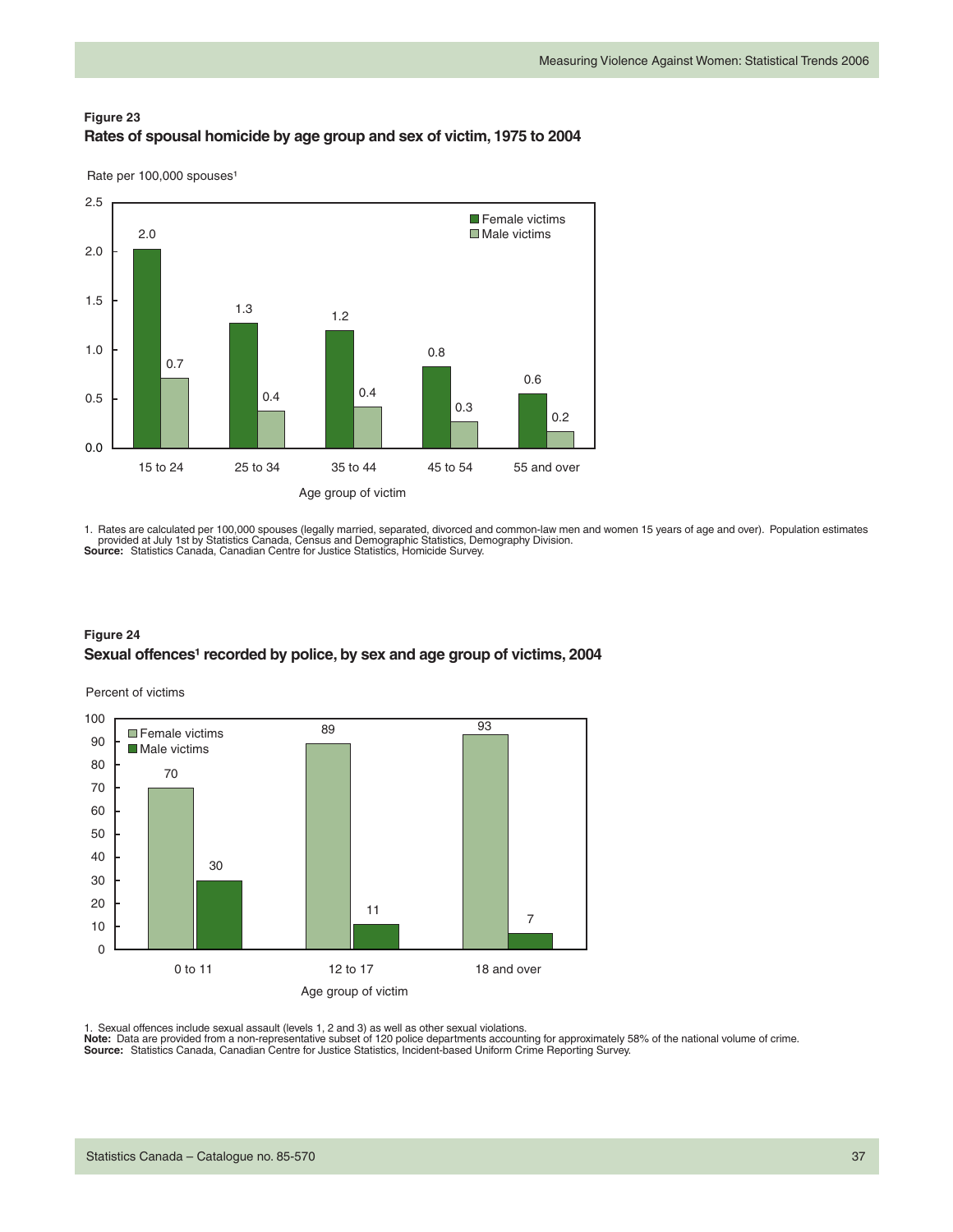## **Relationship type**

Rates of spousal violence are higher for women living in common-law unions than for those in marriages. This may be related to the fact that common-law couples tend to be younger than couples in legal marriages and the men in common-law relationships have higher rates of unemployment (see discussion to follow on socio-economic factors).

The number of spousal homicides occurring in commonlaw relationships is disproportionate to their number in the general population (Figure 25).<sup>5</sup> Between 1991 and 2004, homicides involving common-law partners represented 34% of all spousal homicides against women and 58% of spousal homicides against men. According to the Census, just 12% of women and 13% of men were living in commonlaw relationships over the same time period.

Although legally married women represent over one-third of spousal homicide victims, they represent about threequarters of women in current or former spousal relationships, which suggests that their risk of spousal homicide is lower than for those living in common-law relationships.

Women killed by spouses during marital separation also outnumber women in similar situations in the general population: 26% of female spousal homicide victims were separated compared with just 4% of women in the population. Male spousal homicide victims are also disproportionately separated, but the percentage of men killed by separated spouses is lower than for women (10%).

In 2004, half of the women who reported experiencing spousal assault by a past partner indicated that the violence occurred after the couple separated, and in one-third of post-separation assaults the violence became more severe or actually began after the separation. Spousal homicides against separating women have been attributed to extreme possessiveness or jealousy on the part of male perpetrators, and to an attempt to maintain control over female partners through the use of violence (Wilson et al. 1995). In half of all ex-partner homicides against women between 1991 and 1999, the woman was killed within two months of leaving the relationship (Hotton 2001).

See notes at the end of the text.

#### **Figure 25**



Percent



Women ( $N = 929$  spousal homicide victims) Men ( $N = 238$  spousal homicide victims)

1. Spousal population estimates provided at July 1<sup>st</sup> by Statistics Canada, Census and Demographic Statistics, Demography Division.

2. Excludes (ex) same-sex spouses.

**Note:** Figures may not total to 100% due to rounding. **Source:** Statistics Canada, Canadian Centre for Justice Statistics, Homicide Survey.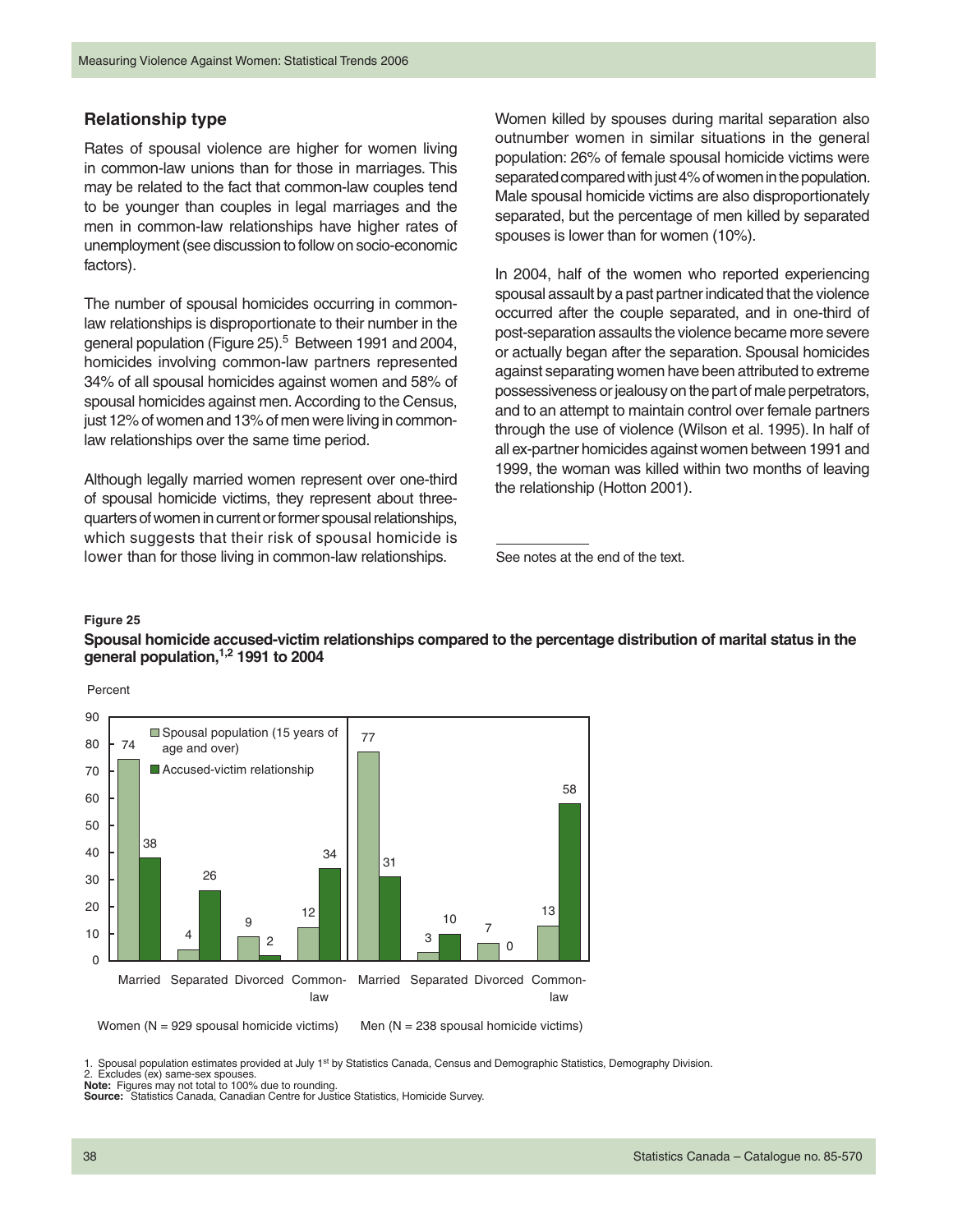Women are particularly vulnerable when they are pregnant. With regard to pregnancy, the Violence Against Women Survey (VAWS) found that 21% of abused women were assaulted during pregnancy, and in 40% of these cases, this episode was the beginning of the abuse.

The extreme vulnerability to violence by women in the sex trade often goes unnoticed. According to police reports submitted to Statistics Canada, between 1991 and 2004, 171 female prostitutes were killed and 45% of these homicides remain unsolved (i.e., police have not been able to identify a perpetrator).

Violence perpetrated in same-sex couples is an important area of study but very little data exist to describe the extent or nature of the problem. The 2004 General Social Survey (GSS) inquired about sexual orientation and results showed that spousal violence was twice as common among homosexual couples compared with heterosexual couples: 15% and 7% respectively. It was not possible to calculate rates of spousal violence for male and female couples separately due to low sample sizes. Among the spousal violence cases that were dealt with by a subset of police

agencies over a 10-year period, 2.5% involved same-sex couples. About one-quarter (28%) were female couples and 72% were male couples (Ogrodnik 2006).

## **Emotional and psychological abuse**

Emotional and psychological abuse has been determined to be one of the most important predictors of physical and sexual violence in spousal relationships. Figure 26 shows the higher rates of spousal assaults against women by a partner who uses various psychologically abusive tactics. While the use of psychologically abusive tactics is a form of abuse in itself, it also appears to be a risk factor and an indicator of escalating severity of physical and sexual assaults. As indicated in the figure, the use of psychologically abusive tactics is associated with the commission of assaults in a substantial percentage of cases.

For example, where women experienced psychological abuse in the form of intentional damage to their personal property, 61% were also assaulted by their spouses, compared with 3% of women whose property was not damaged by a current partner. These data indicate that male spouses who demonstrate any of the following behaviours

#### **Figure 26 Percentage of women assaulted by partners when psychological abuse was present (current partner), 2004**



**Source:** Statistics Canada, General Social Survey, 2004.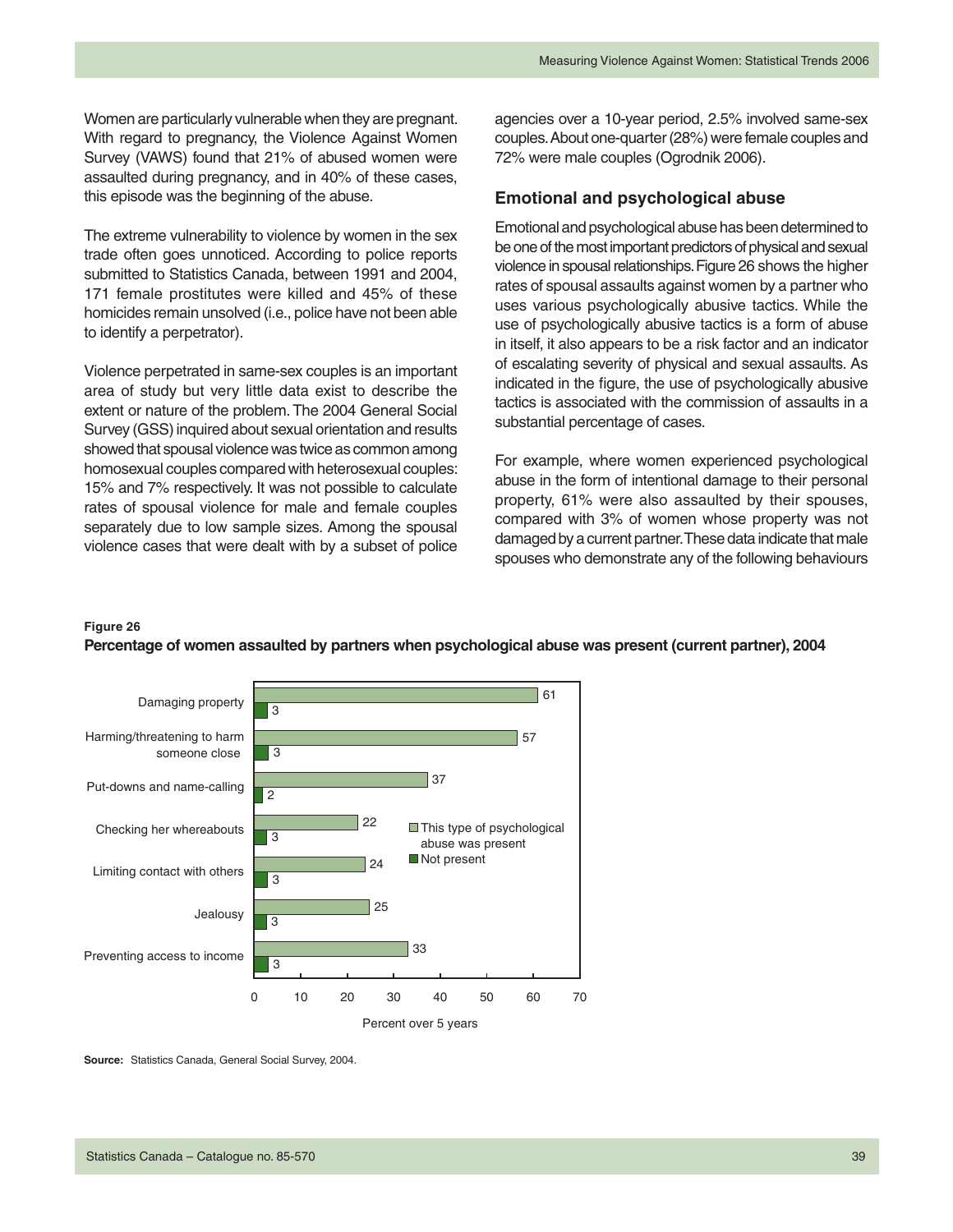have much higher rates of physically or sexually assaulting their female spouse than those who do not:

- harming or threatening to harm someone close to her;
- putting her down or calling her names to make her feel bad;
- demanding to know who she is with and where she is at all times;
- limiting her contacts with family or friends;
- being jealous and not wanting her to talk to other men;
- preventing her from knowing about or having access to the family income, even if she asks.

Knowing that the risk of perpetrating spousal violence is elevated among those who demonstrate certain attitudes and behaviours towards their female partners may prove useful in the development of interventions for abusers and prevention programs aimed at the wider society.

Figure 26 illustrates that rates of spousal assault (physical or sexual violence in a conjugal context) are up to 20 times higher for women whose male partners demonstrate these behaviours. This describes relationships that were current at the time of the interview. Figure 27 illustrates a similar pattern for women describing physical or sexual violence by previous spousal partners.

## **Socio-economic factors**

Factors such as low income have been linked to higher rates of spousal assault against women. For example, in 2004, rates of spousal assault were twice as high for women with a household income of less than \$60,000 compared with those with higher incomes.

It is unclear whether low income is a risk factor, a consequence of violence or a combination of both. The stresses associated with living in low-income situations may lead to frustration and tension in the family and to the use of violence as a response. Alternatively, violence may lead to separation which results in a reduction of income for both victim and offender in subsequent relationships. Steady employment also may be affected by injury, contacts with the criminal justice system, or other negative consequences of spousal violence. Lack of resources may also be a factor in preventing women from leaving violent relationships.

#### **Figure 27**



## **Percentage of women assaulted by partners when psychological abuse was present (previous partner), 2004**

**Source:** Statistics Canada, General Social Survey, 2004.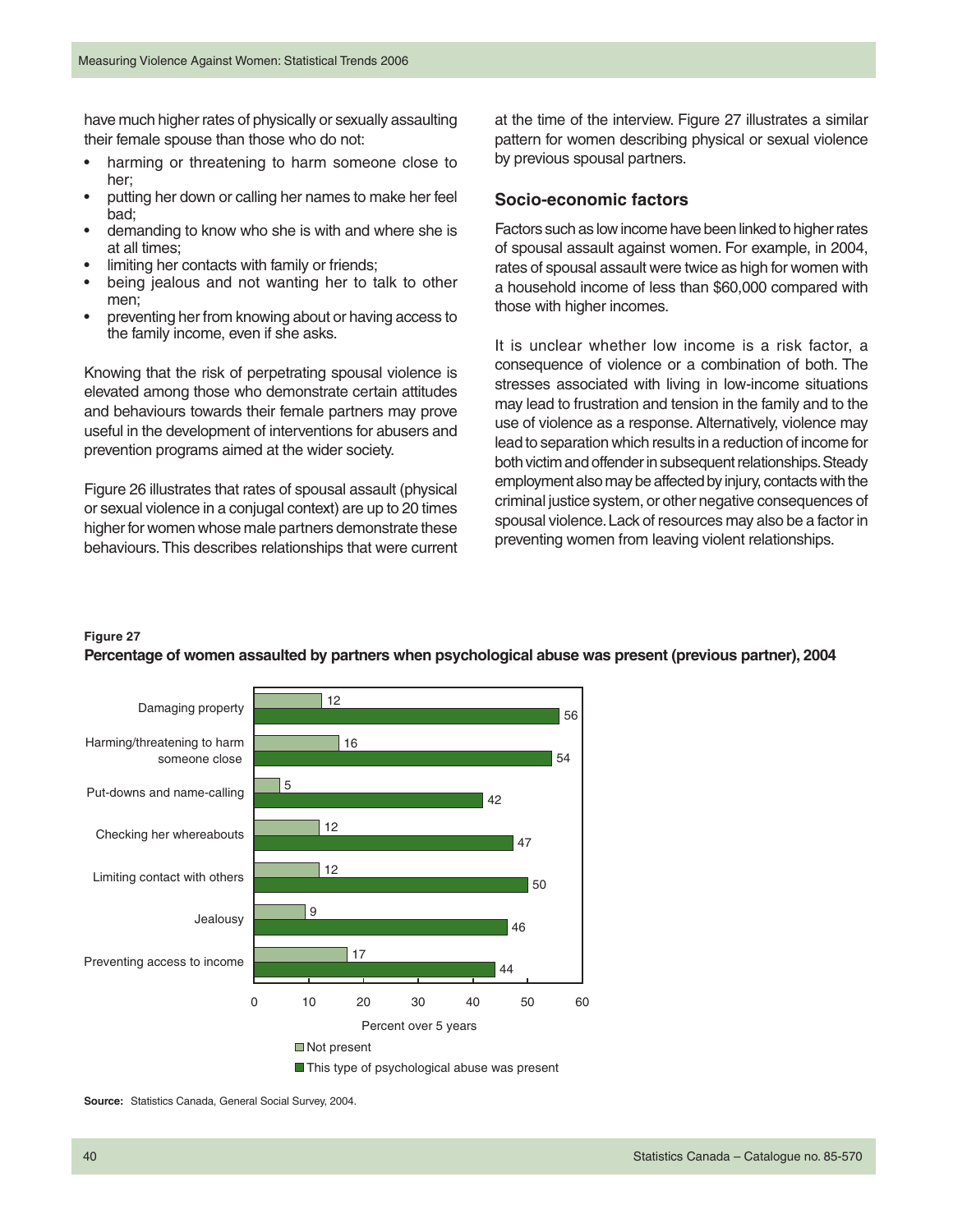## **Alcohol abuse**

Many research studies have established a strong link between alcohol abuse and spousal assault of women (Barnett and Fagan 1993; Fagan et al. 1988; Leonard 1999; Johnson 2001). According to the 1993 VAWS, women whose spouses drank heavily (five or more drinks at least once per month) reported experiencing one-year rates of violence that were five times as high as those whose spouses drank moderately or not at all. Patterns were similar in the 1999 and 2004 GSS.

In 2004, female victims of spousal assault were more likely than male victims to state that their spouse had been drinking at the time of the violent incident (44% compared to 24%). Alcohol abuse at the time of the incident tends to result in more frequent assaults and a higher level of injury.

It is clear that alcohol use is highly correlated with spousal violence but alcohol abuse cannot be said to be a direct cause of violence. Alcohol abusers tend to have other risk factors for violence, such as low occupational status and attitudes approving of violence against women (Kantor and Straus, 1990). When income and alcohol are considered together with the presence of controlling and psychologically abusive behaviours, the latter predominates over alcohol as the most important risk factor for spousal assault (Johnson 2001).

## **Visible minority and immigrant women**

According to the GSS, visible minority status does not raise the risk for spousal violence. Visible minority women report lower five-year rates of spousal violence than other women: 4% compared with 8% (Figure 28). Rates of spousal violence also declined for visible minority women between 1999 and 2004, whereas they remained stable for other women.<sup>6</sup> Since the GSS is conducted only in English and French, these figures may under-represent the actual rates of spousal violence against visible minority and immigrant women, as some may not have been able to participate in the survey. This survey therefore cannot tell us if not being fluent in either official language is associated with higher rates of spousal violence victimization. According to the 2001 Census, 2.6 million women in Canada were not fluent in either English or French.

Rates of spousal violence are also lower for immigrant women and declined slightly since 1999 (Figure 29). There is no difference in the estimated rate of spousal violence for recent immigrants who arrived in Canada since 1990 and longer-term immigrants (5% for both groups of women).

The lower rates of spousal violence for visible minority women may be partially explained by the fact that some of the risk

See notes at the end of the text.

## **Figure 28 Five-year rates of spousal violence by visible minority status and sex of victim, 1999 and 2004**



Percent over 5 years

use with caution (coefficient of variation is high, 16.6% to 33.3%)

Note: The difference between 1999 and 2004 for visible minority women is statistically significant. **Source:** Statistics Canada, General Social Survey, 1999, 2004.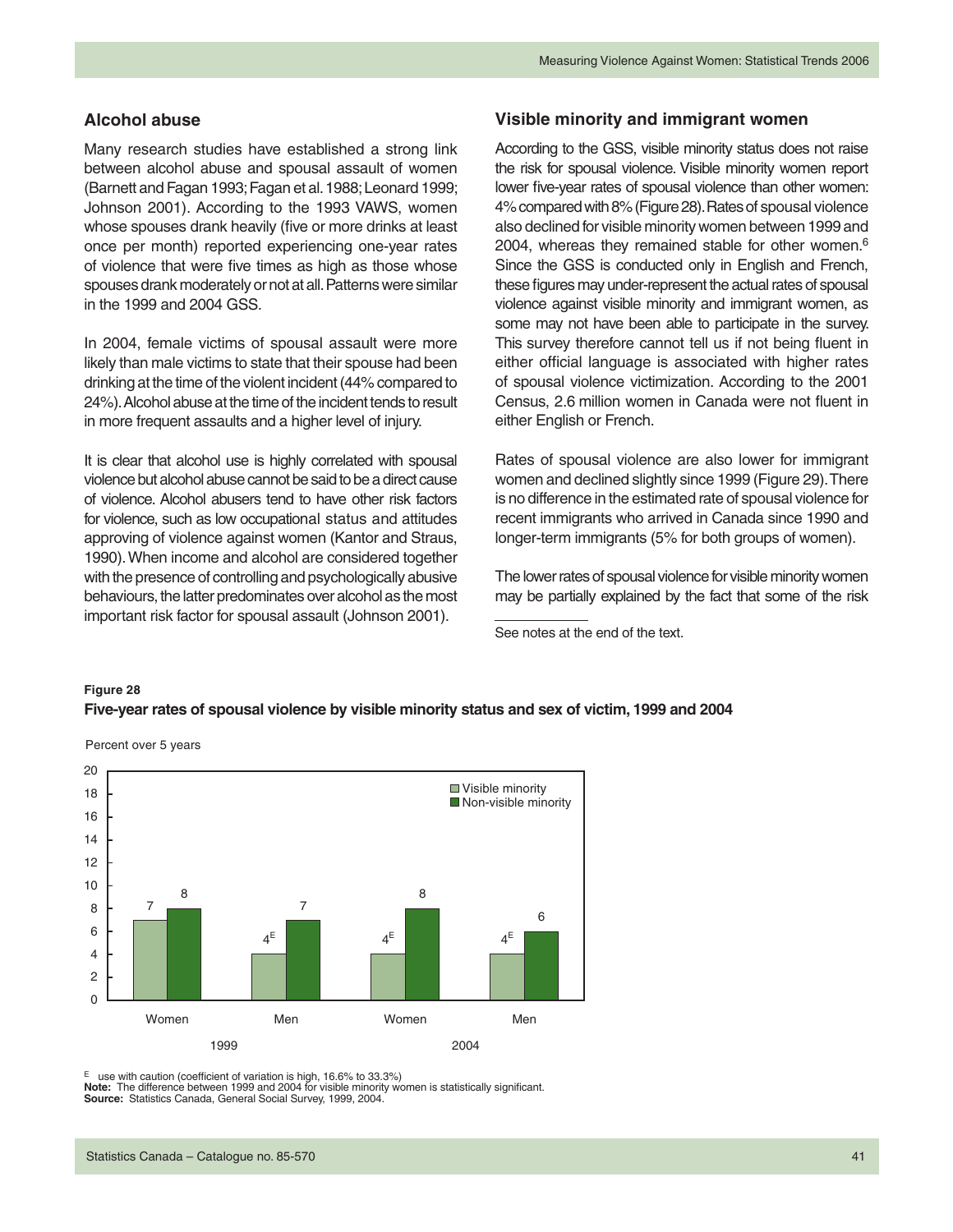

Percent over 5 years



**Source:** Statistics Canada, General Social Survey, 1999, 2004.

#### **Figure 30**

**Five-year rates of psychological abuse against women by spousal partners, by type of abuse and visible minority status, 2004**



<sup>E</sup> use with caution (coefficient of variation is high, 16.6% to 33.3%)<br>**Source:** Statistics Canada, General Social Survey, 2004.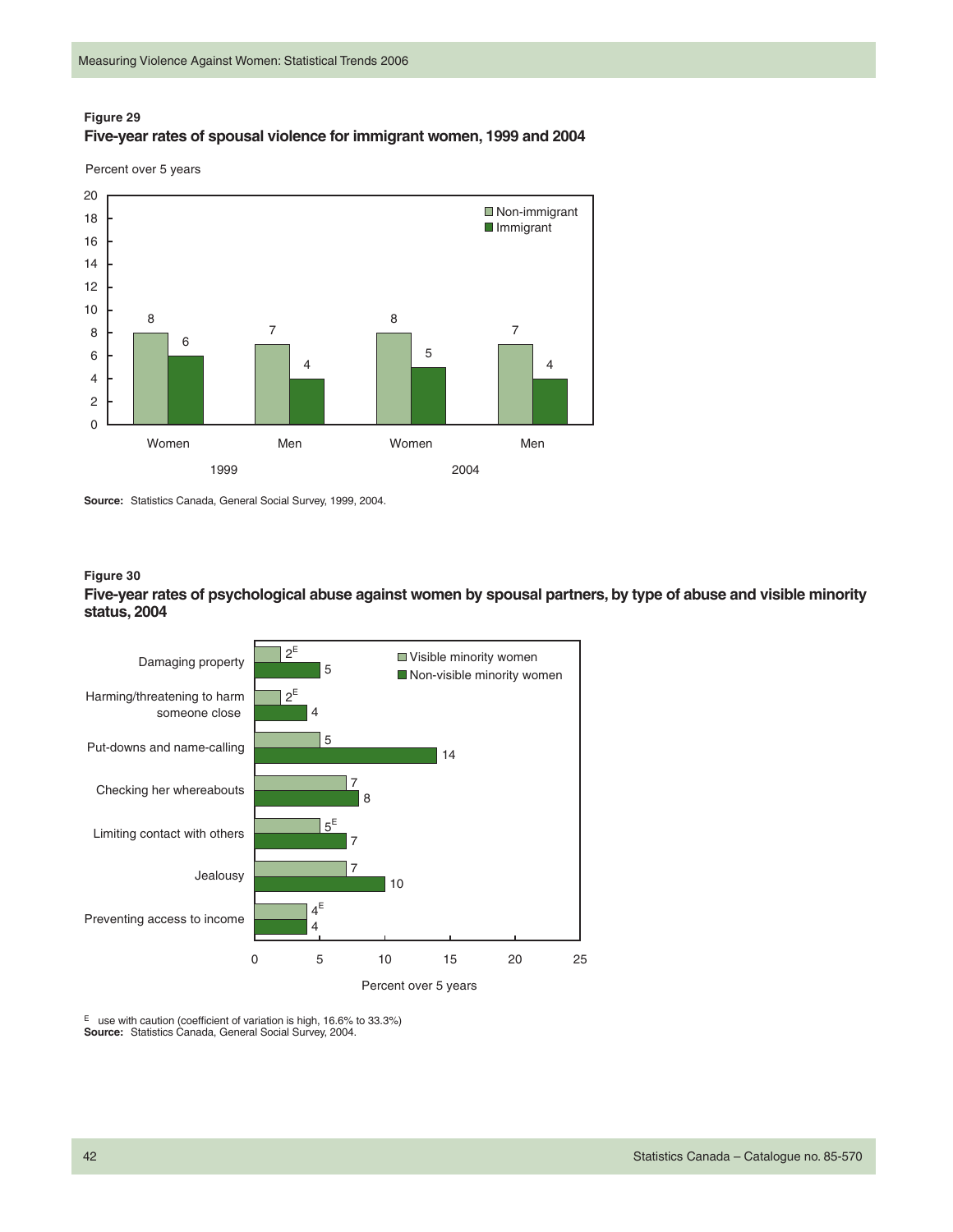**Five-year rates of psychological abuse against spousal partners, by type of abuse and immigrant status, 2004**



**Source:** Statistics Canada, General Social Survey, 2004.

factors for violence are less likely to be present for this group of women. For example, visible minority and immigrant women reported lower rates of emotional and psychological abuse compared with other women (Figure 30 and Figure 31), lower rates of heavy drinking among spousal partners, and lower prevalence of common-law unions.

#### **Summary of risk factors**

A combination of victimization survey data and police statistics help identify factors that raise the risk of violent victimization. Rates of sexual assault, stalking and homicide are higher for younger women. Being female increases the risk of sexual assault, stalking by intimate partners, serious spousal assaults and spousal homicide. For males, being under 12 years old heightens their vulnerability to sexual offences.

Partners' use of psychological and emotional abuse, and partners' alcohol abuse elevate the risk of violence against women in intimate relationships. Separation from a violent partner can also increase the risk of spousal violence and homicide. Stalking by male ex-partners is associated with a heightened risk of violence and homicide.

Although visible minority women do not report higher levels of spousal violence to the GSS, they may have special needs related to the provision of interventions and services that are culturally and linguistically appropriate. Current survey techniques may undercount the rate of spousal violence among visible minority women, particularly those who are not fluent in English or French.

Reliable information about sub-groups in the population at greatest risk of spousal assault, spousal homicide, criminal harassment and sexual assault is essential for the development of prevention and intervention efforts. This information can help focus resources in order to have the biggest impact on prevention, and can aid in the development of services where the needs are greatest.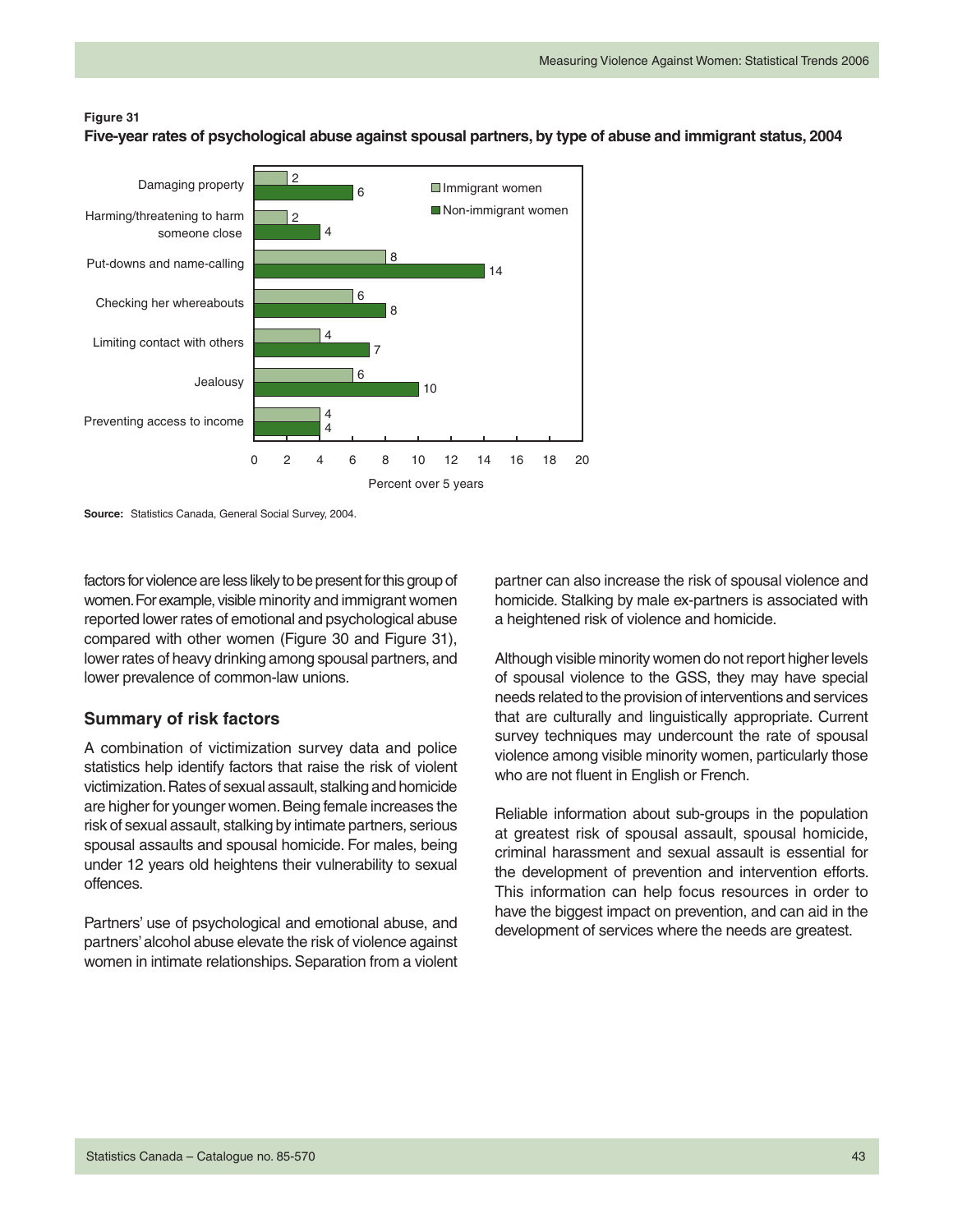# **Institutional and community-based responses**

Thirty years ago, violence against women in the home was regarded by many as a private "family matter." In the early 1980s, charging and prosecution policies for spousal assault were introduced in Canada starting with the Royal Canadian Mounted Police (RCMP) federal guidelines. Some form of spousal assault policy (known as "zero-tolerance" or "nodrop" policies) was in place in most Canadian jurisdictions by 1985 (Federal/Provincial/Territorial Working Group 2003). These spousal assault policies were introduced as a response to concerns that victims of spousal violence were not receiving adequate protection from the criminal justice system. Transferring the onus of laying charges to the police and Crown prosecutors removed the pressure from the victims, sending a clear message that spousal assault is not a private matter, but a serious and unacceptable social problem and a clear violation of the law.

Innovative court responses to spousal assault cases have been implemented in Winnipeg, various cities in Alberta, cities throughout Ontario, Watson Lake and Whitehorse in the Yukon Territory, as well as the Battlefords and Saskatoon in Saskatchewan.

Since 2002, when the original *Assessing Violence Against Women* document was published, almost every province and territory in Canada has passed civil domestic violence legislation and/or government action plans against domestic violence.

Given the data illustrating the higher risk for Aboriginal women, and those in northern and remote communities, the passage of the Northwest Territories' *Protection*  Against Family Violence Act in 2004 was a significant achievement. The Yukon government has had domestic violence legislation in effect since 1999 and additions were introduced in 2005 (see Appendix 3). The Nunavut Department of Justice is actively working on policy directions that may include domestic violence legislation in the near future and, as such, is currently engaged in a public consultative process.

The government of Newfoundland and Labrador recently passed domestic violence legislation which came into force in 2006. Other jurisdictions have reviewed their legislation to more clearly define issues related to imminent danger and danger to children witnessing abuse and to provide access to protection orders for women in remote communities. Manitoba's domestic violence legislation was amended in 2005 to include those in abusive dating relationships, whether the couple had previously lived together or not.

This amendment increases the act's applicability to victims of stalking and abuse. In 2005, the province of Québec amended its *Code Civil du Québec* to allow tenants to cancel their lease if their security or that of a child living with them is threatened because of acts of violence by a spouse or ex-spouse or because of a sexual assault.

For the purpose of this report, institutional responses are presented for which national-level data are available: community-based shelters, treatment programs for violent men, and other types of services for victims. These indicators also include data related to the response of the criminal justice system, such as the conviction rates and sentences for spousal violence and sexual offences.

## **Shelters for abused women**

Shelters for abused women in Canada, like rape crisis centres, were initiated by volunteers and community organizations. While the majority of shelters now receive government funding, many rely on additional funding through private donations. When asked to identify the top three issues and challenges they will be facing in the coming year, shelters in 2003/04 identified funding, staffing and affordable housing for women upon departure as the most important (Taylor-Butts 2005).

Official records have been kept on women's shelters since 1975, when only 18 shelters existed in Canada. Between 1975 and 2004, there was a relatively steady increase in the number of new agencies being established, particularly between 1979 and 1992 when over 200 new shelters were opened. By 2004, 543 shelters were in operation throughout Canada (Figure 32).7

Investments by community groups, Canada Mortgage and Housing Corporation (CMHC), and provincial and territorial governments have contributed to this development of a substantial system of shelters for abused women in Canada. Currently, every province and territory provides residential services for abused women. These facilities offer not only a secure and safe environment, but also a broad range of services for women and children living in shelters and in the larger community.

The number of shelters for abused women is not necessarily an indicator of the severity or prevalence of violence against women since the existence of shelters depends largely on factors such as the availability of government or nongovernment funds and qualified staff, particularly in smaller

See notes at the end of the text.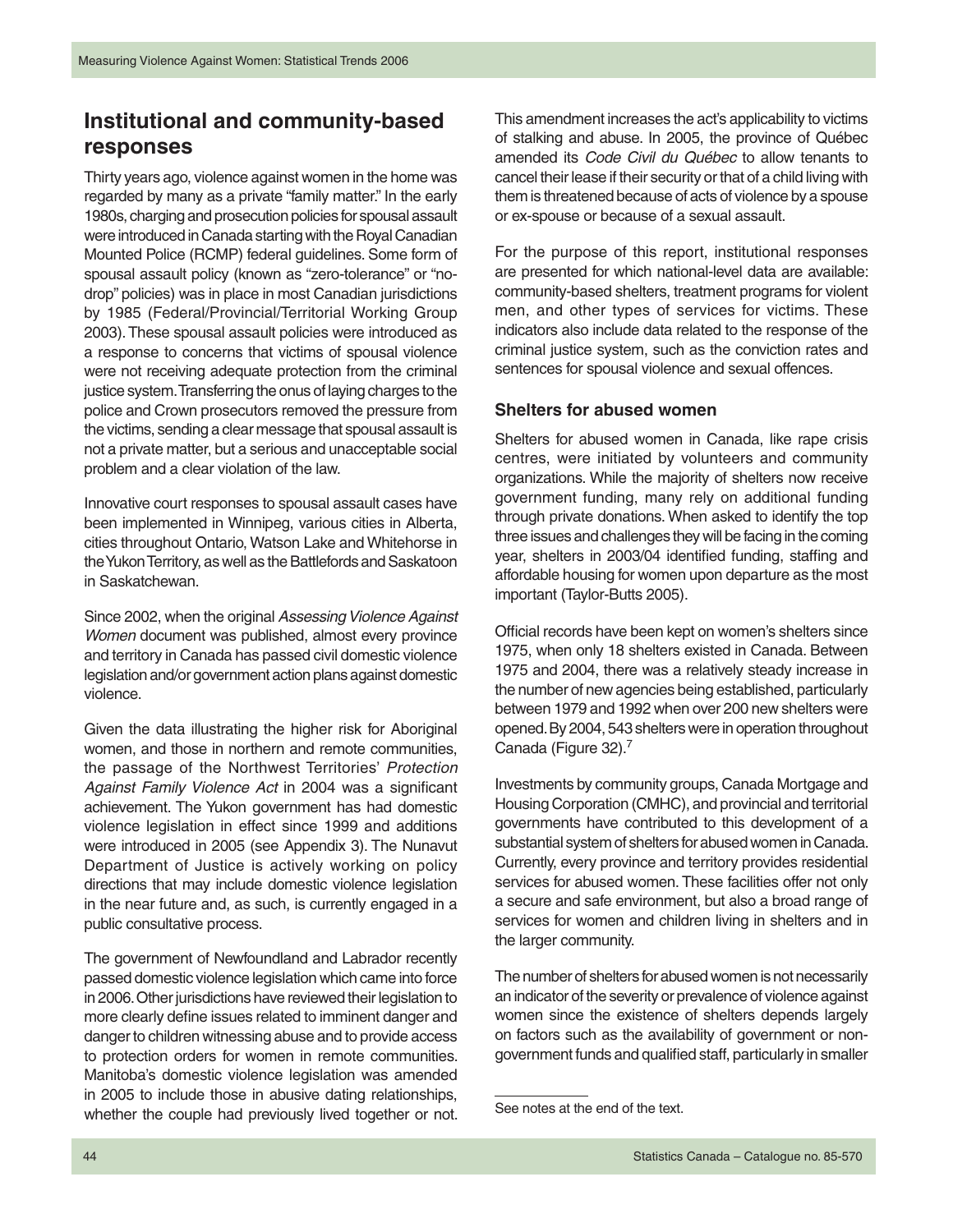### **Figure 32 Change in the number of shelters**

Number of shelters



**Source:** Statistics Canada, Canadian Centre for Justice Statistics, Transition Home Survey.

and remote communities. Furthermore, shelters are a shortterm escape from a serious problem and cannot solely address the larger problem of spousal violence.

### **Treatment programs for abusive men**

Some records have been maintained on treatment programs for violent men since 1984, when only 28 programs operated in Canada. The number of programs has risen but has remained fairly steady since 1998. In 2004, 205 treatment programs for violent men were counted in Health Canada's inventory.

This matches the overall upward trend in services directed at female victims of spousal violence. This trend coincided with other factors, including:

- a recent growth in specialized domestic violence courts, which are more likely to impose treatment as a component of sentencing;
- a general increased tendency to hold abusers accountable for their violent behaviour, which in many cases results in treatment orders in areas where these services exist.

All programs included in Figure 33 are listed in *Canada's Treatment Programs for Men Who Abuse Their Partners* (Health Canada 1994, 1997, 1999, 2002 and 2004). They are not restricted to government or court-ordered programs and include many community-based programs. However, these figures are not likely comprehensive for all

jurisdictions as they exclude many federal and provincial correctional-based services.

## **Other victim services**

A range of other services have been established to assist victims of crime, including rape crisis and sexual assault centres, police-based victim assistance programs, courtbased programs, community-based agencies, and criminal injuries compensation programs.

The Victim Services Survey documented 606 services for victims of crime across Canada in 2003, including 105 sexual assault centres (Table 4). $8$  However, the profiles of programs available in the provinces and territories vary considerably, due to differences in the structure and organization of programs. For example, the Atlantic provinces and Manitoba have system-based services and Quebec has community-based services that assist victims throughout their contact with the criminal justice system from the police right through to the corrections stage. Other jurisdictions such as Saskatchewan, Alberta and British Columbia have larger numbers of police-based services.

### **Specialized domestic violence courts**

Specialized domestic violence courts were established in recognition that violence involving family members differs in important respects to violence between strangers or

See notes at the end of the text.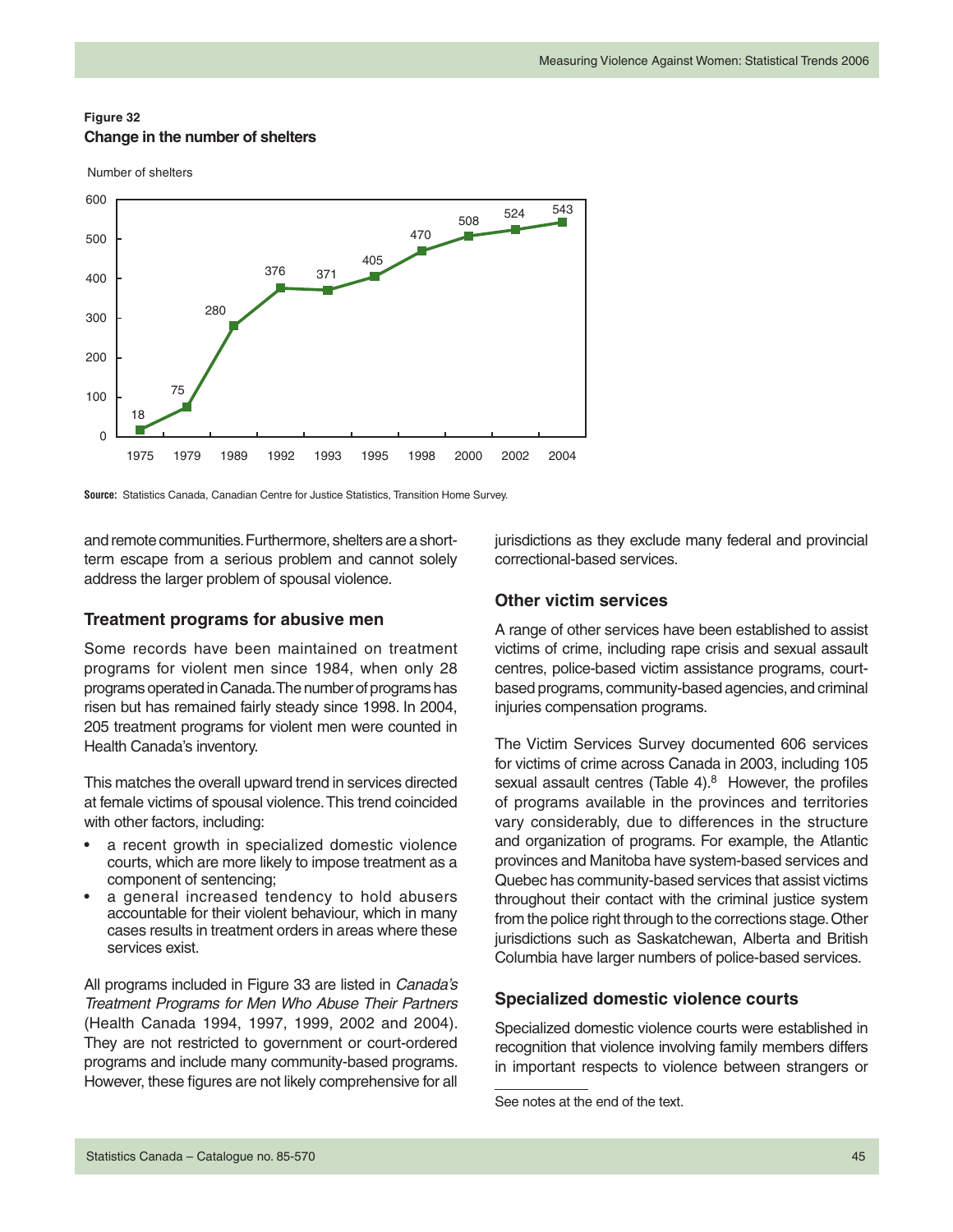

Number of programs



**Source:** Health Canada, *Canada's Treatment Programs for Men Who Abuse Their Partners*, 1994, 1997, 1999, 2002, 2004.

## **Table 4 Number of victim services in Canada, the provinces and territories, by type of service, 2002/2003**

|                              | Type of service  |                |                               |                                           |                              |                                      |                    |                   |  |
|------------------------------|------------------|----------------|-------------------------------|-------------------------------------------|------------------------------|--------------------------------------|--------------------|-------------------|--|
|                              | Police-<br>based | Court<br>based | System-<br>based <sup>1</sup> | Other<br>community-<br>based <sup>2</sup> | Sexual<br>assault<br>centres | Criminal<br>injuries<br>compensation | Other <sup>3</sup> | Total<br>services |  |
| Canada                       | 246              | 62             | 46                            | 117                                       | 105                          | 9                                    | 21                 | 606               |  |
| Newfoundland and Labrador    | $\cdots$         | $\cdots$       | 10                            |                                           |                              | .                                    | $\cdots$           | 12                |  |
| <b>Prince Edward Island</b>  | $\cdots$         | $\cdots$       |                               | $\cdots$                                  |                              |                                      | $\cdots$           |                   |  |
| Nova Scotia                  | 24               | $\cdots$       | b                             | $\cdots$                                  |                              |                                      | $\cdots$           | 31                |  |
| <b>New Brunswick</b>         | 2                | $\cdots$       | 14                            |                                           |                              |                                      | $\cdots$           | 19                |  |
| Québec                       | $\cdots$         | $\cdots$       | $\cdots$                      | 20                                        | 23                           |                                      | $\cdots$           | 44                |  |
| Ontario                      | 9                | 39             | $\cdots$                      | 44                                        | 59                           |                                      | 10                 | 162               |  |
| Manitoba                     | 5                | 2              | 13                            |                                           |                              |                                      | .                  | 22                |  |
| Saskatchewan                 | 19               | 3              | $\cdots$                      | 6                                         | 3                            |                                      | $\overline{2}$     | 34                |  |
| Alberta                      | 98               | 6              | $\cdots$                      | 3                                         | 5                            |                                      | 3                  | 116               |  |
| <b>British Columbia</b>      | 87               | 9              | $\cdots$                      | 38                                        | 11                           |                                      | 6                  | 152               |  |
| <b>Yukon Territory</b>       | $\cdots$         |                | C<br>∠                        | $\cdots$                                  | .                            | $\cdots$                             | $\cdots$           |                   |  |
| <b>Northwest Territories</b> | $\cdots$         |                | $\cdots$                      | 4                                         | .                            | $\cdots$                             | .                  |                   |  |
| Nunavut                      | $\cdots$         |                | $\cdots$                      |                                           | .                            | $\cdots$                             | $\cdots$           |                   |  |

… not applicable

1. Services under this model assist victims throughout their contact with the criminal justice system from the police right through to the corrections stage. This model can be characterized as "one-stop" service delivery. 2. Includes Ontario Victim Crisis Assistance and Referral agencies, which are community-based but work directly with the police.

3. Includes 9 sexual assault/partner or domestic violence treatment centres, 11 agencies that offered combined types of services and 1 other type of agency.

**Source:** Statistics Canada, Canadian Centre for Justice Statistics, Victim Services Survey, 2002/03.

acquaintances. Among other challenges, family violence cases tend to have a higher percentage of reluctant victims and witnesses, and there was concern that traditional criminal justice sanctions, such as fines and prison sentences, may do little to prevent the continuation of violence (Federal/ Provincial/Territorial Working Group 2003).

In Canada, several jurisdictions have established special courts or court processes to respond to cases of spousal violence. Although some of the details of the processes differ among jurisdictions, the primary objectives are the same: to provide mechanisms that focus on the special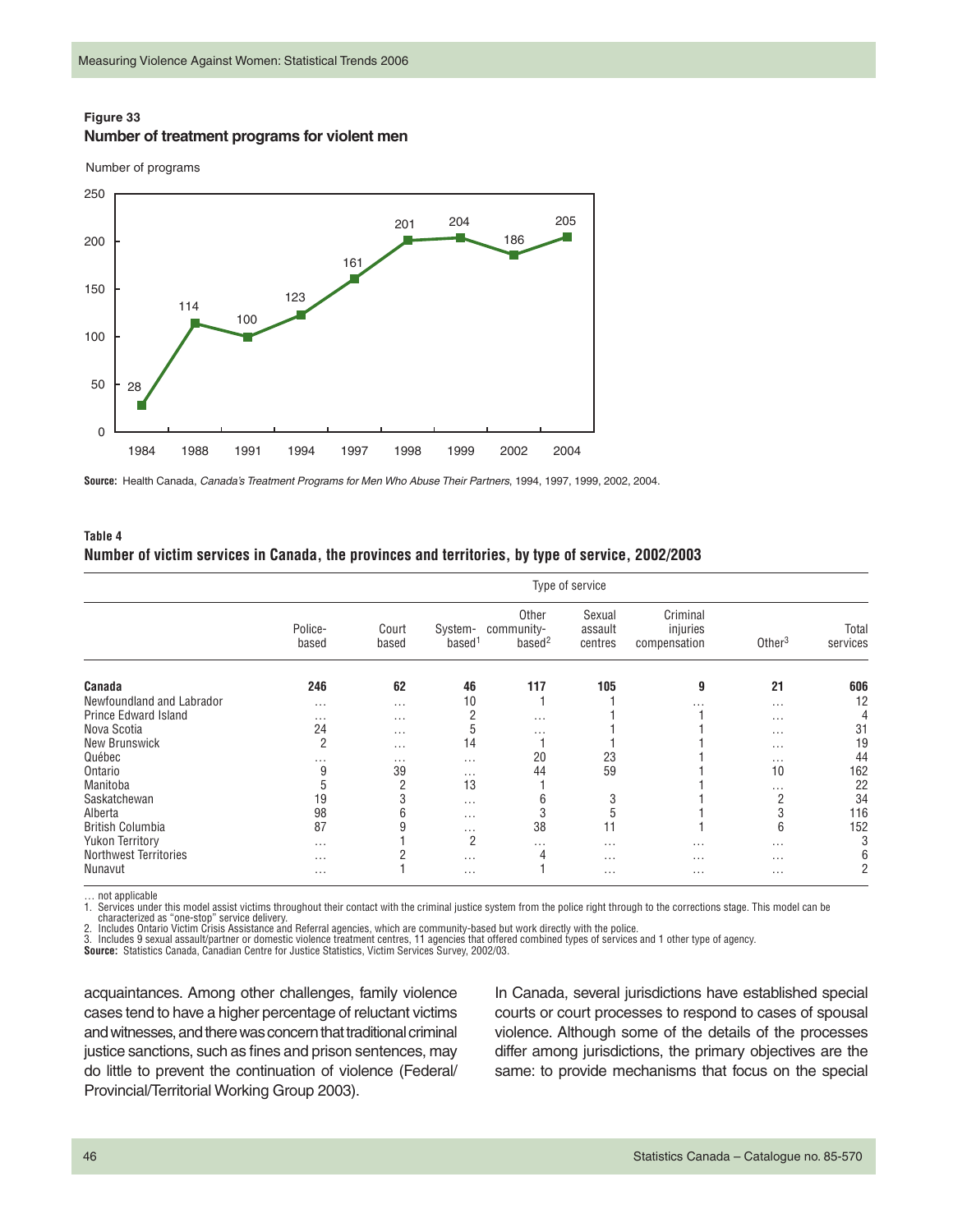nature of family violence through court officials who have an understanding of the dynamics of these cases (Federal/ Provincial/Territorial Working Group 2003). The aim of the courts is to facilitate the early intervention and prosecution of family violence cases, provide support to victims and increase offender accountability.

#### **Winnipeg Family Violence Court**

Winnipeg established the first Family Violence Court in 1990. The response in Winnipeg is composed of five components:

- a pro-arrest or zero-tolerance policy;
- a women's advocacy and child victim witness program;
- a specialized prosecutorial unit;
- specially designated courtrooms and dockets for intake, screening and trials;
- a special unit in the probation office to deliver courtmandated treatment programs.

Conviction and sentencing sends a strong message that spousal assault is a crime, and is reinforced with an equally strong commitment to treatment programs for violent men (Ursel 2000).

### **Ontario**

Every Domestic Violence Court site must have the following core components:

- an advisory committee of justice and community representatives to support the work of the Domestic Violence Court Program;
- interpreters (to assist victims who do not speak English to communicate with police, Crowns and victim support staff);
- enhanced investigative procedures by police (including use of a risk indicator tool);
- designated Victim/Witness Assistance Program staff specially trained to give support, information and referrals to victims;
- designated Crowns specially trained in the prosecution of domestic violence cases, in order to produce consistency and continuity;
- specialized intervention programs for abusive partners with an outreach component to victims;
- specialized case management policies for Probation and Parole staff;
- service in French of comparable quality to service in English in all aspects of Domestic Violence Court initiatives in the 23 designated regions of the province;
- a hospital-based Sexual Assault/Domestic Violence Treatment Centre (where they exist) to collect forensic evidence; and,

specialized processing to expedite cases and ensure coordination of services.

Since 1996, the Ontario government has introduced the Domestic Violence Court program to 49 court sites and plans to expand this program to all 54 court jurisdictions in the province. An evaluation of the Domestic Violence Court Program will be completed in 2006 and will incorporate research on the effectiveness of the Partner Assault Response Program in changing offender attitudes towards partner violence and research on recidivism rates in the Domestic Violence Court program.

#### **Saskatchewan**

Saskatchewan has implemented domestic violence courts in North Battleford and Saskatoon and is in the process of developing a court in Regina. Generally the goals of the specialized courts are to:

- increase safety for victims of domestic violence and decrease violent behaviour by their partners;
- provide support for victims and programming for children who witness domestic violence;
- increase compliance with treatment and rehabilitation programs;
- increase alternatives to incarceration, particularly for Aboriginal people;
- develop partnerships with treatment, social service and community agencies to address the underlying causes of criminal behaviour; and,
- reduce recidivism.

The Battlefords Domestic Violence Treatment Option Court, established in April 2003, is a sentencing court. It provides intensive support and services for victims and their families, and supports offenders participation in violence prevention programming. Auxiliary to the Court are community-based programs for children who witness domestic violence and support programs for female victims of violence. A Steering Committee made up of representatives from government departments and community-based organizations meets regularly to provide advice and discuss issues.

The Saskatoon Domestic Violence Court is a trial court that held its first sitting in September 2005. It deals with domestic matters set for sentencing as well as those set for trial or preliminary hearing. Community components that support the Court include a victim case worker who provides services to all victims of offences that are before this court and offender treatment programs. A Steering Committee meets three times a year in an oversight role.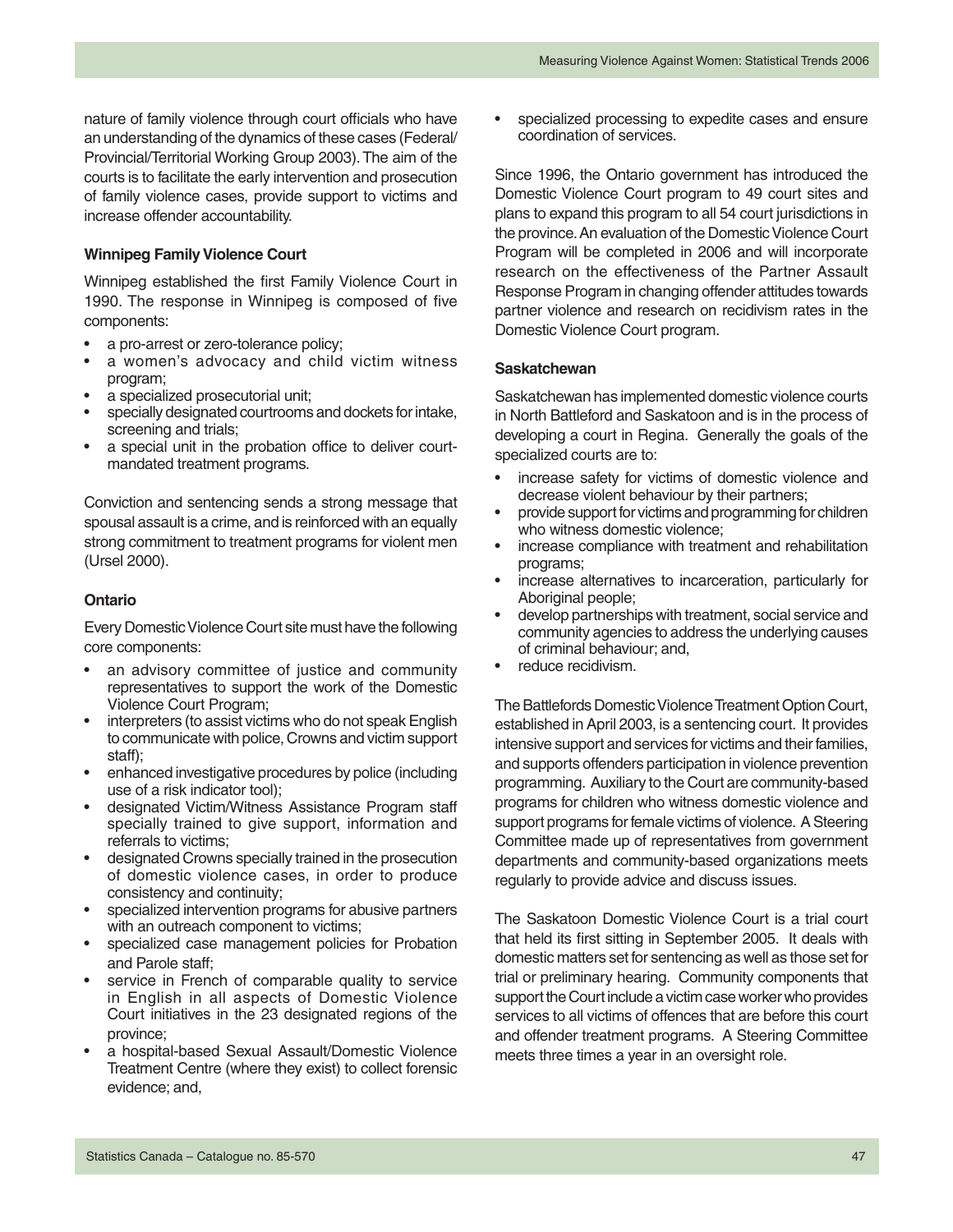## **Alberta**

The Calgary Domestic Violence Court project, or HomeFront Calgary as it is now called, started with a first appearance court in 2000, and expanded to a domestic violence trial court in March 2005. Results of an evaluation completed in 2004 indicate that offenders who went through the HomeFront program were much less likely to commit new offences: 12% compared to a baseline sample of 34% (Hoffart and Clarke 2004).

Domestic violence courts in Alberta have expanded to six other locations including:

- The Edmonton Domestic Violence Trial Court began in September, 2001. In 2003, this project was expanded to include a family violence docket court, where all first appearances for family protection (domestic violence and child protection) matters are heard.
- The Lethbridge Domestic Violence Docket Courtroom began operations in 2004. A Domestic Violence Trial Court was opened in 2005.
- In 2005, Medicine Hat Provincial Court began to address first appearance and domestic violence trials.
- In 2005. Red Deer Provincial Court began hearing domestic violence first appearance cases.
- In 2006, Fort McMurray Provincial Court began hearing first appearance and resolution of domestic violence cases.
- In June 2006, the Airdrie Domestic Violence Court opened as the first circuit court in Alberta to implement special processes to hear domestic violence matters. The Airdrie circuit court only sits one day per week, so the goal of the court is early resolution of family violence docket matters. First appearance dates for these cases are shortened to within two weeks of the offence date.

## **Yukon**

Yukon introduced the Domestic Violence Treatment Option (DVTO) in 2000. This special sitting of the Territorial Court is devoted to domestic violence cases with a goal of encouraging abusers to undertake treatment. DVTO was originally introduced in Whitehorse and has now expanded to the community of Watson Lake.

Essential components of Yukon DVTO include interagency collaboration, enhanced police investigations, victim support, designated prosecution and defence counsel, treatment programs, and data collection and evaluation to allow for more effective case management.

A four-year evaluation of Yukon DVTO was released in 2005 (Hornick et al. 2005). The evaluation revealed the following:

- 70% of cases involved First Nations clients;
- 20% of the total cases involved female clients;
- average time from first appearance to sentencing was 300 days;
- 60% of DVTO clients had been convicted of at least one assault previously;
- there was a 15% increase in cases where the accused accepted responsibility for his actions;
- there was a 43% increase in early quilty pleas;
- the dropout rate (Crown stays or not calling evidence) was reduced by 29%.

## **New Brunswick**

At the time of publication, New Brunswick was working on the development of its first domestic violence court designed to enhance the justice system response to domestic violence cases. The goals of the court are:

- timeliness of court processing;<br>• a dedicated team approach
- a dedicated team approach with specialization in domestic violence for all professionals involved;
- court-monitored accountability and treatment for offenders and support for women and their children;
- use of risk/need assessment tools by police, probation and victim services to assist with case management and treatment;
- enhanced communication between court jurisdictions (criminal and family court);
- evaluations of the court's success.

## **Sentencing of spousal violence cases in adult court**

Conviction and sentencing information from non-specialized courts is difficult to obtain because these courts do not typically keep records on the sex and relationship of victims and offenders. However, through a pilot study linking the records from the courts and the police (which do indicate sex and relationship), Statistics Canada was able to make some comparisons between the court processing of spousal and non-spousal cases between 1997/98 and 2001/02.9

This study found that spousal violence made up the largest single category of convictions involving violent offences, 40% of the total over the five-year period. Over 92% of convicted spousal violence offenders were male.

Eighty percent of convictions for spousal violence were for common assault (level I), a higher percentage than any other relationship category (Figure 34). Although women made up a smaller number of spousal violence offenders, among those who were convicted, women were more likely than men to be convicted of major assault: 31% of women and 10% of men (Table 5). This is attributable to the fact that higher percentages of women used weapons in the commission of the offence

See notes at the end of the text.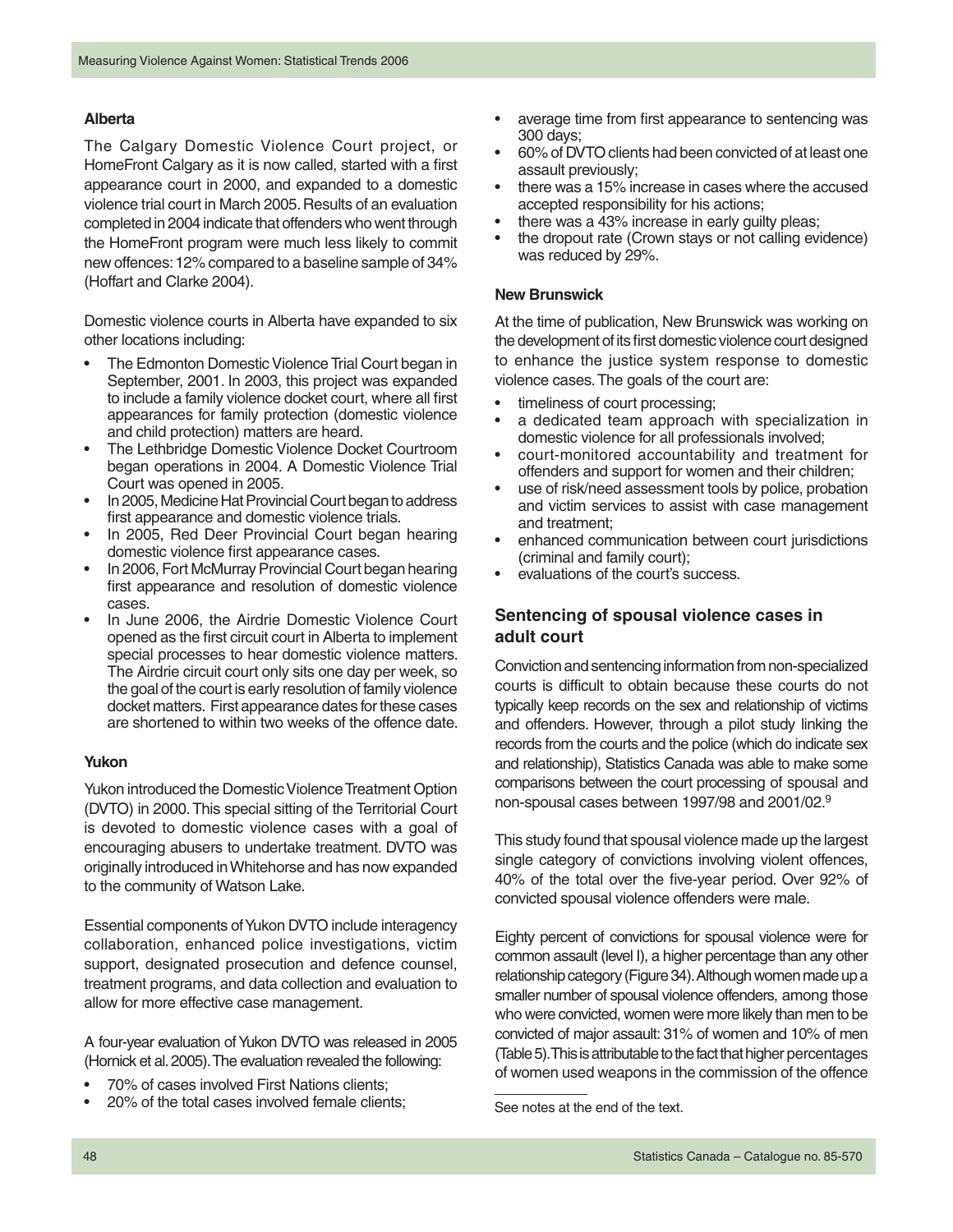**Convictions for crimes of violence, by offence type and offender-victim relationship, 1997/98 to 2001/20021,2**



1. To examine the victim-offender relationship, all cases where there were multiple victims were excluded.<br>2. Excludes cases where the sex or age of the victim, or the sentence of the offender was unknown.<br>3. Major assault

**Note:** Percentages may not add to 100% due to rounding. **Sources:** Statistics Canada, Canadian Centre for Justice Statistics, Incident-based Uniform Crime Reporting Survey and Adult Criminal Court Survey (linked database).

| Table 5 |  |                                                                                                 |  |  |
|---------|--|-------------------------------------------------------------------------------------------------|--|--|
|         |  | Number and proportion of male and female spousal violence cases, by offence type <sup>1,2</sup> |  |  |

|                                     |        | Male offenders |        | Female offenders |        |  |
|-------------------------------------|--------|----------------|--------|------------------|--------|--|
|                                     | number | percent        | number | percent          | number |  |
| Sexual assault                      | 71     |                |        |                  | 71     |  |
| Major assault                       | .243   |                | 298    | 31               | 1,541  |  |
| Common assault                      | 9,712  | 81             | 629    | 64               | 10,341 |  |
| <b>Uttering threats</b>             | 712    |                | 37     |                  | 749    |  |
| Criminal harassment                 | 154    |                |        |                  | 158    |  |
| Other violent offences <sup>3</sup> | 33     |                |        |                  | 41     |  |
| Total                               | 11,925 | 100            | 976    | 100              | 12,901 |  |

1. Excludes cases with multiple accused.<br>2. Excludes cases where the sex or age of the victim, or the sex or sentence of the offender was unknown.<br>3. Other violent offences include homicide, attempted homicide, robbery, an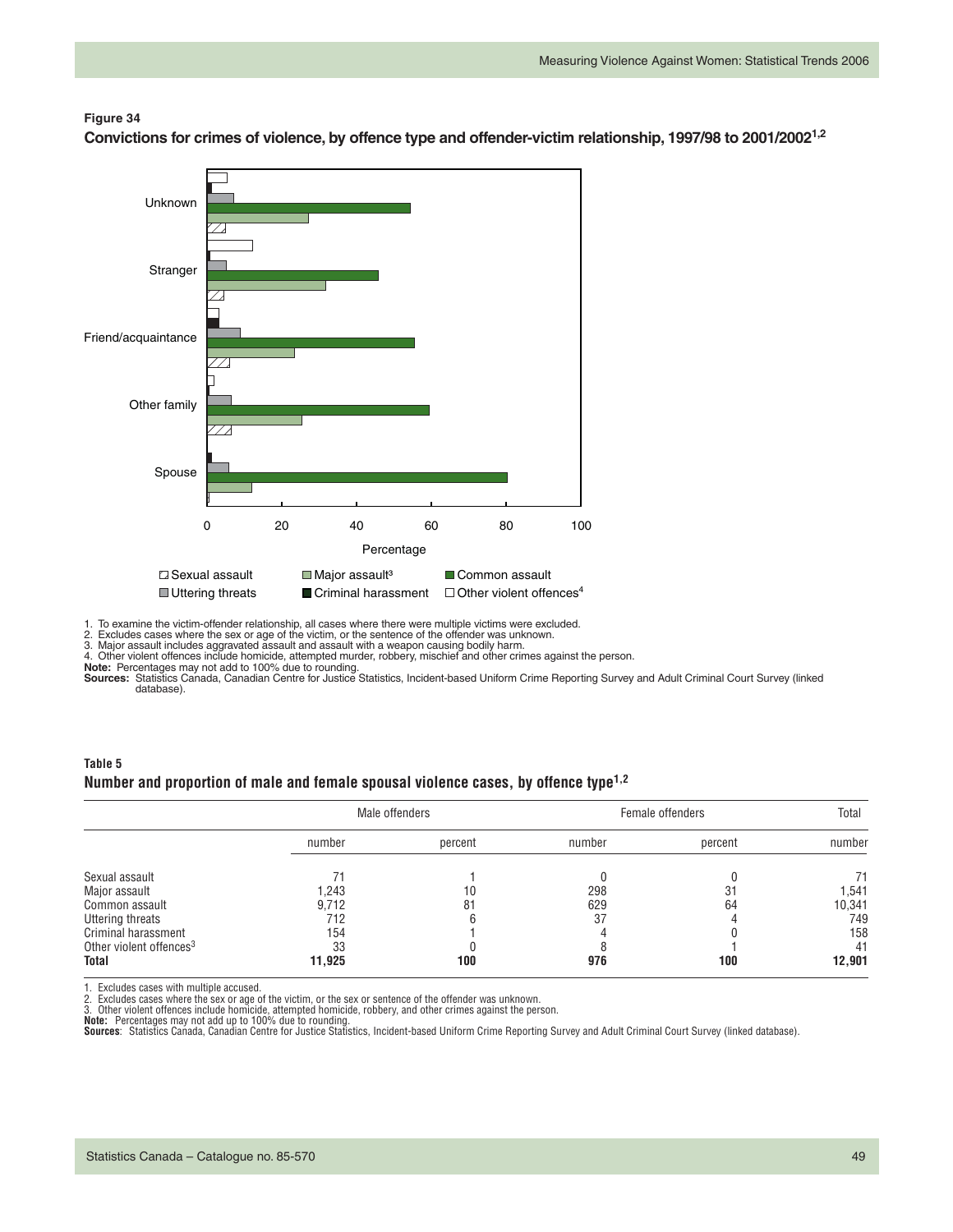(Gannon and Brzozowski 2004). Male victims are also less likely to report spousal violence to police unless the assault involves injury or a weapon.

In sentencing convicted offenders, the court must take into account a number of aggravating factors, in addition to the severity of the act, which could affect the type and length of sentence imposed. These include, but are not restricted to, the vulnerability of the victim, such as a spouse or child, previous criminal record, whether the act is planned or deliberate and whether the acts occur over a period of time, the use of weapons, and the presence of children.

Convicted spousal violence offenders were more likely than other family members, friends/acquaintances or strangers to be sentenced to a term of probation (72%) and were less likely than friends and acquaintances or strangers to receive a prison term (Figure 35). This may be due to the growing use of court-ordered treatment for abusers as a condition of a probation order (information about courtordered treatment is unavailable from this study).

Women convicted of spousal violence were more likely than men to be sentenced to probation while men were more likely to receive prison sentences (Figure 36). Ex-spouses were also more likely than current spouses to receive prison sentences (26% compared with 18%). This was true regardless of the specific violent offence (i.e., common or major assault, uttering threats, criminal harassment).

In terms of the length of prison sentences, more than onehalf of prison terms ordered in spousal violence convictions were one month or less in duration for all offences, with the exception of major assault. In these cases, one-third of prison terms were one month or less. Women were more likely than men to receive prison sentences of one month or less.

Compared with non-spousal violence cases, spousal violence cases resulted in average prison sentence lengths that were longer for convictions of common assault, uttering threats and criminal harassment. Spouses received shorter average prison sentences for major assault than did other perpetrators (Figure 37).

Average probation terms were longer in spousal violence cases for all violent crime types. The longest probation orders were given for spousal violence offenders convicted of criminal harassment, half of whom received a probation order for a period of two years or more.

### **Figure 35** Sentences<sup>1</sup> in spousal violence cases compared to other cases, 1997/1998 to 2001/2002<sup>2,3</sup>



Percent of single-conviction cases

Offender-victim relationship

1. Refers to the most serious sentence imposed.

2. Excludes cases where the sentence was unknown, cases where sex or age of the victim was unknown, and cases involving multiple victims.<br>3. Includes only single-conviction cases.

3. Includes only single-conviction cases.<br>4. Includes legally married, common-law

4. Includes legally married, common-law, separated and divorced partners aged 15 to 89. **Note:** Percentages may not add up to 100% due to rounding.

**Sources:** Statistics Canada, Canadian Centre for Justice Statistics, Incident-based Uniform Crime Reporting Survey and Adult Criminal Court Survey (linked database).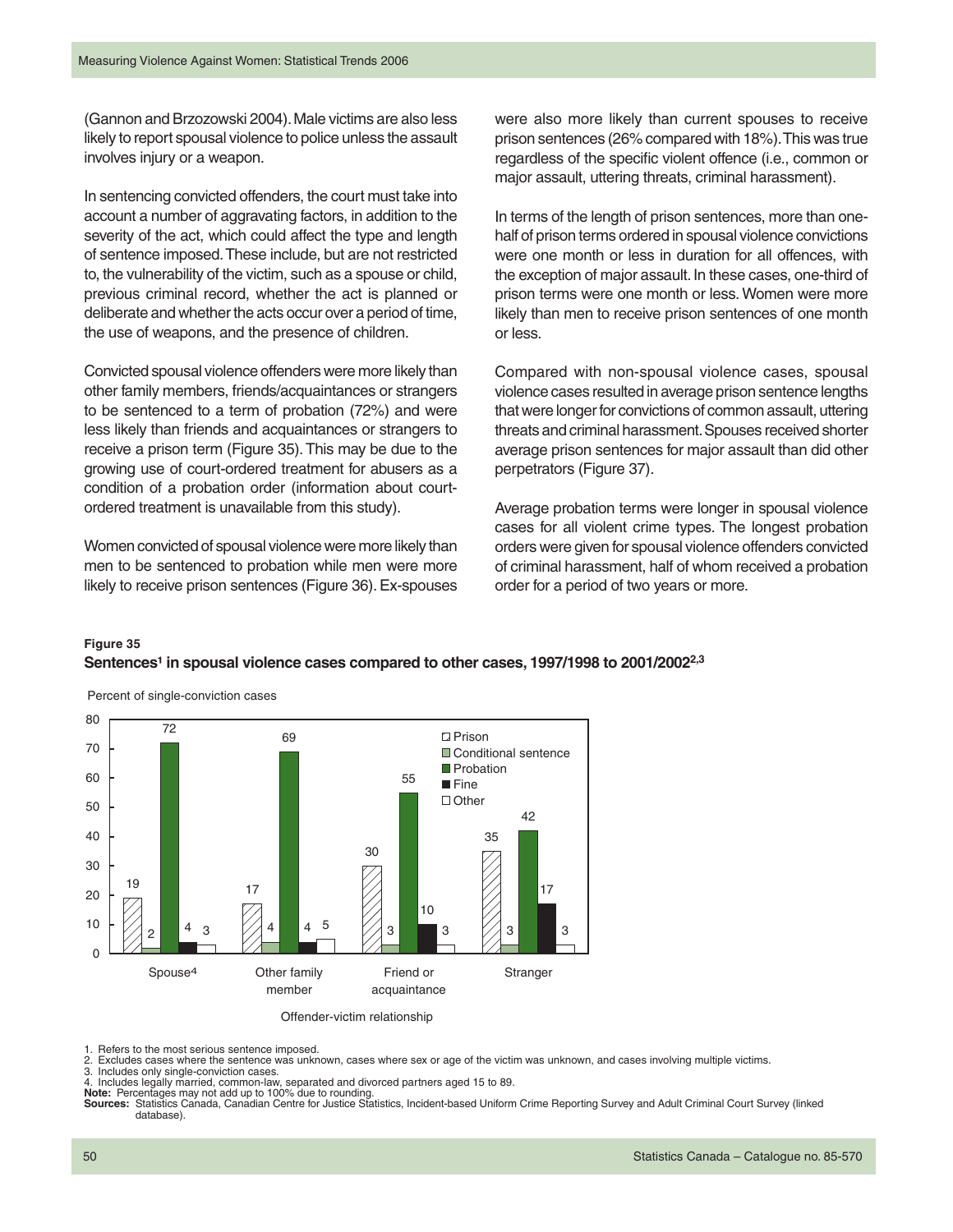

Percent of single-conviction cases



Convicted female spouses ( $N = 976$ ) Convicted male spouses ( $N = 11,925$ )

1. Refers to the most serious sentence imposed.

2. Includes legally married, common-law, separated and divorced partners aged 15 to 89 years old. 3. Includes only single-conviction cases and excludes cases with multiple victims.

4. Other sentences include restitution, compensation, conditional or absolute discharge or a suspended sentence.<br>**Note:** Percentages may not add up to 100% due to rounding.<br>**Sources:** Statistics Canada, Canadian Centre f database).

## **Figure 37** Mean prison and probation sentence<sup>1</sup> length for violent crime cases, 1997/1998 to 2001/2002

Number of days



<sup>1.</sup> Refers to the most serious sentence imposed.

**Sources:** Statistics Canada, Canadian Centre for Justice Statistics, Incident-based Uniform Crime Reporting Survey and Adult Criminal Court Survey (linked database).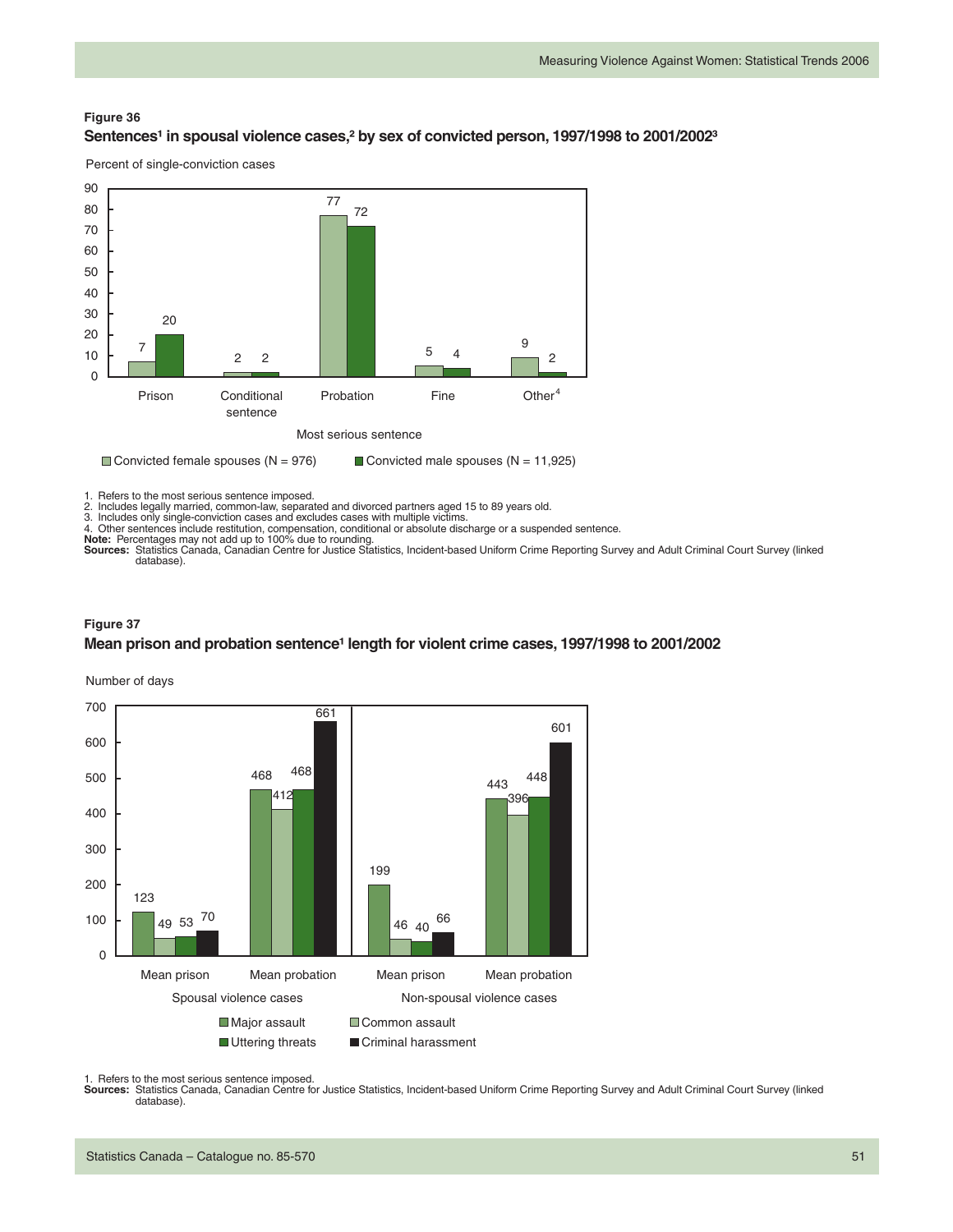### Length of prison and probation sentences<sup>1</sup> for spousal<sup>2</sup> violence cases, by sex of convicted person, 1997/1998 to **2001/2002³**

Percent of spousal violence cases



1. Refers to the most serious sentence imposed.

When probation was used in sentencing, women convicted of spousal violence were more likely than men to receive probation terms of less than one year (Figure 38). Women were also more likely than men to be given prison sentences of one month or less.

Although detailed data are not available nationally on court outcomes for spousal homicide, an in-depth study of homicide in Toronto over almost 30 years shows that the treatment of intimate partner homicide by the courts has changed since 1974. Compared to three decades ago, persons accused of intimate partner homicide are more likely to be convicted, more likely to be convicted of murder (as opposed to manslaughter), and more likely to be sentenced to custody for two years or more (federal prison sentence) (Dawson 2004). The study examines three time periods: 1974 to 1983, 1984 to 1996 and 1997 to 2002. In the most recent time period, 90% of intimate partner homicide cases result in conviction compared with just 68% of cases in 1974 to 1983. The percentage of offenders convicted of murder rose from 21% to 68%, and the percentage of convictions that resulted in a federal prison sentence increased from 70% to 94%. By the latter part of this period, spousal homicide offenders had higher

rankings than other homicide offenders on all of these measures (conviction rates, murder convictions, federal prison sentences).

## **Conviction and sentencing of sexual assault cases in adult court**

Data are available from adult courts in 10 jurisdictions to examine how courts respond to cases of sexual offences brought before them. These data cannot be disaggregated by gender or age and so represent all cases involving sexual offences regardless of whether the victims are adults or children, male or female. However, as shown in the section Risk factors associated with violence against women, 86% of the victims of sexual offences recorded by the police in 2004 were female.

Just under 4 in 10 cases of sexual assault and sexual offences that came before adult courts in 2003/04 resulted in a conviction (see Appendix 2 for sexual assault and other sexual offence provisions).10 Attempted murder and homicide are the only violent offences in adult court with a

<sup>2.</sup> Includes legally married, common-law, separated and divorced partners aged 15 to 89 years old.<br>3. Excludes cases where the sex or age of the victim was unknown, cases where the sentence type or length were unknown, and

**Sources:** Statistics Canada, Canadian Centre for Justice Statistics, Incident-based Uniform Crime Reporting Survey and Adult Criminal Court Survey (linked database).

See notes at the end of the text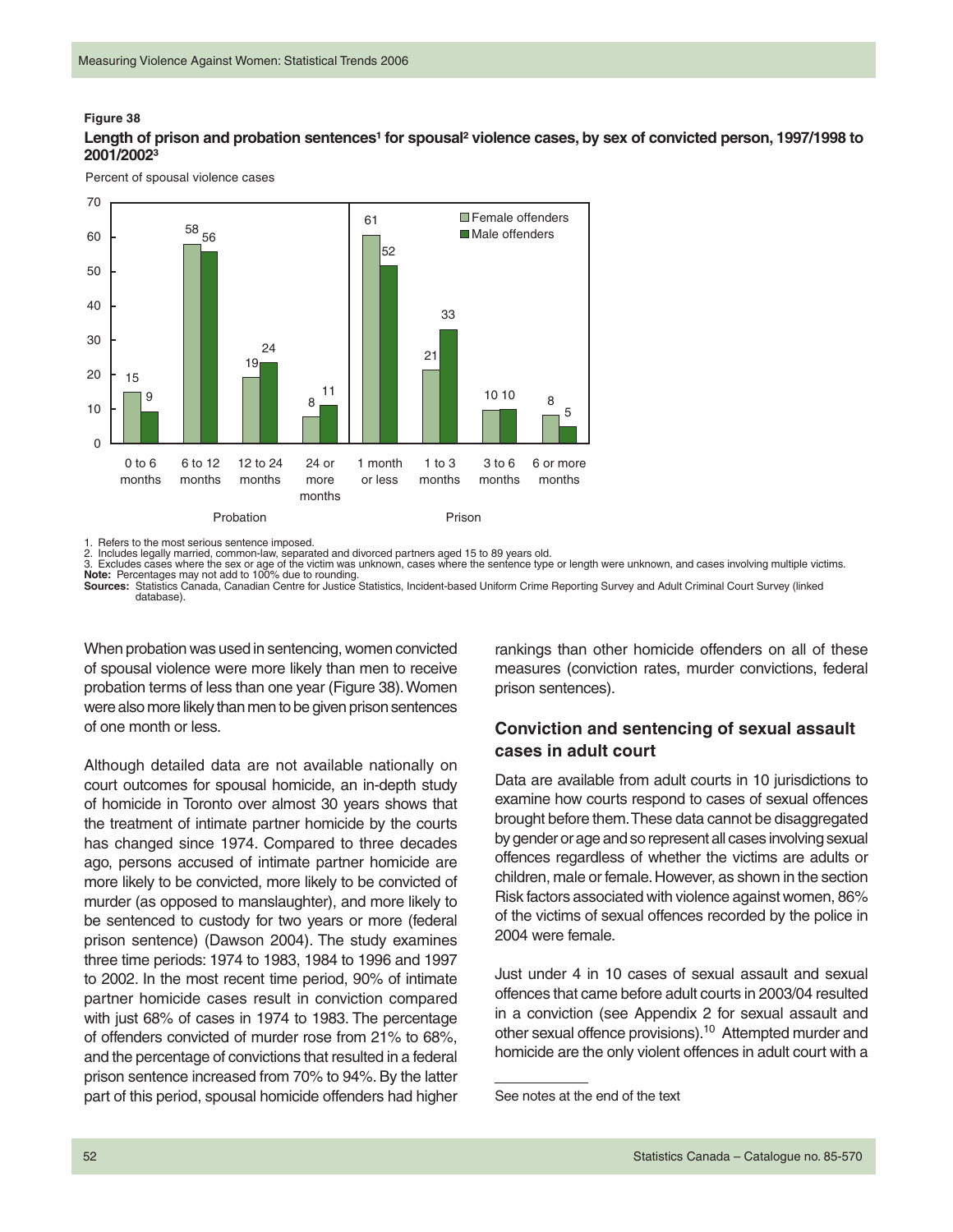

Conviction rate



**Note:** Conviction rates are in terms of cases, not charges. A case comprises one or more charges against an accused person where the charges are disposed of on the same date. **Source:** Statistics Canada, Canadian Centre for Justice Statistics, Adult Criminal Court Survey, 2003/2004.

lower conviction rate than these sexual offences (Figure 39). Conviction rates include both guilty pleas and convictions after trial.

About 6 in 10 of those convicted of sexual assault or other sexual offences in adult court were sentenced to a period of incarceration (Figure 40). This is similar to the percentage receiving prison terms for major assault but lower than that for homicide, attempted murder and robbery.

Conditional sentences, which are suspended prison terms served in the community, were used in sexual assault cases more often than in any other violent crime cases. These sentences were used in 24% of sexual assaults perpetrated by spouses and 15% of sexual assaults in other contexts (Gannon and Brzozowski 2004).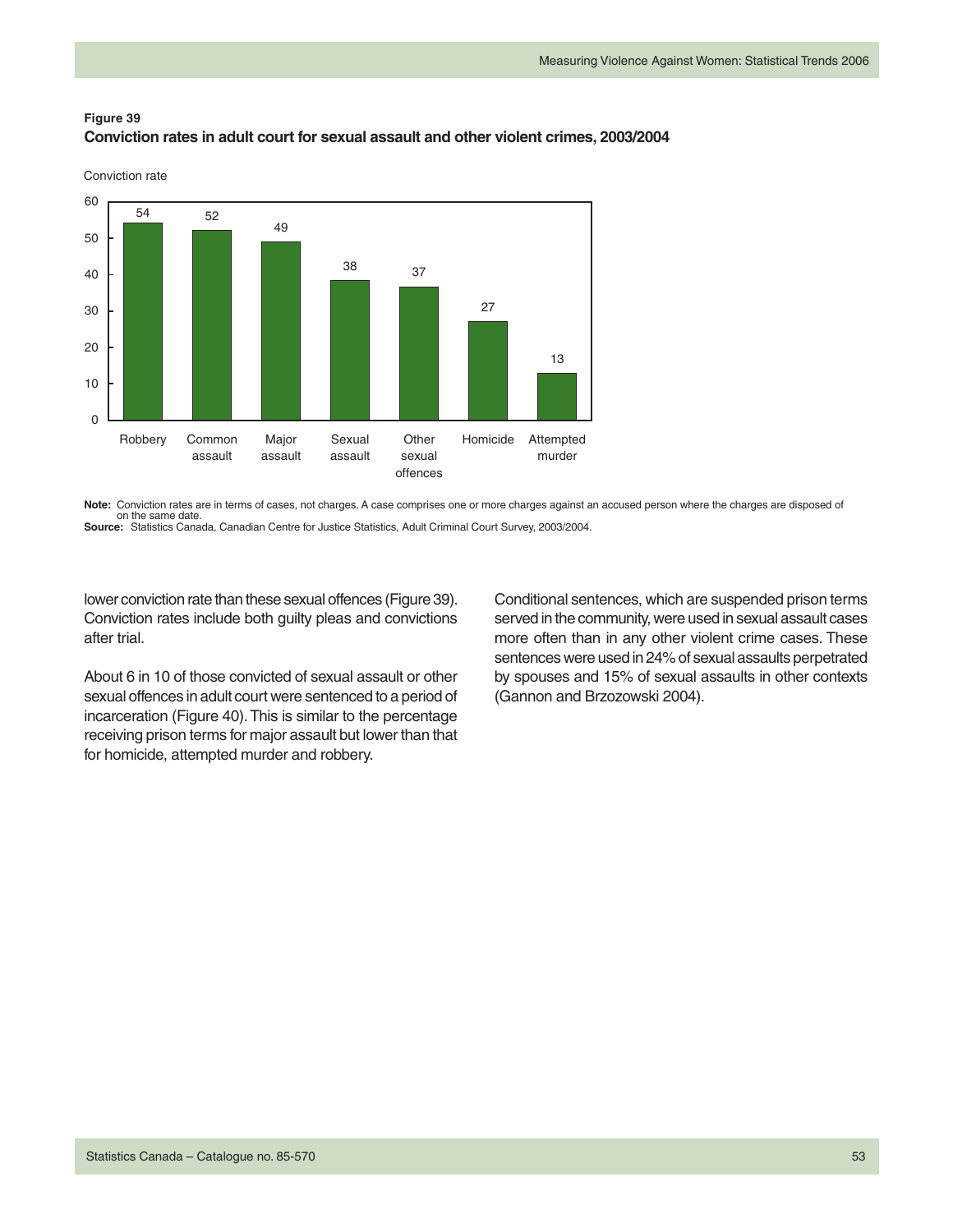

Percent of cases



**Note:** In 2003/04, adult criminal courts in nine provinces and one territory reported to the ACCS. Reporting jurisdictions include: Newfoundland and Labrador, Prince Edward Island, Nova Scotia, New Brunswick, Quebec, Ontario, Saskatchewan, Alberta, British Columbia and the Yukon. In addition, in 2003/04<br>Prince Edward Island, Nova Scotia, New Brunswick, Alberta, British Columbia represent approximately 90% of the national adult criminal court caseload.

**Source:** Statistics Canada, Canadian Centre for Justice Statistics, Adult Criminal Court Survey, 2003/2004.

## **Summary of institutional and communitybased responses**

Since the 1980s, the response to spousal violence has shifted, as evidenced by the introduction of specialized criminal justice responses, toward an overall upward trend in services for victims and perpetrators, and increased use of first degree murder charges.

Based on national data, the number of community-based shelters for victims of domestic violence has increased since 1975, with the largest rise occurring between 1979 and 1992. In addition, treatment programs for violent men have generally increased since 1984, but have levelled off in recent years.

Spousal violence made up the largest single category of violent crime cases in non-specialized courts. Over 90% of convicted spousal violence offenders were male. Average prison sentences were higher for spousal violence compared with other types of cases in all but the most serious cases of assault. Probation lengths were also longer for spousal violence cases, possibly to accommodate conditions relating to rehabilitation and treatment of offenders. In terms of sexual assault, the conviction rate was less than 40% in 2003/04. Six in 10 sexual offence convictions resulted in a prison term.

Data from specialized domestic violence courts will help assess this aspect of the criminal justice system response to spousal violence.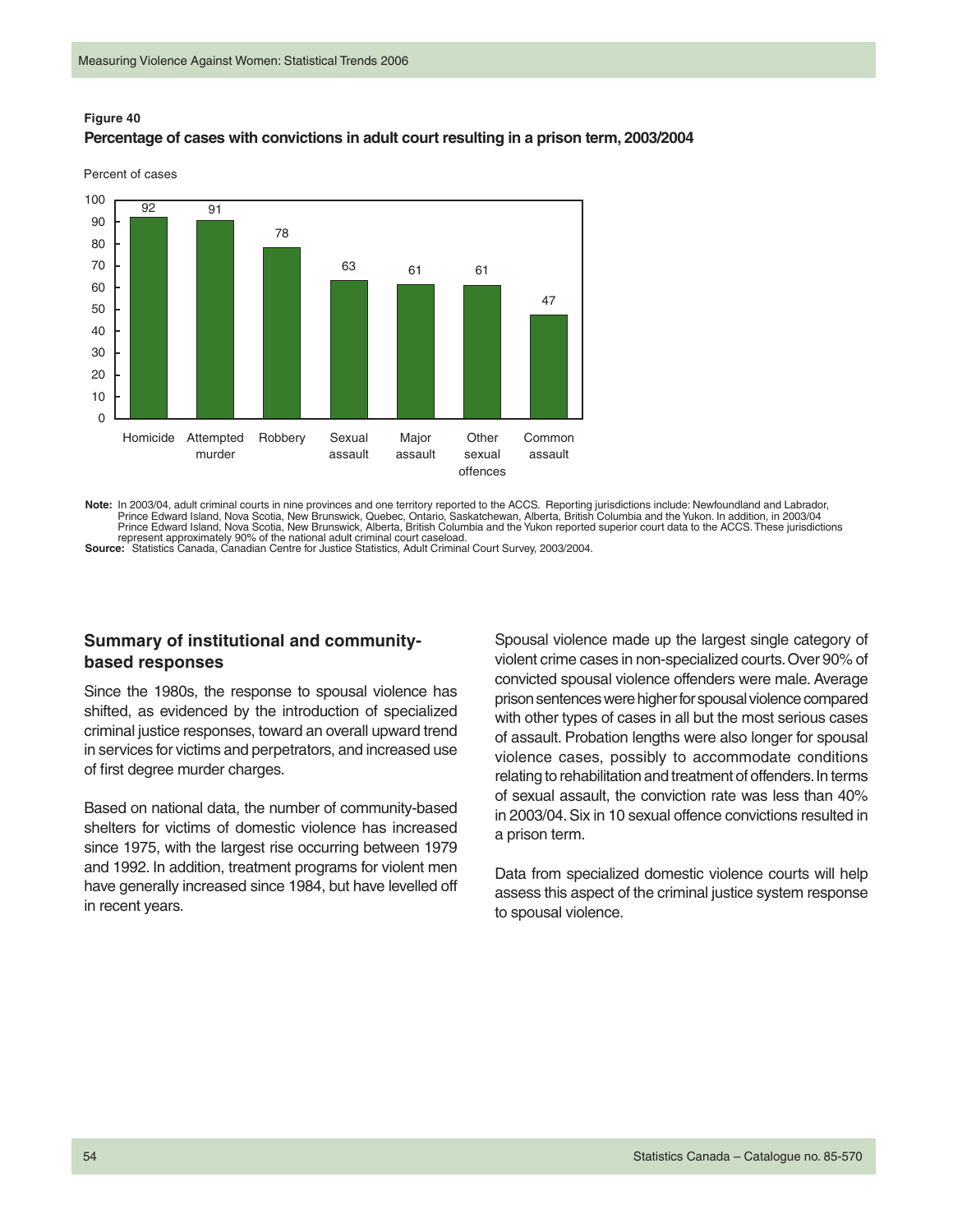# **Victims' use of services**

Knowledge about victims' use of services can help answer questions about where victims turn for help, what types of violent events are reported to the police or other services, and perhaps more important, what types are not reported. Victimization surveys have found that women are more likely to disclose spousal violence and sexual assault to informal supports such as friends and family than to police or other social service agencies. Only a small percentage of women report crimes of violence to the police, and although reporting rates are higher in cases involving more serious violence, even some of the most serious cases are not reported.

## **Reporting to police**

### **Spousal violence**

Victimization surveys suggest that the percentage of spousal assaults against women that were reported to the police increased between 1993 and 1999, but did not change between 1999 and 2004. In the five-year period prior to 1993, 29% of female victims reported spousal assaults to the police, a figure that increased to 37% in 1999 and was 36% in 2004 (Figure 41).

Male victims were much less likely to report to the police (17% in 2004), and the percentage was not much higher than in 1999.

Among the provinces where reliable data were available, there had been a substantial increase in the percentage of female spousal assault victims who contacted the police between 1993 and 1999. However, reporting rates remained stable in all provinces in 2004.

Women's use of criminal justice and social services may depend on a number of factors, including:

- awareness and availability of services;
- fear of reprisals by the offender and family and community members;
- reluctance due to shame or embarrassment;
- fear of negative public reaction;
- accessibility due to linguistic, cultural or physical barriers;
- accessibility due to financial barriers (including the woman's access to a telephone);
- potential impact of accessing services on the woman's custody over her children;
- fear of reliving the experience of violence by testifying before the courts (Gauthier and Laberge 2000; Kelly et al. 2005; Fugate et al. 2005).

As of 2003, every province and territory currently had in place pro-charging and pro-prosecution policies to ensure that spousal violence is treated as a criminal matter by the justice system (Federal/Provincial/Territorial Working Group 2003).

## **Figure 41**

### **Percentage of spousal violence victims who reported to police, by sex of victim, 1993, 1999 and 2004**



Percent of spousal violence victims

not available for a specific reference period

**Sources:** Statistics Canada, General Social Survey, 1999, 2004; Violence Against Women Survey, 1993.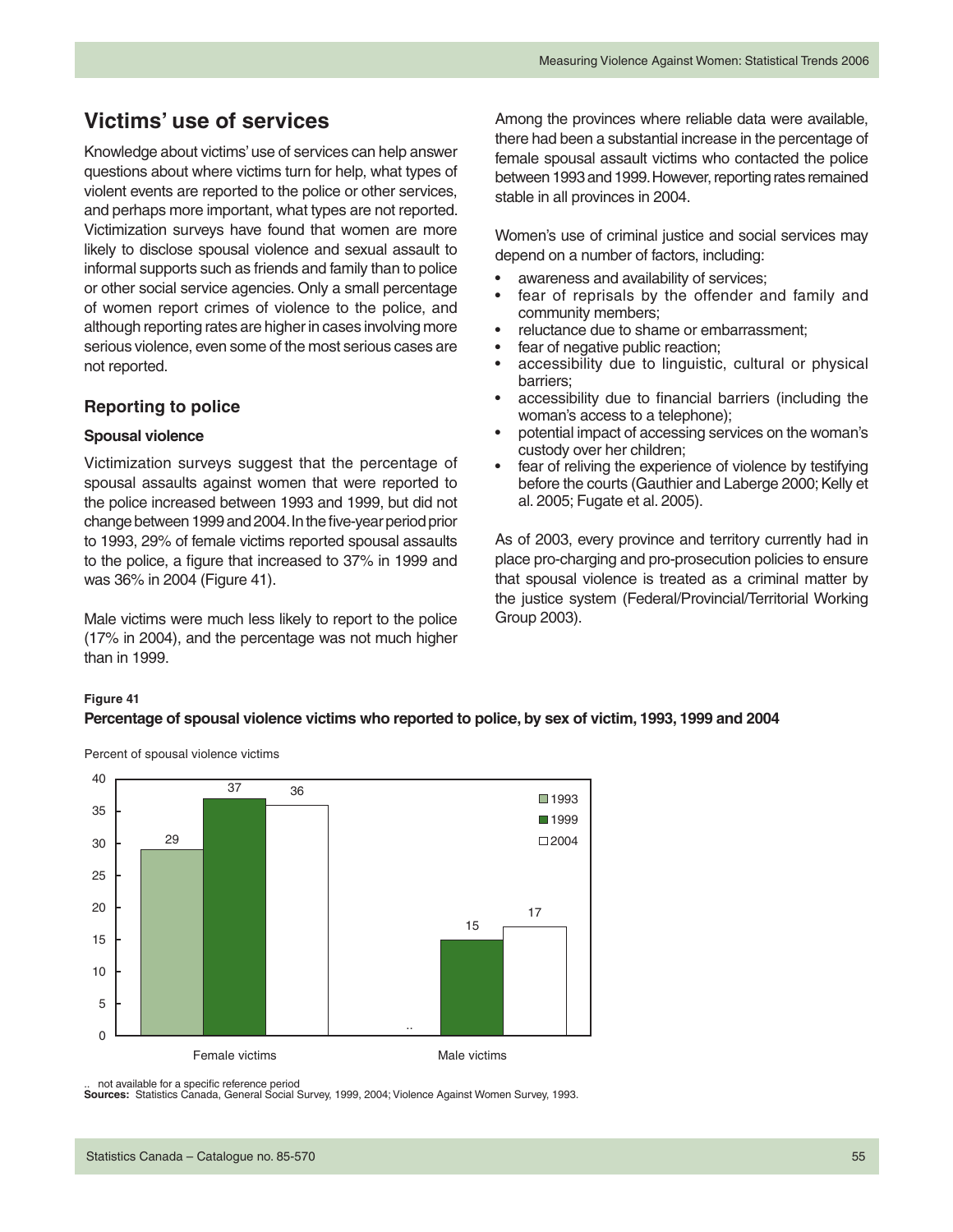The 2002 report *Assessing Violence Against Women: A*  **Statistical Profile suggested that the earlier upward trend** in women's use of criminal justice and social services corresponded with the timing of a number of social changes and government and community-based interventions, such as:

- decreased stigma associated with being a victim of spousal violence;
- increased willingness of witnesses and bystanders to intervene in family violence incidents by telephoning the police or other services;
- increased public awareness and reduced tolerance for spousal assault;
- pro-charging and pro-prosecution policies among police and prosecutors in many jurisdictions that remove from victims the responsibility for laying charges;
- improved training of police and other criminal justice personnel, increasing public confidence in the ability of the criminal justice system to deal effectively with spousal assault cases;
- increased availability of police- and court-related victim support services to aid women whose spouses are charged with assault situations;
- gradual improvements to the economic status of women, giving some women increased independence from violent spouses and consequently, alternatives to remaining in abusive situations.

According to the 2004 GSS, the primary reasons female victims of spousal violence report to the police were to stop the violence and receive protection (88%). Fewer reported because they wanted to have their partner arrested and punished (43%).

As shown in Table 6, reporting spousal violence to the police varies according to characteristics of victims. For accuracy in this analysis, it is necessary to examine just those cases that occurred with current partners in the previous year, as some of these characteristics can change over time. Reporting rates were higher in the previous one-year period compared with the total over the five-year period. In current relationships with violence, 41% of women and 20% of men reported to the police in the preceding 12 months compared with 22% and 9%, respectively, over five years. Reporting was higher for younger women, those living in lower-income households, and those with less than high school education. Involvement of police was also more common in relatively new relationships (three years or less), a factor which is correlated with the age of victims. Sample counts for men in the GSS were too small to allow for statistically reliable estimates.

There is also a great deal of variation in the rate of reporting to police according to incident characteristics, particularly

#### **Table 6 Percentage of female victims of current spousal violence who reported to police in the previous year, by victim characteristics, 2004**

|                                                                                          | Female victims    |                |
|------------------------------------------------------------------------------------------|-------------------|----------------|
|                                                                                          | percent reporting |                |
| <b>Total reported</b>                                                                    |                   | 41             |
| Age of victim<br>15 to 24<br>25 to 34<br>35 and older                                    |                   | 50<br>43<br>36 |
| <b>Household income</b><br>\$30,000 or less<br>\$30,000 to \$60,000<br>\$60,000 and over |                   | 54<br>29<br>29 |
| <b>Education</b><br>Less than high school<br>High school<br>At least some university     |                   | 55<br>37<br>39 |
| Length of relationship<br>3 years or less<br>4 to 9 years<br>10 years or more            |                   | 35<br>29<br>19 |

**Source:** Statistics Canada, General Social Survey, 2004.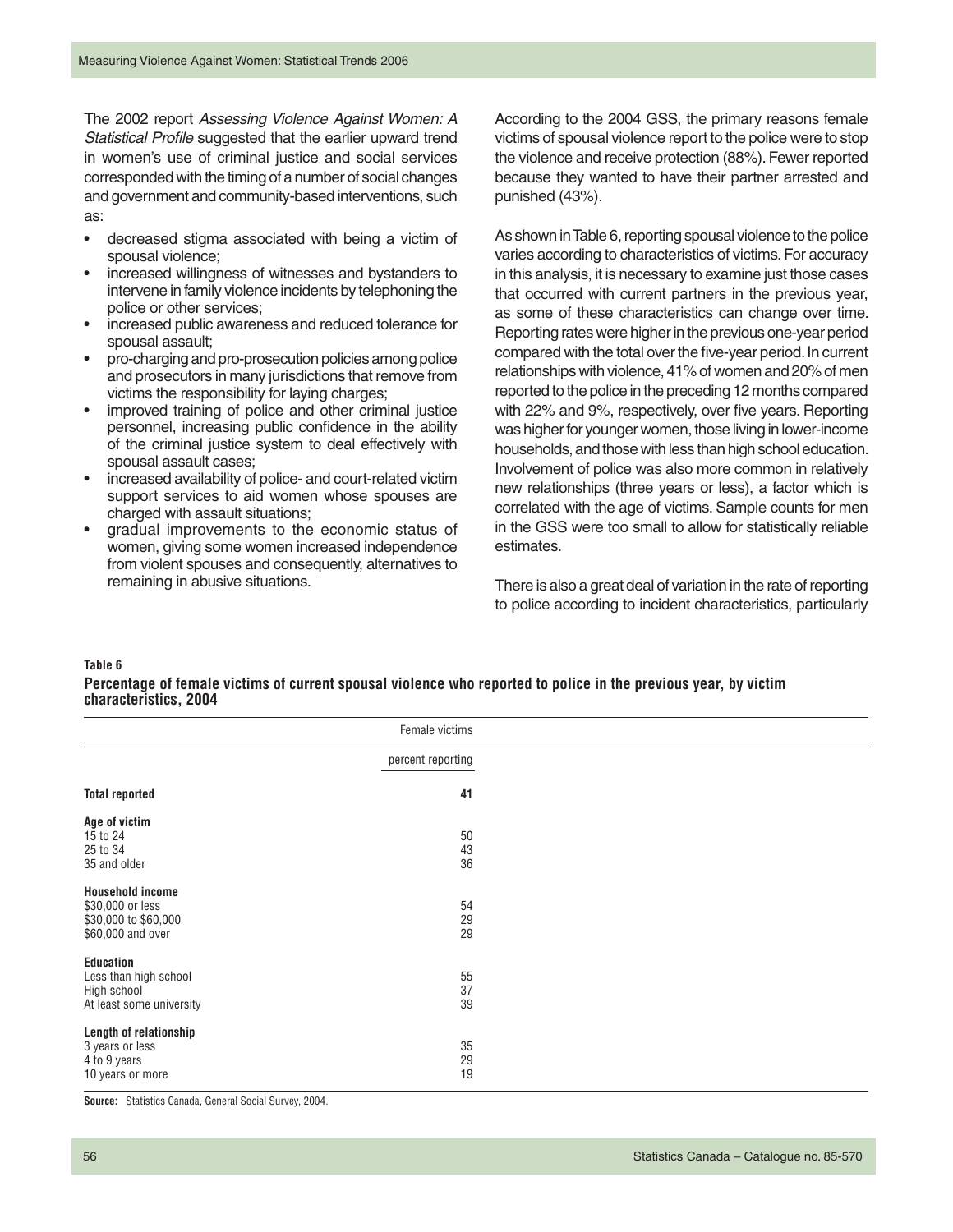indicators of seriousness of the assaults. Reporting was higher for more serious types of violence, for victims who had been physically injured (especially those who received medical attention), who feared for their lives, or who were victimized on multiple occasions. Cases involving child witnesses were also more likely to be brought to police attention, perhaps due to the more serious nature of these incidents. The presence of alcohol at the time of the assault, which is associated with physical injury, was also correlated with police reporting. These patterns were similar for male and female victims, but reporting rates were higher for women in all situations (Table 7).

Visible minority women were more likely than other women to report spousal violence to the police: 45% compared with 35%. For immigrant women, reporting rates were very similar to non-immigrant women (39% compared with 37%).

#### **Criminal harassment**

Overall, women reported criminal harassment to police at a similar rate as shown for spousal assault, and at a rate comparable to men: 38% of female victims and 35% of male victims on the 2004 GSS reported criminal harassment to police. Half of all women stalked by ex-partners reported to police.

#### **Sexual assault**

The 2004 GSS suggests that only 8% of sexual assault incidents that year were reported to police. Interviews with sexual assault survivors have identified some of the reasons behind women's decisions not to disclose sexual assaults to police, such as:

- believing that the police could not do anything to help them;
- wanting to keep the incident private;
- feeling ashamed or embarrassed;

#### **Table 7**

#### **Percentage of spousal violence victims who reported to police, by incident characteristics, 2004**

|                                                                                                                                                               | Female victims       | Male victims       |  |
|---------------------------------------------------------------------------------------------------------------------------------------------------------------|----------------------|--------------------|--|
|                                                                                                                                                               |                      | percent reporting  |  |
| <b>Total reported</b>                                                                                                                                         | 37                   | 17                 |  |
| <b>Most serious assault</b><br>Threats, threw something<br>Pushed, shoved, slapped<br>Kicked, bit, hit<br>Beat, choked, used gun or knife, sexually assaulted | F<br>23<br>44<br>54  | F<br>F<br>18<br>56 |  |
| <b>Frequency of violence</b><br>One incident<br>2 to 5 incidents<br>6 to 10 incidents<br>More than 10 incidents                                               | 27<br>34<br>37<br>57 | 8<br>17<br>F<br>47 |  |
| Injured<br>Injured and received medical attention<br>Injured and no medical attention<br>Not injured                                                          | 74<br>40<br>26       | F<br>37<br>12      |  |
| <b>Feared for their lives</b><br>Yes<br><b>No</b>                                                                                                             | 62<br>23             | 49<br>14           |  |
| <b>Children witnessed the violence</b><br>Yes<br>N <sub>0</sub><br>No children present                                                                        | 51<br>30<br>25       | 34<br>F<br>22      |  |
| <b>Alcohol involved</b><br>Yes<br>No                                                                                                                          | 44<br>30             | 33<br>12           |  |

F too unreliable to be published

**Source:** Statistics Canada, General Social Survey, 2004.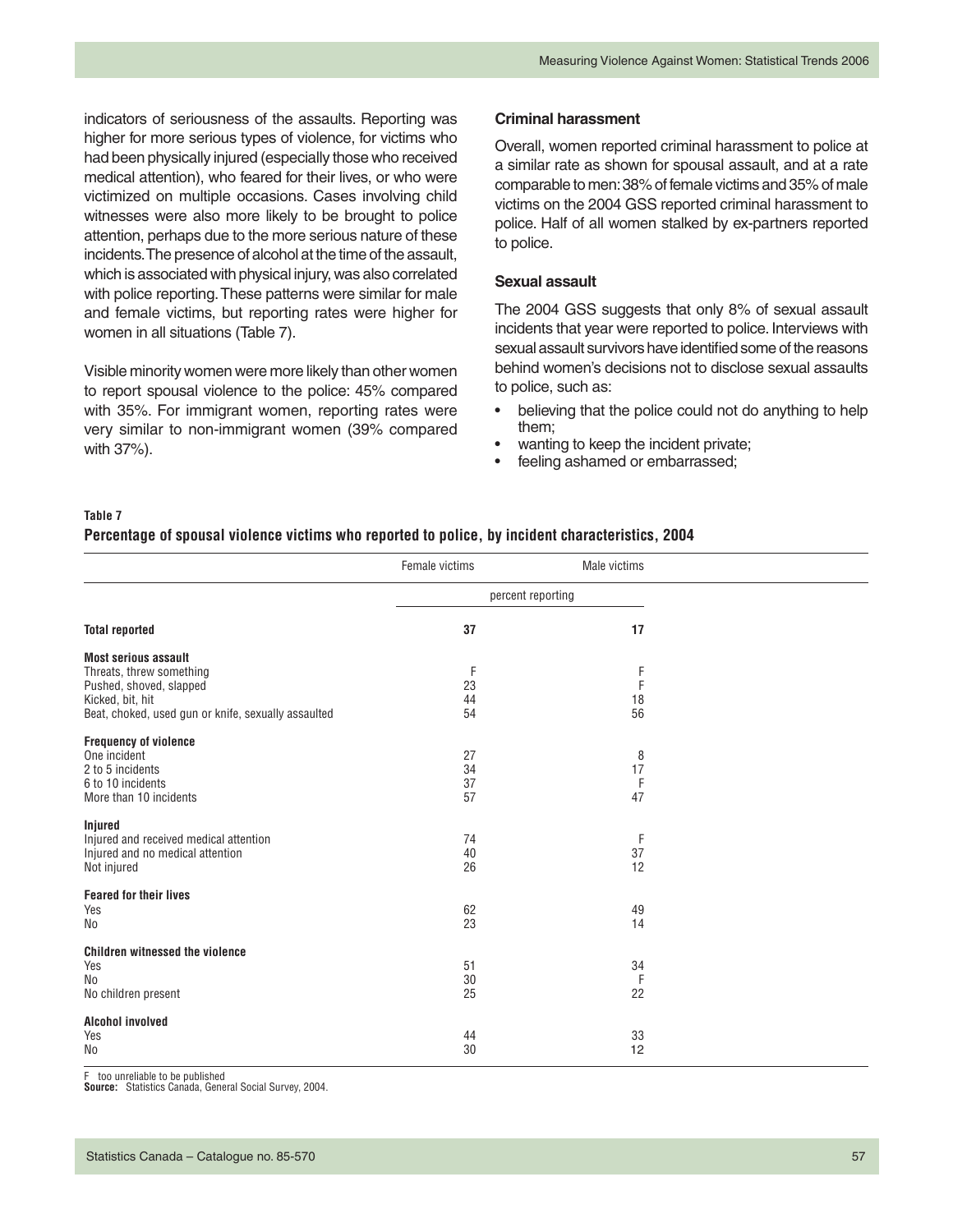- being reluctant to become involved with the police and courts;
- fearing that she would not be believed;
- not being sure the incident was a crime;
- not having sufficient proof;
- fearing the perpetrator;
- not wanting the perpetrator arrested or jailed (Kong et al. 2003; Lievore 2003).

#### **Protection orders and restraining orders**

All provinces and territories have laws which permit people to apply for restraining orders against violent spouses, family members, or other individuals who intend harm against another. Family violence protection orders are also available in some jurisdictions. Restraining/protection orders are issued by a judge or justice of the peace, either through a criminal or civil court. Anyone who violates a restraining/protection order can face penalties such as a fine or imprisonment.

Restraining orders<sup>11</sup> are intended to protect victims who fear for their safety or the safety of someone known to them. For example, if there is a significant risk of harassment following a spousal separation, a restraining order can be obtained by the estranged husband/wife, which may require the stalker/abuser to maintain a safe distance from the place of work or residence of the applicant and restrict any form of communication with him/her. These orders provide several benefits for victims of stalking/domestic violence which include but are not limited to: sending an immediate message that the abuser's/stalker's behaviour is not acceptable; providing immediate protection for the victim; permitting victims and their children to remain in the home and as a result, causing less disruption on the family.

Family violence protection orders, which are available in certain jurisdictions, can be granted by a justice of the peace on an emergency basis in instances where the respondent is not given notice. They are generally available to cohabitants, family members or individuals who are living together in a family, spousal or intimate relationship and to persons who are parents of children, regardless of marital status (in Manitoba such orders are also available to persons subjected to stalking). Protection orders may include several different remedies, such as granting of exclusive occupation of the home to the victim; removing the respondent from the home; issuing a no contact/no communication order; ordering that the respondent cannot attend at a specified place; making any other provisions necessary to protect the victims.

Female victims of violence by former spouses in the 2004 GSS sought restraining or protection orders in 8% of cases. Protective orders do not always protect against a recurrence of violence. One-quarter of women with protective orders said the order had been violated.

Protective orders were also sought by 12% of female victims of stalking and 9% of male victims. This percentage is higher when only ex-partner stalkers are considered: 30% of women obtained a protective order. One-half of all protective orders against male ex-partner stalkers were breached.

### **Reporting to social services**

With respect to use of social services, about half (47%) of female victims contacted a service for help in 2004. These figures were  $48\%$  in 1999 and 37% in 1993. Men's use of social services remains at less than half the figure for women. Women are at least twice as likely as men to use all types of services (Figure 42). Among women, the most commonly used services are counsellors (37%), crisis lines or crisis centres (15%) and community or family centres (14%).

With respect to visible minority women and immigrant women, they are as likely to use social services in response to spousal violence as are other women in the population.

Women who used social services were more likely to have reported to the police (51% compared with 24% who did not use social services). The reverse was also true: those who reported to police were more likely to have contacted social services (65% compared with 34% who did not report to police). This may be due to inter-agency referrals that exist in many jurisdictions, where disclosure to one agency triggers a referral to others in a coordinated community response.

Disclosure of violence to medical professionals and informal supports such as family, friends and colleagues also raises the likelihood of reporting to police. Similar mechanisms may be at play where disclosure to one source of support leads to encouragement to report to others who may be able to offer specific services and information that friends and family may not be able to provide.

Trends in rates of reporting to police and using social services suggest that some early gains were made in the provision of services for victims of spousal violence and in encouraging women to report to police and use these supports. However, further efforts may help ensure supports are available and relevant to victims' needs.<sup>12</sup>

See notes at the end of the text.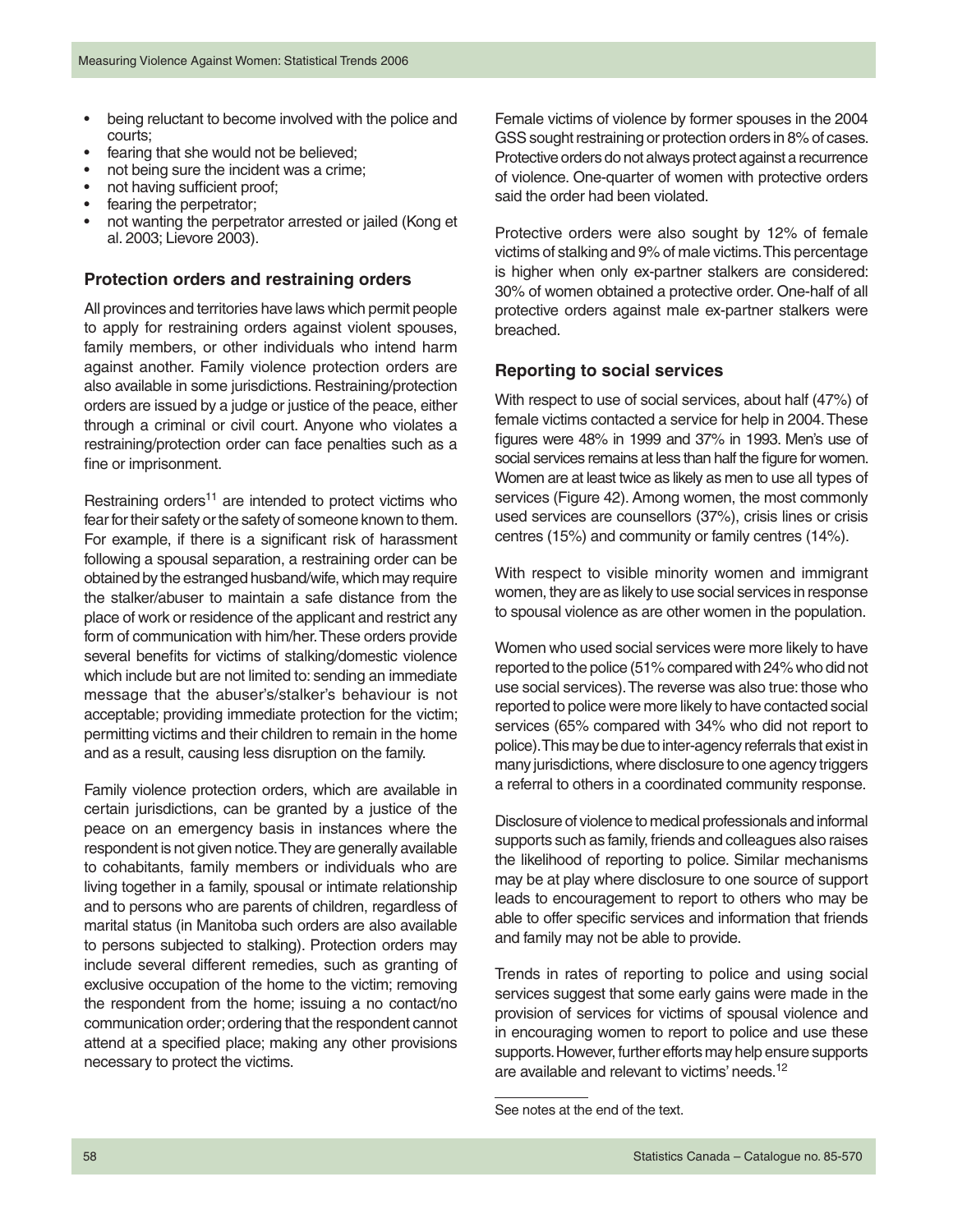

**Types of social services used by spousal violence victims**

... not applicable

use with caution, (coefficient of variation is high, 16.6% to 33.3%)

F too unreliable to be published<br>**Notes:** Figures do not add to 100% due to multiple responses. Differences between women and men are statistically significant.<br>**Source:** Statistics Canada, General Social Survey, 2004.

### **Women's use of shelters**

The number of women using shelters in Canada increased during the 1990s but has levelled off in recent years (Figure 43).13 The vast majority of women (76%) were admitted to shelters in 2003/04 for reasons of abuse. However, the number admitted for other reasons, such as housing problems, addictions and mental health problems, has increased.

According to the 2003/04 Transition Home Survey, 2,496 women and 2,501 children were residing in shelters on a single day (April 14, 2004). However, use of shelters may more accurately reflect the availability of shelters than the actual need for emergency housing among abused women and their children. On the same day, 221 women and 112 children were turned away, most of them because the shelters were full (62%) and the remainder because of drug or alcohol problems, mental illness or other problems.14

Shelters provide services that can enable women to establish new lives for themselves away from assaultive spouses, and to escape dangerous, potentially lifethreatening violence. The availability of emergency shelters, along with other services for spousal violence victims, may thus have contributed to declines in the rate of spousal homicide against women, although this one factor must not be identified as the sole cause without consideration of other factors (Pottie Bunge 2002).

Important factors could affect the data on the number of women and children reported using shelters, including changing availability over time and the changing number of shelters that respond to the Transition Home Survey. For example, 91% of shelters responded to the survey in 1998, 92% in 2000 and 87% in 2004. The actual response figures vary by province and territory. Consequently, these figures underestimate the number of women and children admitted to shelters each year.

A conclusion that can be drawn is that between April 1, 2003 and March 31, 2004, at least 52,127 women and 36,840 children were admitted to shelters for abused women across Canada.

Despite the national pattern of greater shelter use by women than children, Prince Edward Island, Manitoba, Saskatchewan, Alberta, the Northwest Territories and Nunavut have reported a higher number of children admitted to shelters in some years (Figure 44 and Table 8).

See notes at the end of the text.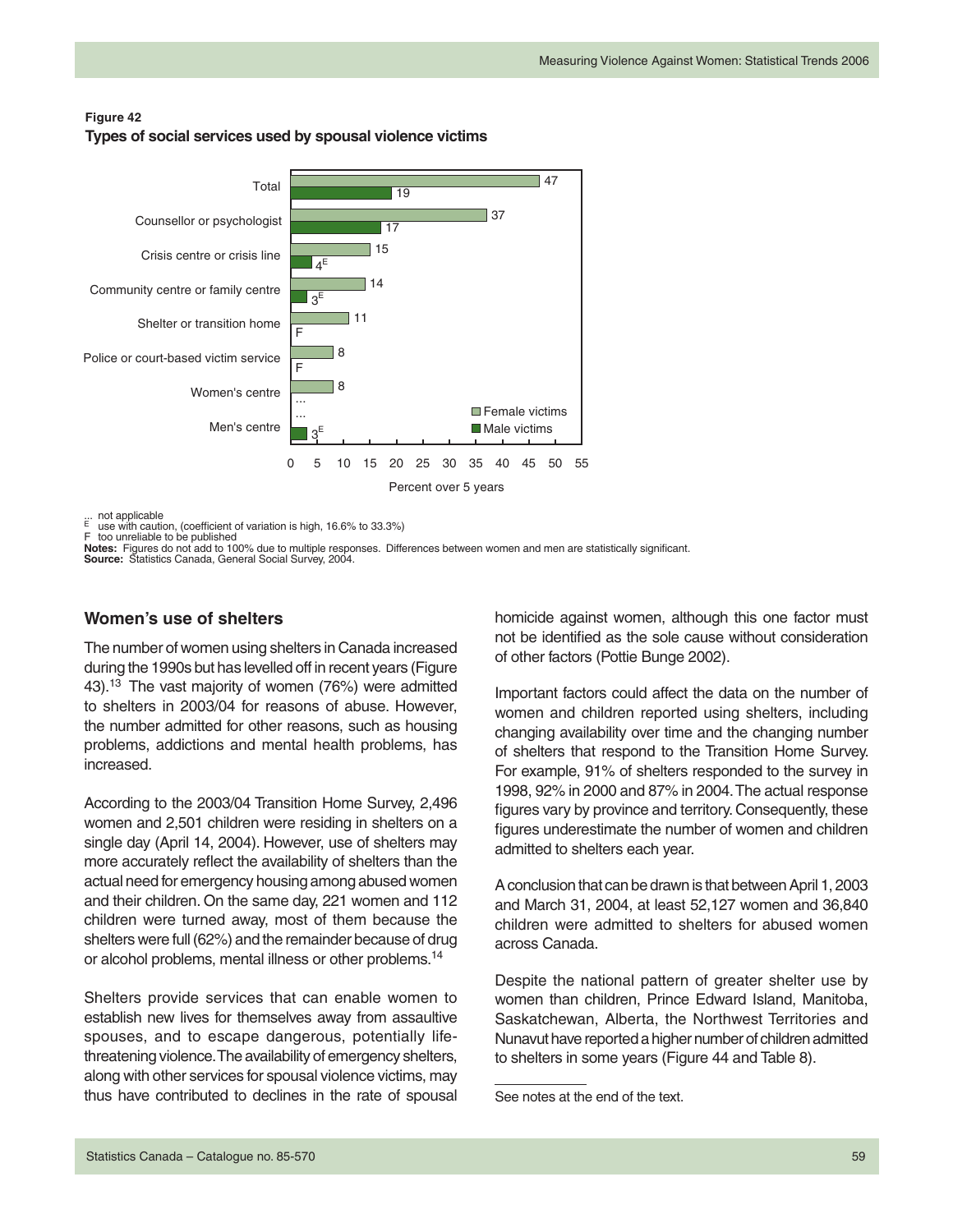



Note: Precise reporting period may vary. Shelters were asked to provide information for the 12-month period ending March 31, 2004 or their own 12-month fiscal<br>period. Because the number and type of shelters participating i

**Source:** Statistics Canada, Canadian Centre for Justice Statistics, Transition Home Survey.

## **Figure 44** Rates of women admitted to shelters for reasons of abuse, April 14, 2004,<sup>1</sup> Canada, the provinces and territories

Rate per 100,000 women²



1. On April 14, 2004, 76% of abused women in shelters were there to escape an abusive spousal relationship, including either a current or previous spouse or

common-law partner. 2. Rates are calculated per 100,000 women. Population estimates are provided by Statistics Canada, Demography Division. Populations as of July 1: preliminary postcensal estimates for 2004.

**Source:** Statistics Canada, Canadian Centre for Justice Statistics, Transition Home Survey, 2003/2004.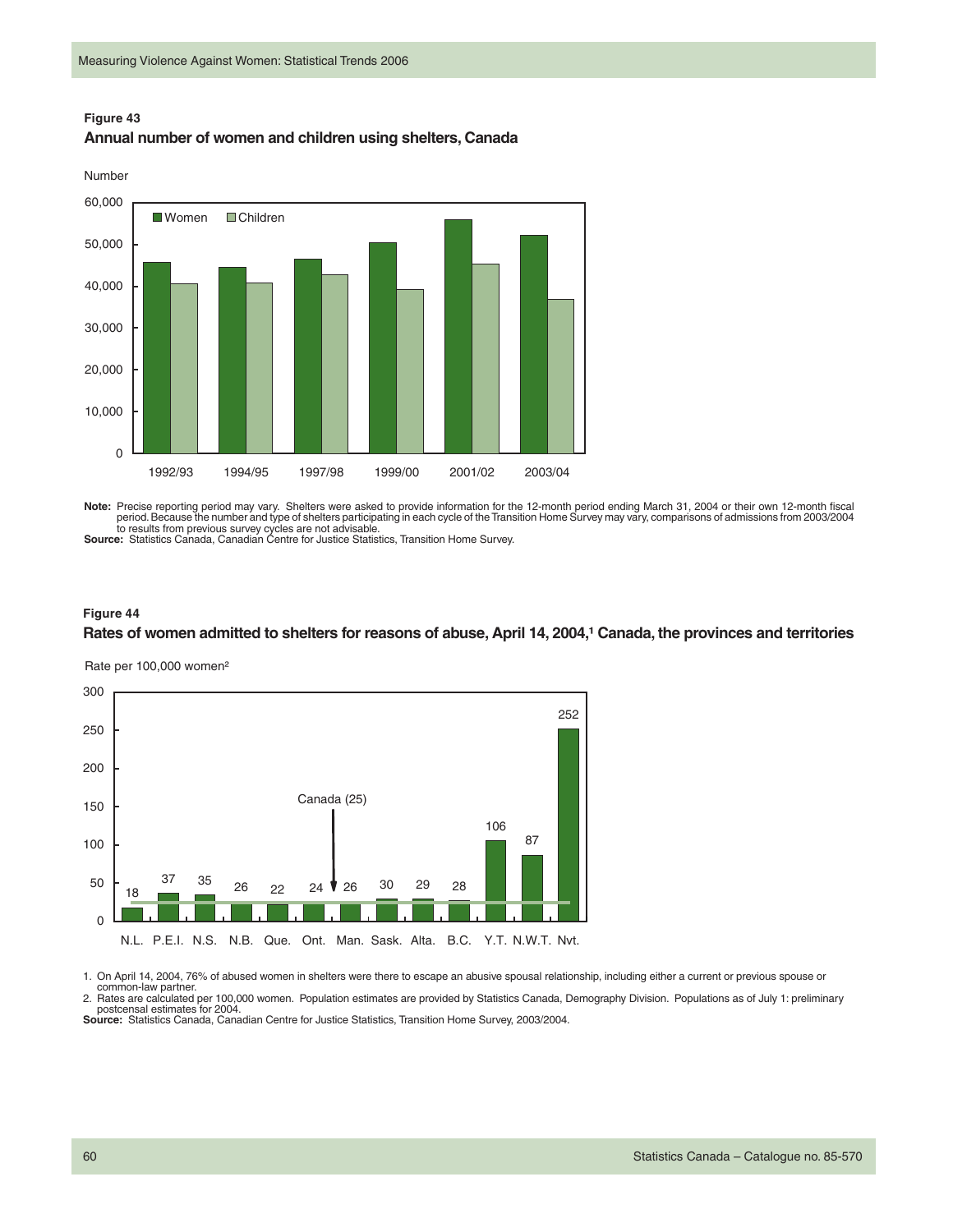#### **Table 8**

### Annual number of women and children using shelters in the provinces and territories, by fiscal year

|                                    | 1992/1993      | 1994/1995  | 1997/1998      | 1999/2000    | 2001/2002    | 2003/20041   |
|------------------------------------|----------------|------------|----------------|--------------|--------------|--------------|
| Newfoundland and Labrador          |                |            |                |              |              |              |
| Women<br>Children                  | 660<br>577     | 349<br>271 | 669<br>426     | 745<br>501   | 693<br>469   | 650<br>434   |
| Prince Edward Island               |                |            |                |              |              |              |
| Women                              | 130            | 165        | 93             | 107          | 113          | 98           |
| Children                           | 171            | 188        | 127            | 144          | 119          | 76           |
| Nova Scotia                        |                |            |                |              |              |              |
| Women                              | 1,082          | 1,503      | 1,509          | 912          | 1,117        | 1,058        |
| Children                           | 1,286          | 1,241      | 1,169          | 805          | 780          | 745          |
| New Brunswick                      |                |            |                |              |              |              |
| Women<br>Children                  | 1,117<br>1,118 | 737<br>681 | 1,292<br>1,208 | 1,038<br>840 | 1,224<br>907 | 1,012<br>744 |
|                                    |                |            |                |              |              |              |
| Quebec <sup>2</sup><br>Women       | 13,554         | 8,245      | 9,232          | 10,012       | 14,379       | 9,207        |
| Children                           | 5,887          | 6,057      | 7,262          | 6,830        | 6,769        | 5,773        |
| Ontario                            |                |            |                |              |              |              |
| Women                              | 14,255         | 16,127     | 15,257         | 17,125       | 18,066       | 17,226       |
| Children                           | 14,128         | 13,790     | 13,455         | 12,685       | 16,522       | 11,565       |
| Manitoba                           |                |            |                |              |              |              |
| Women                              | 2.444          | 2,594      | 2,336          | 1,916        | 2,911        | 2,441        |
| Children                           | 2,884          | 2,648      | 3,324          | 2,451        | 3,654        | 2,511        |
| Saskatchewan                       |                |            |                |              |              |              |
| Women                              | 1,444          | 1,116      | 1,662          | 1,448        | 2,088        | 1,926        |
| Children                           | 1,824          | 1,661      | 2,430          | 2,016        | 2,484        | 2,060        |
| Alberta<br>Women                   | 4,484          | 5,250      | 4,128          | 7,562        | 5,086        | 7,729        |
| Children                           | 6,189          | 6,232      | 4,645          | 5,680        | 5,556        | 5,978        |
| <b>British Columbia</b>            |                |            |                |              |              |              |
| Women                              | 5,486          | 7,653      | 9,158          | 8,230        | 9,168        | 9,666        |
| Children                           | 4,998          | 7,002      | 7,546          | 5,933        | 6,741        | 5,833        |
| <b>Yukon Territory</b>             |                |            |                |              |              |              |
| Women                              | 258            | 320        | 330            | 425          | 417          | 388          |
| Children                           | 249            | 312        | 272            | 370          | 337          | 219          |
| Northwest Territories <sup>3</sup> |                |            |                |              |              |              |
| Women                              | 863            | 457        | 796            | 506          | 397          | 354          |
| Children                           | 1,216          | 660        | 966            | 448          | 633          | 368          |
| Nunavut <sup>4</sup><br>Women      |                |            |                |              |              | 372          |
| Children                           | .              | $\cdots$   | $\cdots$       | 437<br>474   | 242<br>376   | 534          |
|                                    | $\cdots$       | $\cdots$   | $\ldots$       |              |              |              |

not applicable

1. Precise reporting period may vary. Shelters were asked to provide information for the 12-month period ending March 31, 2004 or their own 12-month fi scal period. Because the number and type of shelters participating in each cycle of the Transition Home Survey may vary, comparisons of admissions from 2003/04 with results from previous survey cycles are not advisable.

2. Admissions for shelters in Quebec for 2003/2004 are not comparable with admission figures from previous cycles of the survey due to changes in the administrative counting practices of certain shelters in that province.

3. The Northwest Territories included the territory now known as Nunavut until 1999. Data for 1999/00, 2001/2002 and 2003/2004 do not include Nunavut. 4. Prior to 1999/00, the territory now known as Nunavut was part of the Northwest Territories.

Note: As a small number of shelters do not respond to the Transition Home Survey each survey year, these figures represent an underestimate of the number of admissions. **Source:** Statistics Canada, Canadian Centre for Justice Statistics, Transition Home Survey.

In order to compare admissions to shelters among provinces and territories, rates were calculated based on the number of women admitted to shelters for reasons of abuse on a single day (April 14, 2004) per 100,000 women in the population. Rates in the provinces are similar, when compared alongside the much higher rates in the three territories.

### **Women's use of other victim services**

The Victim Services Survey indicates that 373 victim service agencies provided services to 4,358 victims of crime on October 22, 2003. Three-quarters (3,379') were female and one-quarter (979r ) were male.

r revised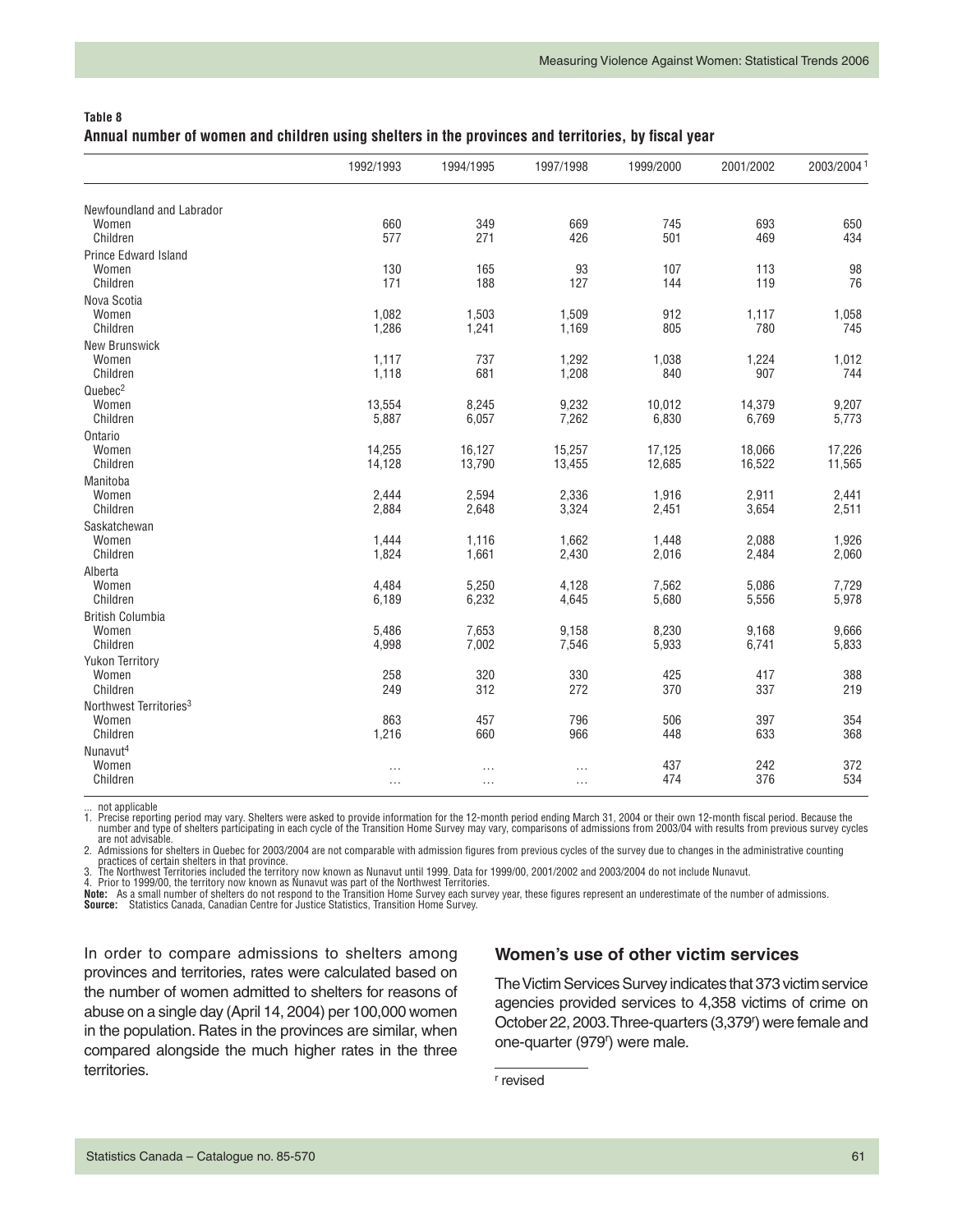A total of two-thirds were female victims of sexual assault, or spousal assault (including stalking) (Figure 45). This underestimates the number of female victims seeking help as only 58% of sexual assault centres in Canada responded to the survey. Nevertheless, this further illustrates the impact of violence on women and the costs to society.

Women sought help from victim services in higher numbers and for different offences than did men. Higher percentages of women sought services for sexual assault and spousal assault. These patterns were similar for the provinces and territories<sup>15</sup> (Table 9).

## **Summary of victims' use of services**

Victims' decisions to report the violence to criminal justice and social services depend on a variety of factors, some of which include fear of the offender, shame and embarrassment, and regional availability of services. The majority of victims of spousal assault and over 90% of sexual assault victims did not seek support from the criminal

## **Figure 45 Use of victim services, October 22, 2003, Canada**

Percent of clients



r revised

The number of female victims of spousal assault who contacted police or social services remained steady between 1999 and 2004. The number of women accessing shelter services has also been stable in recent years. This does not fully represent the need for shelter services as on a single day over 200 women were turned away from shelters.

In addition to shelters for abused women, new data from the Victim Services Survey indicates that among other types of services for victims, women make up the majority of clients seeking support. Most women are seeking help in the aftermath of sexual assault, partner violence or stalking. This is an added dimension of the impact of violence on

See notes at the end of the text.

<sup>1.</sup> Other offences include homicide, criminal harassment and other offences such as arson, traffic offences and some non-criminal incidents. **Note:** The response rate for Canada was 81% and the response rate for this question was 77%.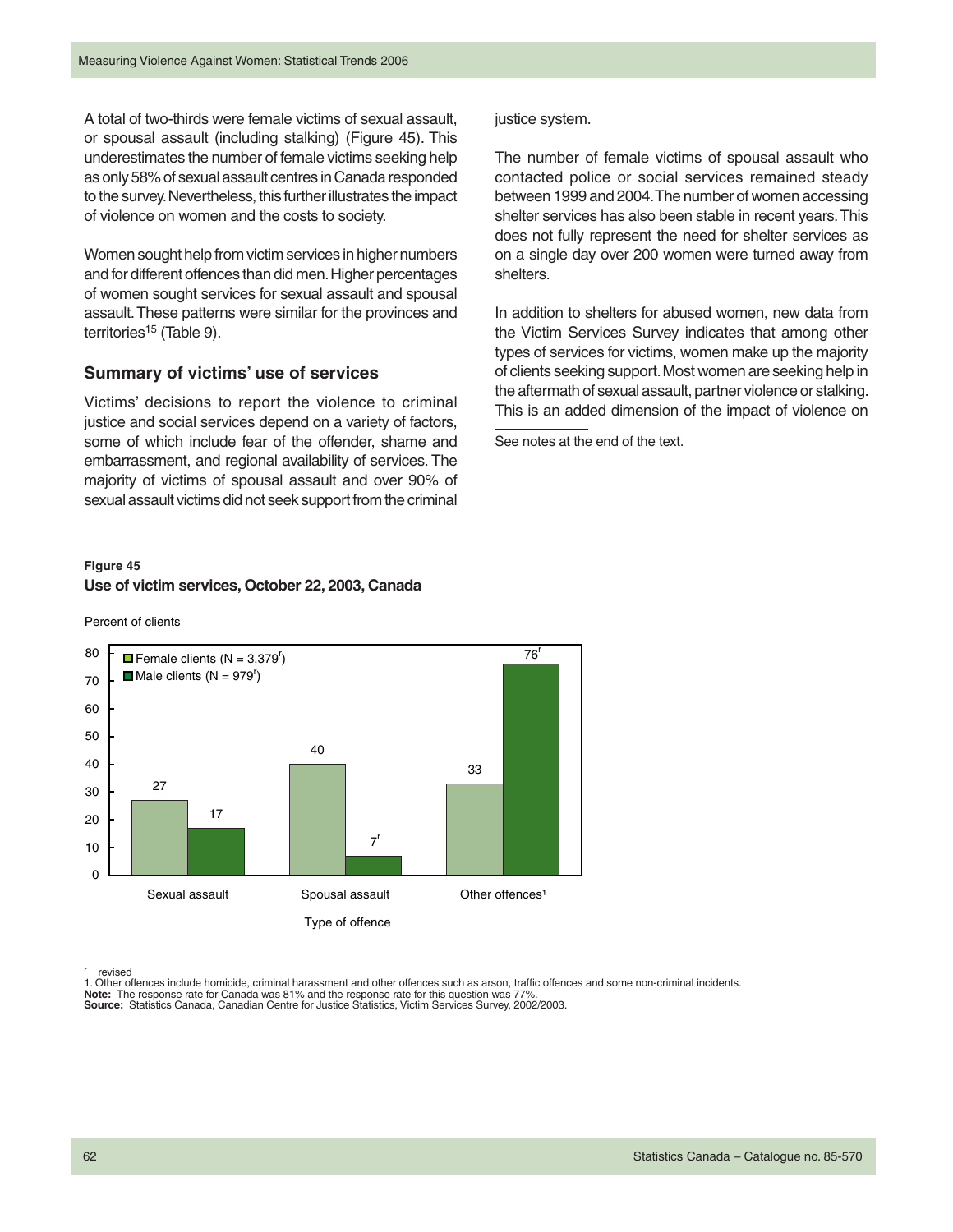### **Table 9**

## **Use of victim services in the provinces, October 22, 2003**

|                                               |              |                      | Type of offence                    |                       | Response rate |          |
|-----------------------------------------------|--------------|----------------------|------------------------------------|-----------------------|---------------|----------|
|                                               |              | Sexual assault       | Spousal assault                    | Other <sup>1</sup>    | Province      | Question |
|                                               | number       |                      |                                    | percent               |               |          |
| Newfoundland and Labrador<br>Female<br>Male   | 117<br>39    | 7<br>3               | 50<br>10                           | 44<br>87              | 92            | 100      |
| <b>Prince Edward Island</b><br>Female<br>Male | 28r<br>7r    | 21r<br>0             | 50 <sup>r</sup><br>14 <sup>r</sup> | 29<br>86 <sup>r</sup> | 100           | 66       |
| Nova Scotia <sup>2</sup><br>Female<br>Male    | 154<br>70    | 11<br>$\overline{7}$ | 55<br>14                           | 34<br>79              | 100           | 37       |
| New Brunswick<br>Female<br>Male               | 124<br>55    | 35<br>16             | 16<br>$\pmb{0}$                    | 48<br>84              | 81            | 94       |
| Quebec<br>Female<br>Male                      | 340<br>51    | 66<br>39             | 23<br>8                            | 11<br>53              | 59            | 72       |
| Ontario<br>Female<br>Male                     | 1,020<br>198 | 27<br>17             | $40\,$<br>8                        | 33<br>75              | 77            | 80       |
| Manitoba<br>Female<br>Male                    | 214<br>26    | 8<br>15              | $80\,$<br>8                        | 12<br>77              | 95            | 75       |
| Saskatchewan<br>Female<br>Male                | 295<br>123   | 22<br>16             | $30\,$<br>$\mathbf{1}$             | 48<br>83              | 88            | 83       |
| Alberta<br>Female<br>Male                     | 272<br>151   | 21<br>11             | 21<br>$\mathbf{1}$                 | 59<br>87              | 76            | 72       |
| <b>British Columbia</b><br>Female<br>Male     | 751<br>253   | 20<br>18             | 37<br>6                            | 43<br>76              | 85            | 81       |

revised<br>1. Other offences include homicide, criminal harassment and other offences such as arson, traffic violations and some non-criminal incidents.<br>2. A large proportion of agencies in Nova Scotia were unable to provide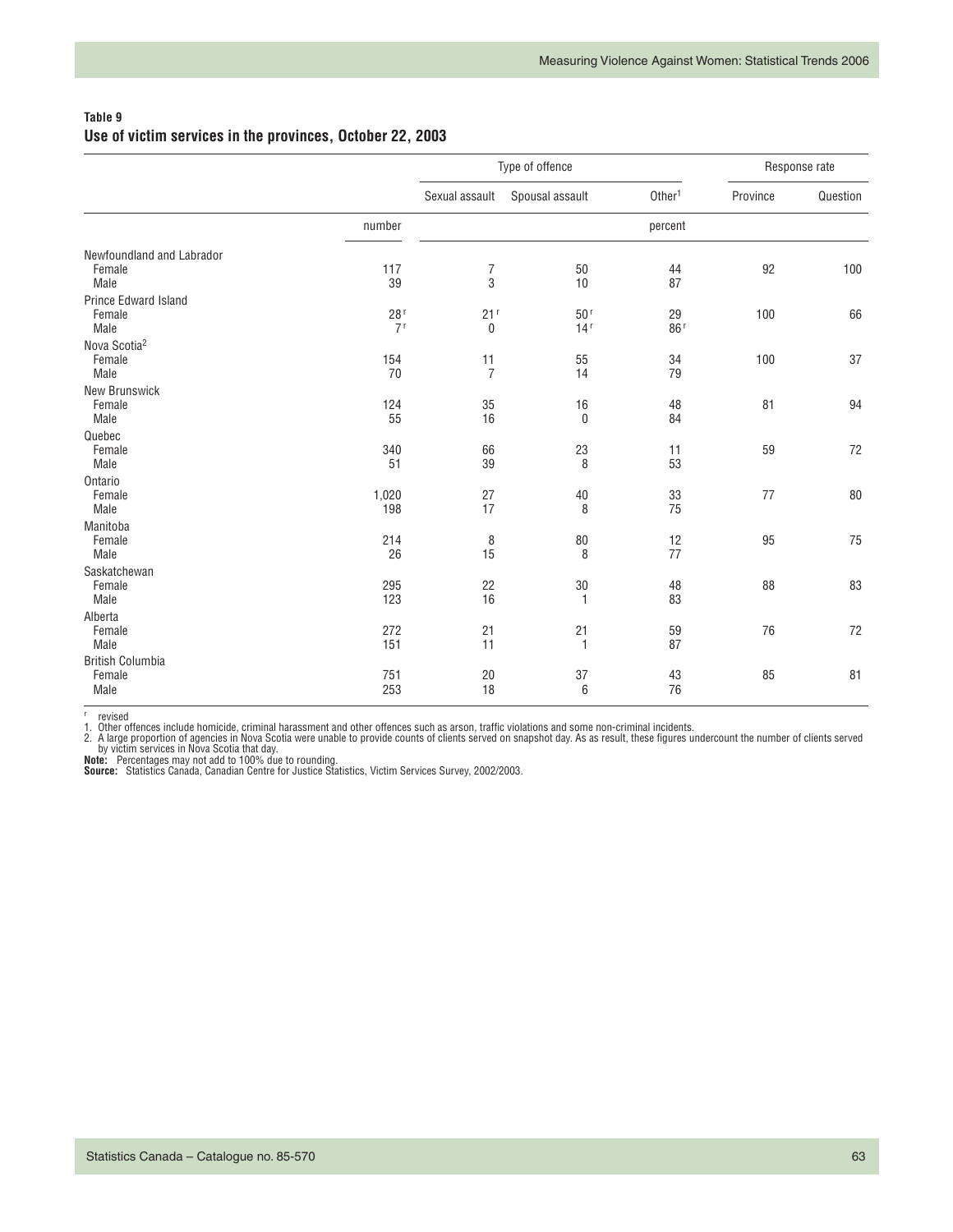# **Violence against Aboriginal women**

Family violence has been identified as one of the most important issues facing Aboriginal people in Canada (Lane et al. 2003; LaRocque 1994). In the *Report of the Royal Commission on Aboriginal peoples* (RCAP 1996), a number of factors that are linked to violence in Aboriginal communities were identified. These factors include systemic discrimination against Aboriginal peoples, economic and social deprivation, alcohol and substance abuse, and the intergenerational cycle of violence. According to RCAP hearings, other factors contributing to the high levels of violence in Aboriginal communities include the breakdown of healthy family life resulting from residential school upbringing, racism against Aboriginal peoples, the impact of colonialism on traditional values and culture, and overcrowded, substandard housing.

Aboriginal people in Canada have lower socio-economic standing than non-Aboriginal people. According to the 2001 Census, the average income for Aboriginal women was \$16,600, compared with \$22,100 for Aboriginal men, \$23,100 for non-Aboriginal women, and \$37,300 for non-Aboriginal men. Aboriginal people also have lower educational attainment, higher unemployment rates, and are more likely to live in crowded housing conditions.

Aboriginal children are more likely to live in lone-parent families headed by women.

## **Prevalence and severity of violence against Aboriginal Women**

Statistical methods developed by Statistics Canada for measuring violence against women were not designed specifically to take account of cultural differences among minority groups, including Aboriginal women. For example, the General Social Survey (GSS) was conducted by telephone and only in English and French; Aboriginal women who live in remote communities without telephones or who do not speak English or French fluently will not be able to participate. Aboriginal women may also face additional barriers to disclosing violence to an interviewer that relate to cultural differences. The GSS is therefore likely to underestimate the true incidence of violence against Aboriginal women.

#### **Spousal violence**

In the 1999 GSS, Aboriginal women reported spousal assault at a rate that was twice as high as Aboriginal men and three times higher than non-Aboriginal women and men.<sup>16</sup> In 2004, the gap between Aboriginal women and men narrowed somewhat, but the rates for Aboriginal

See notes at the end of the text.

#### **Figure 46 Rates of spousal violence, by Aboriginal origin, 1999 and 2004**

Percent over 5 years



use with caution, (coefficient of variation is high, 16.6% to 33.3%) **Note:** Includes common-law partners. **Source:** Statistics Canada, General Social Survey, 1999, 2004.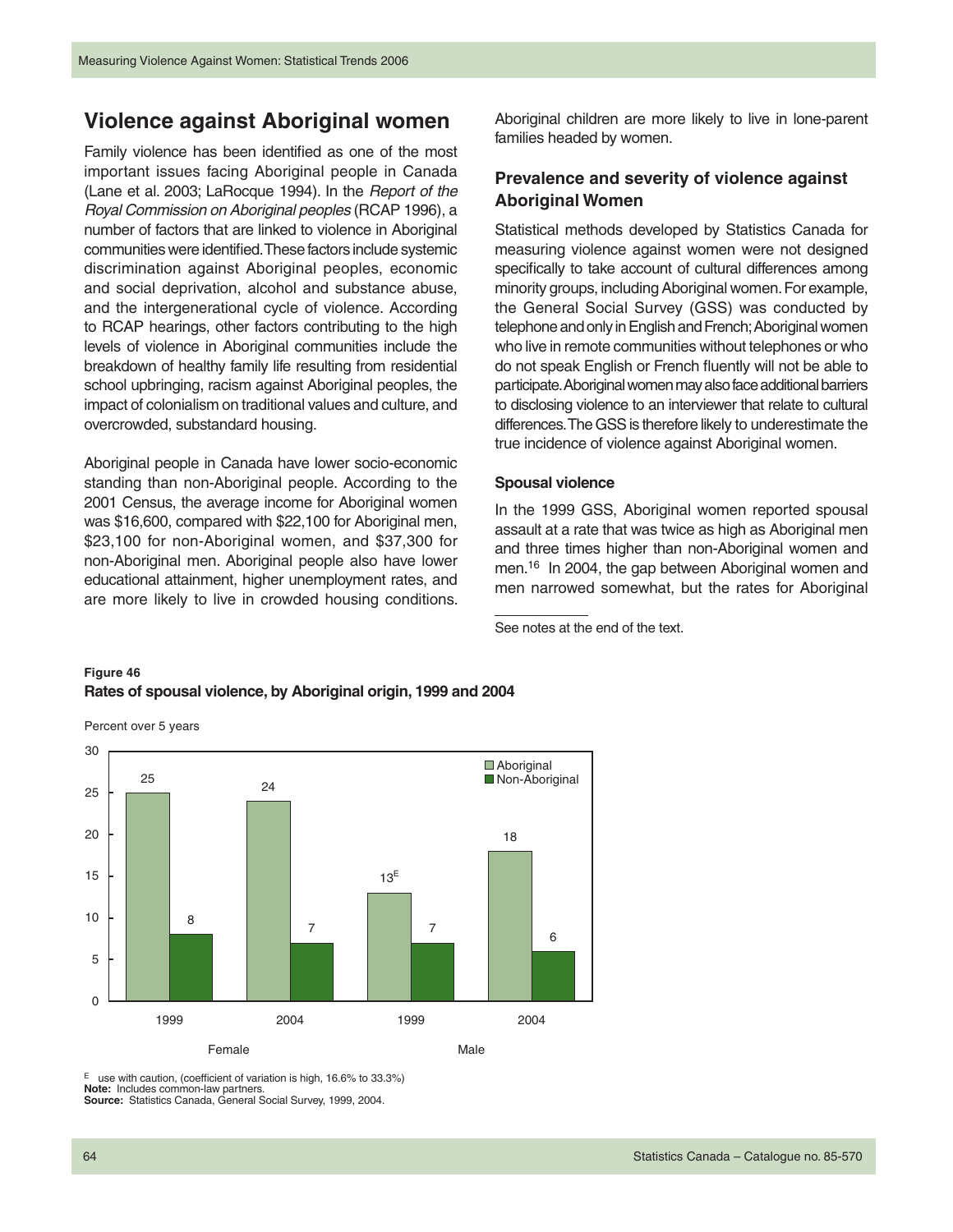women remain more than three times higher than for non-Aboriginal women or men (Figure 46). Overall, 21% of Aboriginal people reported being victims of spousal violence in 2004, three times higher than for non-Aboriginal people (7%).

Not only did Aboriginal women report higher rates of spousal violence in 2004, they were also significantly more likely than non-Aboriginal women to report the most severe and potentially life-threatening forms of violence, including being beaten or choked, having had a gun or knife used against them, or being sexually assaulted (54% of Aboriginal women compared with 37% of non-Aboriginal women) (Figure 47). These percentages for Aboriginal women remained unchanged since 1999; however, for non-Aboriginal women, the percentage who experienced the most serious forms of violence declined from 43% in 1999 to 37% in 2004.

As a result of the more serious types of violence suffered by Aboriginal women, the consequences of spousal violence are also more severe. Aboriginal women were more likely than their non-Aboriginal counterparts to have suffered physical injury, received medical attention, taken time off daily activities as a consequence of the assaults, experienced 10 or more separate episodes of violence from the same perpetrator, and were more likely to fear their lives were in danger (Figure 48).

Research using the 1999 GSS has shown that part of the explanation for higher rates of spousal violence against Aboriginal women may be the higher occurrence of risk factors for violence among the Aboriginal population (Brownridge 2003). These include lower socio-economic status, and the fact that the Aboriginal population is younger than the general population, more likely to live in common-law relationships, and have higher levels of alcohol abuse. However, when controlling for these risk factors, they account for some but not all of the difference in rates between Aboriginal and non-Aboriginal women.

## **Figure 47 Seriousness of spousal assaults on women, by Aboriginal status, 1999 and 2004**

Percent over 5 years



Note: The percentage change for non-Aboriginal is statistically significant. **Source:** Statistics Canada, General Social Survey, 1999, 2004.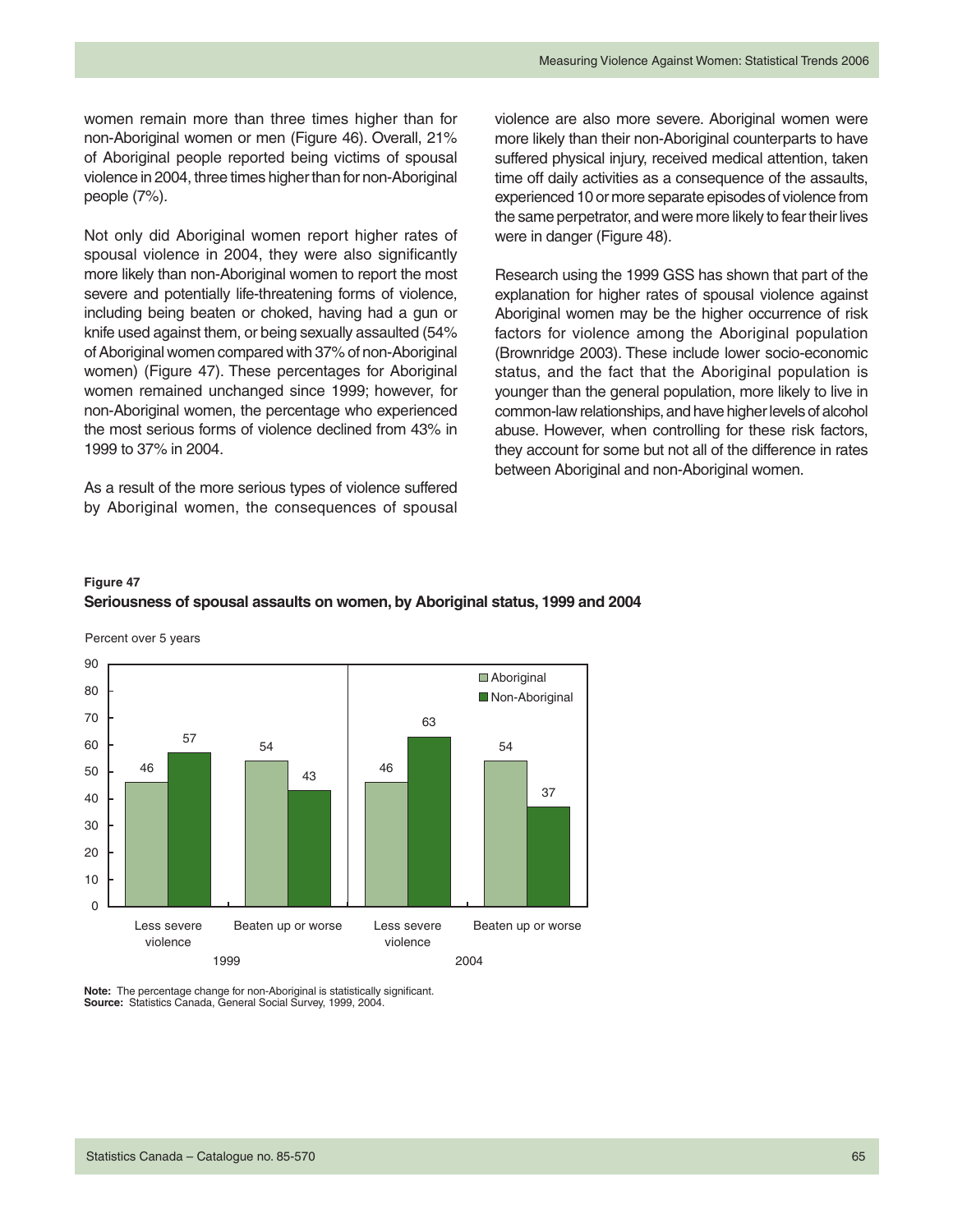

**Consequences of spousal violence for women, by Aboriginal status, 2004**

**Note:** Differences between Aboriginal and non-Aboriginal women are statistically significant.<br>**Source:** Statistics Canada, General Social Survey, 2004.

## **Figure 49 Rates of psychological abuse by spousal partners, by type of abuse and Aboriginal status, 2004**



<sup>E</sup> use with caution (coefficient of variation is high, 16.6% to 33.3%)<br>**Note:** Differences between Aboriginal and non-Aboriginal women are statistically significant.<br>**Source:** Statistics Canada, General Social Survey, 20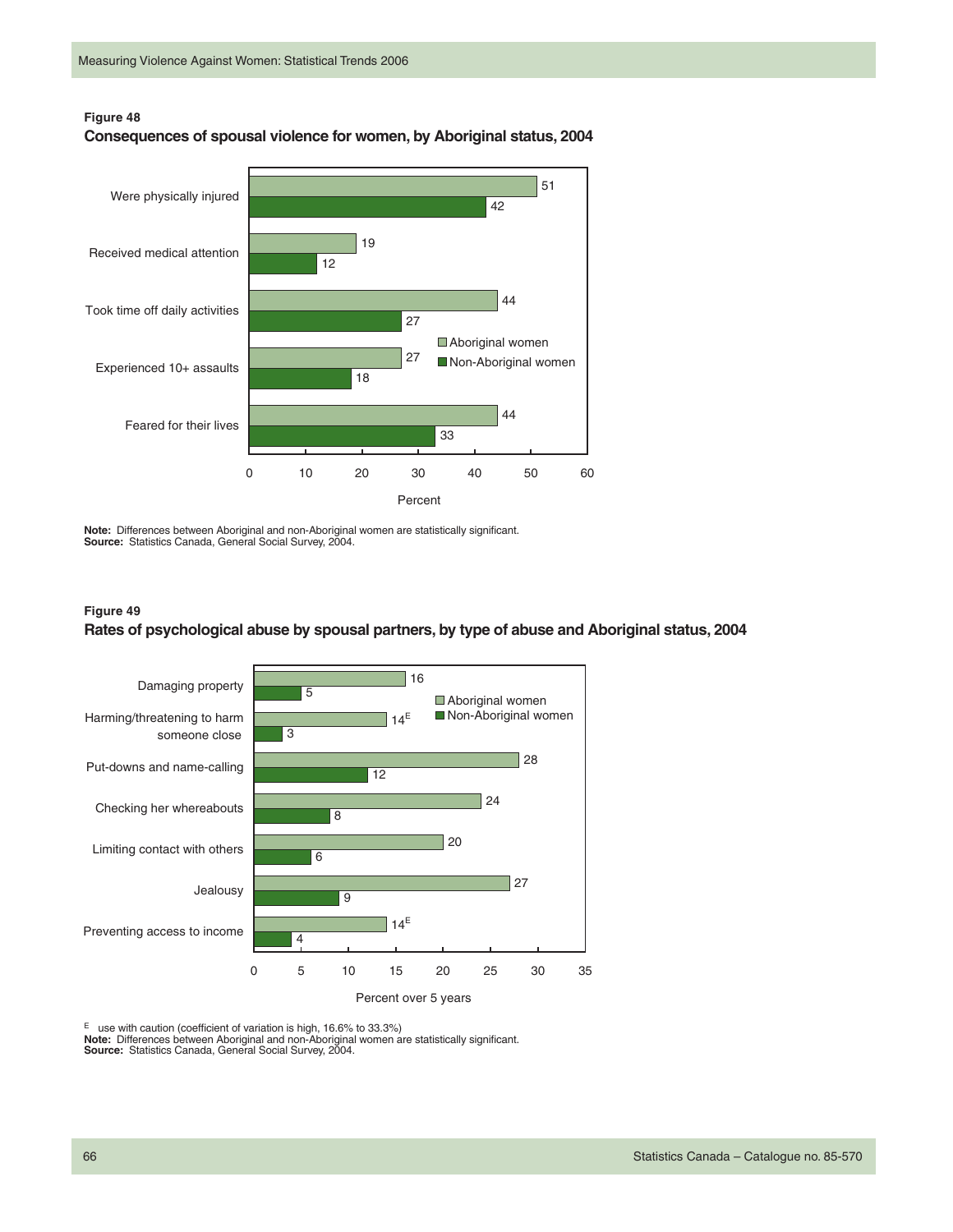Figure 49 illustrates that one of the most important predictors of spousal violence—emotional abuse—is more commonly reported by Aboriginal women, which may also help explain the higher rates among Aboriginal women.

It has been suggested that other factors that are more difficult to measure, such as experiences of colonization, feelings of devaluation among Aboriginal people, destruction of traditional ways of life, and a history of abuse in residential schools, may contribute to male Aboriginals' use of violence against their partners (Brownridge 2003). The experience of physical, sexual and emotional abuse in residential schools meant that large numbers of Aboriginal people suffered long-lasting effects of abuse and were denied the opportunity to be exposed to examples of positive parenting (RCAP 1996). This may contribute to higher rates of violence in Aboriginal communities across generations.

#### **Criminal harassment**

Aboriginal people reported rates of stalking that were twice the level for non-Aboriginal people (17% compared with 9%). Rates were highest for Aboriginal women, almost twice as high as for non-Aboriginal women (21% compared with 11%).

#### **Spousal homicide**

Overall homicide rates are higher among Aboriginal people (Figure 50). With respect to spousal homicide, the rate for Aboriginal women was eight times the rate for non-Aboriginal women. For Aboriginal men, the spousal homicide rate was 38 times higher than the rate for non-Aboriginal men. These figures undercount the number of Aboriginal people who were victims of homicide as in some cases, this information was not known to police at the time the data were reported. In addition, in accordance with internal policy, some police services do not report the Aboriginal status of victims and accused persons to the Homicide Survey.

Homicide occurs in a somewhat different context for Aboriginal women and men compared with non-Aboriginal people. As a percentage of all homicide victims, spouses, parents and other family members make up a smaller percentage of those accused of killing female Aboriginal victims compared with their non-Aboriginal counterparts (Table 10). Family members made up 45% of those accused of homicide against Aboriginal women and 68% of those accused of homicide against non-Aboriginal women.

### **Figure 50** Rates of spousal homicide, by sex of victim and Aboriginal status,<sup>1</sup> 1997 to 2000

Rate per 100,000 spouses²



1. These data exclude those victims where police-reported Aboriginal status was unknown or not collected. In accordance with internal guidelines, some police<br>services (e.g.RCMP and Toronto Police Service) do not report the separate 'non-Aboriginal' status from 'not collected'.

2. Rates are calculated per 100,000 spouses (legally married, separated, divorced and common-law men and women 15 years of age and over) of self-identified Aboriginal origin (North American Indian, Métis or Inuit). Population estimates were derived from 2001 post-censal estimates and 1996 Census counts, provided at<br>July 1<sup>st</sup> by Statistics Canada, Census and Demographic Stati

**Sources:** Statistics Canada, Canadian Centre for Justice Statistics, Homicide Survey; 1996 and 2001 Census.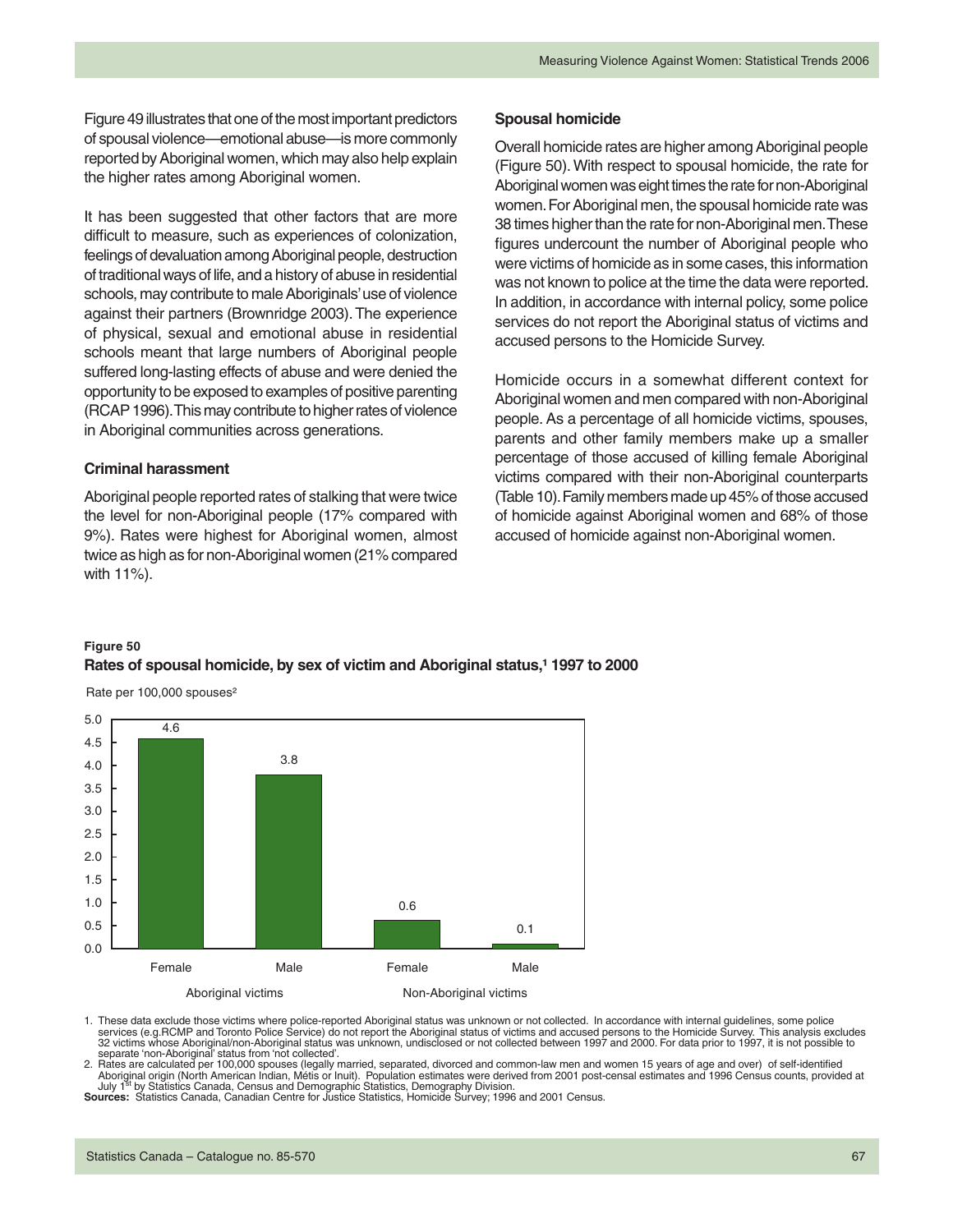## **Table 10 Aboriginal and non-Aboriginal victims of homicide in Canada, by sex and accused-victim relationship, 1997 to 2004**

|                                             |        |         |               | Total Aboriginal victims <sup>1</sup> |        |         |        |         | Total non-Aboriginal victims <sup>2</sup> |              |        |         |
|---------------------------------------------|--------|---------|---------------|---------------------------------------|--------|---------|--------|---------|-------------------------------------------|--------------|--------|---------|
|                                             | Female |         | Male<br>Total |                                       |        | Female  |        | Male    |                                           | <b>Total</b> |        |         |
|                                             | number | percent | number        | percent                               | number | percent | number | percent | number                                    | percent      | number | percent |
| <b>Relationship of accused</b><br>to victim |        |         |               |                                       |        |         |        |         |                                           |              |        |         |
| Spouse <sup>3</sup>                         | 38     | 27      | 33            | 10                                    | 71     | 15      | 324    | 43      | 50                                        |              | 374    | 19      |
| Parent <sup>4</sup>                         | 12     | 9       | 14            |                                       | 26     |         | 98     | 13      | 109                                       |              | 207    | 10      |
| Other family <sup>5</sup>                   | 12     |         | 61            | 19                                    | 73     | 16      | 88     | 12      | 91                                        |              | 179    |         |
| Other intimate relationship <sup>6</sup>    | 15     |         |               |                                       | 19     |         | 61     | Ω       | 20                                        |              | 81     |         |
| Acquaintance <sup>7</sup>                   | 49     | 35      | 174           | 53                                    | 223    | 47      | 135    | 18      | 690                                       | 55           | 825    | 41      |
| Stranger                                    | 15     | 44      | 43            | 13                                    | 58     | 12      | 48     | h       | 284                                       | 23           | 332    | 17      |
| Total                                       | 141    | 100     | 329           | 100                                   | 470    | 100     | 754    | 100     | 1,244                                     | 100          | 1,998  | 100     |

1. Includes North American Indian, Métis or Inuit/Eskimo.

Excludes 9 solved homicides where the relationship between the accused and victim was unknown.

3. Includes married, common-law, separated, divorced and (ex) same-sex spouses. 4. Includes biological or legally adoptive parents, step-parents, and foster parents.

5. Includes children, siblings and all other family members related through blood, marriage, adoption or foster care.

6. Includes current or former boyfriends/girlfriends and extra-marital lovers. 7. Includes friends, neighbours, business relationships, casual acquaintances, etc.

**Notes**: Percentages may not add up to 100% due to rounding. These data exclude those victims where police-reported Aboriginal status was unknown or not collected. In accordance with internal guidelines, some police services (e.g. RCMP and Toronto Police Service) do not report the Aboriginal status of victims and accused persons to the<br>Homicide Survey. Between 1997 and 2004, Aboriginal total 4,534 victims). For data prior to 1997, it is not possible to separate "non-Aboriginal" status from "not collected".

**Source:** Statistics Canada, Canadian Centre for Justice Statistics, Homicide Survey.

#### **Non-spousal violence**

The 2004 GSS shows that Aboriginal people have higher rates of non-spousal violence and are threatened with violence in and around their homes to a greater extent than non-Aboriginal people. With respect to violence involving offenders other than spouses, Aboriginal people are twice as likely to report that the violence occurred in and around the victim's home. This is partly due to the fact that Aboriginal people are more likely to be living in rural areas, where there are fewer other high-risk locations, such as commercial establishments (Brzozowski et al. 2006).

Sample counts on the GSS are too low to produce statistically reliable estimates of sexual assault against Aboriginal women. However, police statistics comparing crime on and off reserves show that sexual assault and other violent crimes are more likely to occur on reserves. Rates of violent crime were 7,108 per 100,000 population on reserves and 953 off reserves; rates of sexual assault and other sexual offences were 564 and 83, respectively (Brzozowski et al. 2006).

### **Specialized services for Aboriginal people**

Among the 473 shelters for abused women that responded to the Transition Home Survey in 2004, 31% (148) served populations living on reserves and 7% (31) were located on reserves. In addition, two-thirds of shelters across Canada reported that they offer some form of culturally sensitive services to Aboriginal women. These include support services that recognize traditional healing methods, the use of spiritual elders and access to resource materials in Aboriginal languages.

Among the 484 victim service agencies that responded to the Victim Services Survey, one-quarter (121) provided specific programs for Aboriginal people and one-quarter were able to provide services in an Aboriginal language. Thirty percent of all agencies operated programs designed to address the specific forms of abuse suffered by Aboriginal people in residential schools.

### **Use of services by Aboriginal women**

Between April 1, 2003 and March 31, 2004, a total of 1,847 women and 1,672 children were admitted to shelters located on reserves (Taylor-Butts 2005). Among almost 5,000 women and children residing in shelters on April 14, 2004, 173 were in shelters on reserves.

According to the 2004 GSS, Aboriginal women who were victims of spousal violence were more likely than non-Aboriginal women to report to the police and more likely to use social services (Figure 51). This is in keeping with the more serious nature of the violence perpetrated against them.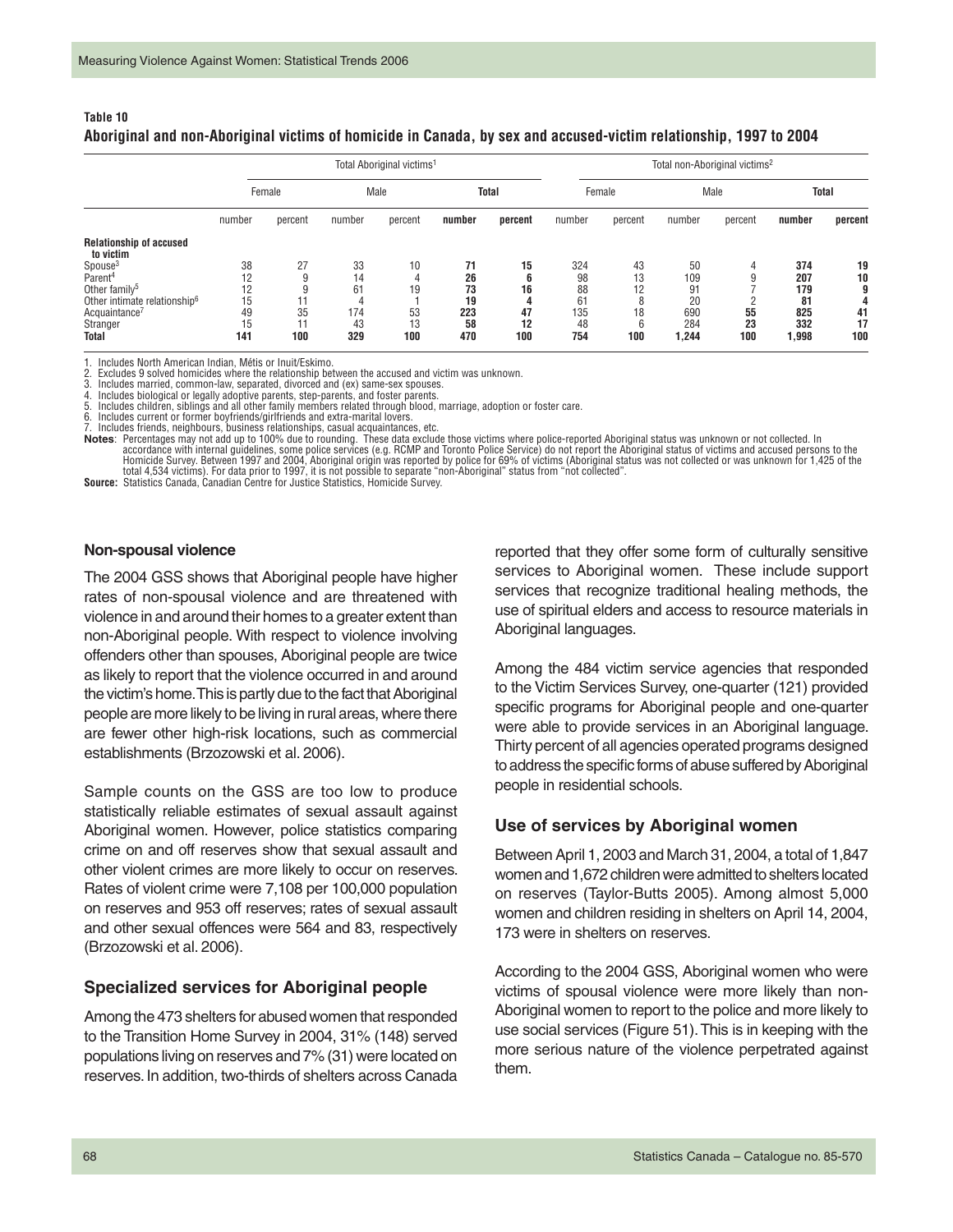



**Source:** Statistics Canada, General Social Survey, 2004.

## **Summary of violence against Aboriginal women**

Rates of spousal violence are higher among Aboriginal women than Aboriginal men or non-Aboriginal people. Many risk factors associated with violence for Aboriginal people have been cited, including lower educational achievement, higher unemployment rates, alcohol abuse, experiences of colonization, feelings of devaluation among Aboriginal people, and a history of abuse in residential schools. Although data on sexual assault are limited, police statistics show that rates of sexual assault and other

types of violence are many times higher on reserves than in non-reserve areas. Spousal violence experienced by Aboriginal women is more severe, including a higher risk of homicide.

More detailed data captured through a refinement of research tools are needed to more fully explore and understand the nature, prevalence, risk factors and impacts of violence against Aboriginal women.

# Percent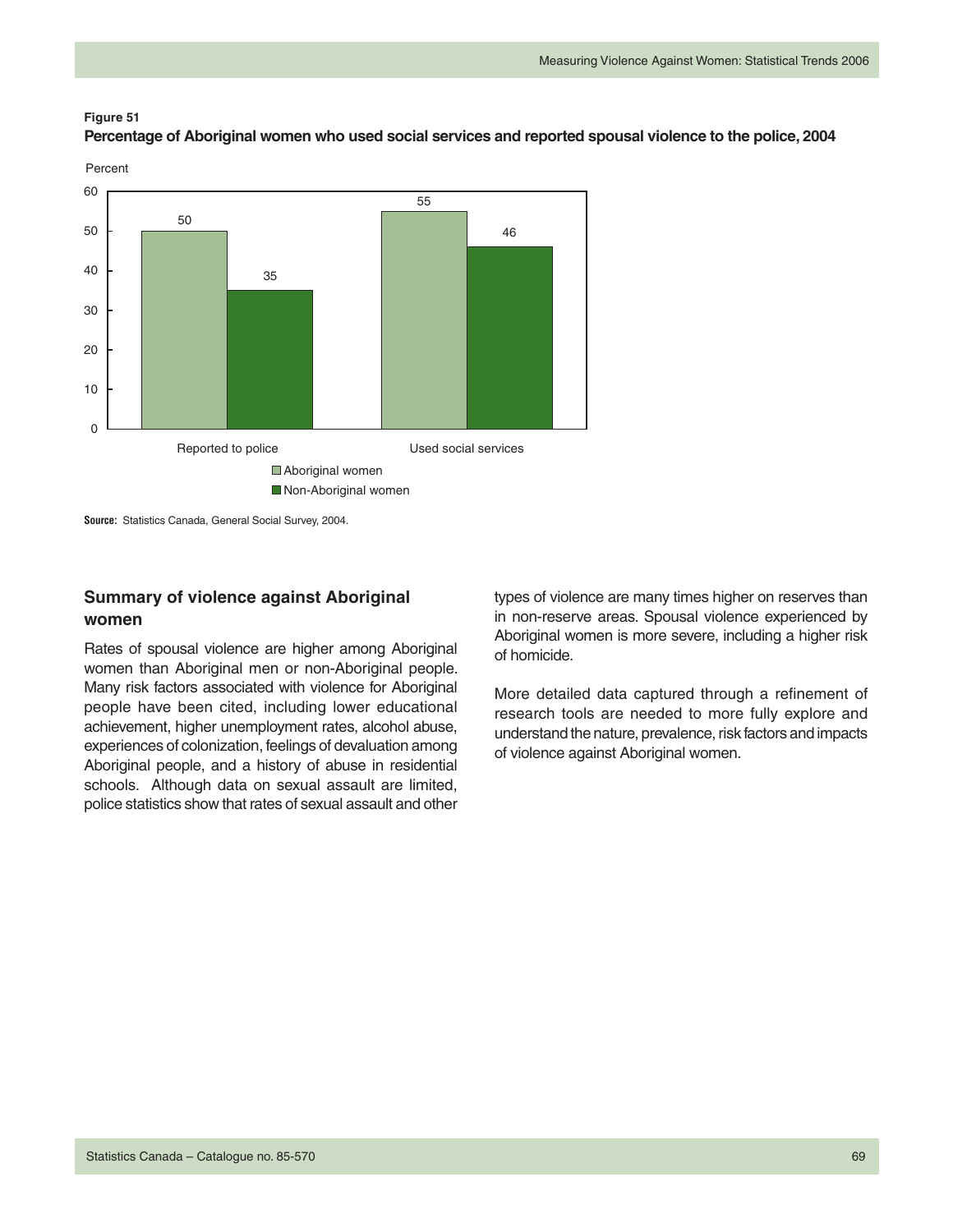# **Violence against women in the territories**

In 2004, the General Social Survey (GSS) was conducted in the Yukon, Northwest Territories and Nunavut as part of a pilot test. For the first time, Aboriginal and non-Aboriginal women and men in the northern territories were interviewed about their experiences of spousal violence, in addition to other crimes. Compared to other areas in Canada, interviewing in the territories poses unique challenges due to incomplete telephone service for a substantial percentage of residents and a diversity of languages spoken by residents. The 2004 victimization data produce estimates with biases due to under-representation of Aboriginal people in the sample, as well as residents of rural or remote areas, and residents whose mother tongue is not English or French. It is unknown the extent to which those who were sampled differ on important characteristics (such as victimization rates) from those who were not sampled. Hence, the results presented here should be used with caution.

## **Prevalence and severity of violence against women in the territories**

#### **Spousal violence**

Overall, 12% of adult residents of the northern territories who had ever been married or lived in a common-law relationship had experienced violence by a spousal partner in the five years prior to the 2004 GSS. Although rates

### **Figure 52 Rates of spousal assault in the territories, 2004**

Percent over 5 years



**Source:** Statistics Canada, General Social Survey, 2004.

were higher in the territories (12% compared with 7% in the provinces), patterns were similar to those shown for residents of the provinces: rates of spousal violence were comparable for women and men, but higher for Aboriginal people (Figure 52).

#### **Sexual assault**

The sample used in the GSS is not sufficiently large to produce statistically reliable estimates of sexual assault. However, police data are available and these consistently show much higher rates of violent crime in the northern territories than in the provinces. As shown in Figure 53, rates of sexual offences recorded by the police in 2004 were 2 to 3 times higher in the Yukon than in any of the provinces, 3 to 6 times higher in the Northwest Territories, and between 7 and 14 times higher in Nunavut. Figure 54 illustrates that rates of sexual offences fluctuate annually but appear to have declined in recent years in all three territories.

#### **Homicide and spousal homicide**

Homicide rates in the territories are also the highest in the country. Over the 30-year period between 1975 and 2004, homicide rates in the Yukon were 5.0 per 100,000 women and 12.1 per 100,000 men. The comparable figures for the Northwest Territories and Nunavut were 7.4 for women and 13.6 for men (Figure 55). As shown earlier (Figure 11), spousal homicide rates in the territories were also much higher than the Canadian average (1.0 for women and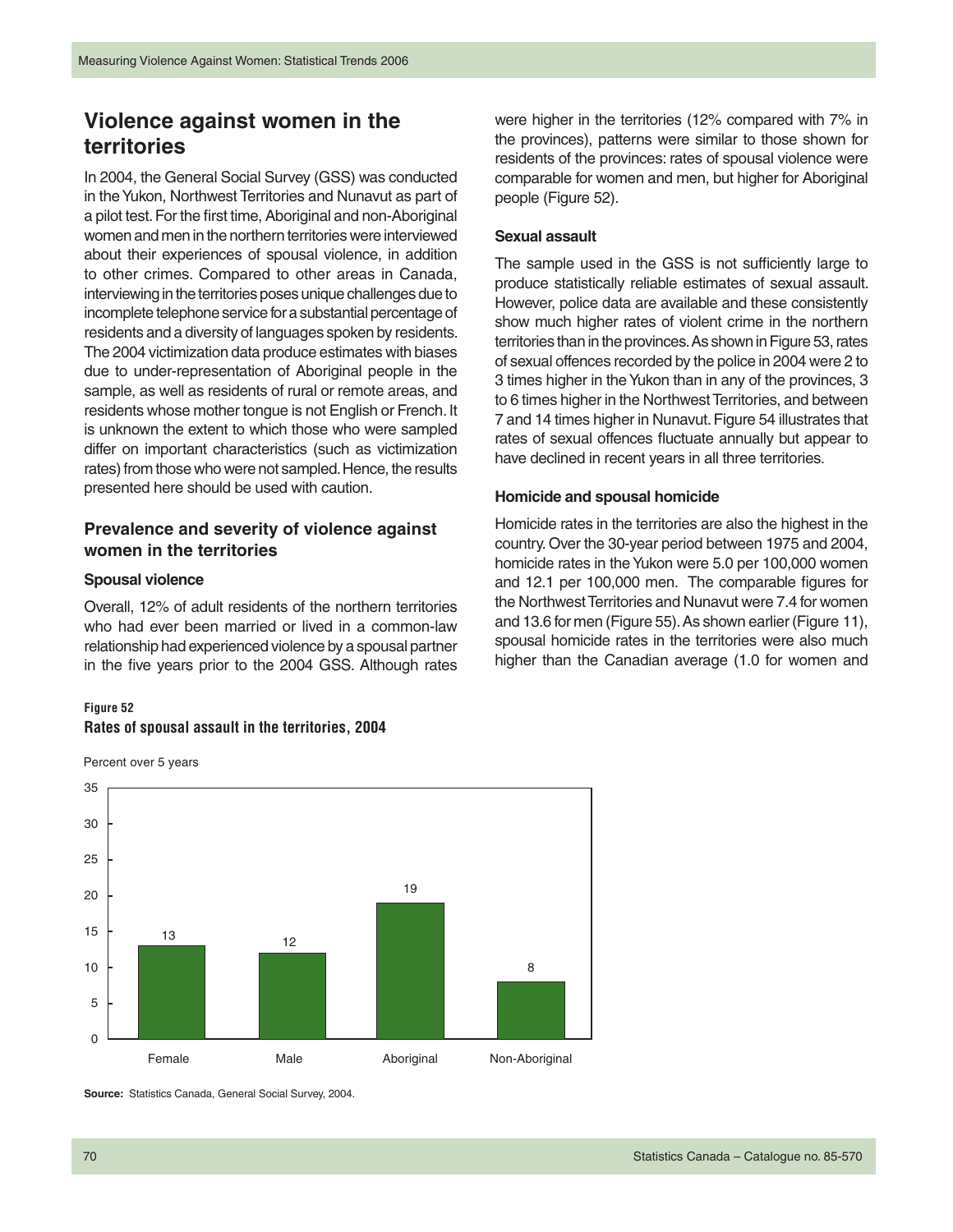## Rates of sexual offences<sup>1</sup> per 100,000 population in Canada, the provinces and territories, 2004

Rate per 100,000 population<sup>2</sup>



1. Sexual offences include sexual assault (levels 1, 2 and 3) as well as other sexual violations.<br>2. Rates are calculated per 100,000 population. Population estimates provided at July 1st by Statistics, Demography Statisti Territories.

**Source:** Statistics Canada, Canadian Centre for Justice Statistics, Uniform Crime Reporting Survey.

### **Figure 54** Rates of sexual offences<sup>1</sup> in the territories, 1983 to 2004

Rate per 100,000 population²



1. Sexual offences include sexual assault (levels 1, 2 and 3) as well as other sexual violations.<br>2. Rates are calculated per 100,000 population. Population estimates provided at July 1st by Statistics Canada, Census and D Division. Demographic and crime statistics for Nunavut specifically are only available from 1999 on. Prior to 1999, Nunavut was included within the Northwest **Territories** 

**Source:** Statistics Canada, Canadian Centre for Justice Statistics, Uniform Crime Reporting Survey.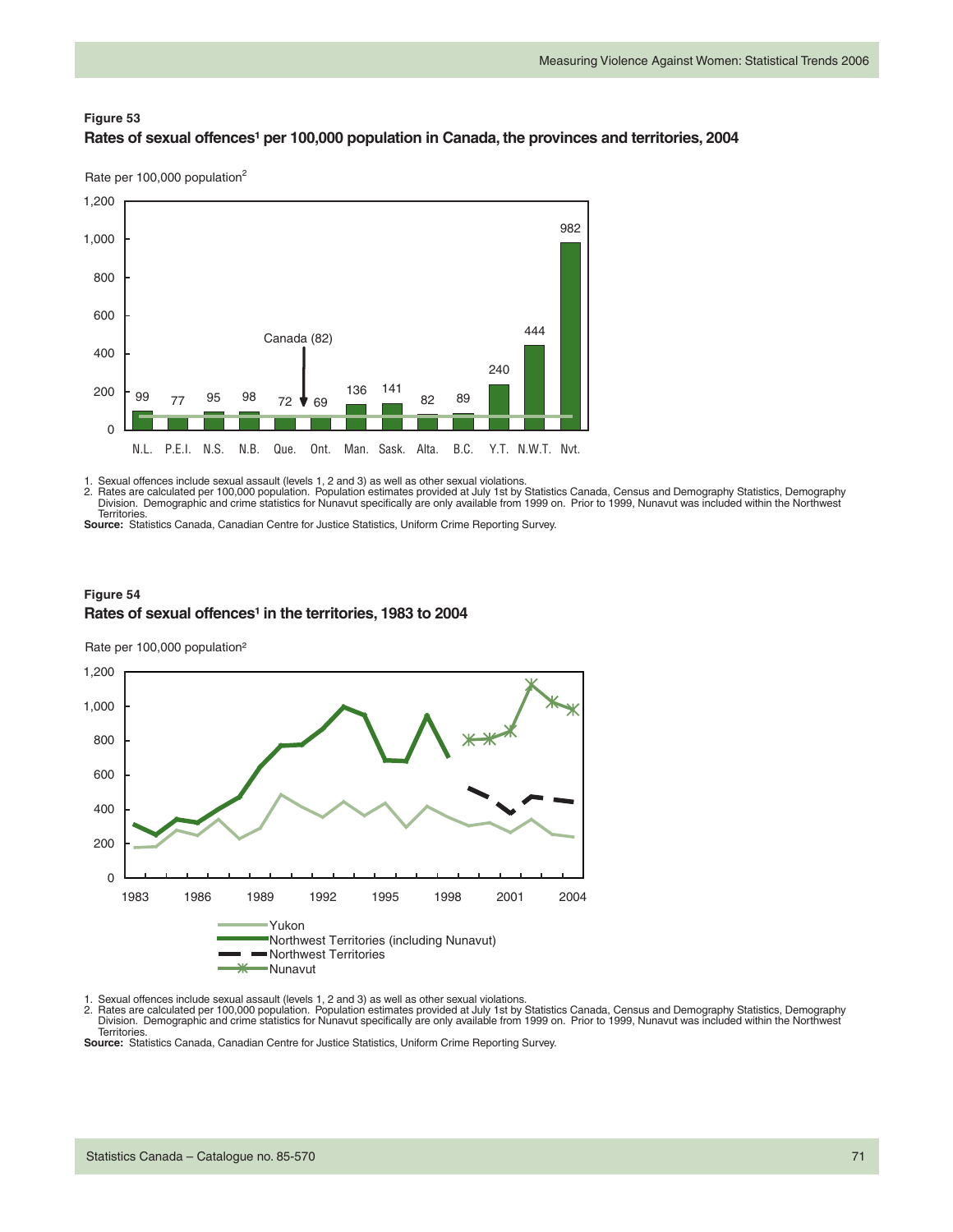0.3 for men). Similar to the rates in other jurisdictions, spousal homicide rates were higher for women than for men. When calculated as a rate per 100,000 couples, rates in the Yukon were 4.4 for women and 2.4 for men and rates in the Northwest Territories and Nunavut were 7.3 for women and 3.6 for men.

It should be noted that although homicide rates in the territories are high relative to the provinces, the average number of homicide victims in the territories used to calculate overall rates is small. For instance, between 1975 and 2004, there was an average of less than one homicide each year in the combined territories (see Table 2).

Comparing the territories and provinces on the victimoffender relationship in homicides, Table 11 shows that lethal violence occurs in similar contexts. That is, males outnumber females among homicide victims and are more likely to be killed by acquaintances and strangers. Women are more likely to be killed by spouses and other intimates.

Spousal homicides in the territories also show an agerelated pattern similar to spousal homicides in the provinces with higher rates among younger people (Figure 56). The youngest women have the highest rates of spousal homicide; however, for this age group, rates are more similar for women and men in the northern territories than they are in Canada as a whole (see Figure 23).

Research has not explored in detail the possible factors behind the higher rates of violence reported in the territories. However, the differing demographic profiles of territorial dwellers compared to their provincial counterparts may offer a partial explanation. For instance, according to the 2001 Census, residents of the territories are younger on average and slightly more likely to be male. Higher percentages are Aboriginal, single and have less than a high school education. According to the 2004 GSS, rates of heavy drinking by marital partners are somewhat higher in the territories. These are all identified risk factors for crime and victimization. Levels of emotional abuse, which are risk factors for spousal violence, are similar for residents of the territories and the provinces.

## **Reporting to the police**

The northern territories have the highest concentration of police per capita in Canada. This is due to the requirement to police very large sparsely populated areas. The number of police officers per 100,000 population is approximately 400 in the three territories and 200 or less in each of the provinces (Sauvé and Reitano 2005). Perhaps in part as a consequence of the police presence, or in the absence of other options such as shelters and other victim services,

## **Figure 55 Homicide rates in the territories, by sex of victim, all ages, 1975 to 2004**



Rate per 100,000 population<sup>1</sup>

1. Rates are calculated per 100,000 population. Population estimates provided at July 1st by Statistics Canada, Census and Demographic Statistics, Demography Division. Demographic and homicide statistics for Nunavut specifically are only available from 1999 on. Since this analysis looks at<br>trends over a 30-year period, Nunavut and the Northwest Territories have been

**Source:** Statistics Canada, Canadian Centre for Justice Statistics, Homicide Survey.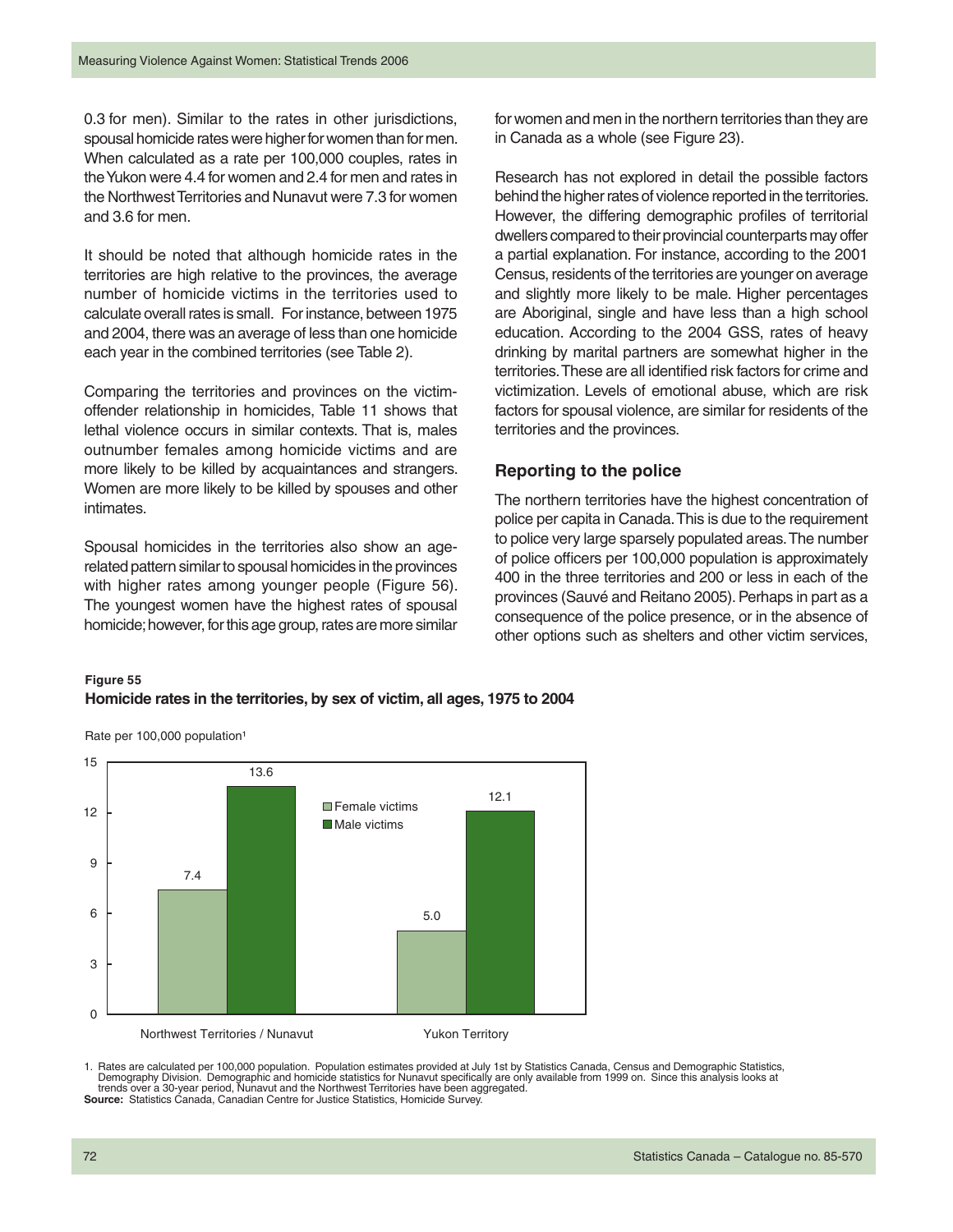#### **Table 11 Victims of homicide in the territories and provinces, by accused-victim relationship, 1975 to 20041**

|                                          |        |           |        | <b>Territories</b> |        |              |        |         |        | Provinces |              |         |
|------------------------------------------|--------|-----------|--------|--------------------|--------|--------------|--------|---------|--------|-----------|--------------|---------|
|                                          |        | Female    |        | Male               |        | <b>Total</b> |        | Female  |        | Male      | <b>Total</b> |         |
|                                          | number | percent   | number | percent            | number | percent      | number | percent | number | percent   | number       | percent |
| Relationship of accused                  |        |           |        |                    |        |              |        |         |        |           |              |         |
| to victim                                |        |           |        |                    |        |              |        |         |        |           |              |         |
| Spouse <sup>2</sup>                      | 35     | 45        | 18     |                    | 53     | 22           | 2.143  | 39      | 620    | 6         | 2.763        | 18      |
| Parent <sup>3</sup>                      |        |           |        |                    | 11     |              | 577    |         | 683    |           | 1.260        |         |
| Other family <sup>4</sup>                |        | 10<br>ے ا | 36     | 22                 | 45     | 19           | 536    | 10      | .084   |           | 1,620        | 11      |
| Other intimate relationship <sup>5</sup> |        |           |        |                    |        |              | 336    |         | 203    |           | 539          |         |
| Acquaintance <sup>6</sup>                |        | 22        | 85     | 52                 | 102    | 43           | 1,330  | 24      | 5,328  | 55        | 6,658        | 44      |
| Stranger                                 |        |           | 18     |                    | 22     | g            | 533    | 10      | .855   | 19        | 2,388        | 16      |
| Total                                    | 78     | 100       | 162    | 100                | 240    | 100          | 5,455  | 100     | 9,773  | 100       | 15,228       | 100     |

1. Excludes solved homicides in which the accused-victim relationship and/or victim's gender was unknown.

Includes married, common-law, separated, divorced and (ex) same-sex spouses.

3. Includes biological or legally adoptive parents, step-parents, and foster parents. 4. Includes children, siblings and all other family members related through blood, marriage, adoption or foster care.

5. Includes current or former boyfriends/girlfriends and extra-marital lovers.

6. Includes friends, neighbours, business relationships, casual acquaintances, etc. **Note:** Percentages may not add up to 100% due to rounding.

**Source**: Statistics Canada, Canadian Centre for Justice Statistics, Homicide Survey.

#### **Figure 56** Spousal homicide rates in the territories,<sup>1</sup> by age group and sex of victim, 1975 to 2004

Rate per 100,000 spouses²



1. Includes the Yukon, Northwest Territories and Nunavut.

2. Rates are calculated per 100,000 spouses (legally married, separated, divorced and common-law men and women 15 years of age and over). Population<br>estimates provided at July 1st by Statistics Canada, Census and Demograph **Source:** Statistics Canada, Canadian Centre for Justice Statistics, Homicide Survey.

spousal violence victims in the territories reported to the police at a higher rate than victims in the provinces: 37% compared with 28%. Sample counts in the territories were too small to make statistically reliable estimates of reporting rates for female victims or for Aboriginal people separately.

The greater likelihood of victims reporting crimes to the police in the territories help to explain the higher rates of crime recorded by police in these jurisdictions compared with the provinces. But it cannot explain the higher rates of homicide, almost all of which are reported to police in all jurisdictions. Other factors, yet to be explored, are contributing to the elevated rates of spousal violence, sexual assault and other crime in the northern territories.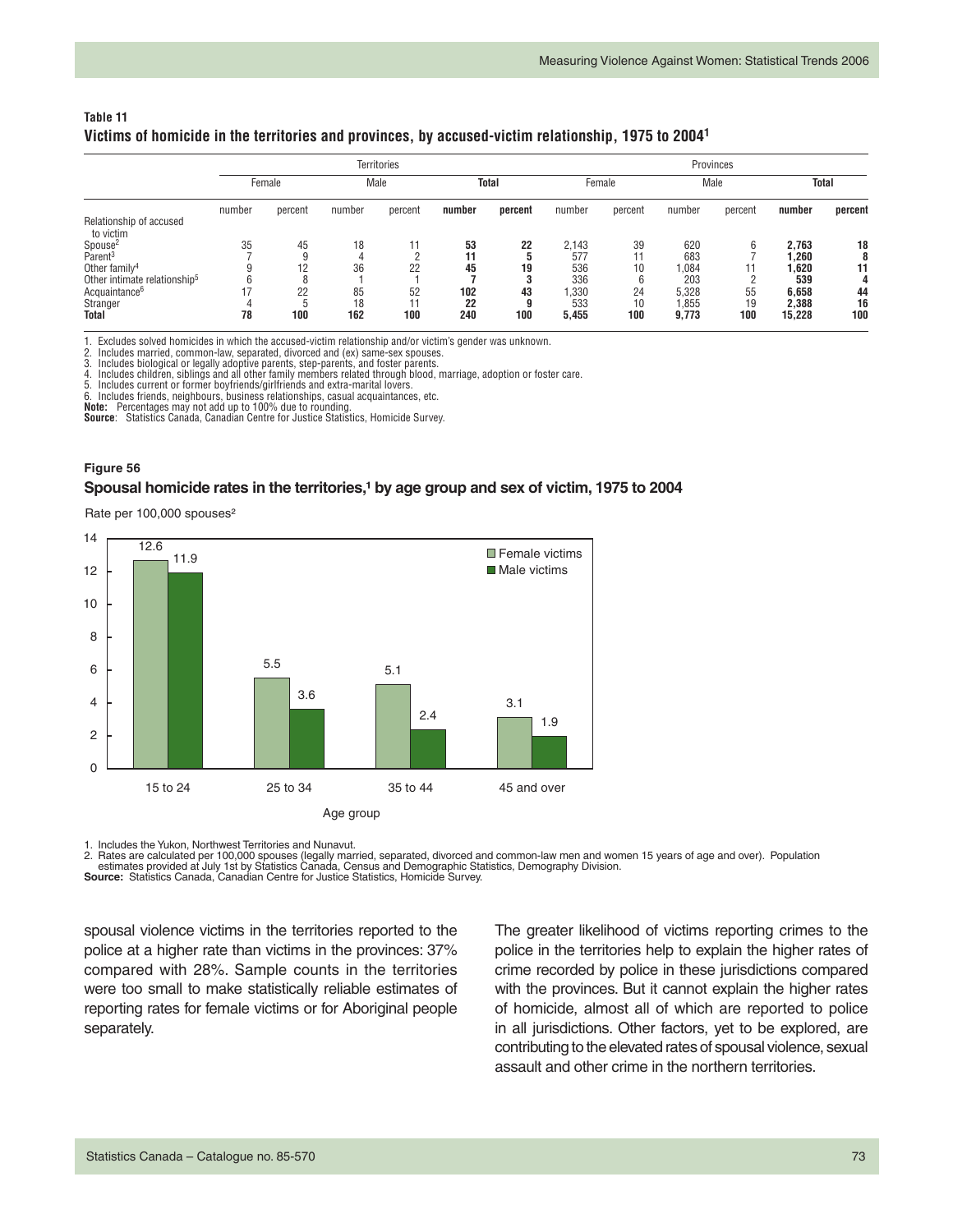#### **Victim services in the territories**

Providing services to victims of violence is also a challenge in very large, sparsely populated jurisdictions like the Canadian North. According to the Victim Services Survey, there were three services for victims of crime in the Yukon, six in the Northwest Territories and two in Nunavut to assist the widespread populations of these jurisdictions.

#### **Women's use of services in the territories**

Victims' use of services depends in large measure on awareness and availability of services in the local area, the cultural and linguistic appropriateness of these services, distance to travel, and the availability of transportation. According to the GSS, smaller percentages of spousal violence victims used social services in the territories compared with the provinces: 21% of residents of territories and 34% in the provinces. Sample counts used in the territories are too low to permit detailed analysis of disclosures of violence by sex of victims or Aboriginal status.

In 2003/04, relatively large numbers of women in the territories were admitted to shelters for abused women. At least:

- 388 women and 219 children used shelters for abused women in the Yukon;
- 354 women and 368 children were admitted to shelters in the Northwest Territories;

• 372 women and 534 children were admitted to shelters in Nunavut.

When calculated as a rate per 100,000 population, shelter use on a single day (April 14, 2004) was more than three times higher in the Northwest Territories compared with the national average, four times higher in the Yukon and ten times higher in Nunavut (see Figure 44).

Women using other types of victim services in the territories were primarily seeking services related to sexual assault, spousal violence and homicide while men were seeking services exclusively for other types of crimes (Figure 57 and Figure 58).

### **Summary of violence against women in the territories**

Women in the territories report similar patterns of spousal violence but higher rates than do women in the provinces. Police statistics indicate that women in the territories also experience higher levels of sexual assault and homicide. They are more likely to report spousal violence to the police, but less likely to use social services in response to a violent act. Yet shelter use in the territories is the highest in the country. Governments face important challenges in providing criminal justice and social services to the large, sparsely populated geographic areas that make up the Canadian North.

#### **Figure 57 Use of victim services, October 22, 2003, Yukon Territory**



1. Other offences include homicide, criminal harassment and others such as arson, traffic offences and some non-criminal incidents. **Note:** The response rate for Yukon Territory was 100% and the response rate for this question was 100% (N = 28). **Source:** Statistics Canada, Canadian Centre for Justice Statistics, Vicitim Services Survey, 2002/2003.

Percent of clients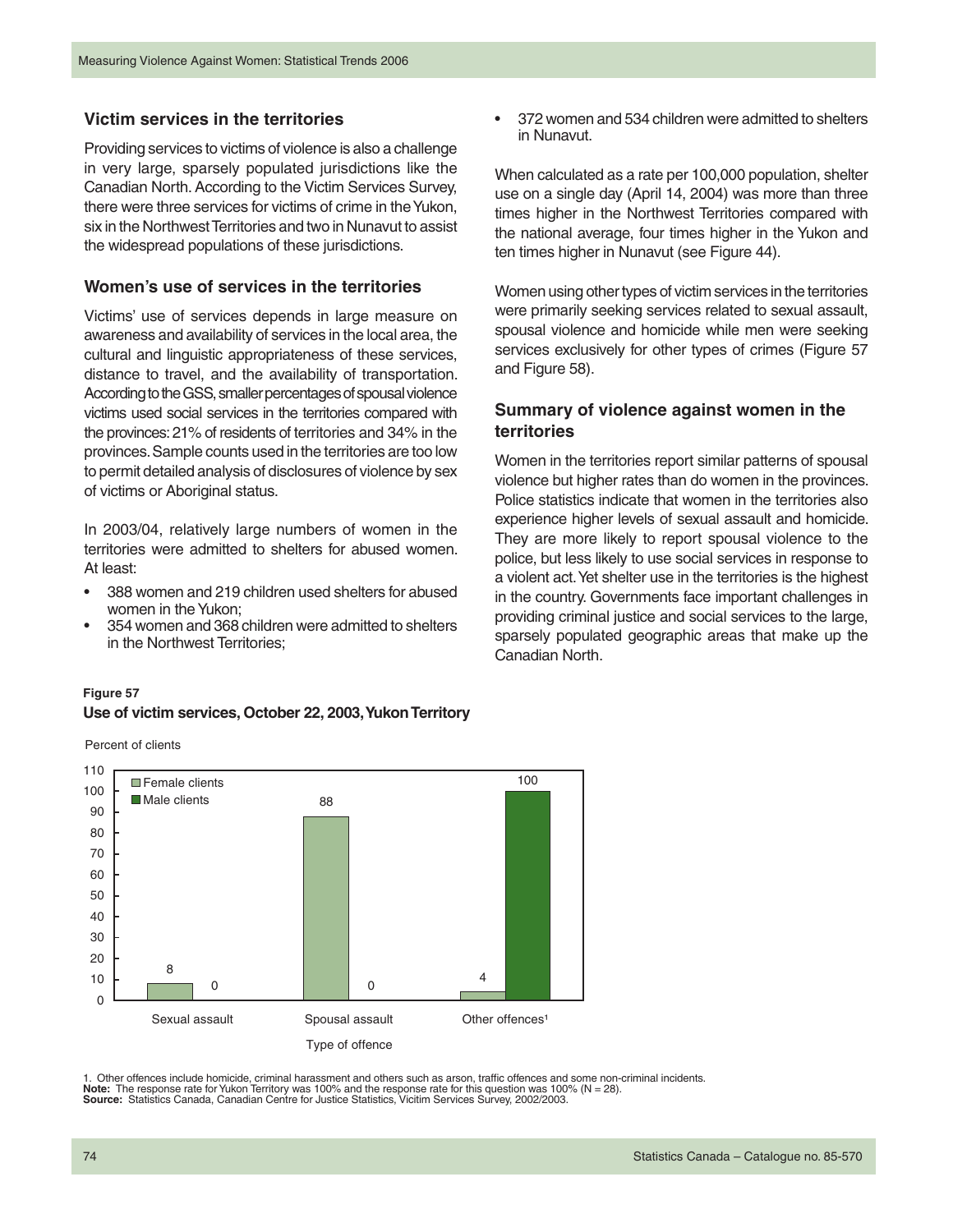#### **Figure 58**



Percent of clients



1. Other offences include homicide, criminal harassment and other offences such as arson, traffic offences and some non-criminal incidents.<br>**Note:** The response rate for the Northwest Territories was 83% and the response

There are also special challenges to statistical data gathering in the territories due to widespread populations, incomplete telephone service and linguistic and cultural diversity. An expansion of research methodologies targeted specifically to the situation of women in the territories is needed to provide the data necessary for a fuller understanding of all aspects of violence against women in the North.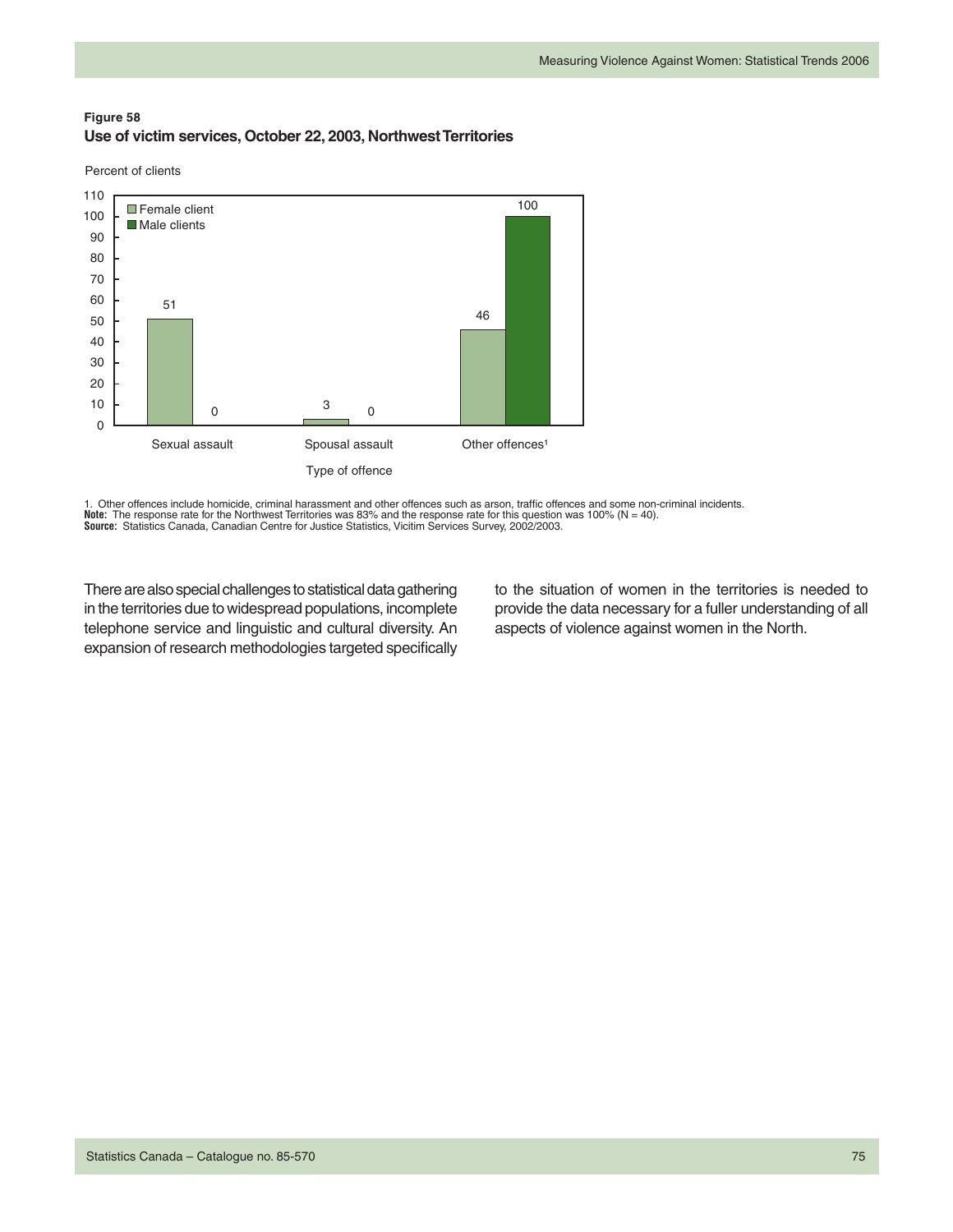# **Conclusion**

Violence against women affects all of Canadian society. It occurs in public, family and intimate contexts and can be experienced by women at any stage of their lives. Violence against women is a complex matter that is linked to women's equality in society. Ethnicity, culture, age, relationship type and economic status can all affect the rate and impact of violence against women.

The statistical indicators in this document provide a partial portrait of women's experiences of violence. Since the release of the 2002 indicators report, important advancements have been made in the availability of data on Aboriginal women and women in the northern territories, criminal harassment, sentencing outcomes, the availability of victim services, and victims' use of these services. However, gaps remain in the data required to paint a complete picture of the nature, extent and impacts of violence against women. More detailed data are needed for:

- diverse groups of women in the population, such as visible minority, immigrant, Aboriginal, Northern and homeless women;
- sexual assault victimization;
- perpetrators of violence;
- attitudes and perceptions of violence among Canadians;
- the economic costs of violence;
- other forms of violence, such as trafficking of persons.

This set of statistical indicators addresses the major areas of concern on violence against women, including severity and prevalence, impact, risk factors, institutional and communitybased responses, and victims' use of services.

In terms of severity and prevalence, these data indicate that women are more likely than men to be victims of the most severe forms of spousal assault, as well as spousal homicide, sexual assault and criminal harassment. Following evidence of a decline in the incidence of spousal assault against women in the 1990s, the most recent surveys suggest no change since 1999. The past decade has witnessed a general decline in the number of spousal homicides. This downward shift may be partly attributed to institutional and community-based responses, a diminished tolerance for violence against women, and improvements in women's socio-economic status.

Additional data are needed to answer the questions of whether violence against women has decreased for all sub-groups of the population, and whether intervention efforts have made a difference.

Governments and communities have responded to violence by providing shelters, treatment programs for abusers, specialized domestic violence courts and other victim services. Victimization surveys suggest that there has been a rise in the percentage of spousal assaults reported to the police since 1993, although this stabilized between 1999 and 2004. A similar pattern was shown for seeking help from other services. Data from victim services indicate that two-thirds of clients they serve are female victims of sexual assault, partner violence or stalking. These are an indication not only of the impact of violence on individuals, but of the direct and indirect costs to society.

The risk factors identify young women as particularly vulnerable to criminal harassment, sexual assault and spousal homicide. One of the most important risk factors of physical or sexual violence against women in relationships is the presence of emotional abuse. This type of abuse, including jealous and controlling behaviour, the use of verbal bullying, and financial abuse, provides a significantly stronger predictor of violent behaviour towards women in relationships than does alcohol use, income or education. Women living in common-law unions are at higher risk of assault and homicide by their partners than married women. Separation can also increase the risk of violence and potentially trigger homicide for women in violent relationships.

Ultimately, the impact of violence against women is felt by everyone, either directly or indirectly. Ongoing collection and analysis of reliable statistical data is important for monitoring the prevalence, risk factors, and intergenerational impacts of violence. Data such as these indicators are intended as a useful tool for all levels of government as well as non-governmental groups for tracking change over time, highlighting new and emerging issues, and developing legislative, policy and program responses to help prevent violence and assist victims.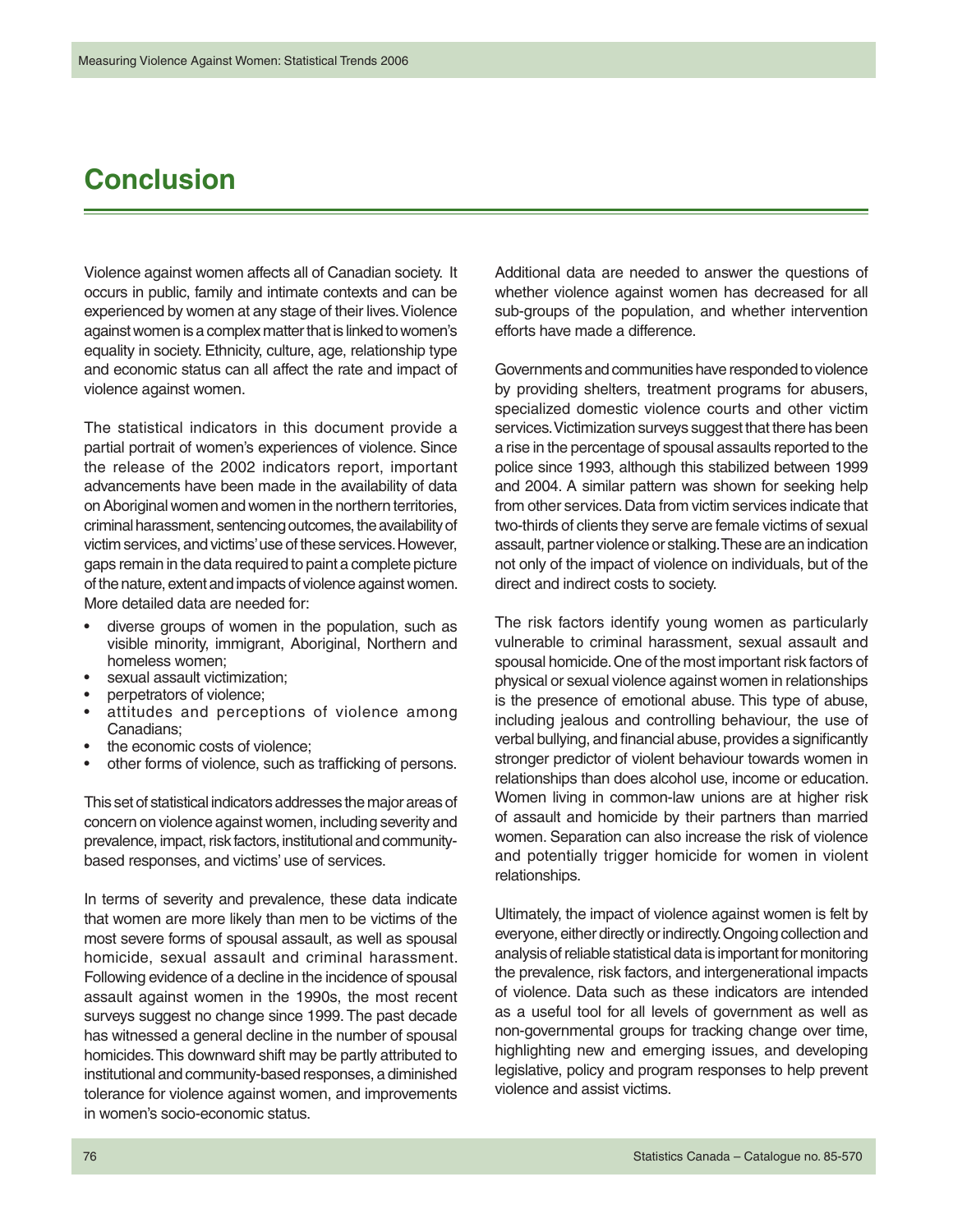# **Methodology**

Analysis in this document focuses on acts of violence against women that have been quantified using statistical survey techniques. This provides indicators on many aspects of violence against women, services provided to victims, and women's use of services. The analysis focuses on behaviours that could trigger a criminal justice response and addresses acts of violence against women that qualify as offences under the *Criminal Code* almost exclusively. The primary statistical data sources used to measure violence against women by Statistics Canada are victimization surveys, and data collected by police agencies, adult courts, emergency shelters for women and their children, and other service agencies providing assistance to crime victims.

#### **1 Victimization surveys**

In 1993, Health Canada commissioned Statistics Canada to conduct a large-scale survey dedicated to women's experiences of violence perpetrated against them by male aggressors. The Violence Against Women Survey (VAWS) involved telephone interviews with a random sample of 12,300 women about their adult experiences of sexual and physical assault by men, including male partners, friends, acquaintances or strangers. The survey also included questions related to non-criminal forms of sexual harassment and to women's fears of violence in public places.

Although the VAWS has not been repeated, some of the same or similar questions concerning spousal violence were included on the victimization cycle of the General Social Survey (GSS). A total of 14,269 women and 11,607 men were interviewed in the 1999 GSS. The GSS victimization survey was designed to be repeated every five years, thereby providing a reliable standard to measure experiences of violence over time. A third time point is provided by the 2004 GSS, in which 13,162 women and 10,604 men were interviewed. In 2004, respondents in the territories were also interviewed.

The GSS interviewed random samples of individuals 15 years of age and older about their experiences with crime in the previous year and their opinions concerning the justice system. Households were selected using randomdigit dialling techniques. Once a household was chosen, an individual 15 years of age or older was randomly selected to respond to the survey. Households were excluded from the survey when they had no telephone or when the chosen respondent could not speak English or French. Also excluded were individuals living in institutions.

The methodologies of the 1993 VAWS and the 1999 GSS differ in important ways. As the VAWS was a dedicated survey, it focused exclusively on matters relating to violence against women and employed only female interviewers. The 1999 and 2004 GSS, on the other hand, are general victimization surveys with a special module of questions related to spousal violence that is based on the VAWS. The GSS employs both male and female interviewers, although respondents are offered the opportunity to switch to an interviewer of the other sex if they are uncomfortable responding to sensitive questions during the interview. As a result of these methodological differences, comparisons between the two surveys must be made with caution.

Although improvements have been made in the methodology for interviewing women about violence, victimization surveys still have limitations. The fact that surveys are conducted only in Canada's two official languages presents a significant barrier for the full inclusion of Aboriginal and immigrant women in Canadian statistics. According to the 2001 Census, 2.6 million women in Canada were not fluent in either English or French. In many northern communities in Canada, especially those in the territories, older Aboriginal women have maintained their culture and language and many would not be able to participate in a telephone survey. Because interviewers did not use Aboriginal and Inuit languages, many Northern women were excluded.

The methodology of victimization surveys also does not allow for the inclusion of households without telephones or households with cellular telephones only. While telephone surveys are significantly better at generating responses than a standard mail or e-mail survey, this method automatically excludes households without telephones. These represent a small percentage of all households—about 4%—but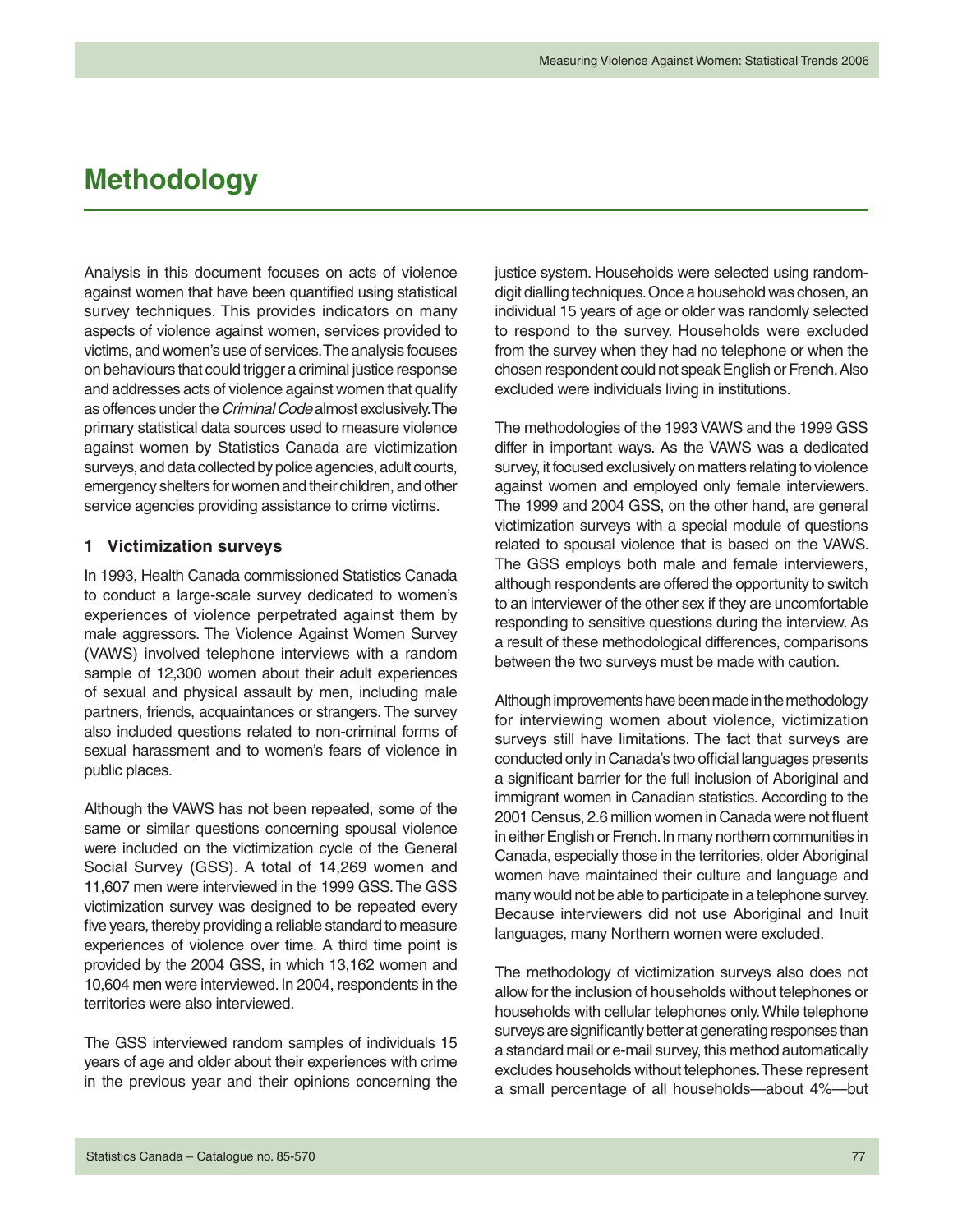|                           | <b>1993 VAWS</b> |          | 1999 GSS | 2004 GSS |        |
|---------------------------|------------------|----------|----------|----------|--------|
|                           | Women            | Women    | Men      | Women    | Men    |
| Newfoundland and Labrador | 705              | 1,045    | 784      | 642      | 469    |
| Prince Edward Island      | 322              | 274      | 185      | 317      | 240    |
| Nova Scotia               | ,012             | 666      | 537      | 777      | 566    |
| <b>New Brunswick</b>      | 826              | 650      | 537      | 783      | 552    |
| Quebec                    | .912             | 2,601    | 2,030    | 2,504    | 2,142  |
| Ontario                   | 2,502            | 4,245    | 3.472    | 3,757    | 3,053  |
| Manitoba                  | 900              | 664      | 537      | 1,139    | 864    |
| Saskatchewan              | 869              | 649      | 542      | 738      | 630    |
| Alberta                   | .503             | 1,478    | 1,298    | 1,185    | 1.001  |
| <b>British Columbia</b>   | .749             | 1,997    | 1,685    | 1,320    | 1,087  |
| <b>Total</b>              | 12,300           | 14,269   | 11,607   | 13,162   | 10,604 |
| <b>Territories</b>        | $\cdots$         | $\cdots$ | $\cdots$ | 677      | 613    |

#### **Number of women and men interviewed for the 1993 Violence Against Women Survey (VAWS) and the 1999 and 2004 General Social Survey (GSS) on Victimization**

... not applicable

excluding those without telephone access may underrepresent certain groups in the population, such as lower income groups, northern people living in traditional communities, rural people, or women living in shelters or on the street as a direct result of violent victimization. Excluding those with only cell phones may underestimate young, single adults and transient populations.

In addition, although the sample sizes used in these surveys are relatively large, analysis of smaller groups is not always possible. Without disaggregated information the indicators cannot show in detail the unique experiences of Aboriginal women, immigrant and refugee women, visible minority women, women with disabilities, teenaged and younger girls, older women, women living in low income situations, women in rural and remote communities, and lesbian and bisexual women.

#### **How violence is measured using victimization surveys**

Violence by a spouse or common-law partner is measured in the General Social Survey on Victimization (GSS) and the Violence Against Women Survey (VAWS) by a module of 10 questions. This approach consists of asking respondents about specific actions instead of simply asking about "violence" or "assaults", in order to minimize differing interpretations of what constitutes violent behaviour. The module of questions with introductory statement follows:

It is important to hear from people themselves if we are to understand the serious problem of violence in the home. I'm going to ask you 10 short questions and I'd like you to tell me whether, in the past five years, your spouse/partner has done any of the following to you. Your responses are important whether or not you have had any of these experiences. Remember that all information provided is strictly confidential.

During the past five years, has your partner:

- 1. threatened you with his/her fist or anything else that could have hurt you?
- 2. thrown anything at you that could have hurt you?
- 3. pushed, grabbed or shoved you in a way that could have hurt you?
- 4. slapped you?
- 5. kicked, bitten, or hit you with his/her fist?
- 6. hit you with something that could have hurt you?
- 7. beaten you?
- 8. choked you?
- 9. used or threatened to use a gun or knife on you?
- 10. forced you into any unwanted sexual activity by threatening you, holding you down, or hurting you in some way?

In the VAWS, these 10 questions were asked in order. In the GSS, the first two questions were given in sequence to all respondents and the remaining eight questions were asked in random order.

#### **How criminal harassment is measured**

The series of questions designed to measure the prevalence of criminal harassment or stalking conforms to the *Criminal Code* definition and includes:

In the past five years, have you been the subject of repeated and unwanted attention that caused you to fear for your safety or the safety of someone known to you? By that I mean has anyone: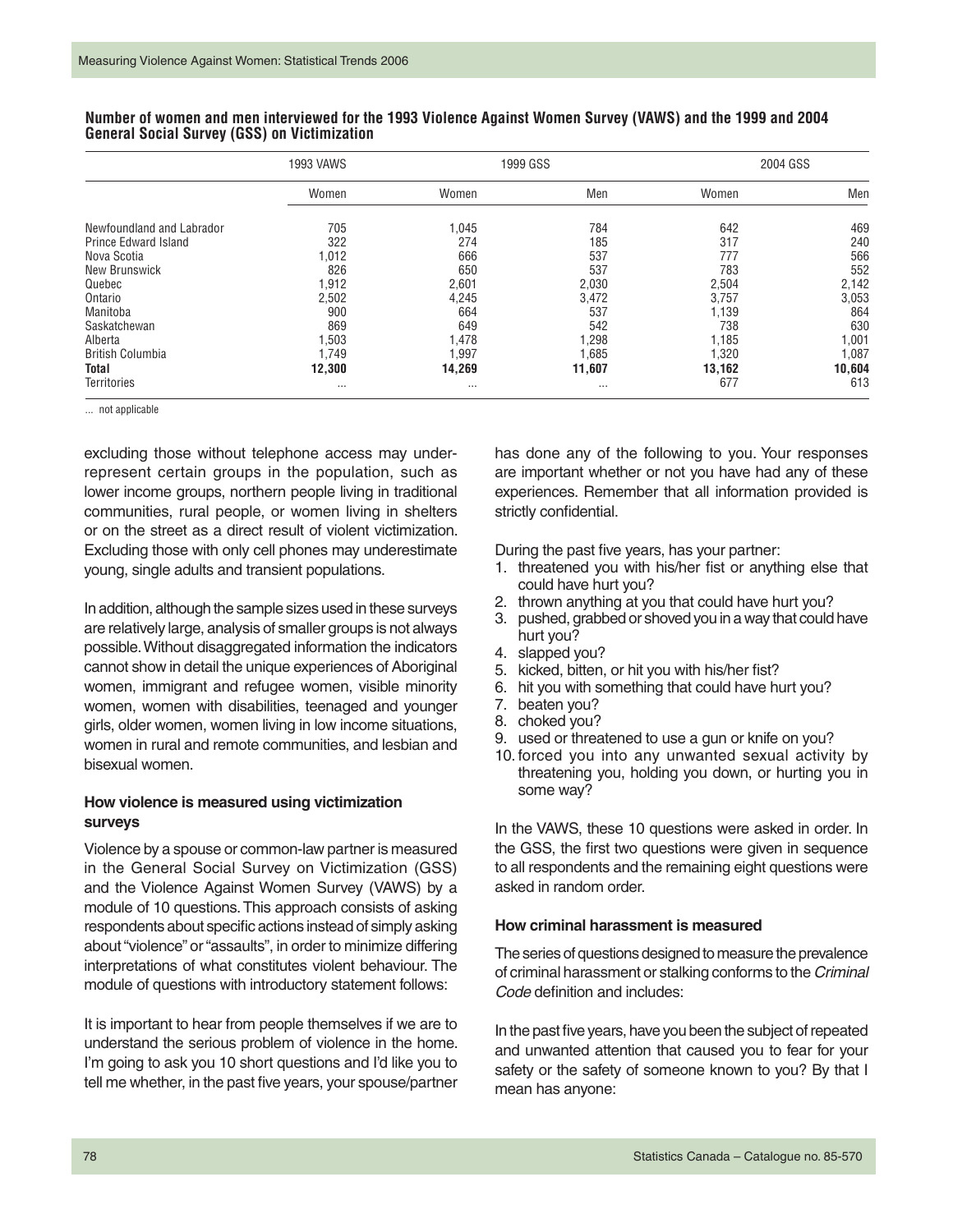- 1. phoned you repeatedly or made silent or obscene phone calls?
- 2. followed you or spied on you?
- 3. waited outside your home?
- 4. waited outside your place of work or school or other places you were, when they had no business being there?
- 5. sent you unwanted e-mail messages?
- 6. sent you unwanted gifts, letters or cards?
- 7. persistently asked you for a date and refused to take no for an answer?
- 8. tried to communicate with you against your will in any other way?

If the respondent stated that they had experienced at least one of these acts they were then asked, "Did you fear for your safety or the safety of someone known to you?" If the respondent stated "yes", they then were considered to be a stalking victim.

In addition to these questions, respondents were asked two additional questions that did not require them to state that they felt fear because threats were explicit in the questions. Respondents who responded yes to either of these questions were also considered to be victims of stalking.

- 9. In the past five years, has anyone attempted to intimidate or threaten you by threatening or intimidating someone else?
- 10. In the past five years, has anyone attempted to intimidate or threaten you by hurting your pet(s) or damaging your property?

### **2 Police statistics**

#### **Uniform Crime Reporting Survey**

The Canadian Centre for Justice Statistics, a division of Statistics Canada, developed the Uniform Crime Reporting Survey (UCR) with the co-operation and assistance of the Canadian Association of Chiefs of Police. The aggregate UCR Survey, which became operational in 1962, collects crime and traffic statistics reported by all police agencies in Canada. UCR survey data reflect reported crimes that have been substantiated (or founded) through police investigation.

More detailed incident-based crime statistics are collected through the Incident-based Uniform Crime Reporting Survey (UCR2 Survey). This survey allows detailed examination of accused and victim characteristics, as well as characteristics of the incident itself. Collection began in 1988. By 2004, 166 police agencies in nine provinces, representing 53% of the national volume of reported crime, were responding to the UCR2 Survey. The sample of police forces is not nationally representative. The largest percentage of cases originates in Ontario and Quebec.

The UCR2 Trend Database contains historical data, which permits the analysis of trends in the characteristics of incidents, accused and victims, such as weapon use and victim/accused relationship. This database currently includes 68 police services that have reported to the UCR2 Survey consistently since 1998. These accounted for 37% of the national volume of crime in 2004.

#### **Homicide Survey**

The Homicide Survey has provided detailed police-reported data on homicide incidents since 1974. When police become aware of a homicide, a survey questionnaire is completed. The count for a particular year represents all homicides reported in that year, regardless of when the death actually occurred. The survey remained unchanged until 1991, at which time more detailed information was collected. A question regarding the history of domestic violence between the accused and victim, and more detailed victim-offender relationship categories were added to the survey in 1991.

### **3 Adult Criminal Court Survey**

The Adult Criminal Court Survey (ACCS) provides a database of statistical information on the processing of cases through the adult criminal court system. The survey consists of a census of *Criminal Code* and other federal statute charges dealt with in adult criminal courts. The ACCS represents approximately 90% of the national adult criminal court caseload. Manitoba is not included in the survey for any year. Data from Nunavut were included as part of the Northwest Territories prior to April 1, 1999; however, Nunavut has not reported to the ACCS since the creation of the territory. Data from the Northwest Territories are not available for 1996/97, 2000/01, 2001/02, 2002/03, or 2003/04. New Brunswick and British Columbia began reporting to the ACCS in 2001/02. Also, information from Quebec's municipal courts (which account for approximately one-quarter of *Criminal Code* charges in that province) is not yet collected. With the exception of Prince Edward Island, Nova Scotia, New Brunswick, Alberta, British Columbia and Yukon, no data are provided from superior courts.

The absence of data from all but six superior court jurisdictions may result in a slight underestimation of the severity of sentences imposed across Canada. The reason for this is that some of the most serious cases, which are likely to result in the most severe sanctions, are processed in superior courts.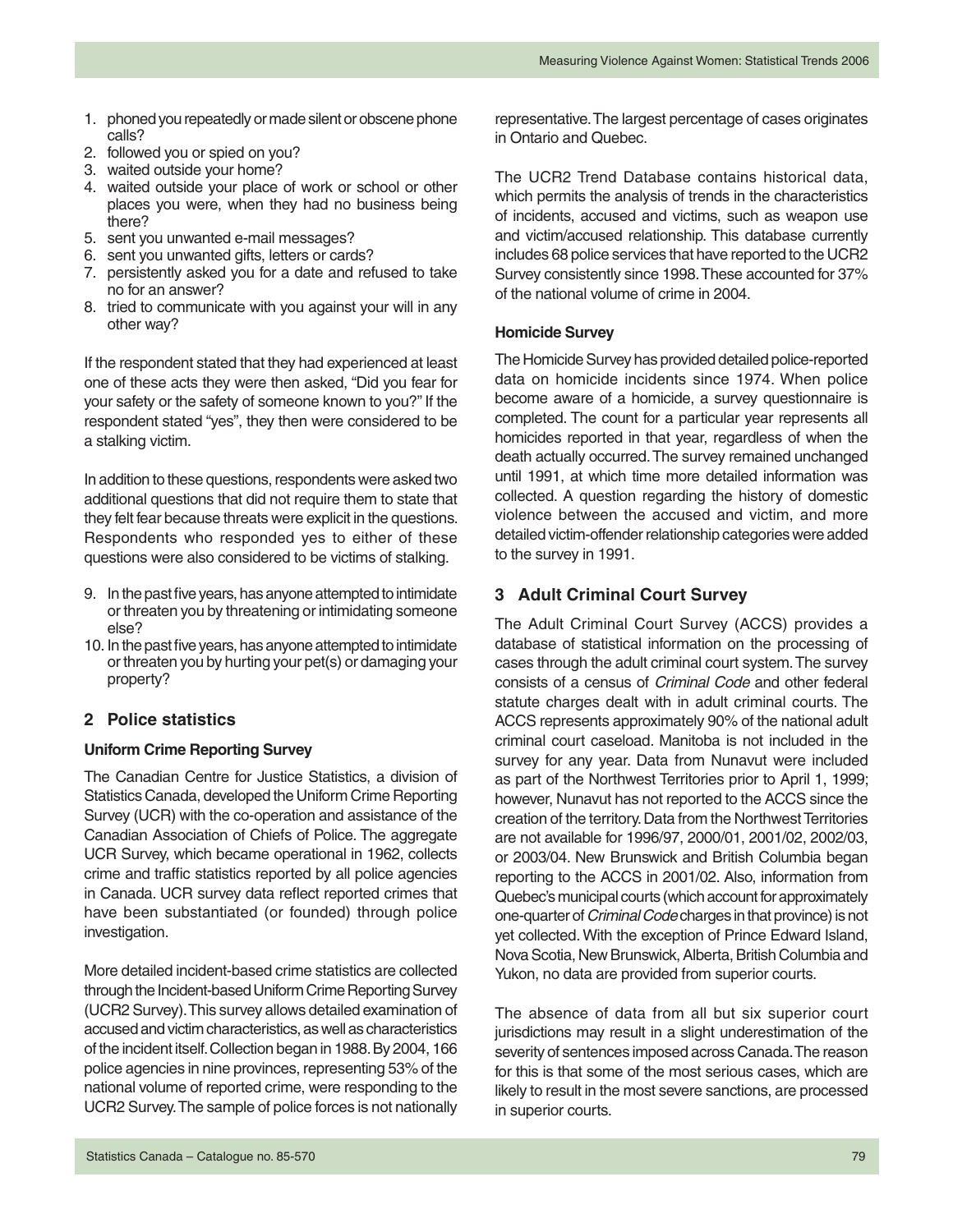#### **4 UCR2-ACCS linked database**

A pilot study linked data from the UCR2 Survey for the years 1997 through 2001 to cases with convictions for violent crimes from the ACCS for the years 1997/98 through 2001/02. The UCR2 variables that were linked to the court files include: relationship of victim to accused; sex of victim; age of victim; level of injury; and presence and type of weapon. The objective of this study was to examine court outcomes of spousal violence cases. As these variables are in the UCR2 but not the ACCS, analysis was made possible through this linkage process.

Coverage for the UCR2 and ACCS databases includes 18 urban areas in four provinces for the study period 1997/98 to 2001/02 (Newfoundland and Labrador, Ontario, Saskatchewan and Alberta). The 18 urban areas that are included in the pilot project are:

| St. John's           | Windsor    | Waterloo           | Kingston  |
|----------------------|------------|--------------------|-----------|
| Stratford            | London     | <b>Thunder Bay</b> | Brantford |
| Ottawa               | Toronto    | Guelph             | Niagara   |
| Edmonton             | Calgary    | Regina             | Saskatoon |
| <b>Prince Albert</b> | Lethbridge |                    |           |

Because the study focuses on selected urban areas, it is not a representative sample, but rather a location-specific analysis of sentencing patterns. Data from these urban areas are rolled up to produce a total for all areas.

#### **5 Transition Home Survey**

The Transition Home Survey was developed under the federal government's Family Violence Initiative in consultation with provincial and territorial governments and transition home associations. The objectives of the survey are to collect information on residential services for abused women and their children during the previous 12 months of operation, and to provide a one-day snapshot of the clients being served on a specific day. In 1991/92,

Statistics Canada began to collect basic information on transition home services and clientele. The survey was repeated with some changes in 1992/93, 1994/95, 1997/98, 1999/00, 2001/02 and 2003/04.

The Transition Home Survey is a mail-out/mail-back census survey of all residential facilities providing services to abused women and their children. In 2003/04, of the 543 residential facilities providing services to abused women and their children, 473 returned their questionnaires for a response rate of 87%. Separate questionnaires were completed for facilities that had two or more residences under the same name or address.

#### **6 Victim Services Survey**

The Victim Services Survey was funded by Justice Canada's Policy Centre for Victim Issues. The objectives are to provide a profile of victim service agencies, information on the types of services offered, and some insight into the clients who use them through a snapshot of clients serviced on October 22, 2003.

Victim services are defined as agencies that provide direct services to primary or secondary victims of crime and are funded in whole or in part by a ministry responsible for justice matters. The survey covers system-based, policebased, court-based and community-based agencies, sexual assault centres, criminal injuries compensation programs and other financial benefit programs. Corrections-based victim services are not included.

The Victim Services Survey is a mail-out/mail-back questionnaire and is intended to be a census of all victim service agencies that fall within its scope. Of the 606 agencies eligible to respond, 492 responses were received representing 81% of agencies. This survey will be repeated in 2005/06.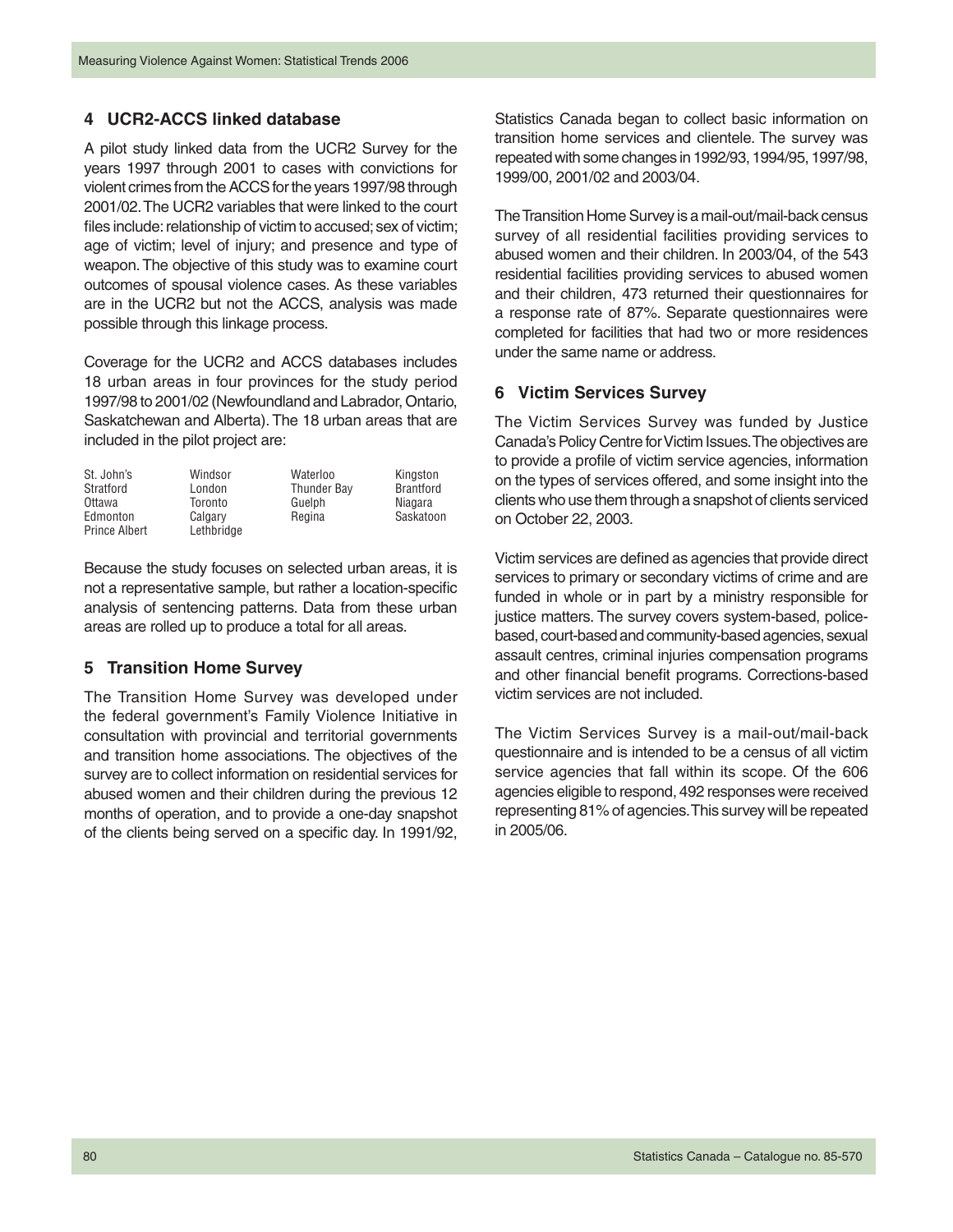# **Endnotes**

- 1. Provincial variations in the changing severity of spousal assault against women cannot be assessed as sample sizes in some provinces were too small to produce reliable estimates.
- 2. In order to make comparisons among geographic regions with different population sizes, it is necessary to standardize rates to a common unit. Rates of spousal homicide are presented as the number per 100,000 couples because of the small number of homicides in most jurisdictions.
- 3. A one-year snapshot is used to assess risk factors for violence, since many of these factors can change over time.
- 4. In Figure 24 "sexual offences" include sexual assaults and other types of sexual offences related to child victims.
- 5. In Figure 25, separated women in the Homicide Survey include separations from married or common-law partners. Rates cannot be calculated as these data are not available from the Census.
- 6. Visible minority status was defined as persons, other than Aboriginal peoples, who are non-Caucasian in race or non-white in colour. The visible minority population includes those reporting themselves as Chinese, South Asian, Black, Arab/West Asian, Filipino, Southeast Asian, Latin American, Japanese, Korean and Pacific Islander.
- 7. Shelter facilities are funded by a variety of sources, including federal and provincial governments. Provincial data on numbers of shelters are not presented since definitions used by Statistics Canada are broader than those typically used by provincial governments. The definition used by Statistics Canada includes shelters on reserves, those funded by federal and municipal governments, and those privately operated.
- 8. The Victim Services Survey is intended to be a census of system-based, police-based and court-based victim services, sexual assault centres and financial compensation programs for victims of crime. As the range of community-based services is very broad, the

survey includes only those that receive funding from provincial and territorial ministries responsible for justice matters.

- 9. This sentencing study used data from 18 urban areas and is therefore not representative of all jurisdictions. See the Methodology section for details about the methodology used in this study.
- 10. Manitoba, the Northwest Territories and Nunavut do not participate in the Adult Criminal Court Survey (see the Methodology section).
- 11. *Final Report of the Ad Hoc Federal/Provincial/Territorial Working Group Reviewing Spousal Abuse Policies and Legislation.*
- 12. Victims' use of services will be affected in part by the availability of appropriate services for victims of violence, which in turn is affected by funding made available through governments and communities. Isolation in remote communities will also affect the extent to which victims of violence are able to access services.
- 13. Women who are admitted to a shelter more than once during the year will be counted more than once. Nearly one-third of women in shelters on April 14, 2004 had resided at that same shelter sometime in the past, almost half more than once in the previous year.
- 14. Some women and children may be turned away from more than one shelter on a single day, or may be counted as turned away at one shelter while being admitted to another on the same day.
- 15. Response rates varied among provinces and territories, from 100% of victim service agencies responding in Prince Edward Island and the Yukon to just 59% in Quebec.
- 16. This report uses the Aboriginal identity concept as the definition for the Aboriginal population. A total of 976,305 people identified with one or more Aboriginal groups (North American Indian, Métis or Inuit) in the 2001 Census. Assumptions about the Aboriginal identity of perpetrators of spousal violence should not be made based on the identity of victims.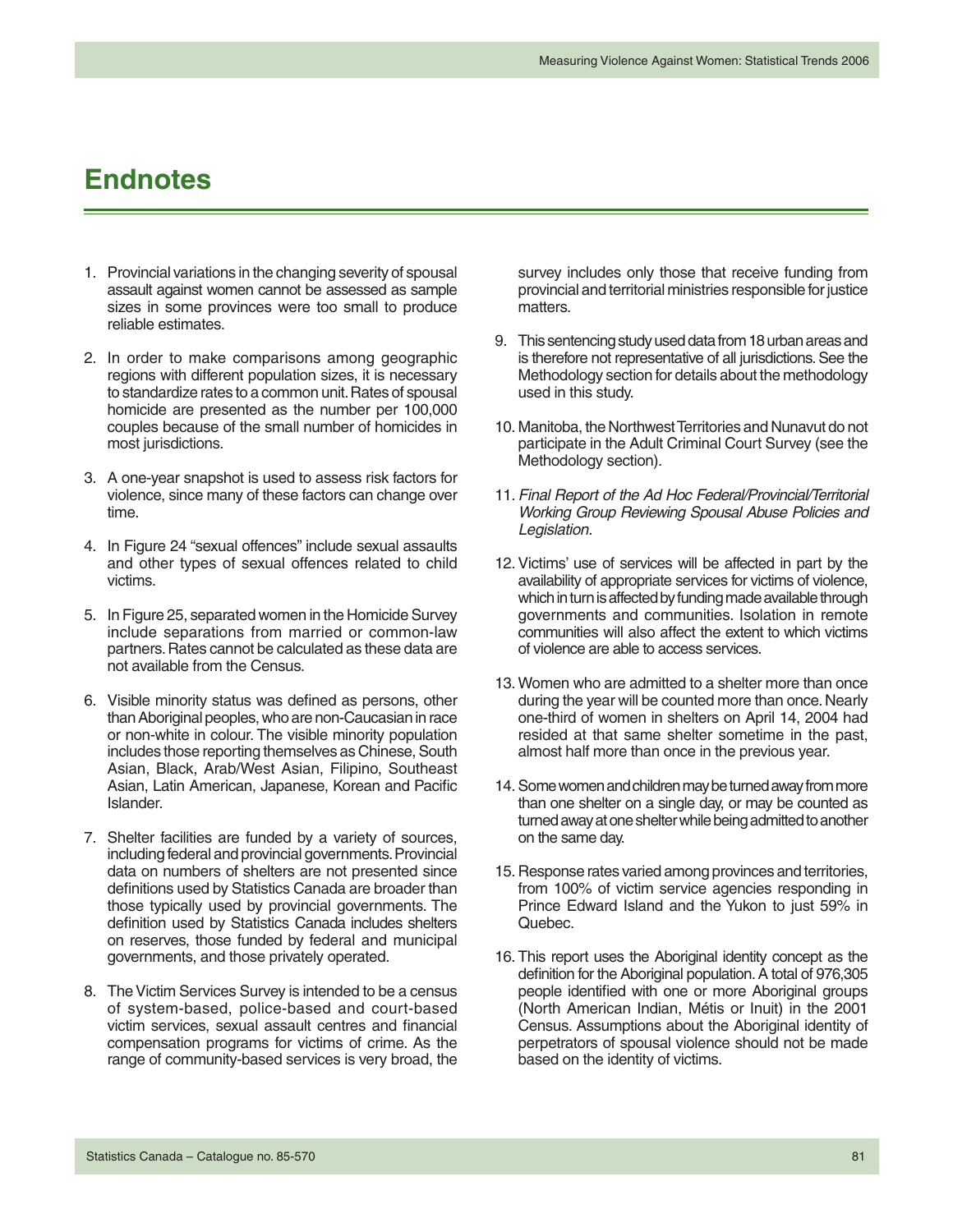# **Bibliography**

Barnett, O. and F. Fagan. 1993. "Alcohol Use in Male Spouse Abusers and their Female Partners." *Journal of Family Violence,* 8: 1-25.

Berman, H., J. Hardesty and J. Humphreys. 2004. Children of abused women. In Humphreys, J. and J. Campbell (eds.) *Family Violence and Nursing Practice.* New York: Lippincott Williams & Wilkins, p. 150-185.

Bowlus, A., K. McKenna, T. Day and D. Wright. 2003. The *Economic Costs and Consequences of Child Abuse.*  Ottawa: The Law Commission of Canada.

Brownridge., D. 2003. "Male partner violence against Aboriginal women in Canada: An empirical analysis." *Journal of Interpersonal Violence,* 18 (1): 65-83.

Brzozowski, J.A., A. Taylor-Butts and S. Johnson. 2006. "Victimization and offending among the Aboriginal population in Canada." *Juristat,* 26, 3, Catalogue no. 85- 002-XPE. Ottawa: Statistics Canada.

Committee on the Elimination of All Forms of Discrimination Against Women (CEDAW). 28th session, 13-31 January 2003. Consideration of Reports Submitted by States Parties under Article 18 of the Convention. Concluding Observations of the Committee: Canada. Fifth Periodic Report.

Crawford, M. and R. Gartner. 1992. *Women Killing: Intimate Femicide in Ontario,* 1974-1990. Toronto: Women We Honor Action Committee.

Dawson, M. 2004. "Criminal Justice Outcomes in Intimate and Non-intimate Partner Homicide Cases." *Research Report,* rr04-6e. Ottawa: Department of Justice Canada, Research and Statistics Division.

-. 2001. "Examination of Declining Intimate Partner Homicide Rates: A Literature Review." *Research Report,*  2001-10. Ottawa: Department of Justice Canada, Research and Statistics Division.

Day, T. 1995. *The health-related costs of violence against women in Canada: The tip of the iceberg.* London, Ont.: Centre for Research on Violence Against Women and Children.

Department of Justice Canada. 1999. *A Handbook for Police and Crown Prosecutors on Criminal Harassment.*  Ottawa.

Dugan, L., D.S. Nagin and R. Rosenfeld. 1999. *"Explaining the Decline in Intimate Partner Homicide: The Effects of Changing Domesticity, Women's Status, and Domestic Violence Resources.*" *Homicide Studies*, 3 (3): 187-214.

Fagan, R., O. Barnett, and J. Patton. 1988. "Reasons for Alcohol Use in Maritally Violent Men." *American Journal of Drug and Alcohol Abuse,* 14: 371-392.

Fantuzzo, J. W., L. M. DePaola, L. Lambert, T. Martino, G. Anderson and S. Sutton. 1991. "Effects of interparental violence on the psychological adjustment and competencies of young children." *Journal of Consulting and Clinical Psychology,* 59: 258-265.

Federal-Provincial-Territorial Ministers responsible for the Status of Women. 2002. *Assessing Violence Against Women: A Statistical Profile. Ottawa: Status of Women* Canada.

Federal-Provincial-Territorial Working Group. 2003. *Final report of the ad hoc working group reviewing spousal violence policies and legislation.* Ottawa: Justice Canada.

Fugate, M., L. Landis, K. Riordan, S. Naureckas, and B. Engel. 2005. "Barriers to Domestic Violence Help Seeking: Implications for Intervention". *Violence Against Women, 11(3): 290-310.*

Gannon, M. and J.A. Brzozowski. 2004. "Sentencing in cases of family violence." In Brzozowski, J.A. (ed). *Family Violence in Canada, 2004.* Catalogue no. 5-224-XI.E. Ottawa: Statistics Canada, pp. 53-75.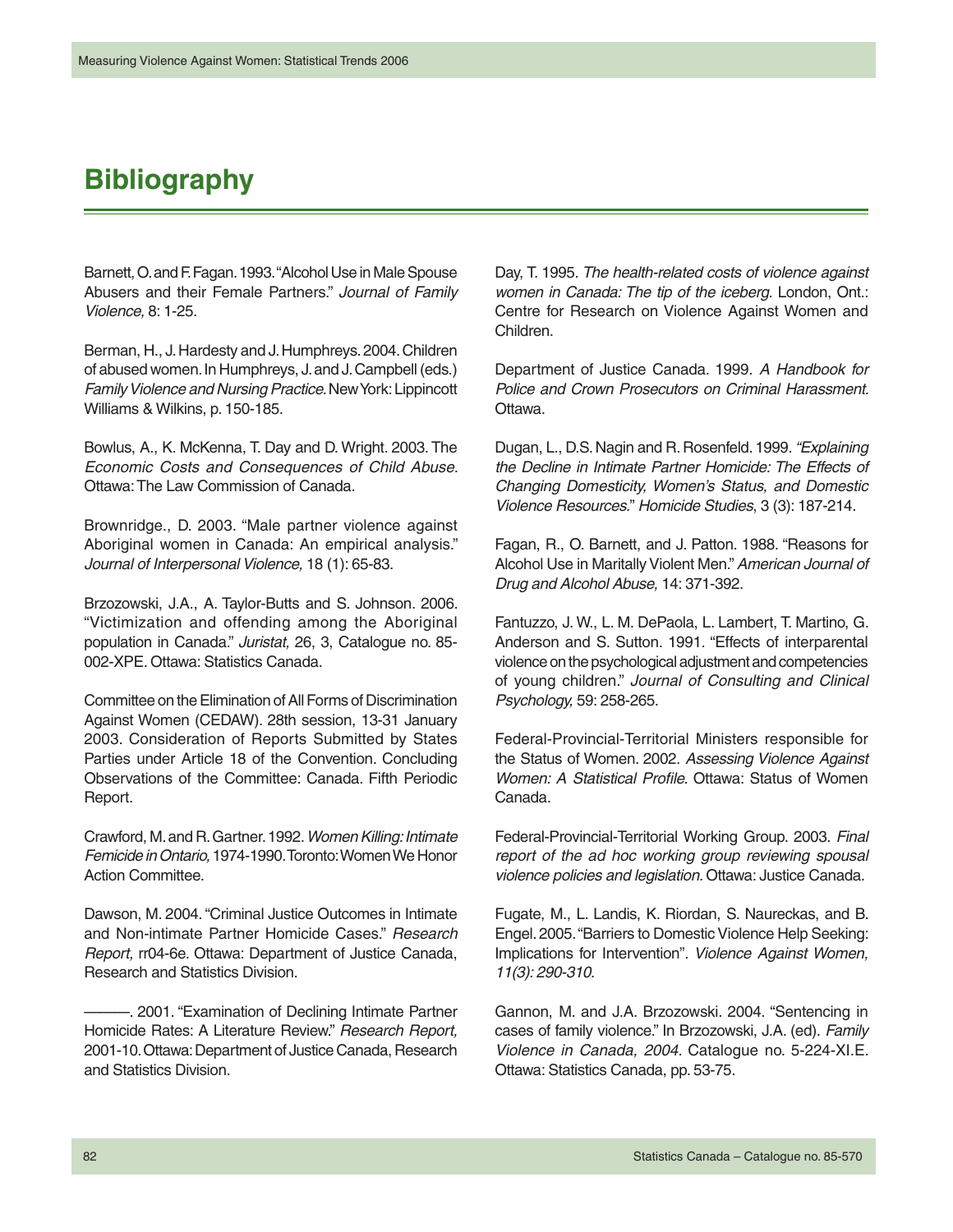Gauthier, S and D. Laberge. 2000. "Entre les attentes face à la judiciarisation et l'issue des procédures : réflexion à partir d'une étude sur le traitement judiciaire des causes de violence conjugale." *Criminologie,* 33 (2): 31-53.

Golden, A., W. H. Currie, E. Greaves and E. J. Latimer. 1999. *Taking responsibility for homelessness: An action plan for Toronto.* Report on the Mayor's Homelessness Action Task Force. Toronto.

Graham-Bermann, S.A. and A.A. Levendosky. 1998. "The social functioning of pre-school age children whose mothers are emotionally and physically abused." *Journal of Emotional Abuse,* 1 (1): 59-84.

Greaves, L., O. Hankivsky and J. Kingston-Riechers. 1995. *Selected estimates of the cost of violence against women.*  London, Ont.: Centre for Research on Violence Against Women and Children.

Health Canada. n.d.

| -. 2004. Canada's Treatment Programs         |
|----------------------------------------------|
| for Men Who Abuse Their Partners. Ottawa.    |
| -. 2002. Canada's Treatment Programs for Men |
| Who Abuse Their Partners. Ottawa.            |
| -. 1999. Canada's Treatment Programs for Men |
| Who Abuse Their Partners. Ottawa.            |
| -. 1997. Canada's Treatment Programs for Men |

 *Who Abuse Their Partners.* Ottawa. ———. 1994. *Canada's Treatment Programs for Men* 

 *Who Abuse Their Partners.* Ottawa.

Hoffart, I. and M. Clarke. 2004. *Home Front Evaluation: Final Report. Calgary:* Written for the HomeFront Evaluation Committee.

Hornick, J., M. Boyes, L. Tutty, L. White, 2005. *The Domestic Violence Treatment Option (DVTO), Whitehorse, Yukon: Final Evaluation Report.* Calgary: Canadian Research Institute for Law and the Family.

Hotton, T. 2003. *Childhood aggression and exposure to violence in the home.* Crime and Justice Research Paper Series. Catalogue no. 85-561-MIE 2003. Ottawa: Statistics Canada.

International Covenant on Civil and Political Rights, Human Rights Committee, United Nations 85th Session, 27-28 October, 2005.

Jaffe, P.G., D.A. Wolfe and S.K. Wilson. 1990. *Children of Battered Women.* Newbury Park, CA: Sage.

Johnson, H. 2001. "Contrasting Views of Alcohol in Wife Assault." *Journal of Interpersonal Violence,* 16 (1): 54-72.

Johnson, H. and T. Hotton. 2003. "Losing control: Homicide risk in estranged and intact intimate relationships." *Homicide Studies,* 7 (1): 58-84.

Kantor, G. and M. Straus. 1990. "The 'drunken bum' theory of wife beating." In Straus, M. and R. Gelles (eds.) *Physical Violence in American Families: Risk Factors and Adaptations to Violence in 8,145 Families.* New Brunswick: Transaction, pp. 203-224.

Kelly, L., J. Lovett, and L. Regan. 2005. *A Gap or a Chasm?*  Attrition in Reported Rape Cases. London: Home Office.

Kerr, R. and J. McLean. 1996. *Paying for violence: Some costs of violence against women in B.C.* British Columbia: Ministry of Women's Equality.

Kong, R. 2004. "Victim Services in Canada, 2002/2003." Juristat, 24, 11. Catalogue no. 85-002-XPE. Ottawa: Statistics Canada.

Kong, R. H. Johnson, S. Beattie, and A. Cardillo. 2003. "Sexual Offences in Canada." Juristat, 23, 6. Catalogue no. 85-002-XPE. Ottawa: Statistics Canada.

Lane, P., J. Bopp and M. Bopp. 2003. *Aboriginal Domestic Violence in Canada.* Ottawa: Aboriginal Healing Foundation.

LaRocque, E. 1994. *Violence in Aboriginal Communities.*  Ottawa: Royal Commission on Aboriginal Peoples.

Leonard, K. E. 1999. "Alcohol Use and Husband Marital Aggression Among Newlywed Couples." In X. B. Arriaga and S. Oskamp (eds.). *Violence in Intimate Relationships.*  Thousand Oaks, CA: Sage, p. 113.

Lievore, D. 2003. *Non-reporting and Hidden Recording of Sexual Assault: An International Literature Review.*  Canberra: Commonwealth Government of Australia.

Logan, T., C. Leukefeld and B. Walker. 2000. *"Stalking as a variant of intimate violence: Implications from a young adult sample."* Violence and Victims, 15: 91-111.

<sup>———. 2001. &</sup>quot;Spousal violence after marital separation." *Juristat, 21, 7.* Catalogue no. 85-002-XPE. Ottawa: Statistics Canada.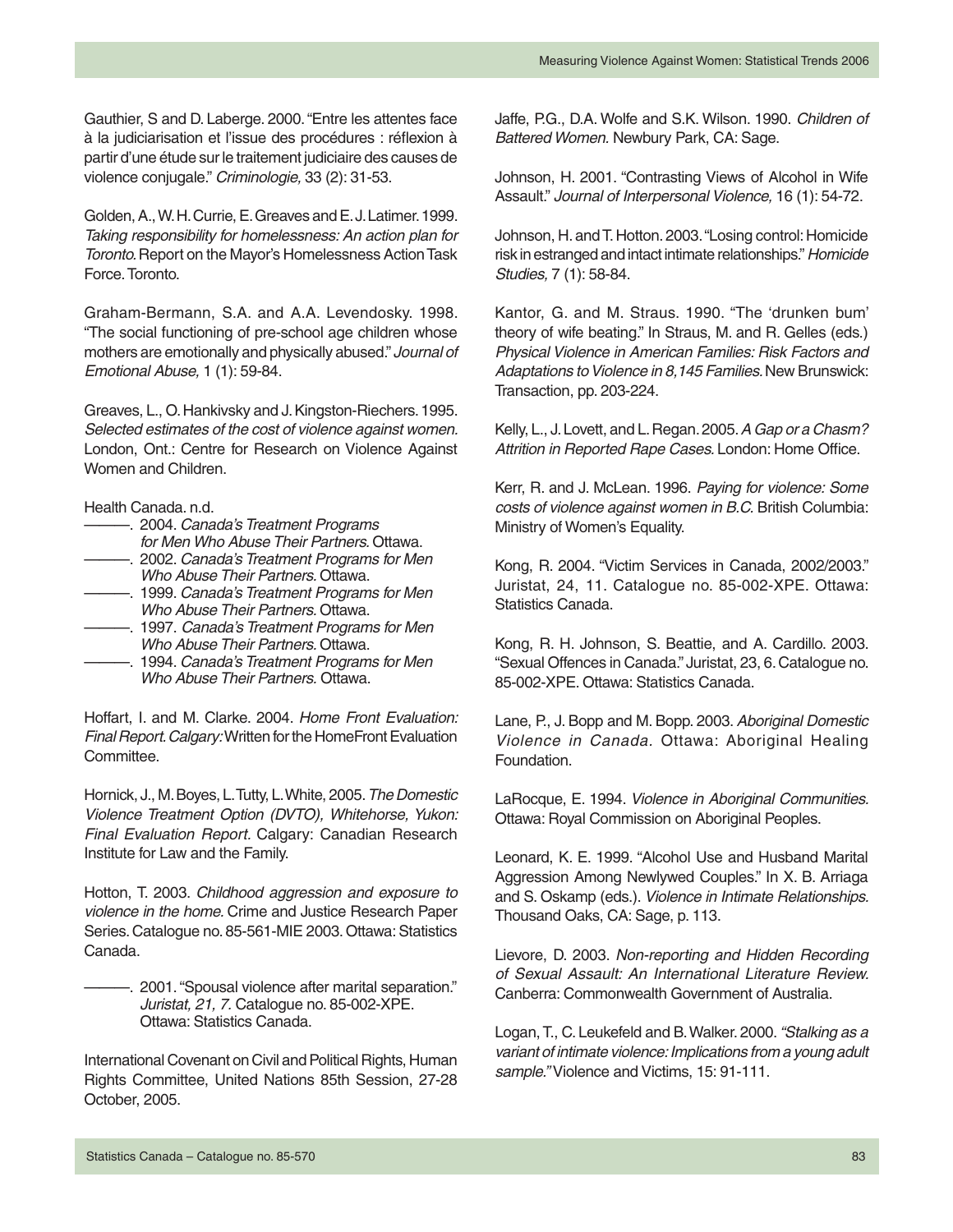Marshall, K. 2001. *"Part-time by choice.*" Perspectives on Labour and Income. 1, 2. Catalogue no. 75-0001-XPE. Ottawa: Statistics Canada.

McFarlane, J., J. Campbell and K. Watson. 2002. "Intimate partner stalking and femicide: urgent implications for women's safety." *Behavioral Sciences and the Law,* 20: 51-68.

Moore, T.E. and D.J. Pepler. 1998. "Correlates of adjustment in children at risk." In G.W. Holden, R. Geffner and E.N. Jouriles (eds). *Children exposed to marital violence: Theory, research, and applied issues.* Washington: American Psychological Association, p. 55.

O'Brien, M., R. S. John, G. Margolin and O. Erel. 1994. "Reliability and diagnostic efficacy of parents' reports regarding children's exposure to marital aggression." *Violence and Victims,* 9 (1): 45-62.

Ogrodnik, L. 2006. In *Family Violence in Canada: A Statistical Profi le, 2006,* Catalogue no. 85-224-XIE. Ottawa: Statistics Canada.

Palarea, R., M. Zona, J. Lane and J. Langhinrichsen-Rohling. 1999. "The dangerous nature of intimate relationship stalking: threats, violence, and associated risk factors." *Behavioral Sciences and the Law,* 17:269-283.

*Platform for Action and the Beijing Declaration.* Fourth World Conference on Women. Beijing, China 4-15 September 1995. United Nations, New York, 1996.

Pottie Bunge, V. 2002. "National Trends in Intimate Partner Homicide, 1974-2000." *Juristat.* 22, 5. Catalogue no. 85-002-XPE. Ottawa: Statistics Canada.

Reimer, J. 2005. "An Afterword." In L. Goyette (ed.) *Standing together: Women speak out about violence and abuse.*  Edmonton AB: Brindle & Glass, p. 223.

Rosenfeld, R. 1997. *"Changing Relationships Between Men and Women: A Note on the Decline in Intimate Partner Homicide."* Homicide Studies, 1: 72-83.

Royal Commission on Aboriginal Peoples (RCAP). 1996. *Gathering Strength: Report of the Royal Commission on Aboriginal Peoples,* Vol. 3. Ottawa. Supply and Services Canada.

Sauvé, J. and J. Reitano. 2005. *Police Resources in Canada, 2005.* Catalogue no. 85-225-XIE. Ottawa: Statistics Canada.

Statistics Canada. 2006.*Women in Canada: A Gender-Based Statistical Report.* Catalogue no. 89-503-XPE. Ottawa: Statistics Canada.

Taylor-Butts, A. 2005. "Canada's shelters for abused women." *Juristat,* 25, 3. Catalogue no. 85-002-XIE. Ottawa: Statistics Canada.

Tjaden, P. and N. Thoennes. 1998. "Stalking in America: Findings from the National Violence Against Women Survey." *Research in Brief.* NCJ 169592. Washington: National Institute of Justice.

United Nations Population Fund (UNFPA). 2005. *State of World Population 2005: The Promise of Equality.* New York: UNFPA.

US State Department. 2005. *Trafficking in Persons 2005.* Washington: US State Department.

Ursel, J. 2000. Winnipeg Family Violence Court Report. In Pottie Bunge, V. and D. Locke, *Family Violence in Canada: A Statistical Profi le, 2000.* Catalogue no. 85-224-XPE. Ottawa: Statistics Canada.

Wilson, M., H. Johnson and M. Daly. 1995. "Lethal and Non-lethal Violence Against Wives." *Canadian Journal of Criminology,* 37 (3): 331-361.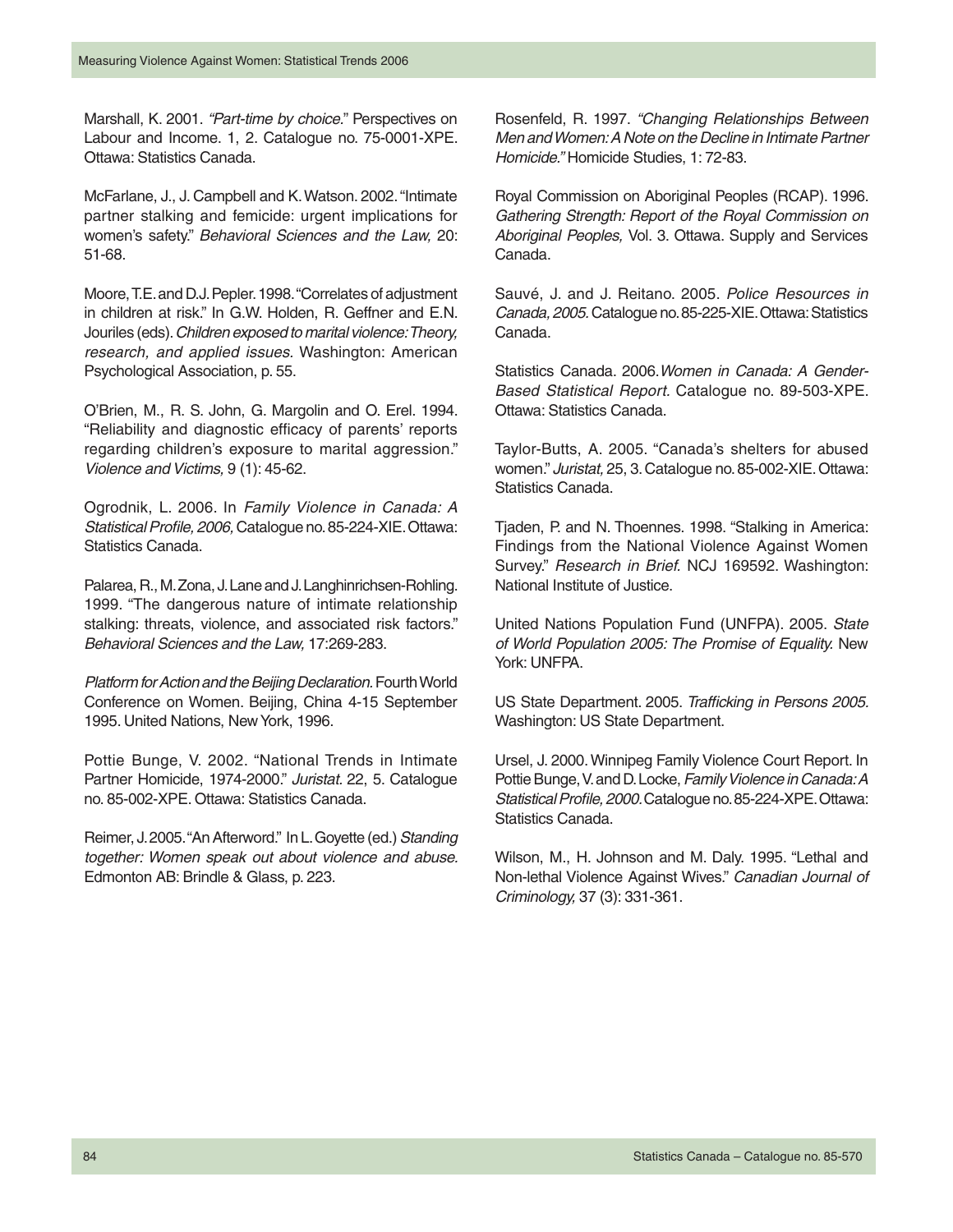# **Appendix 1**

## **Economic equality indicators**

The ability of women to leave violent relationships or situations where they are exposed to violence is related in part to their economic autonomy. For example, a woman in a violent relationship who is unable to afford housing on her income alone may be more inclined to remain with an abusive partner. While there are no recent national data on women's homelessness, in Toronto between 1988 and 1996 the percentage of single-parent families (most headed by women) using the emergency hostel system increased from 24% to 37%. They entered the hostel system at twice the rate of two-parent families (Golden et al. 1999). The number of shelters that provided this type of service increased during this same time period.

Indeed, economic inequality, which is higher for some groups of women, presents a barrier to ending violence against women. In 2003, the average earned income for Canadian women was about \$24,800, compared with \$39,100 for men. Overall that year, the average income for employed women was about 64% that for men. Just as vulnerability to violence may be a result of a woman's economic situation, for many, exposure to violence in previous relationships places them in situations of economic hardship. Studies indicate that 68% of all single mothers reported experiencing violence in previous marriages or common-law unions (Violence Against Women Survey 1993). Moreover, lone-parent families headed by women have by far the lowest incomes of all family types. In 2003, 38% of all families headed by lone-parent mothers had incomes that fell below the low income cut-off (LICO). In comparison, just 7% of non-elderly two-parent families with children, and 13% of male lone-parent families had low incomes that year (Statistics Canada 2006).

A large percentage of Aboriginal women have low incomes. In 2000, for example, 36% of Aboriginal women aged 15 and over had incomes below the LICO, compared with 32% of Aboriginal men and 17% of non-Aboriginal women. Moreover, in that same year, 73% of Aboriginal women who were lone parents lived below the LICO (Statistics Canada 2006).

Immigrant women, particularly recent immigrants, tend to have low incomes despite their usually higher levels of education than Canadian-born women. In 2000, the average income of immigrant women aged 15 and over was just 64% of that of their male counterparts. Close to one in five women living in Canada described themselves as an immigrant in 2001, some 2.6 million or 18% of the total female population.

A similar pattern exists for visible minority women, who have higher rates of completed university education than other women. However, in 2000, the average total incomes for visible minority women aged 15 years and over was  $$20,000$ , more than  $$3,000$  less than the figure for nonvisible minority women in Canada (\$23,300). In 2001, about one in ten women in Canada identified themselves as members of a visible minority community, some 1.6 million or 11% of the total female population (Statistics Canada 2006).

The following table (Table A1.1) provides an indication of the average income of men and women in Canada from 1991 to 2003. Table A1.2 also indicates the percentage of women in justice-related occupations from 1991 to 2001.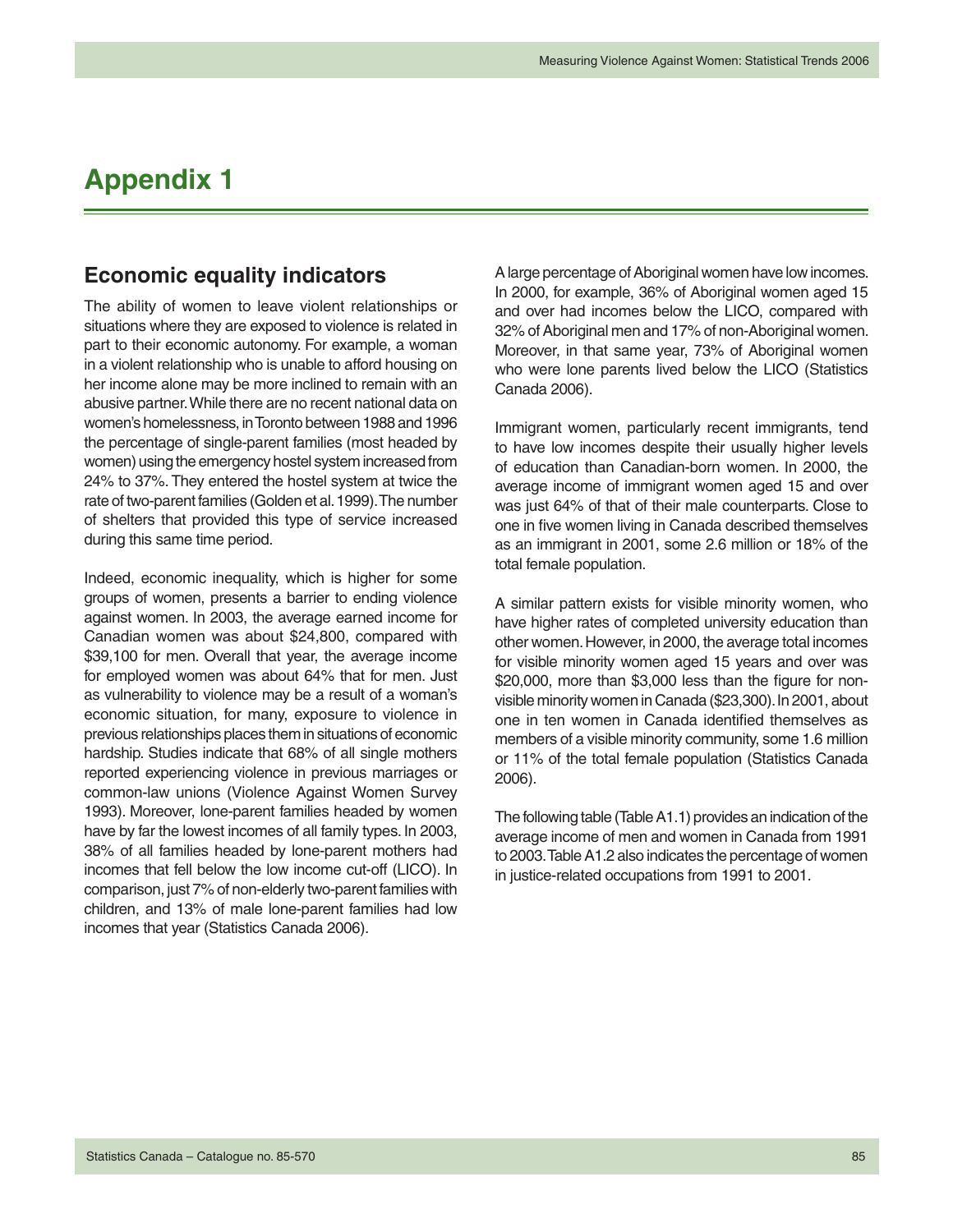#### **Table A1.1 Income and earnings trends**

|                                                     | 1991   | 1993   | 1995   | 1997   | 1999   | 2001   | 2003   |
|-----------------------------------------------------|--------|--------|--------|--------|--------|--------|--------|
| Average total income (2003 dollars)                 |        |        |        |        |        |        |        |
| Economic families <sup>1</sup>                      | 64,800 | 63,300 | 64,300 | 66,000 | 69,900 | 73,600 | 72,700 |
| Non-elderly families <sup>2</sup>                   | 67,500 | 66,000 | 66,900 | 69,100 | 73,300 | 77,500 | 76,400 |
| Couples without children                            | 64.000 | 64,200 | 63,500 | 69,300 | 69,600 | 74,900 | 70,900 |
| Two-parent families with children                   | 72,400 | 71.100 | 72,200 | 74.700 | 80.100 | 84,300 | 85,600 |
| Female-headed lone-parent families <sup>3</sup>     | 27.300 | 27.300 | 29.000 | 27.500 | 31.000 | 34,900 | 32,500 |
| Male-headed lone-parent families <sup>3</sup>       | 46,700 | 41,400 | 42,200 | 45,900 | 49,700 | 51,000 | 54,700 |
| Elderly families <sup>4</sup>                       | 49,300 | 48,300 | 50,400 | 46,600 | 49,100 | 49,600 | 50,200 |
| Unattached individuals                              | 26,700 | 26,900 | 27,100 | 26,400 | 28,800 | 29,600 | 30,900 |
| Non-elderly women                                   | 25.600 | 26.700 | 26.100 | 23,700 | 28,100 | 27,200 | 30,100 |
| Non-elderly men                                     | 30,600 | 30,900 | 30,500 | 29,300 | 32,000 | 33,700 | 34,400 |
| Elderly women                                       | 21,500 | 20,100 | 21,900 | 23,400 | 23,000 | 24,500 | 24,800 |
| Elderly men                                         | 24,400 | 24,500 | 27,100 | 28,300 | 28,100 | 28,600 | 29,600 |
| Women's earnings as a percentage of men's           |        |        |        |        |        |        |        |
| Full-year full-time workers                         | 68.7   | 71.3   | 72.4   | 68.3   | 68.4   | 69.9   | 70.5   |
| Percentage of families with low income <sup>5</sup> |        |        |        |        |        |        |        |
| Economic families                                   | 13.7   | 15.7   | 15.4   | 15.9   | 13.2   | 11.6   | 12.0   |
| Non-elderly families                                | 14.6   | 16.6   | 16.7   | 16.7   | 14.2   | 12.4   | 12.9   |
| Couples without children                            | 10.5   | 11.2   | 12.1   | 10.6   | 10.6   | 8.8    | 9.2    |
| Two-parent families with children                   | 11.4   | 13.2   | 13.8   | 13.5   | 11.2   | 10.4   | 9.8    |
| Female-headed lone-parent families                  | 60.9   | 60.2   | 59.2   | 58.9   | 51.4   | 45.0   | 48.9   |
| Male-headed lone-parent families                    | 24.9   | 32.6   | 33.2   | 26.0   | 22.2   | 21.0   | 20.0   |
| <b>Elderly families</b>                             | 8.4    | 10.2   | 8.2    | 11.4   | 7.4    | 6.6    | 6.7    |
| Unattached individuals                              | 44.1   | 45.3   | 43.6   | 46.7   | 42.9   | 39.1   | 38.0   |
| Non-elderly women                                   | 45.1   | 45.9   | 45.7   | 52.7   | 48.3   | 46.5   | 42.8   |
| Non-elderly men                                     | 37.4   | 39.2   | 40.5   | 42.9   | 39.2   | 34.0   | 34.4   |
| Elderly women                                       | 56.0   | 57.8   | 51.3   | 50.1   | 46.0   | 41.2   | 40.9   |
| Elderly men                                         | 43.5   | 41.3   | 29.8   | 33.7   | 33.7   | 31.6   | 31.6   |

1. Individuals (two or more people) sharing a common dwelling unit who are related by blood, marriage (including common-law relationships) or adoption.<br>2. Families in which the major income earner is under 65 years of age. income before tax (but after transfers). **Source:** Statistics Canada, CANSIM, table 202-0403 and Catalogue no. 75-202-XIE.

#### **Table A1.2 Women1 in justice-related occupations**

|                                                                 | 1991 | 1996    | 2001 |
|-----------------------------------------------------------------|------|---------|------|
|                                                                 |      | percent |      |
| Percentage of women in justice-related occupations <sup>2</sup> |      |         |      |
| Police officers                                                 |      | 10      | 14   |
| Lawyers and notaries                                            |      | 31      | 35   |
| Judges                                                          | 15   | 21      | 21   |
| Paralegal and related occupations                               | 76   | 79      | 81   |
| Probation and parole officers                                   | 50   | 47      | 54   |
| Correctional service officers                                   | 21   | 24      | 29   |

1. Refers to women aged 15 and older.<br>2. Based on the 1991 Standard Occupational Classification.<br>**Sources:** Statistics Canada, Catalogue no. 89-503, 85-225 and Censuses of Population and Housing, 1991, 1996 and 2001.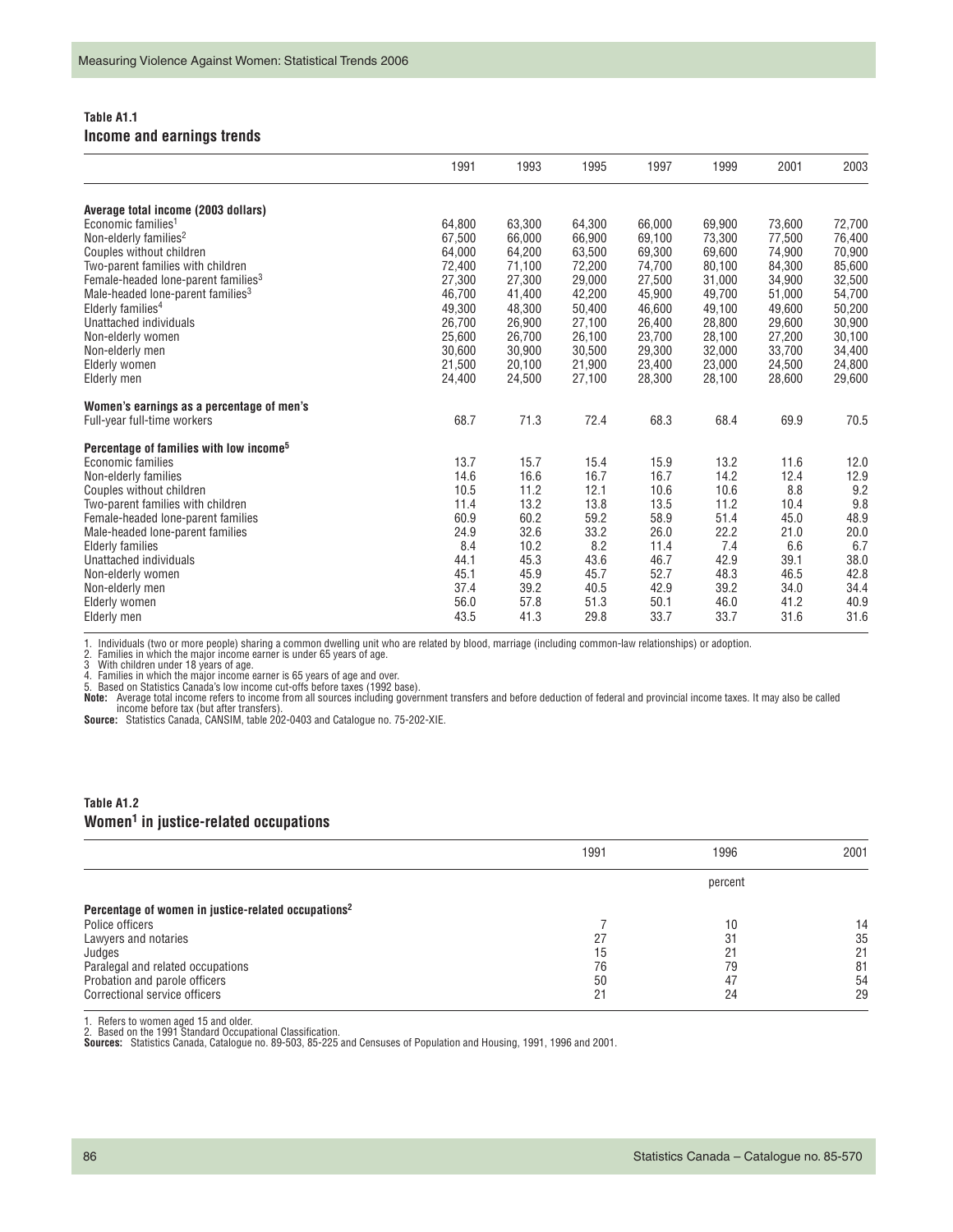# **Appendix 2**

### *Criminal Code* **Offences**

#### **Homicide**

- 222. (1) A person commits homicide when, directly or indirectly, by any means, he causes the death of a human being.
	- (2) Homicide is culpable or not culpable.
	- (3) Homicide that is not culpable is not an offence.
	- (4) Culpable homicide is murder or manslaughter or infanticide.
	- (5) A person commits culpable homicide when he causes the death of a human being,
		- (a) by means of an unlawful act;
		- (b) by criminal negligence;
		- (c) by causing that human being, by threats or fear of violence or by deception, to do anything that causes his death; or
		- (d) by wilfully frightening that human being, in the case of a child or sick person.
	- (6) Notwithstanding anything in this section, a person does not commit homicide within the meaning of this Act by reason only that he causes the death of a human being by procuring, by false evidence, the conviction and death of that human being by sentence of the law.

#### **Murder in commission of offences**

- 230. Culpable homicide is murder where a person causes the death of a human being while committing or attempting to commit ... section 271 (sexual assault), 272 (sexual assault with a weapon, threats to a third party or causing bodily harm), 273 (aggravated sexual assault), 279 (kidnapping and forcible confinement), ... whether or not the person means to cause death to any human being and whether or not he knows that death is likely to be caused to any human being, if
	- (a) The means to cause bodily harm for the purpose of
		- (i) facilitating the commission of the offence, or
		- (ii) facilitating his flight after committing or attempting to commit the offence, and the death ensues from the bodily harm;
- (b) The administers a stupefying or overpowering thing for a purpose mentioned in paragraph (a), and the death ensues therefrom; or
- (c) he wilfully stops, by any means, the breath of a human being for a purpose mentioned in paragraph (a), and the death ensues therefrom.

#### **Classification of murder**

- 231. (1) Murder is first-degree murder or second-degree murder.
	- (2) Murder is first-degree murder when it is planned and deliberate.
	- (3) Without limiting the generality of subsection (2), murder is planned and deliberate when it is committed pursuant to an arrangement under which money or anything of value passes or is intended to pass from one person to another, or is promised by one person to another, as consideration for that other's causing or assisting in causing the death of anyone or counselling another person to do any act causing or assisting in causing that death ...
	- (5) Irrespective of whether a murder is planned and deliberate on the part of any person, murder is first-degree murder in respect of a person when the death is caused by that person while committing or attempting to commit an offence under one of the following sections: ...
		- (b) section 271 (sexual assault);
		- (c) section 272 (sexual assault with a weapon, threats to a third party or causing bodily harm);
		- (d) section 273 (aggravated sexual assault);
		- (e) section 279 (kidnapping and forcible confinement); or
		- (f) section 279.1 (hostage taking).
	- (6) Irrespective of whether a murder is planned and deliberate on the part of any person, murder is first-degree murder when the death is caused by that person while committing or attempting to commit an offence under section 264 (*criminal harassment*) and the person committing that offence intended to cause the person murdered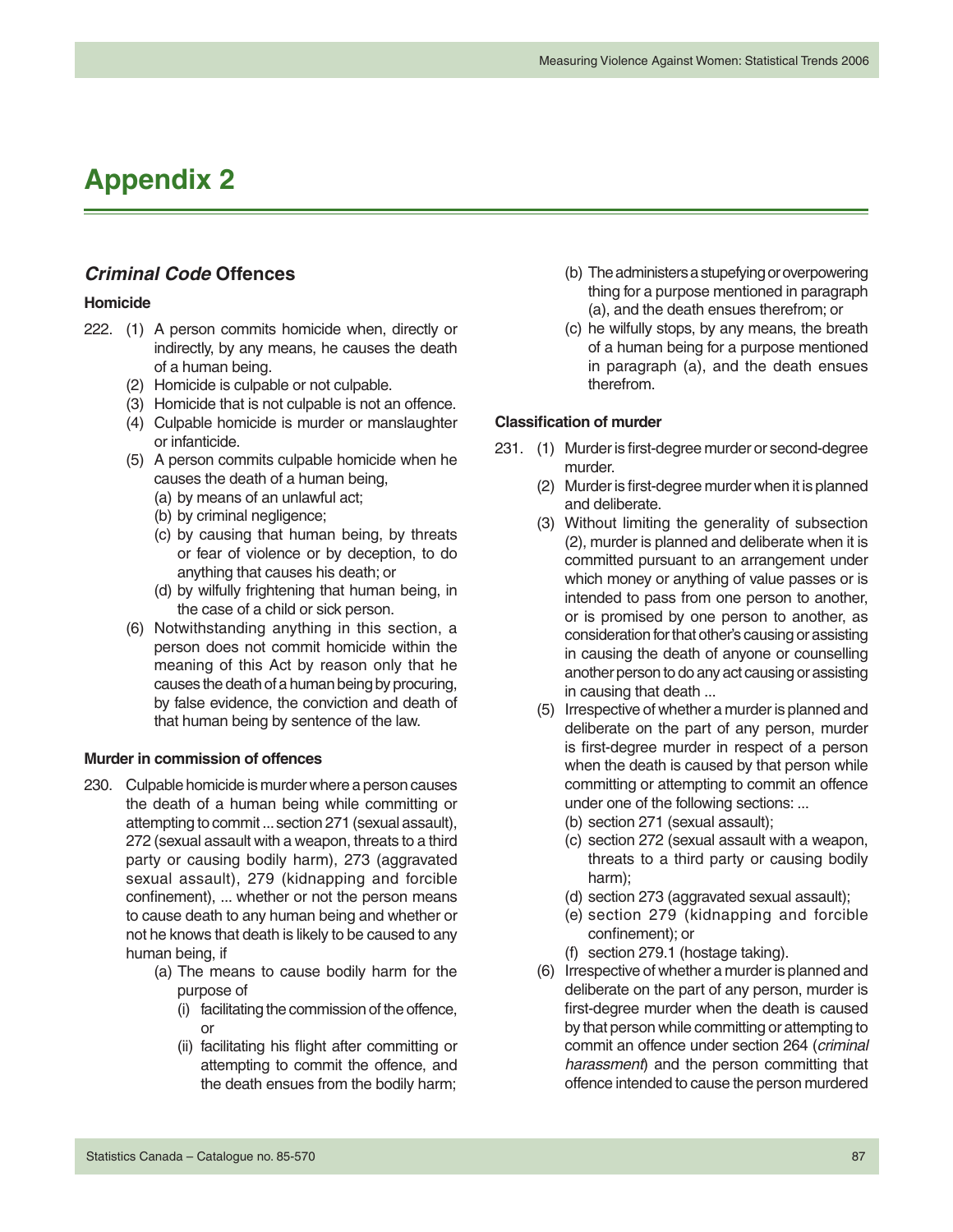to fear for the safety of the person murdered or the safety of anyone known to the person murdered.

- (7) All murder that is not first-degree murder is second-degree murder.
- 235. (1) Every one who commits first-degree murder or second-degree murder is guilty of an indictable offence and shall be sentenced to imprisonment for life.
	- (2) For the purposes of Part XXIII, the sentence of imprisonment for life prescribed by this section is a minimum punishment.

#### **Manslaughter**

- 236. Every person who commits manslaughter is guilty of an indictable offence and liable
	- (a) where a firearm is used in the commission of the offence, to imprisonment for life and to a minimum punishment of imprisonment for a term of four years; and
	- (b) in any other case, to imprisonment for life.

#### **Attempted Murder**

- 239. Every person who attempts by any means to commit murder is guilty of an indictable offence and liable
	- (a) where a firearm is used in the commission of the offence, to imprisonment for life and to a minimum punishment of imprisonment for a term of four years; and
	- (b) in any other case, to imprisonment for life.

#### **Criminal Harassment**

- 264. (1) No person shall, without lawful authority and knowing that another person is [harassed or recklessly as to whether] the other person is harassed, engage in conduct referred to in subsection (2) that causes that other person reasonably, in all the circumstances, to fear for their safety or the safety of anyone known to them.
	- (2) The conduct mentioned in subsection (1) consists of
		- (a) repeatedly following from place to place the other person or anyone known to them;
		- (b) repeatedly communicating with, either directly or indirectly, the other person or anyone known to them;
		- (c) besetting or watching the dwelling-house, or place where the other person, or anyone known to them, resides, works, carries on business or happens to be; or
- (d) engaging in threatening conduct directed at the other person or any member of their family.
- (3) Every person who contravenes this section is guilty of
	- (a) an indictable offence and is liable to imprisonment for a term not exceeding five years; or
	- (b) an offence punishable on summary conviction.
- (4) Where a person is convicted of an offence under this section, the court imposing the sentence on the person shall consider as an aggravating factor that, at the time the offence was committed, the person contravened
	- (a) the terms or conditions of an order made pursuant to section 161 or a recognizance entered into pursuant to section 810, 810.1 or 810.2; or
	- (b) the terms or conditions of any other order or recognizance made or entered into under the common law or a provision of this or any other Act of Parliament or of a province that is similar in effect to an order or recognizance referred to in paragraph (a).
- (5) Where the court is satisfied of the existence of an aggravating factor referred to in subsection (4), but decides not to give effect to it for sentencing purposes, the court shall give reasons for its decision.

#### **Assaults**

- 264.1 (1) Every one commits an offence who, in any manner, knowingly utters, conveys or causes any person to receive a threat
	- (a) to cause death or bodily harm to any person;
	- (b) to burn, destroy or damage real or personal property; or
	- (c) to kill, poison or injure an animal or bird that is the property of any person.
	- (2) Every one who commits an offence under paragraph (1)(a) is guilty of
		- (a) an indictable offence and liable to imprisonment for a term not exceeding five years; or
		- (b) an offence punishable on summary conviction and liable to imprisonment for a term not exceeding eighteen months.
	- (3) Every one who commits an offence under paragraph (1)(b) or (c)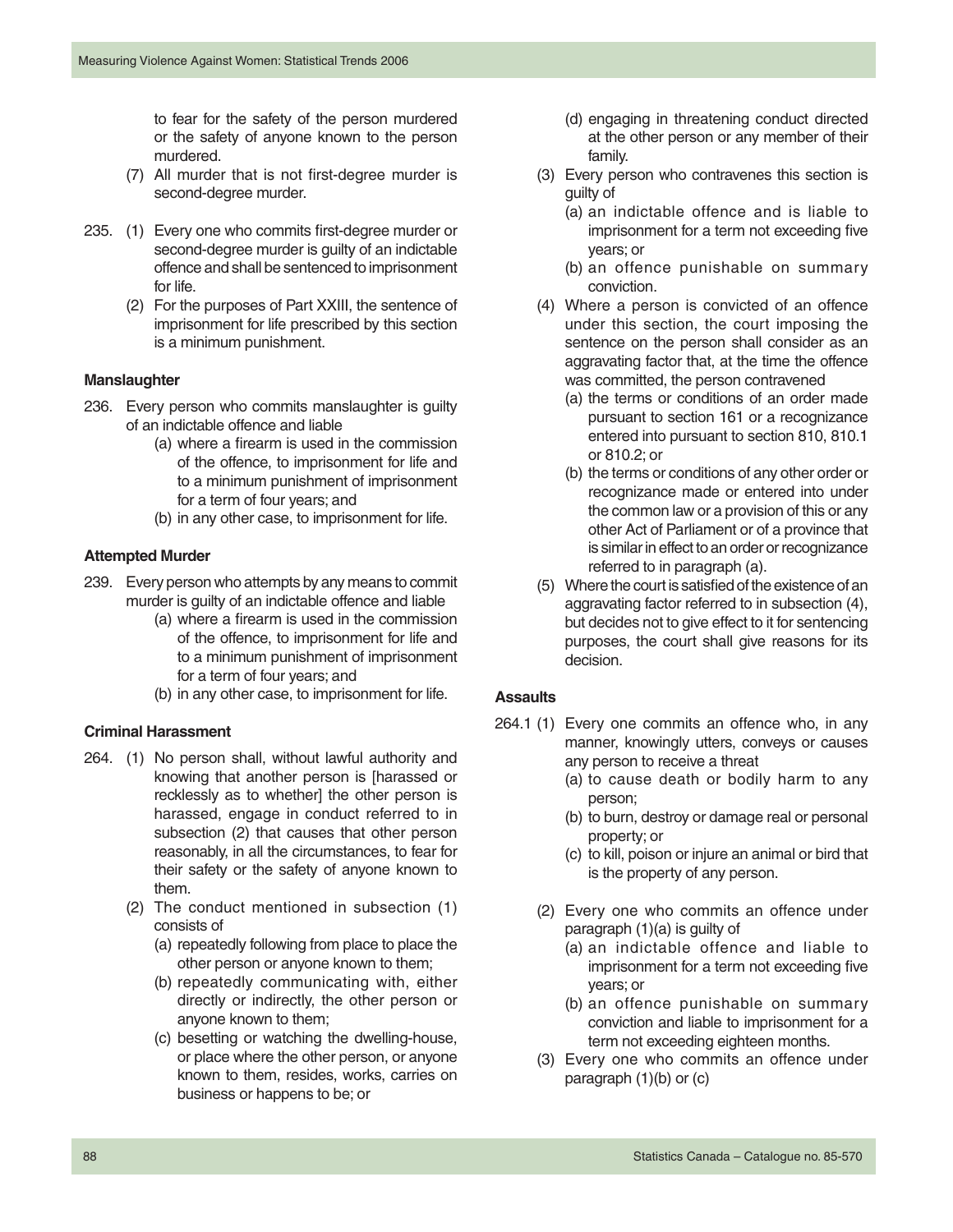- (a) is guilty of an indictable offence and liable to imprisonment for a term not exceeding two years; or
- (b) is guilty of an offence punishable on summary conviction.
- 265. (1) A person commits an assault when
	- (a) without the consent of another person, he applies force intentionally to that other person, directly or indirectly;
	- (b) he attempts or threatens, by an act or a gesture, to apply force to another person, if he has, or causes that other person to believe on reasonable grounds that he has, present ability to effect his purpose; or
	- (c) while openly wearing or carrying a weapon or an imitation thereof, he accosts or impedes another person or begs.
	- (2) This section applies to all forms of assault, including sexual assault, sexual assault with a weapon, threats to a third party or causing bodily harm and aggravated sexual assault.
	- (3) For the purposes of this section, no consent is obtained where the complainant submits or does not resist by reason of
		- (a) the application of force to the complainant or to a person other than the complainant;
		- (b) threats or fear of the application of force to the complainant or to a person other than the complainant;
		- (c) fraud; or
		- (d) the exercise of authority.
	- (4) Where an accused alleges that he believed that the complainant consented to the conduct that is the subject matter of the charge, a judge, if satisfied that there is sufficient evidence and that, if believed by the jury, the evidence would constitute a defence, shall instruct the jury, when reviewing all the evidence relating to the determination of the honesty of the accused's belief, to consider the presence or absence of reasonable grounds for that belief.
- 266. Every one who commits an assault is guilty of
	- (a) an indictable offence and is liable to imprisonment for a term not exceeding five years; or
	- (b) an offence punishable on summary conviction.

#### **Assault with a weapon or causing bodily harm**

- 267. Every one who, in committing an assault,
	- (a) carries, uses or threatens to use a weapon or an imitation thereof, or
	- (b) causes bodily harm to the complainant, is guilty of an indictable offence and liable to imprisonment for a term not exceeding ten years or an offence punishable on summary conviction and liable to imprisonment for a term not exceeding eighteen months.

#### **Aggravated assault**

- 268. (1) Every one commits an aggravated assault who wounds, maims, disfigures or endangers the life of the complainant.
	- (2) Every one who commits an aggravated assault is guilty of an indictable offence and liable to imprisonment for a term not exceeding fourteen years.
	- (3) For greater certainty, in this section, "wounds" or "maims" includes to excise, infibulate or mutilate, in whole or in part, the labia majora, labia minora or clitoris of a person, except where
		- (a) a surgical procedure is performed, by a person duly qualified by provincial law to practice medicine, for the benefit of the physical health of the person or for the purpose of that person having normal reproductive functions or normal sexual appearance or function; or
		- (b) the person is at least eighteen years of age and there is no resulting bodily harm.
	- (4) For the purposes of this section and section 265, no consent to the excision, infibulation or mutilation, in whole or in part, of the labia majora, labia minora or clitoris of a person is valid, except in the cases described in paragraphs (3) (a) and (b).

#### **Sexual assault**

- 271. (1) Every one who commits a sexual assault is guilty of
	- (a) an indictable offence and is liable to imprisonment for a term not exceeding ten years; or
	- (b) an offence punishable on summary conviction and liable to imprisonment for a term not exceeding eighteen months.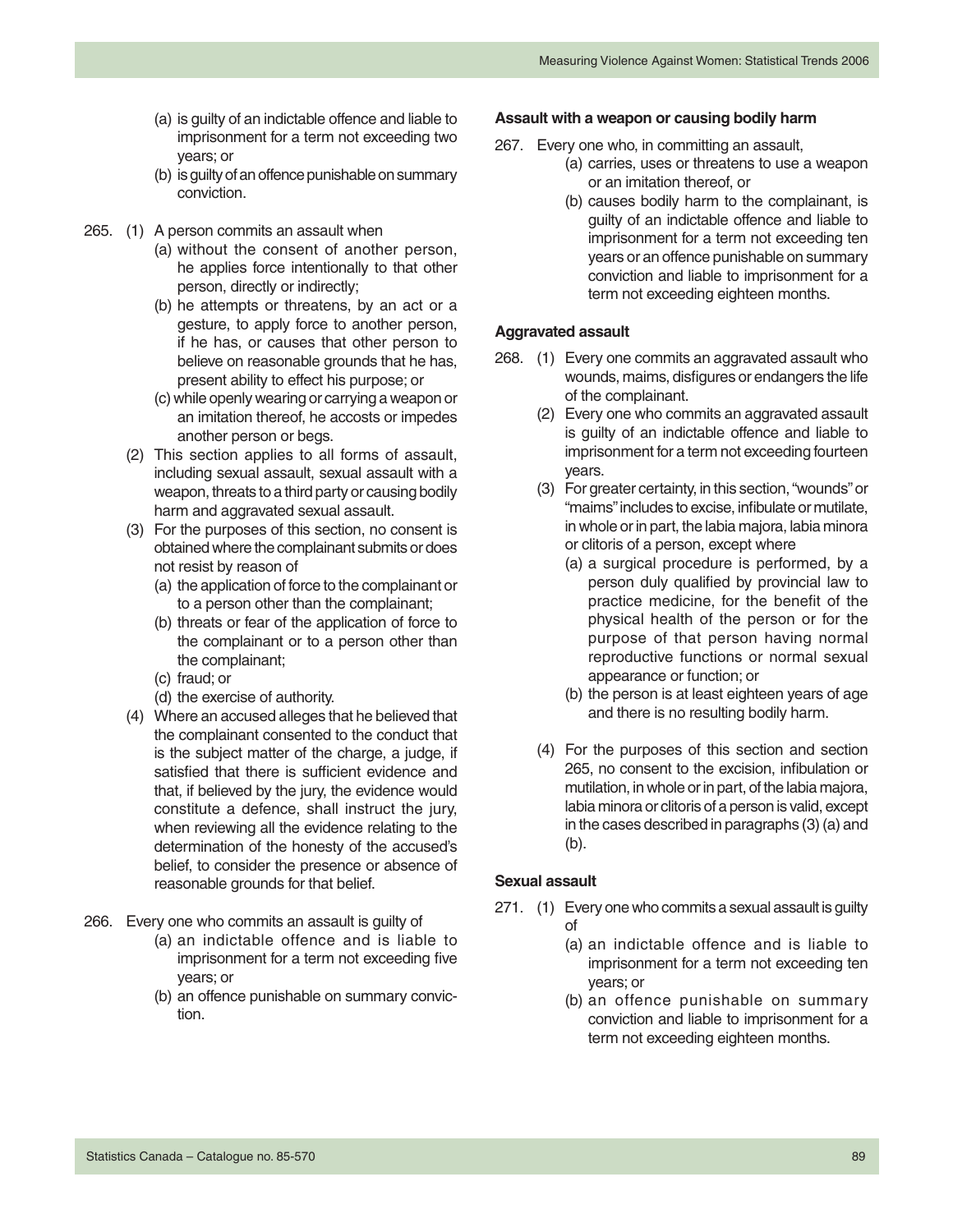#### **Sexual assault with a weapon, threats to a third party or causing bodily harm**

- 272. (1) Every person commits an offence who, in committing a sexual assault,
	- (a) carries, uses or threatens to use a weapon or an imitation of a weapon;
	- (b) threatens to cause bodily harm to a person other than the complainant;
	- (c) causes bodily harm to the complainant; or
	- (d) is a party to the offence with any other person.
	- (2) Every person who commits an offence under subsection (1) is guilty of an indictable offence and liable
		- (a) where a firearm is used in the commission of the offence, to imprisonment for a term not exceeding fourteen years and to a minimum punishment of imprisonment for a term of four years; and
		- (b) in any other case, to imprisonment for a term not exceeding fourteen years.

### **Aggravated sexual assault**

- 273. (1) Every one commits an aggravated sexual assault who, in committing a sexual assault, wounds, maims, disfigures or endangers the life of the complainant.
	- (2) Every person who commits an aggravated sexual assault is guilty of an indictable offence and liable
		- (a) where a firearm is used in the commission of the offence, to imprisonment for life and to a minimum punishment of imprisonment for a term of four years; and
		- (b) in any other case, to imprisonment for life.

#### **Meaning of "consent"**

- 273.1 (1) Subject to subsection (2) and subsection 265(3), "consent" means, for the purposes of sections 271, 272 and 273, the voluntary agreement of the complainant to engage in the sexual activity in question.
	- (2) No consent is obtained, for the purposes of sections 271, 272 and 273, where
		- (a) the agreement is expressed by the words or conduct of a person other than the complainant;
		- (b) the complainant is incapable of consenting to the activity;
		- (c) the accused induces the complainant to engage in the activity by abusing a position of trust, power or authority;
- (d) the complainant expresses, by words or conduct, a lack of agreement to engage in the activity; or
- (e) the complainant, having consented to engage in sexual activity, expresses, by words or conduct, a lack of agreement to continue to engage in the activity.
- (3) Nothing in subsection (2) shall be construed as limiting the circumstances in which no consent is obtained.

#### **Where belief in consent not a defence**

- 273.2 It is not a defence to a charge under section 271, 272 or 273 that the accused believed that the complainant consented to the activity that forms the subject matter of the charge, where
	- (a) the accused's belief arose from the accused's
		- (i) self-induced intoxication, or
		- (ii) recklessness or wilful blindness; or
	- (b) the accused did not take reasonable steps, in the circumstances known to the accused at the time, to ascertain that the complainant was consenting.

#### **Spouse may be charged with sexual assault**

278. A husband or wife may be charged with an offence under section 271, 272 or 273 in respect of his or her spouse, whether or not the spouses were living together at the time the activity that forms the subject matter of the charge occurred.

### **Sexual offences**

### **Consent no defence**

- 150.1 (1) Where an accused is charged with an offence under section 151 or 152 or subsection 153(1), 160(3) or 173(2) or is charged with an offence under section 271, 272 or 273 in respect of a complainant under the age of fourteen years, it is not a defence that the complainant consented to the activity that forms the subject matter of the charge.
	- (2) Notwithstanding subsection (1), where an accused is charged with an offence under section 151 or 152, 173(2) or section 271 in respect of a complainant who is twelve years of age or more but under the age of fourteen years, it is not a defence that the complainant consented to the activity that forms the subjectmatter of the charge unless the accused
		- (a) is twelve years of age or more but under the age of sixteen years;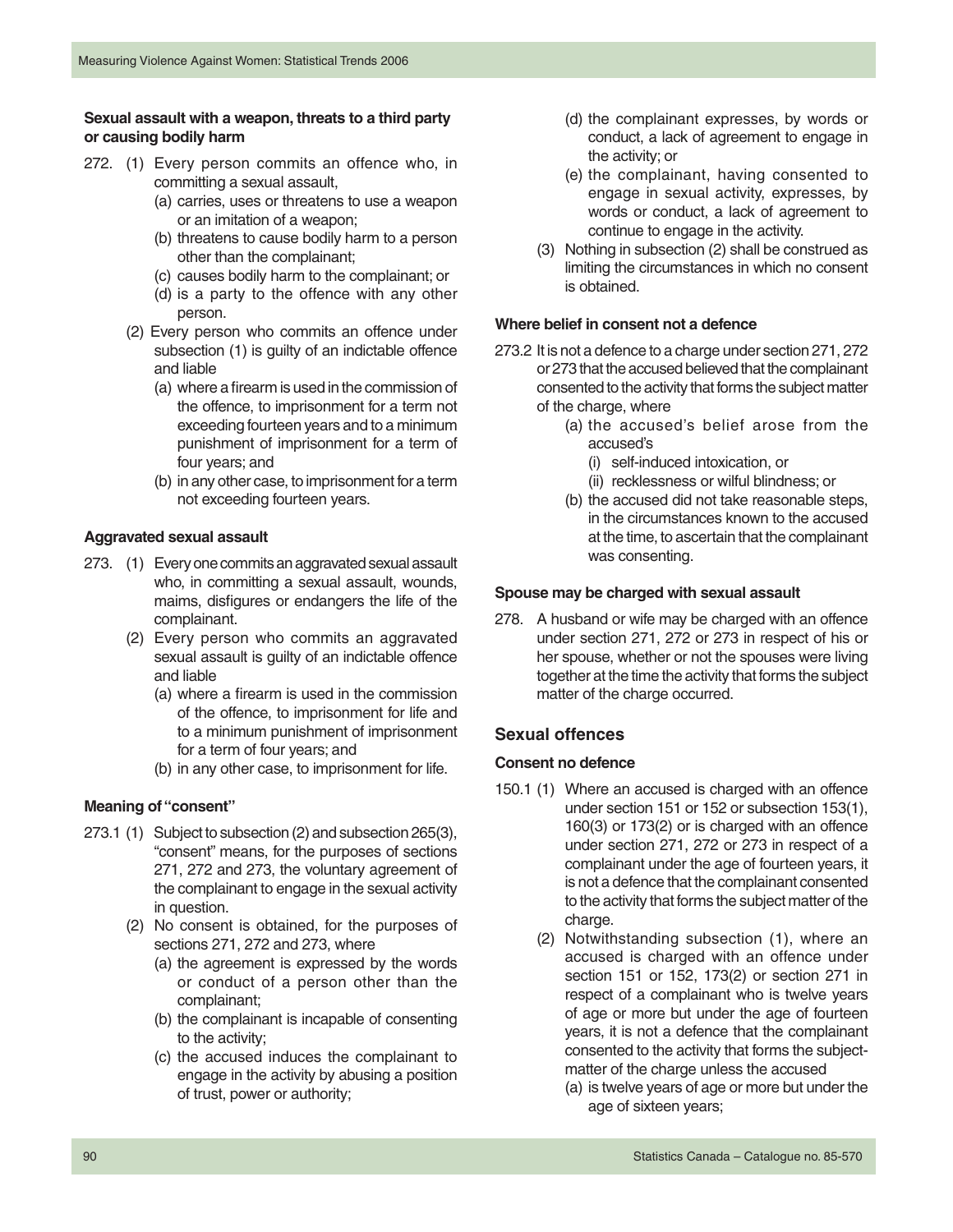- (b) is less than two years older than the complainant; and
- (c) is neither in a position of trust or authority towards the complainant nor is a person with whom the complainant is in a relationship of dependency.
- (3) No person aged twelve or thirteen years shall be tried for an offence under section 151 or 152 or subsection 173(2) unless the person is in a position of trust or authority towards the complainant or is a person with whom the complainant is in a relationship of dependency.
- (4) It is not a defence to a charge under section 151 or 152, subsection 160(3) or 173(2), or section 271, 272 or 273 that the accused believed that the complainant was fourteen years of age or more at the time the offence is alleged to have been committed unless the accused took all reasonable steps to ascertain the age of the complainant.
- (5) It is not a defence to a charge under section 153, 159, 170, 171 or 172 or subsection 212(2) or (4) that the accused believed that the complainant was eighteen years of age or more at the time the offence is alleged to have been committed unless the accused took all reasonable steps to ascertain the age of the complainant.

#### **Sexual interference**

151. Every person who, for a sexual purpose, touches, directly or indirectly, with a part of the body or with an object, any part of the body of a person under the age of fourteen years is guilty of an indictable offence and liable to imprisonment for a term not exceeding ten years or is guilty of an offence punishable on summary conviction.

#### **Invitation to sexual touching**

152. Every person who, for a sexual purpose, invites, counsels or incites a person under the age of fourteen years to touch, directly or indirectly, with a part of the body or with an object, the body of any person, including the body of the person who so invites, counsels or incites and the body of the person under the age of fourteen years, is guilty of an indictable offence and liable to imprisonment for a term not exceeding ten years or is guilty of an offence punishable on summary conviction.

#### **Sexual exploitation**

- 153. (1) Every person who is in a position of trust or authority towards a young person or is a person with whom the young person is in a relationship of dependency and who
	- (a) for a sexual purpose, touches, directly or indirectly, with a part of the body or with an object, any part of the body of the young person, or
	- (b) for a sexual purpose, invites, counsels or incites a young person to touch, directly or indirectly, with a part of the body or with an object, the body of any person, including the body of the person who so invites, counsels or incites and the body of the young person, is guilty of an indictable offence and liable to imprisonment for a term not exceeding five years or is guilty of an offence punishable on summary conviction.
	- (2) In this section, "young person" means a person fourteen years of age or more but under the age of eighteen years.

#### **Sexual exploitation of person with disability**

- 153.1 (1) Every person who is in a position of trust or authority towards a person with a mental or physical disability or who is a person with whom a person with a mental or physical disability is in a relationship of dependency and who, for a sexual purpose, counsels or incites that person to touch, without that person's consent, his or her own body, the body of the person who so counsels or incites, or the body of any other person, directly or indirectly, with a part of the body or with an object, is guilty of
	- (a) an indictable offence and liable to imprisonment for a term not exceeding five years; or
	- (b) an offence punishable on summary conviction and liable to imprisonment for a term not exceeding eighteen months.
	- (2) Subject to subsection (3), "consent" means, for the purposes of this section, the voluntary agreement of the complainant to engage in the sexual activity in question.
	- (3) No consent is obtained, for the purposes of this section, if
		- (a) the agreement is expressed by the words or conduct of a person other than the complainant;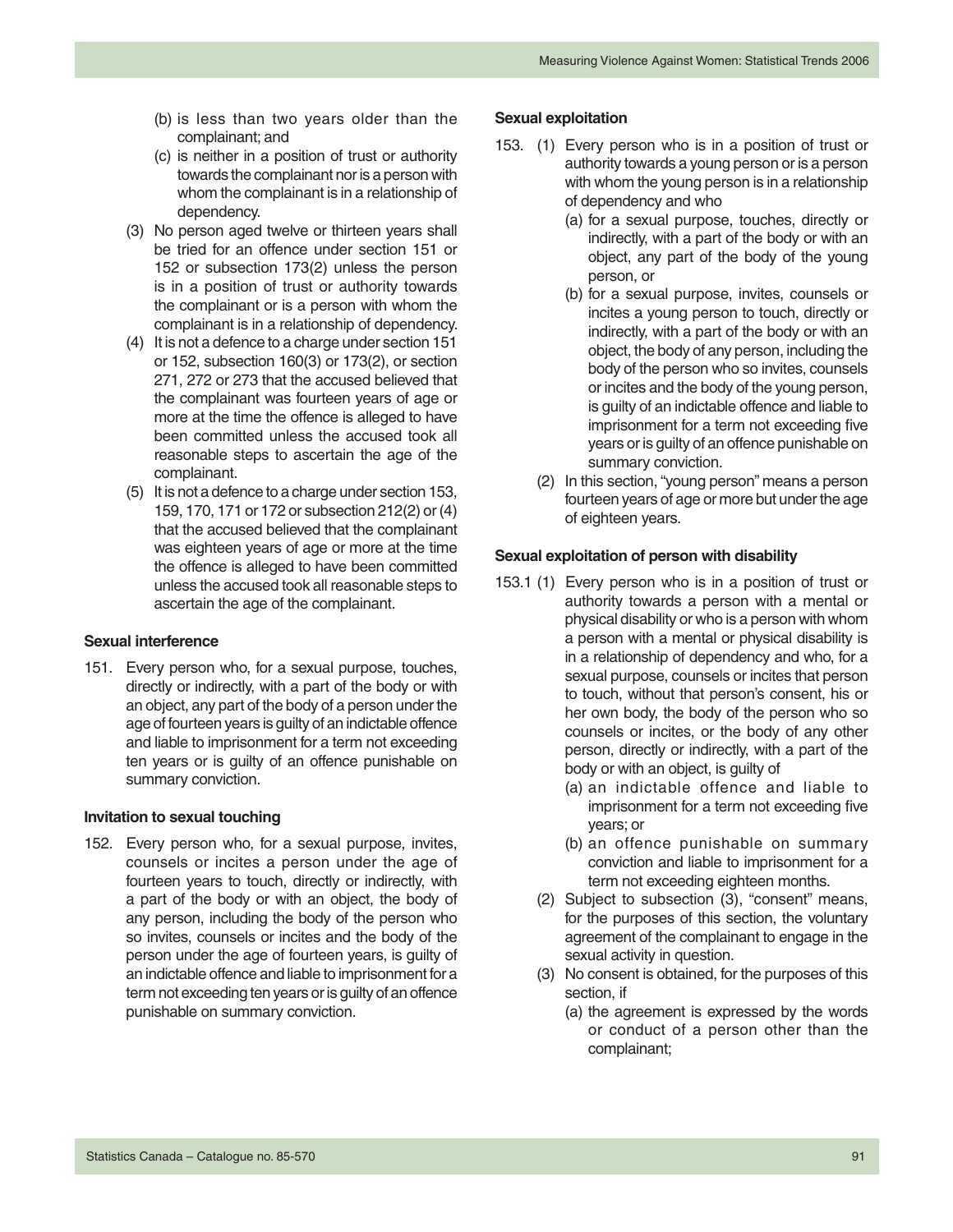- (b) the complainant is incapable of consenting to the activity;
- (c) the accused counsels or incites the complainant to engage in the activity by abusing a position of trust, power or authority;
- (d) the complainant expresses, by words or conduct, a lack of agreement to engage in the activity; or
- (e) the complainant, having consented to engage in sexual activity, expresses, by words or conduct, a lack of agreement to continue to engage in the activity.
- (4) Nothing in subsection (3) shall be construed as limiting the circumstances in which no consent is obtained.
- (5) It is not a defence to a charge under this section that the accused believed that the complainant consented to the activity that forms the subject matter of the charge if
	- (a) the accused's belief arose from the accused's
		- (i) self-induced intoxication, or
		- (ii) recklessness or wilful blindness; or
	- (b) the accused did not take reasonable steps, in the circumstances known to the accused at the time, to ascertain that the complainant was consenting.
- (6) If an accused alleges that he or she believed that the complainant consented to the conduct that is the subject matter of the charge, a judge, if satisfied that there is sufficient evidence and that, if believed by the jury, the evidence would constitute a defence, shall instruct the jury, when reviewing all the evidence relating to the determination of the honesty of the accused's belief, to consider the presence or absence of reasonable grounds for that belief.

#### **Protecting the personal records of sexual offence victims (Sections 278.1 - 278.9)**

Sections 278.1 to 278.9 of the *Criminal Code* govern the production of personal records about victims and witnesses in sexual offence proceedings. The provisions place the onus on the accused to establish that the records sought are likely relevant to an issue at trial and require the trial judge to carefully scrutinize applications and determine production in accordance with a two-part process involving a consideration of both the accused's rights to full answer and defence and the victim's rights to privacy and equality. The procedure to be followed is also set out in the *Code* and includes safeguards for the victim's privacy including an *in camera* (closed) hearing, non-compellability of the

victim at the hearing, a publication ban on the proceedings and the contents of the application, editing of the records (where ordered to be produced) to delete irrelevant personal information and the imposition of other appropriate conditions on production.

#### **Provisions intended to facilitate the participation of victims and witnesses**

In criminal proceedings, while the general rule is that all proceedings against an accused shall be held in open court, the *Criminal Code* sets out exceptions, including those which are intended to protect the privacy of victims, for example:

- subsection 486(2) which provides that, for sexual assault offences, an application may be made for an order excluding the public;
- subsections 486(3) and 486(4) which provide for an order prohibiting publication of the identity of sexual offence victims and certain witnesses;
- subsections 276.2 and 276.3 which provide for the exclusion of the public and which restrict publication of proceedings to determine the admissibility of evidence regarding a sexual assault complainant's sexual history;
- subsection 486(1.2) which permits that in sexual offence proceedings a support person may be present in court with a witness under the age of 14 years.

Other provisions that are designed to encourage the reporting of sexual offences include:

- subsection 486(2.1) which permits a sexual offence complainant who is under the age of 18 years or who has difficulty communicating, to provide their testimony from behind a screen or by closed-circuit TV, where the judge is of the opinion that this is necessary to obtain a full and candid account. This provision has recently been expanded to cover prostitution and assault offences;
- subsection 486(2.3) which provides that, in sexual offence proceedings, generally, a self-represented accused shall not personally cross-examine a witness under 14 years of age.

The court may appoint counsel for the accused to conduct the cross-examination;

- subsection 715.1 which permits, in proceedings relating to sexual offences, that where the victim or witness was under the age of 18 at the time of the offence, a videotape made within a reasonable time after the offence, describing the acts complained of, is admissible in evidence, if the victim or witness, while testifying, adopts the contents of the videotape;
- subsection 715.2 which permits, in proceedings relating to sexual offences, that where the victim or witness has difficulty communicating due to a disability, a videotape made within a reasonable time after the offence,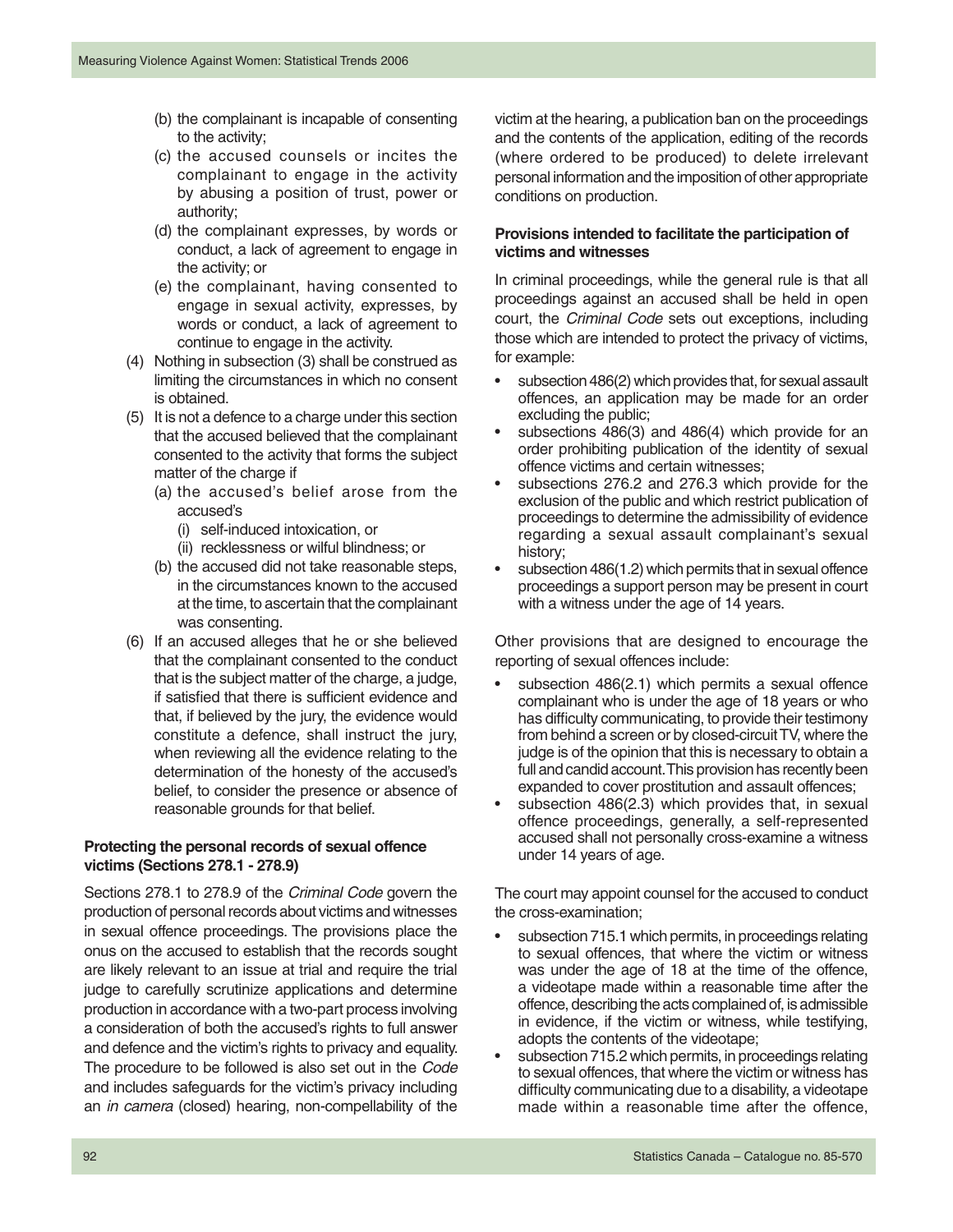describing the acts complained of, is admissible in evidence, if the victim or witness, while testifying, adopts the contents of the videotape;

subsection 161 permits the court to make an order prohibiting an offender convicted of a sexual offence involving a young person (under 14) from attending at or near certain public places where children may be present or seeking, obtaining or continuing employment that involves being in a position of trust or authority towards a young person;

#### **Threats**

- 264.1 (1) Every one commits an offence who, in any manner, knowingly utters, conveys or causes any person to receive a threat
	- (a) to cause death or bodily harm to any person;
	- (b) to burn, destroy or damage real or personal property; or
	- (c) to kill, poison or injure an animal or bird that is the property of any person.
	- (2) Every one who commits an offence under paragraph (1)(a) is guilty of
		- (a) an indictable offence and liable to imprisonment for a term not exceeding five years; or
		- (b) an offence punishable on summary conviction and liable to imprisonment for a term not exceeding eighteen months.
	- (3) Every one who commits an offence under paragraph (1)(b) or (c)
		- (a) is guilty of an indictable offence and liable to imprisonment for a term not exceeding two years; or
		- (b) is guilty of an offence punishable on summary conviction.

#### **Kidnapping and forcible confinement**

- 279. (1) Every person commits an offence who kidnaps a person with intent
	- (a) to cause the person to be confined or imprisoned against the person's will;
	- (b) to cause the person to be unlawfully sent or transported out of Canada against the person's will; or
	- (c) to hold the person for ransom or to service against the person's will.
	- (1.1) Every person who commits an offence under subsection (1) is guilty of an indictable offence and liable
- (a) where a firearm is used in the commission of the offence, to imprisonment for life and to a minimum punishment of imprisonment for a term of four years; and
- (b) in any other case, to imprisonment for life.
- (2) Every one who, without lawful authority, confines, imprisons or forcibly seizes another person is guilty of
	- (a) an indictable offence and liable to imprisonment for a term not exceeding ten years; or
	- (b) an offence punishable on summary conviction and liable to imprisonment for a term not exceeding eighteen months.
- (3) In proceedings under this section, the fact that the person in relation to whom the offence is alleged to have been committed did not resist is not a defence unless the accused proves that the failure to resist was not caused by threats, duress, force or exhibition of force.

#### **Recognizances (Sections 810-811)**

Sections 810 to 810.2 authorize a provincial court judge or justice of the peace to require an individual to enter into a recognizance (also known as a "peace bond") where there are grounds to believe that the individual will [cause injury to, or damage to the property of ] another person, will injure the spouse or child of the other person, will commit a sexual offence against a child or will commit a serious personal injury offence. The recognizance can be for a period of up to 12 months and may contain various conditions such as non-communication orders or prohibitions on possession of firearms. Section 811 provides that a breach of a recognizance results in an indictable offence punishable by a maximum of five years imprisonment or an offence punishable on summary conviction.

#### **Sentencing**

- 718.2 A court that imposes a sentence shall also take into consideration the following
	- (a) a sentence should be increased or reduced to account for any relevant aggravating or mitigating circumstances relating to the offence or the offender, and, without limiting the generality of the foregoing,
		- (i) evidence that the offence was motivated by bias, prejudice or hate based on race, national or ethnic origin, language, colour, religion, sex, age, mental or physical disability, sexual orientation, or any other similar factor,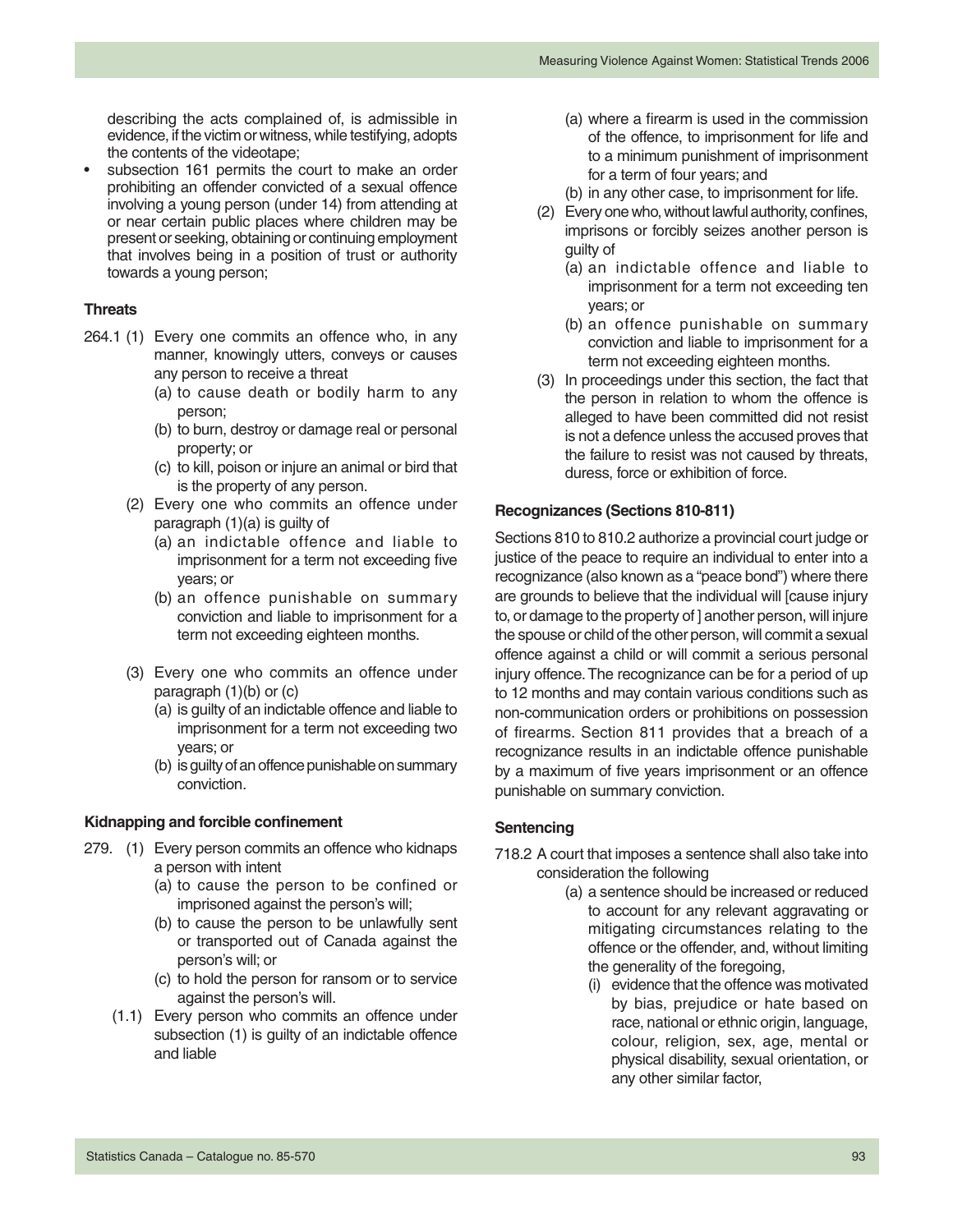- (ii) evidence that the offender, in committing the offence, abused the offender's spouse or common-law partner or child,
- (iii) evidence that the offender, in committing the offence, abused a position of trust or authority in relation to the victim, or
- (iv) evidence that the offence was committed for the benefit of, at the direction of or in association with a criminal organization shall be deemed to be aggravating circumstances;
- (b) a sentence should be similar to sentences imposed on similar offenders for similar offences committed in similar circumstances;
- (c) where consecutive sentences are imposed, the combined sentence should not be unduly long or harsh;
- (d) an offender should not be deprived of liberty, if less restrictive sanctions may be appropriate in the circumstances; and
- (e) all available sanctions other than imprisonment that are reasonable in the circumstances should be considered for all offenders, with particular attention to the circumstances of Aboriginal offenders.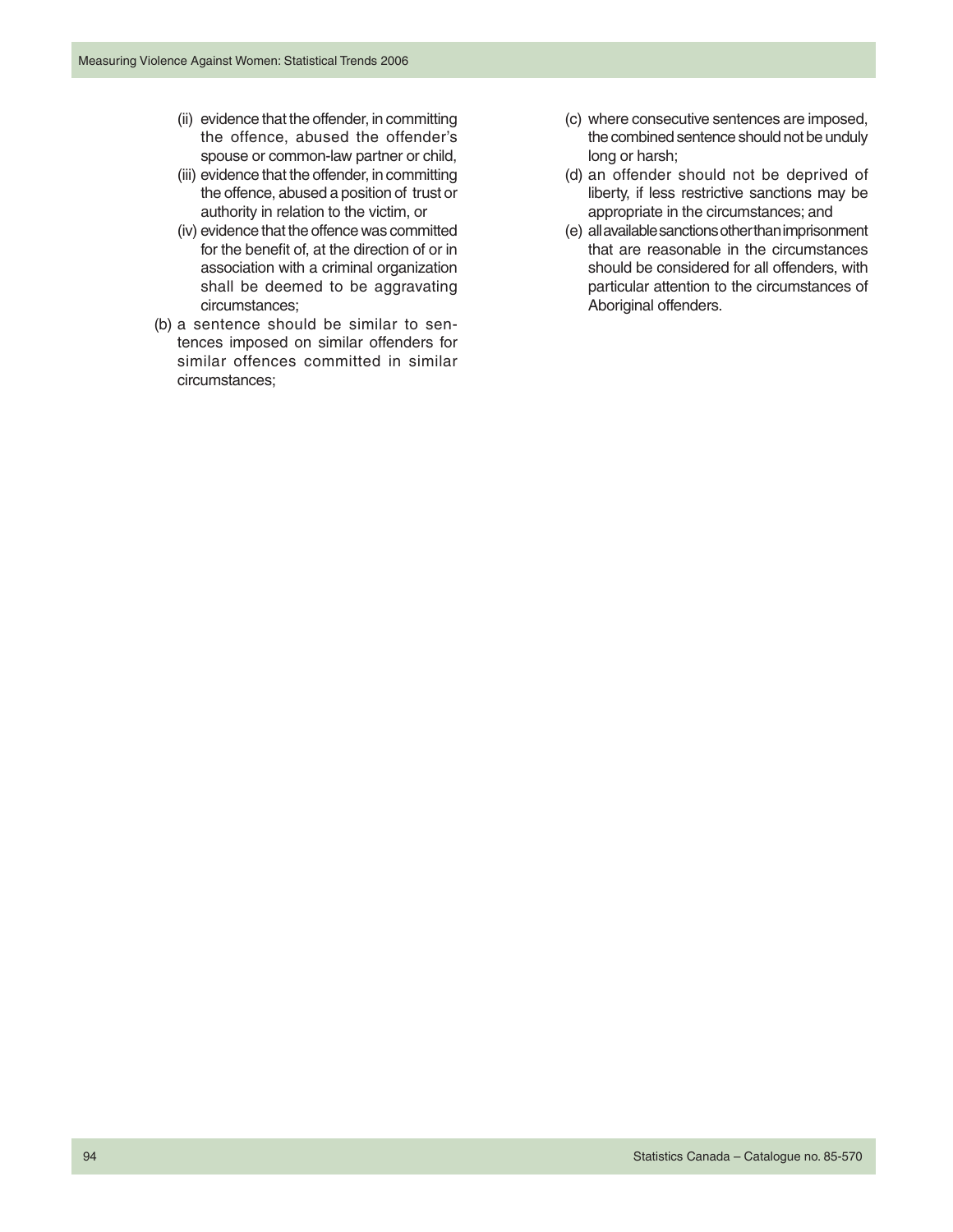# **Appendix 3**

## **Provincial/Territorial domestic violence legislation**

| Province /<br>Territory        | Family violence<br>legislation                          | Definition of family<br>violence in the<br>legislation                                                                                                                                                                                                                                                                                                                                                                                                                                                                                                                                      | Components<br>of the legislation                                                                                                                                                                                                                                                                                                                                                                                                                  | Stage in the<br>legislative<br>process                                                                                                        |
|--------------------------------|---------------------------------------------------------|---------------------------------------------------------------------------------------------------------------------------------------------------------------------------------------------------------------------------------------------------------------------------------------------------------------------------------------------------------------------------------------------------------------------------------------------------------------------------------------------------------------------------------------------------------------------------------------------|---------------------------------------------------------------------------------------------------------------------------------------------------------------------------------------------------------------------------------------------------------------------------------------------------------------------------------------------------------------------------------------------------------------------------------------------------|-----------------------------------------------------------------------------------------------------------------------------------------------|
| Saskatchewan                   | <b>Victims of Domestic</b><br><b>Violence Act</b>       | Domestic violence is described as<br>(i) any intentional or reckless act or<br>omission that causes bodily harm<br>or damage to property; (ii) any<br>act or threatened act that causes<br>a reasonable fear of bodily harm<br>or damage to property; (iii) forced<br>confinement; or (iv) sexual abuse.                                                                                                                                                                                                                                                                                    | The purpose was to improve the<br>immediate and long-term criminal<br>justice response to the victims of<br>domestic violence. There are three<br>components to the Act: emergency<br>intervention orders, victim<br>assistance orders, and warrants of<br>entry.                                                                                                                                                                                 | Proclaimed<br>February<br>1995                                                                                                                |
| <b>Prince Edward</b><br>Island | Victims of Family<br><i><b>Violence Act</b></i>         | Family violence includes violence<br>against that person by any other<br>person with whom that person is, or<br>has been, in a family relationship;<br>violence is (a) any assault of the<br>victim; (b) any reckless act or<br>omission that causes injury to the<br>victim or damage to property; (c) any<br>act or threat that causes a reasonable<br>fear of injury to the victim or damage<br>to property; (d) forced confinement<br>of the victim; (e) actions or threats<br>of sexual abuse, physical abuse, or<br>emotional abuse of the victim (Victims<br>of Family Violence Act) | The purpose of the Act is to protect<br>the victims of family violence by<br>improving the criminal justice<br>response to family violence. There<br>are two main components of the Act:<br>emergency protection orders and<br>victim assistance orders. <sup>1</sup>                                                                                                                                                                             | Proclaimed<br>December<br>1996                                                                                                                |
| Manitoba                       | <b>The Domestic Violence</b><br>and Stalking Act        | Domestic violence occurs when a<br>person is subjected by a cohabitant<br>of the person to (a) an intentional,<br>reckless or threatened act or omission<br>that causes bodily harm or damage<br>to property: (b) an intentional,<br>reckless or threatened act or<br>omission that causes a reasonable<br>fear of bodily harm or damage to<br>property; (c) conduct that reasonable,<br>in all circumstances, constitutes<br>psychological or emotional abuse;<br>(d) forced confinement; or (e) sexual<br>abuse.                                                                          | The objective of the Act is to provide<br>quick and simple protection to<br>victims as well as to prevent further<br>occurrences of domestice violence<br>and stalking. The Act has two main<br>components: protection orders by<br>designated justices of the peace,<br>prevention orders by the court of<br>the Queen's bench. The Act also<br>contains the tort of stalking which<br>allows the victim to sue the stalker<br>for compensation. | Proclaimed<br>September<br>1999<br>Amended<br>2005                                                                                            |
| Alberta                        | <b>Protection Against</b><br><b>Family Violence Act</b> | Family violence includes (i) any<br>intentional or reckless act or omission<br>that causes injury or property damage<br>and that intimidates or harms a family<br>member, (ii) any act or threatened act<br>that intimidates a family member by<br>creating a reasonable fear of property<br>damage or injury to a family member,<br>(iii) forced confinement, (iv) sexual<br>abuse and stalking.                                                                                                                                                                                           | The purpose of the Act is to<br>provide protection to victims of<br>family violence and to improve the<br>justice system's response to family<br>violence.<br>There are three main components<br>to the Act: emergency protection<br>orders, Queen's Bench protection<br>orders and other provisions,<br>including warrant permitting entry.                                                                                                      | Proclaimed<br>June 1999.<br>Amended<br>2006.<br>Received<br>Royal Assent<br><b>March 2006</b><br>and comes<br>into force<br>November<br>2006. |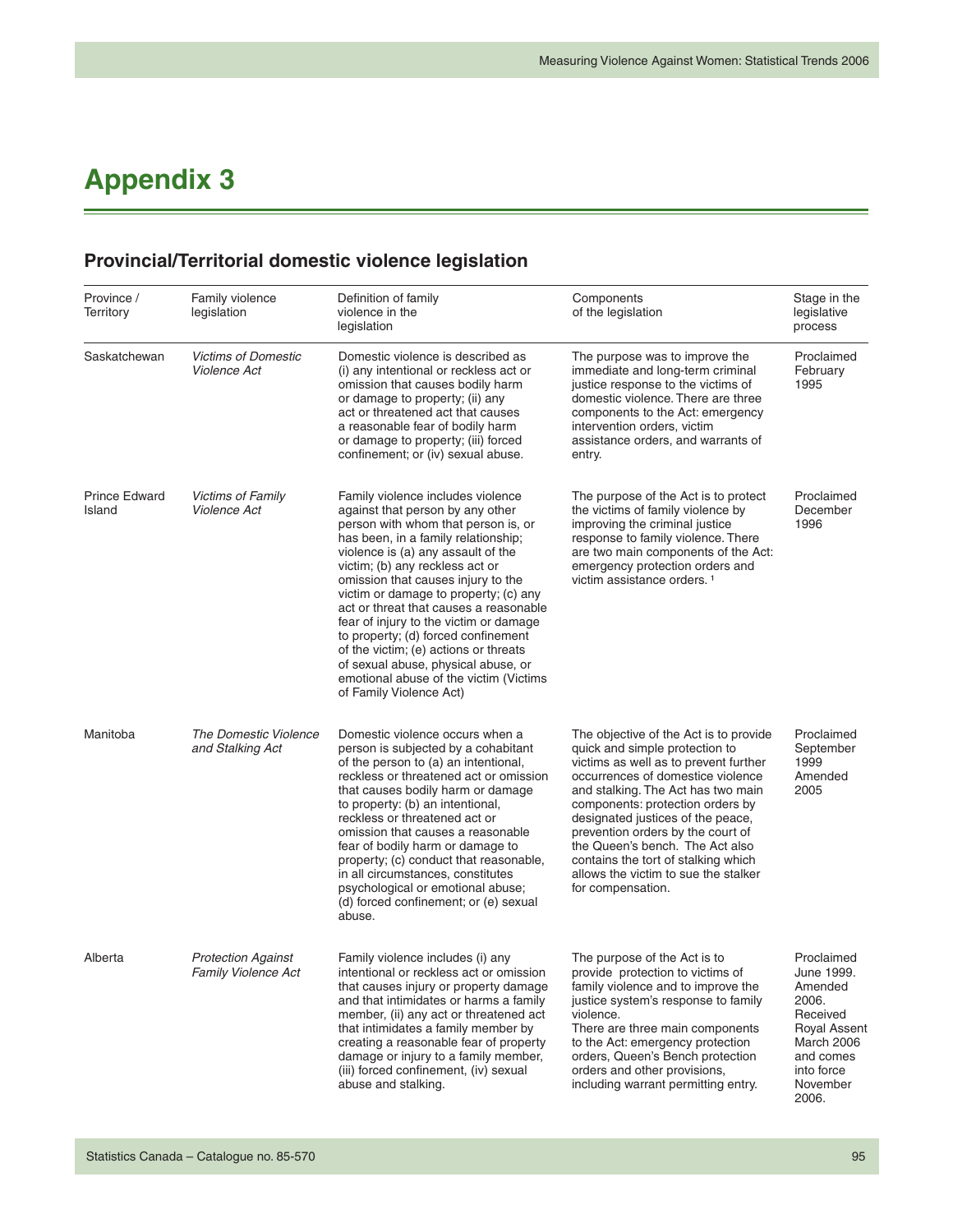| Province /<br>Territory         | Family violence<br>legislation                   | Definition of family<br>violence in the<br>legislation                                                                                                                                                                                                                                                                                                                                                                                                                                                | Components<br>of the legislation                                                                                                                                                                                                                                                                                                                                                                                                                                                                                                                                                                                                                                                                                                                                                                      | Stage in the<br>legislative<br>process                   |
|---------------------------------|--------------------------------------------------|-------------------------------------------------------------------------------------------------------------------------------------------------------------------------------------------------------------------------------------------------------------------------------------------------------------------------------------------------------------------------------------------------------------------------------------------------------------------------------------------------------|-------------------------------------------------------------------------------------------------------------------------------------------------------------------------------------------------------------------------------------------------------------------------------------------------------------------------------------------------------------------------------------------------------------------------------------------------------------------------------------------------------------------------------------------------------------------------------------------------------------------------------------------------------------------------------------------------------------------------------------------------------------------------------------------------------|----------------------------------------------------------|
| <b>Yukon Territory</b>          | <b>Family Violence</b><br><b>Prevention Act</b>  | Family violence includes persons who<br>have been cohabitants. Family violence<br>is identified as (a) any intentional or<br>reckless act or omission that causes<br>bodily harm or damage to property;<br>(b) any act or threatened act that<br>causes a reasonable fear of bodily<br>harm or of damage to property; (c)<br>forced confinement; (d) sexual abuse;<br>or (e) depriving a person of food,<br>clothing, medical attention, shelter,<br>transportation, or other necessaries of<br>life. | The purpose of this Act is to<br>recognize that family violence is a<br>serious problem, to improve legal<br>responses to assist the victims of<br>family violence, to recognize the<br>difficulty that victims encounter when<br>they must leave their home to escape<br>abuse and to prevent family violence.<br>There are three main components:<br>emergency intervention orders,<br>victim's assistance order, and warrant<br>to authorize entering premises.<br>Recent additions to the Act but still<br>before the legislature as of November<br>2005 were increases to the penalties<br>for second and subsequent charges<br>for family violence. Other changes<br>included an amendment to the<br>definition of Family Violence which<br>would include psychological and<br>emotional abuse. | Proclaimed<br>November<br>1999                           |
|                                 |                                                  |                                                                                                                                                                                                                                                                                                                                                                                                                                                                                                       | Recent additions to the Act but still<br>before the legislature as of November<br>2005 were increases to the penalties<br>for second and subsequent charges<br>for family violence. Other changes<br>included an amendment to the<br>definition of Family Violence which<br>would include psychological and<br>emotional abuse.                                                                                                                                                                                                                                                                                                                                                                                                                                                                       | Tabled in<br>the Yukon<br>legislature<br>October<br>2005 |
|                                 |                                                  |                                                                                                                                                                                                                                                                                                                                                                                                                                                                                                       | The purpose of the legislation is to<br>improve the immediate and long-<br>term judicial response to victims of<br>domestic violence.                                                                                                                                                                                                                                                                                                                                                                                                                                                                                                                                                                                                                                                                 | Proclaimed<br>April, 2005                                |
|                                 |                                                  |                                                                                                                                                                                                                                                                                                                                                                                                                                                                                                       | There are three components to the<br>Act:<br>emergency protection orders,<br>protection orders,<br>٠<br>• warrants of entry.                                                                                                                                                                                                                                                                                                                                                                                                                                                                                                                                                                                                                                                                          |                                                          |
| Northwest<br><b>Territories</b> | <b>Protection Against</b><br>Family Violence Act | Domestic violence is described as<br>(a) any intentional or reckless act or<br>omission that causes bodily harm or<br>damage to property;                                                                                                                                                                                                                                                                                                                                                             |                                                                                                                                                                                                                                                                                                                                                                                                                                                                                                                                                                                                                                                                                                                                                                                                       |                                                          |
|                                 |                                                  | (b) an intentional, reckless or threatened<br>at or omission that: (i) causes the<br>applicant to fear for his or her safety;(ii)<br>causes the applicant to fear for the<br>safety of any child of the applicant<br>or any child who is in the care of the<br>applicant, or (iii)causes any child of the<br>applicant or any child who is in the care                                                                                                                                                |                                                                                                                                                                                                                                                                                                                                                                                                                                                                                                                                                                                                                                                                                                                                                                                                       |                                                          |

## **Provincial/Territorial domestic violence legislation** – continued

(c) sexual abuse

safety;

of the applicant to fear for his or her